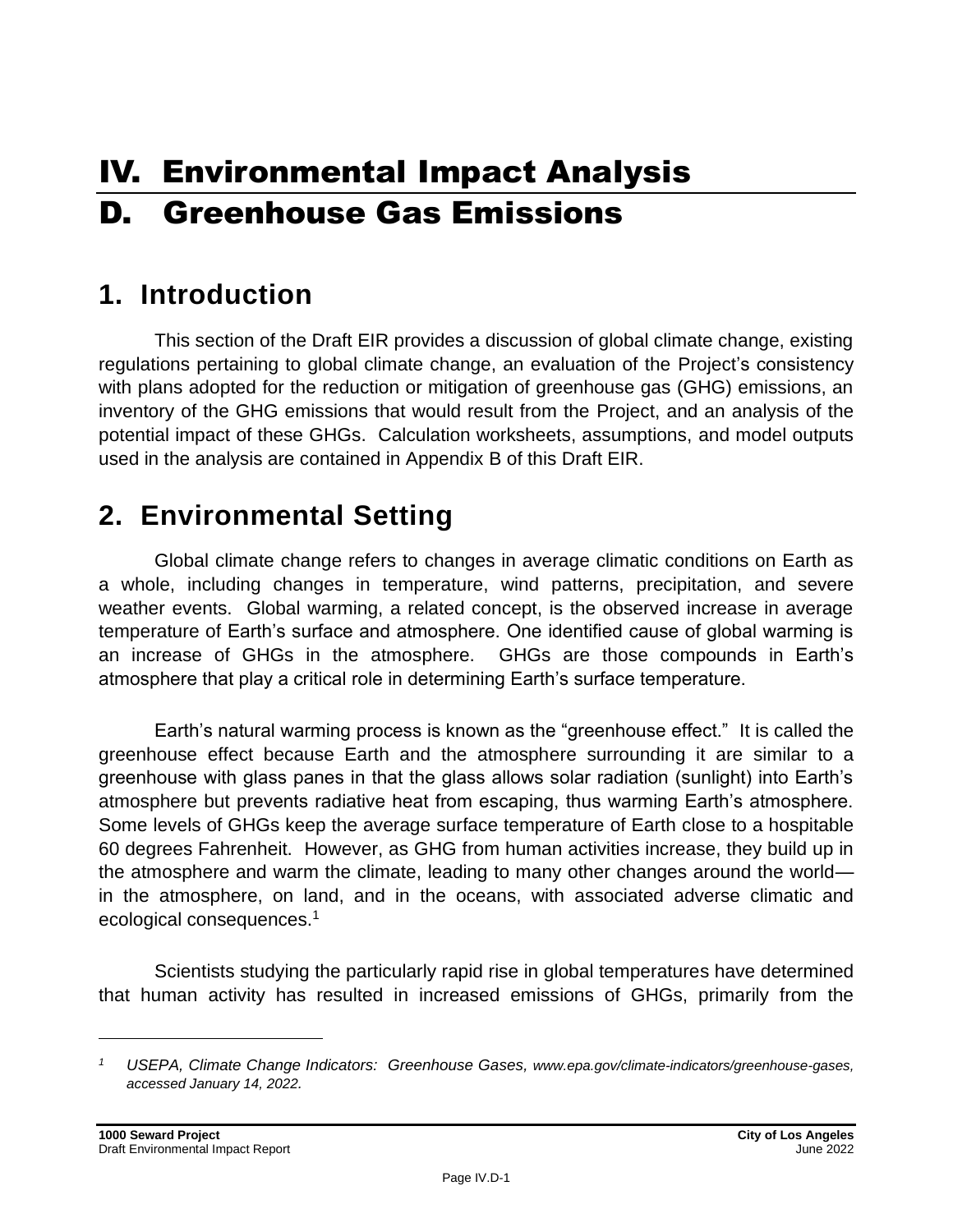burning of fossil fuels (from motor vehicle travel, electricity generation, consumption of natural gas, industrial activity, manufacturing, etc.), deforestation, agricultural activity, and the decomposition of solid waste. Scientists refer to the global warming context of the past century as the "enhanced greenhouse effect" to distinguish it from the natural greenhouse effect. 2

Global GHG emissions due to human activities have grown since pre-industrial times. As reported by the United States Environmental Protection Agency (USEPA), global carbon emissions from fossil fuels increased by over 16 times between 1900 and 2008 and by about 43 percent between 1990 and 2015. In addition, in the Global Carbon Budget 2019 report, published in December 2019, atmospheric carbon dioxide (CO2) concentrations in 2018 were found to be 47 percent above the concentration at the start of the Industrial Revolution, and the present concentration is the highest during at least the last 800,000 years.<sup>3</sup> Global increases in  $CO<sub>2</sub>$  concentrations are due primarily to fossil fuel use, with land use change providing another significant but smaller contribution. Regarding emissions of non-CO<sub>2</sub> GHGs, these have also increased significantly since 1990.<sup>4</sup> In particular, studies have concluded that it is very likely that the observed increase in methane (CH<sub>4</sub>) concentration is predominantly due to agriculture and fossil fuel use.<sup>5</sup>

In August 2007, international climate talks held under the auspices of the United Nations Framework Convention on Climate Change (UNFCCC) led to the official recognition by the participating nations that global emissions of GHG must be reduced. According to the "Ad Hoc Working Group on Further Commitments of Annex I Parties under the Kyoto Protocol," avoiding the most catastrophic events forecast by the United Nations Intergovernmental Panel on Climate Change (IPCC) would entail emissions reductions by industrialized countries in the range of 25 to 40 percent below 1990 levels. Because of the Kyoto Protocol's Clean Development Mechanism, which gives industrialized countries credit for financing emission-reducing projects in developing countries, such an emissions goal in industrialized countries could ultimately spur efforts to cut emissions in developing countries as well.<sup>6</sup>

*<sup>2</sup> Pew Center on Global Climate Change, Climate Change 101: Understanding and Responding to Global Climate Change.*

*<sup>3</sup> P. Friedlingstein et al., Global Carbon Budget 2019, 2019.*

*<sup>4</sup> USEPA, Global Greenhouse Gas Emissions Data, www.epa.gov/ghgemissions/global-greenhouse-gasemissions-data, accessed January 14, 2022.*

*<sup>5</sup> USEPA, Climate Change Indicators: Atmospheric Concentrations of Greenhouse Gas, updated April 2021.*

*<sup>6</sup> United Nations Framework Convention on Climate Change, Press Release—Vienna UN Conference Shows Consensus on Key Building Blocks for Effective International Response to Climate Change, August 31, 2007.*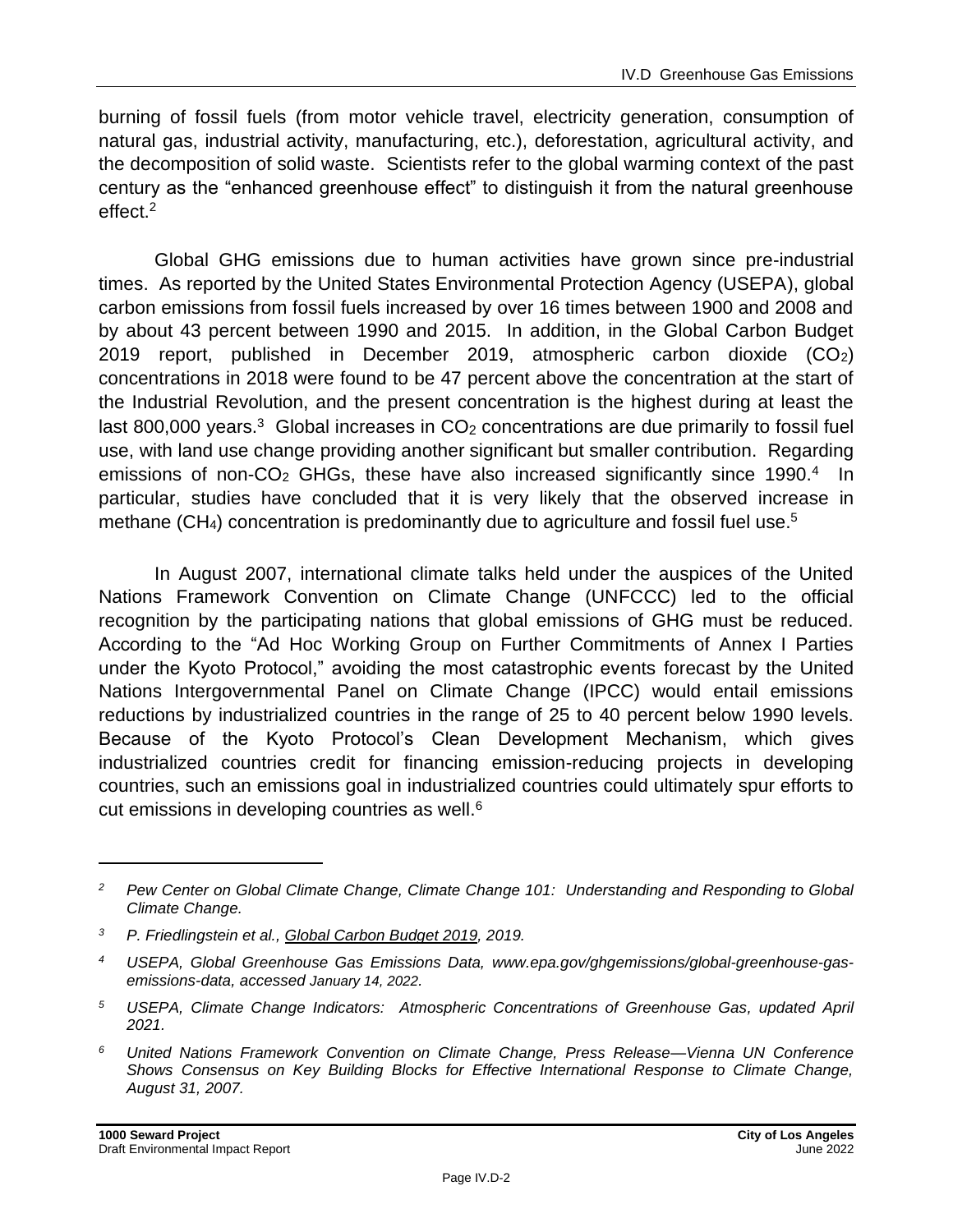In December 2015, the US entered into the Paris Agreement which has a goal of keeping a global temperature rise this century below 2 degrees Celsius above preindustrial levels and limit the temperature increase further to 1.5 degrees Celsius. This agreement requires that all parties report regularly on emissions and implementation efforts to achieve these goals.

Regarding the adverse effects of global warming, as reported by SCAG:

Global warming poses a serious threat to the economic well-being, public health and natural environment in southern California and beyond. The potential adverse impacts of global warming include, among others, a reduction in the quantity and quality of water supply, a rise in sea level, damage to marine and other ecosystems, and an increase in the incidences of infectious diseases. Over the past few decades, energy intensity of the national and state economy has been declining due to the shift to a more service-oriented economy. California ranked fifth lowest among the states in CO2 emissions from fossil fuel consumption per unit of Gross State Product. However, in terms of total CO2 emissions, California is second only to Texas in the nation and is the 12th largest source of climate change emissions in the world, exceeding most nations. The SCAG region, with close to half of the state's population and economic activities, is also a major contributor to the global warming problem.*<sup>7</sup>*

# **a. GHG Fundamentals**

GHGs are those compounds in the Earth's atmosphere that play a critical role in determining temperature near the Earth's surface. GHGs include carbon dioxide  $(CO<sub>2</sub>)$ , methane (CH4), nitrous oxide (N2O), hydrofluorocarbons (HFCs), perfluorocarbons (PFCs), sulfur hexafluoride (SF<sub>6</sub>), and nitrogen trifluoride (NF<sub>3</sub>).<sup>8</sup> More specifically, these gases allow high-frequency shortwave solar radiation to enter the Earth's atmosphere, but retain some of the low frequency infrared energy, which is radiated back from the Earth toward space, resulting in a warming of the atmosphere. Compounds that are regulated as GHGs are discussed in Table IV.D-1 on page IV.D-4.<sup>9,10</sup>

*<sup>7</sup> SCAG, The State of the Region—Measuring Regional Progress, December 2006, p. 121.*

*<sup>8</sup> As defined by California Assembly Bill (AB) 32 and Senate Bill (SB) 104.*

*<sup>9</sup> Intergovernmental Panel on Climate Change, Second Assessment Report, Working Group I: The Science of Climate Change, 1995.*

*<sup>10</sup> Intergovernmental Panel on Climate Change, Fourth Assessment Report, Working Group I Report: The Physical Science Basis, 2007, Table 2.14.*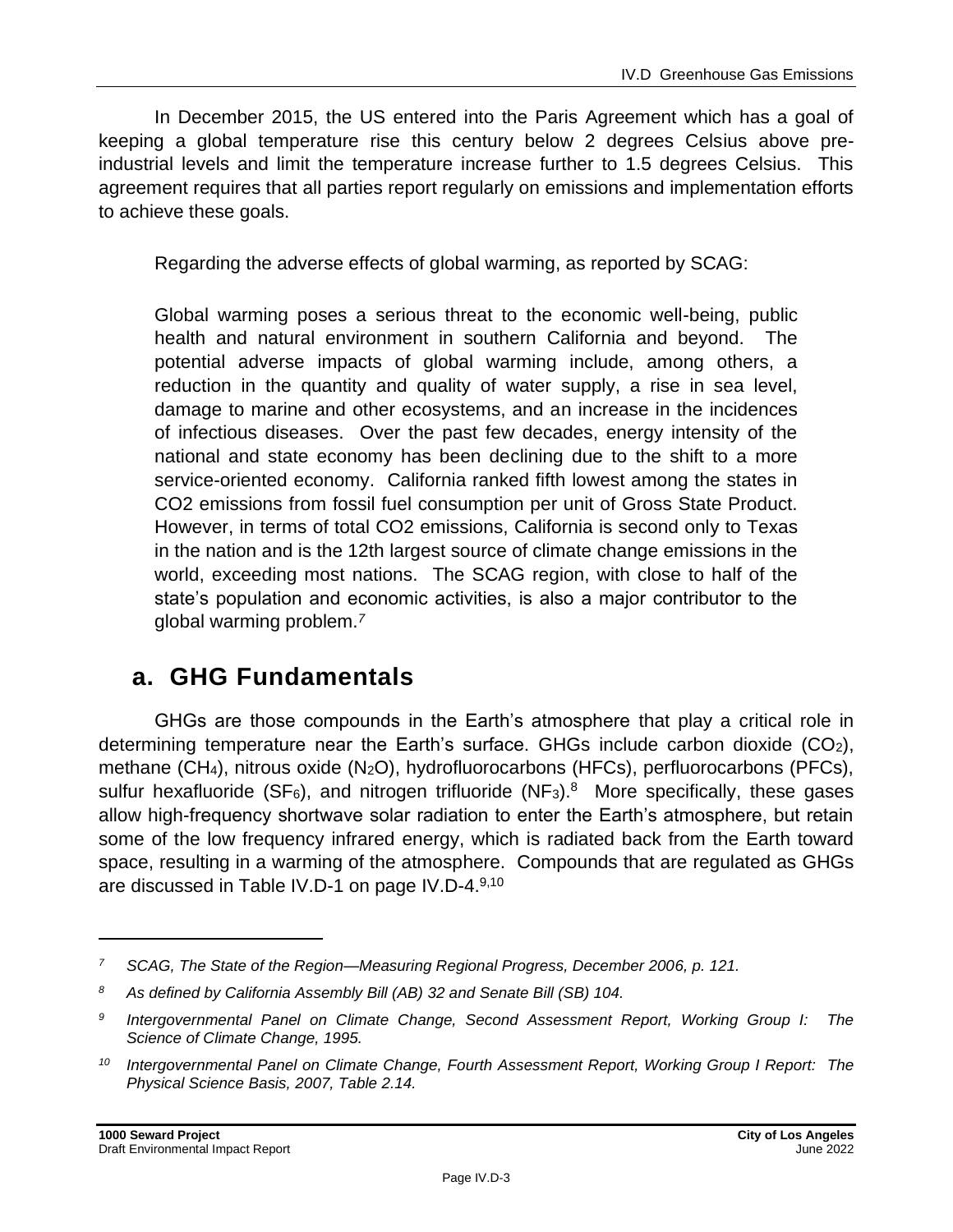#### **Table IV.D-1 Description of Identified GHGs**<sup>a</sup>

| <b>Greenhouse Gas</b>                   | <b>General Description</b>                                                                                                                                                                                                                                                                                                                                                                                                                                                                                                                                                                                                                                                                                                                                        |
|-----------------------------------------|-------------------------------------------------------------------------------------------------------------------------------------------------------------------------------------------------------------------------------------------------------------------------------------------------------------------------------------------------------------------------------------------------------------------------------------------------------------------------------------------------------------------------------------------------------------------------------------------------------------------------------------------------------------------------------------------------------------------------------------------------------------------|
| Carbon Dioxide (CO <sub>2</sub> )       | An odorless, colorless GHG, which has both natural and anthropocentric sources.<br>Natural sources include the following: decomposition of dead organic matter;<br>respiration of bacteria, plants, animals, and fungus; evaporation from oceans; and<br>volcanic outgassing. Anthropogenic (human-caused) sources of CO <sub>2</sub> are burning<br>coal, oil, natural gas, and wood.                                                                                                                                                                                                                                                                                                                                                                            |
| Methane (CH <sub>4</sub> )              | A flammable gas and the main component of natural gas. When one molecule of<br>$CH4$ is burned in the presence of oxygen, one molecule of $CO2$ and two molecules of<br>water are released. A natural source of CH <sub>4</sub> is the anaerobic decay of organic<br>matter. Geological deposits, known as natural gas fields, also contain CH <sub>4</sub> , which is<br>extracted for fuel. Other sources are from landfills, fermentation of manure, and<br>cattle.                                                                                                                                                                                                                                                                                            |
| Nitrous Oxide<br>(N <sub>2</sub> O)     | A colorless GHG. High concentrations can cause dizziness, euphoria, and<br>sometimes slight hallucinations. N <sub>2</sub> O is produced by microbial processes in soil and<br>water, including those reactions which occur in fertilizer containing nitrogen. In<br>addition to agricultural sources, some industrial processes (fossil fuel-fired power<br>plants, nylon production, nitric acid production, and vehicle emissions) also<br>contribute to its atmospheric load. It is used in rocket engines, race cars, and as an<br>aerosol spray propellant.                                                                                                                                                                                                 |
| Hydrofluorocarbons<br>(HFCs)            | Chlorofluorocarbons (CFCs) are gases formed synthetically by replacing all<br>hydrogen atoms in CH <sub>4</sub> or ethane (C <sub>2</sub> H <sub>6</sub> ) with chlorine and/or fluorine atoms. CFCs<br>are non-toxic, non-flammable, insoluble, and chemically unreactive in the<br>troposphere (the level of air at Earth's surface). CFCs were first synthesized in 1928<br>for use as refrigerants, aerosol propellants, and cleaning solvents. Because they<br>destroy stratospheric ozone, the production of CFCs was stopped as required by the<br>Montreal Protocol in 1987. HFCs are synthetic man-made chemicals that are used<br>as a substitute for CFCs as refrigerants. HFCs deplete stratospheric ozone, but to a<br>much lesser extent than CFCs. |
| Perfluorocarbons (PFCs)                 | PFCs have stable molecular structures and do not break down through the chemical<br>processes in the lower atmosphere. High-energy ultraviolet rays about 60 kilometers<br>above Earth's surface are able to destroy the compounds. PFCs have very long<br>between 10,000 and 50,000 years. Two common PFCs are<br>lifetimes.<br>tetrafluoromethane and hexafluoroethane. The two main sources of PFCs are<br>primary aluminum production and semi-conductor manufacturing.                                                                                                                                                                                                                                                                                       |
| Sulfur Hexafluoride (SF <sub>6</sub> )  | An inorganic, odorless, colorless, non-toxic, and non-flammable gas. $SF_6$ is used for<br>insulation in electric power transmission and distribution equipment, in the<br>magnesium industry, in semi-conductor manufacturing, and as a tracer gas for leak<br>detection.                                                                                                                                                                                                                                                                                                                                                                                                                                                                                        |
| Nitrogen Trifluoride (NF <sub>3</sub> ) | An inorganic, non-toxic, odorless, non-flammable gas. NF <sub>3</sub> is used in the<br>manufacture of semi-conductors, as an oxidizer of high energy fuels, for the<br>preparation of tetrafluorohydrazine, as an etchant gas in the electronic industry, and<br>as a fluorine source in high power chemical lasers.                                                                                                                                                                                                                                                                                                                                                                                                                                             |
|                                         |                                                                                                                                                                                                                                                                                                                                                                                                                                                                                                                                                                                                                                                                                                                                                                   |

*<sup>a</sup> GHGs identified in this table are ones identified in the Kyoto Protocol and other synthetic gases recently added to the IPCC's Fifth Assessment Report.*

*Source: Association of Environmental Professionals, Alternative Approaches to Analyze Greenhouse Gas Emissions and Global Climate Change in CEQA Documents, Final, June 29, 2007; Environmental Protection Agency, Acute Exposure Guideline Levels (AEGLs) for Nitrogen Trifluoride; January 2009.*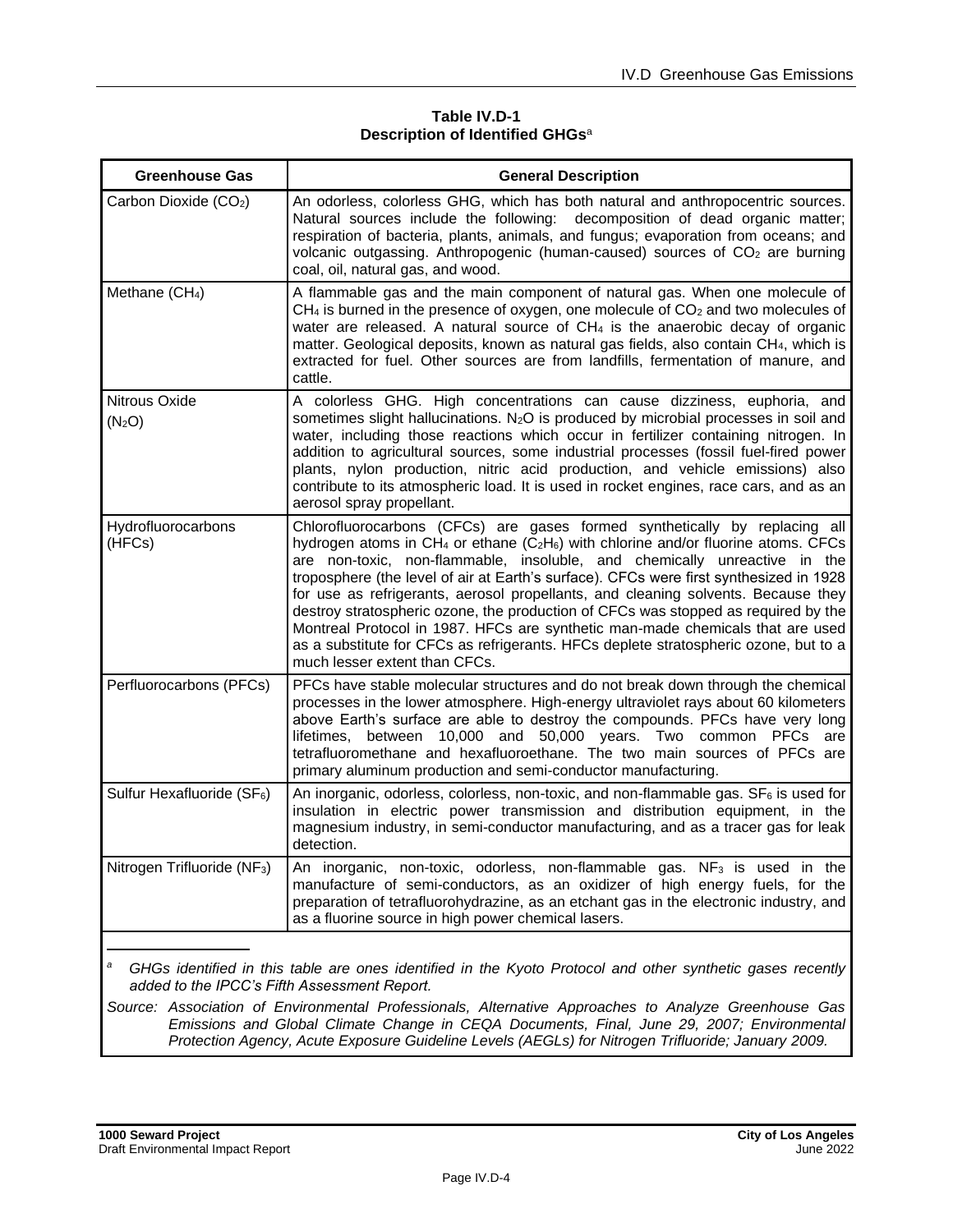Not all GHGs possess the same ability to induce climate change. Carbon dioxide is the most abundant GHG in Earth's atmosphere. Other GHGs are less abundant but have higher global warming potential (GWP) than CO<sub>2</sub>. Thus, emissions of other GHGs are commonly quantified in the units of equivalent mass of carbon dioxide  $(CO<sub>2</sub>e)$ . GWP is based on several factors, including the radiative efficiency (heat-absorbing ability) of each gas relative to that of CO2, as well as the decay rate of each gas (the amount removed from the atmosphere over a given number of years otherwise referred to as atmospheric lifetime) relative to that of CO2.

The larger the GWP, the more that a given gas warms the Earth compared to  $CO<sub>2</sub>$ over that time.<sup>11</sup> These GWP ratios are available from the IPCC. Historically, GHG emission inventories have been calculated using the GWPs from the IPCC's Second Assessment Report. The IPCC updated the GWP values in its Fourth Assessment Report (AR4). The GWPs in the IPCC AR4 are used by CARB for reporting Statewide GHG emissions inventories, consistent with international reporting standards. By applying the GWP ratios, Project-related CO2e emissions can be tabulated in metric tons per year. Typically, the GWP ratio corresponding to the warming potential of  $CO<sub>2</sub>$  over a 100-year period is used as a baseline.

The IPCC has issued an updated Fifth Assessment Report (AR5), which has revised down the majority of the GWP for key regulated pollutants. As CARB still uses AR4 values and the modeling software CalEEmod is built on these assumptions, AR4 GWP values are used for the Project. Generally, the changes from AR4 to AR5 are reductions in warming potential for the GHG most associated with construction and operation of typical development projects. The GWP from AR4 and AR5 and atmospheric lifetimes for key regulated GHGs are provided in Table IV.D-2 on page IV.D-6.

# **b. Projected Impacts of Global Warming in California**

In 2009, California adopted a statewide Climate Adaptation Strategy (CAS) that summarizes climate change impacts and recommends adaptation strategies across seven sectors: Public Health, Biodiversity and Habitat, Oceans and Coastal Resources, Water, Agriculture, Forestry, and Transportation and Energy. The California Natural Resources Agency will be updating the CAS and is responsible for preparing reports to the Governor

*<sup>11</sup> GWPs and associated CO2e values were developed by the Intergovernmental Panel on Climate Change (IPCC) and published in its Second Assessment Report (SAR) in 1996. Historically, GHG emission inventories have been calculated using the GWPs from the IPCC's SAR. The IPCC updated the GWP values based on the latest science in its Fourth Assessment Report (AR4). CARB has begun reporting GHG emission inventories for California using the GWP values from the IPCC AR4.*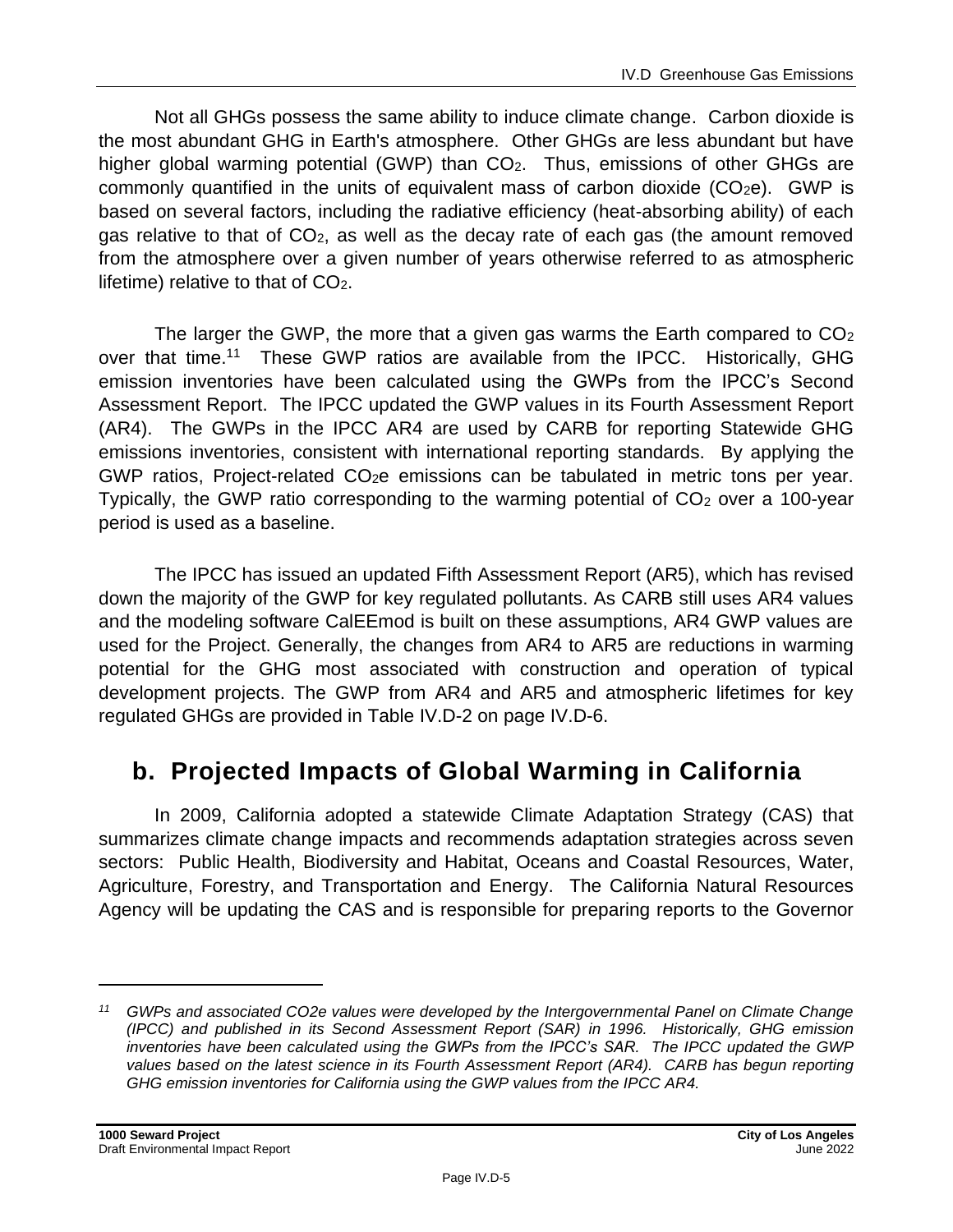| Gas                                                                                                                         | <b>Atmospheric</b><br>Lifetime<br>(years) | <b>Global Warming</b><br><b>Potential</b><br>(100-Year Time<br>Horizon)<br>(AR4 Assessment) | <b>Global Warming</b><br><b>Potential</b><br>(100-Year Time<br>Horizon)<br>(AR5 Assessment) |  |
|-----------------------------------------------------------------------------------------------------------------------------|-------------------------------------------|---------------------------------------------------------------------------------------------|---------------------------------------------------------------------------------------------|--|
| Carbon Dioxide (CO <sub>2</sub> )                                                                                           | $50 - 200$                                |                                                                                             |                                                                                             |  |
| Methane (CH <sub>4</sub> )                                                                                                  | $12 (+-3)$                                | 25                                                                                          | 28                                                                                          |  |
| Nitrous Oxide (N <sub>2</sub> O)                                                                                            | 114                                       | 298                                                                                         | 265                                                                                         |  |
| HFC-23: Fluoroform (CHF <sub>3</sub> )                                                                                      | 270                                       | 14,800                                                                                      | 12,400                                                                                      |  |
| HFC-134a: 1,1,1,2-Tetrafluoroethane<br>(CH <sub>2</sub> FCF <sub>3</sub> )                                                  | 14                                        | 1,430                                                                                       | 1,300                                                                                       |  |
| HFC-152a: 1,1-Difluoroethane $(C_2H_4F_2)$                                                                                  | 1.4                                       | 124                                                                                         | 138                                                                                         |  |
| PFC-14: Tetrafluoromethane (CF <sub>4</sub> )                                                                               | 50,000                                    | 7,390                                                                                       | 6,630                                                                                       |  |
| PFC-116: Hexafluoroethane $(C_2F_6)$                                                                                        | 10,000                                    | 12,200                                                                                      | 11,100                                                                                      |  |
| Sulfur Hexafluoride (SF <sub>6</sub> )                                                                                      | 3,200                                     | 22,800                                                                                      | 22,500                                                                                      |  |
| Nitrogen Trifluoride (NF <sub>3</sub> )                                                                                     | 740                                       | 17,200                                                                                      | 16,100                                                                                      |  |
| Source: IPCC, Climate Change 2007: Working Group I: The Physical Science Basis, Direct Global<br><b>Warming Potentials.</b> |                                           |                                                                                             |                                                                                             |  |

**Table IV.D-2 Atmospheric Lifetimes and Global Warming Potentials** 

on the status of the CAS. The Natural Resources Agency has produced climate change assessments which detail impacts of global warming in California.<sup>12</sup> These include:

- Sea level rise, coastal flooding and erosion of California's coastlines would increase, as well as sea water intrusion.
- The Sierra snowpack would decline between 70 and 90 percent, threatening California's water supply.
- Higher risk of forest fires resulting from increasing temperatures and making forests and brush drier. Climate change will affect tree survival and growth.
- Attainment of air quality standards would be impeded by increasing emissions, accelerating chemical processes, and raising inversion temperatures during stagnation episodes resulting in public health impacts.

*<sup>12</sup> State of California, Department of Justice, Office of the Attorney General, Climate Change Impacts in California, https://oag.ca.gov/environment/impact, accessed March 17, 2022.*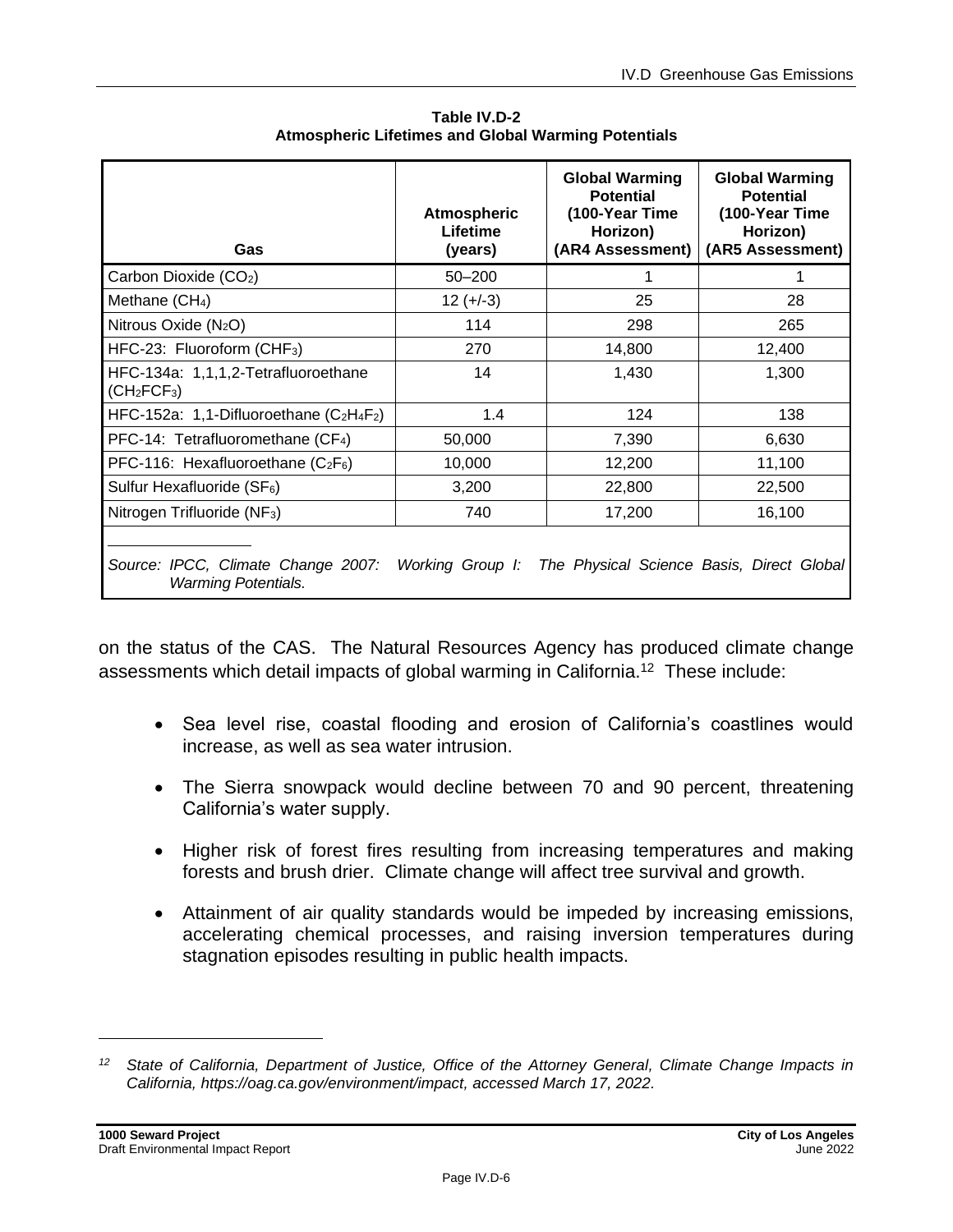- Habitat destruction and loss of ecosystems due to climate change affecting plant and wildlife habitats.
- Global warming can cause drought, warmer temperatures and salt water contamination resulting in impacts to California's agricultural industry.

With regard to public health, as reported by the Center for Health and the Global Environment at the Harvard Medical School, the following are examples of how climate change can affect cardio-respiratory disease: (1) pollen is increased by higher levels of atmospheric CO2; (2) heat waves can result in temperature inversions, leading to trapped masses or unhealthy air contaminants by smog, particulates, and other pollutants; and (3) the incidence of forest fires is increased by drought secondary to climate change and to the lack of spring runoff from reduced winter snows. These fires can create smoke and haze, which can settle over urban populations causing acute and exacerbating chronic respiratory illness. 13

## **c. Regulatory Framework**

There are a number of plans, regulations, programs, and agencies that provide policies, requirements, and guidelines regarding GHG emissions at the federal, state, regional, and local levels. As described below, these plans, guidelines, and laws include the following:

- Federal Clean Air Act
- Corporate Average Fuel Economy Standards
- Energy Independence and Security Act
- California Air Resources Board
- California Greenhouse Gas Reduction Targets
- California Global Warming Solutions Act (AB 32)
- Climate Change Scoping Plan
- Cap-and-Trade Program
- Emission Performance Standards

*<sup>13</sup> Paul R. Epstein, et al., Urban Indicators of Climate Change, Report from the Center for Health and the Global Environment, (Harvard Medical School and the Boston Public Health Commission, August 2003), unpaginated.*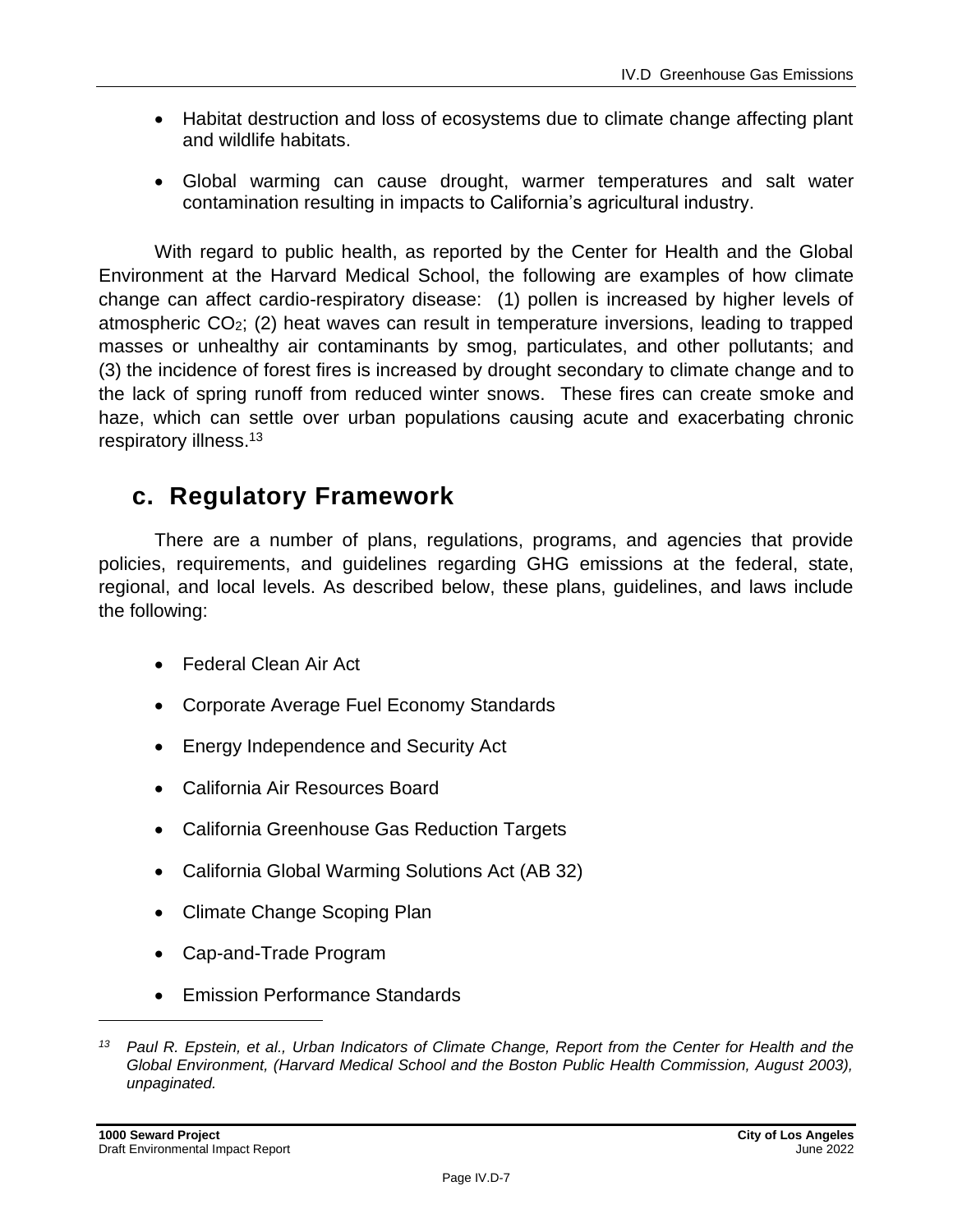- Renewables Portfolio Standard Program
- Clean Energy and Pollution Reduction Act
- Pavley Standards
- California Low Carbon Fuel Standard
- Advanced Clean Cars Regulations
- Sustainable Communities and Climate Protection Act (SB 375)
- Senate Bill 743
- Executive Order N-79-20
- California Appliance Efficiency Regulations
- Title 24, Building Standards Code and CALGreen Code
- CEQA Guidelines
- South Coast Air Quality Management District
- Southern California Association of Governments Regional Transportation Plan/Sustainable Communities Strategy
- L.A.'s Green New Deal
- City of Los Angeles Green Building Code
- City of Los Angeles Solid Waste Programs and Ordinances
- City of Los Angeles General Plan
- Traffic Study Policies and Procedures
	- (1) Federal

### *(a) Federal Clean Air Act*

The USEPA is responsible for implementing federal policy to address GHGs. The United States Supreme Court (Supreme Court) ruled in *Massachusetts v. Environmental Protection Agency*, 127 S.Ct. 1438 (2007), that CO<sub>2</sub> and other GHGs are pollutants under the federal Clean Air Act (CAA), which the USEPA must regulate if it determines they pose an endangerment to public health or welfare. In December 2009, U.S. EPA issued an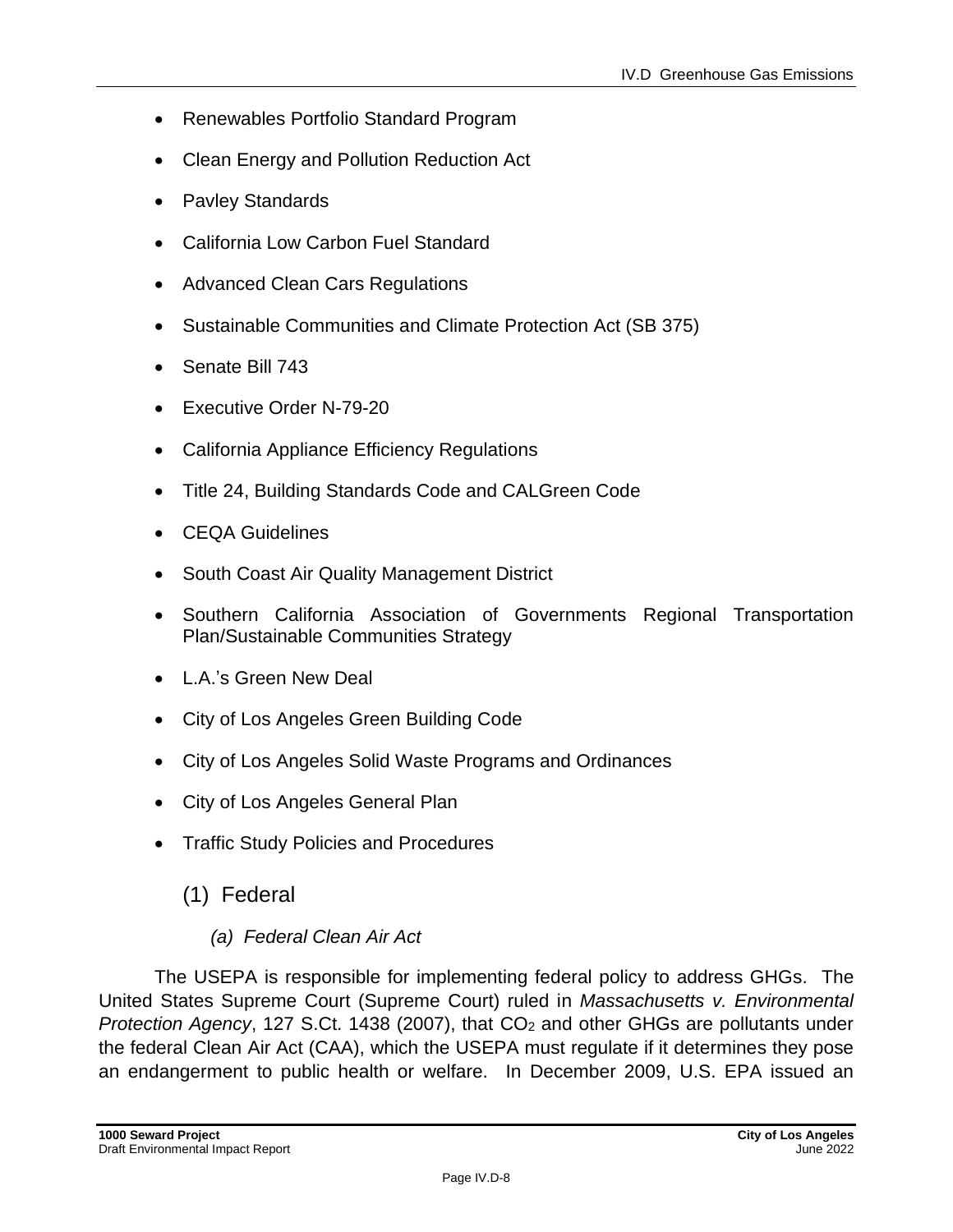endangerment finding for GHGs under the Clean Air Act, setting the stage for future regulation.

The Federal Government administers a wide array of public-private partnerships to reduce the GHG intensity generated in the United States. These programs focus on energy efficiency, renewable energy, methane and other non-CO<sub>2</sub> gases, agricultural practices, and implementation of technologies to achieve GHG reductions. USEPA implements numerous voluntary programs that contribute to the reduction of GHG emissions. These programs (e.g., the ENERGY STAR labeling system for energy-efficient products) play a significant role in encouraging voluntary reductions from large corporations, consumers, industrial and commercial buildings, and many major industrial sectors.

#### *(b) Corporate Average Fuel Economy Standards*

In response to the *Massachusetts v. Environmental Protection Agency* ruling, President George W. Bush issued Executive Order 13432 in 2007, directing the USEPA, the United States Department of Transportation (USDOT), and the United States Department of Energy (USDOE) to establish regulations that reduce GHG emissions from motor vehicles, non-road vehicles, and non-road engines by 2008. The National Highway Traffic Safety Administration (NHTSA) subsequently issued multiple final rules regulating fuel efficiency for and GHG emissions from cars and light-duty trucks for model year 2011 and later for model years 2012–2016, and 2017–2021. In March 2020, the USDOT and the USEPA issued the final Safer Affordable Fuel-Efficient (SAFE) Vehicles Rule, which amends existing corporate average fuel economy (CAFE) standards and tailpipe carbon dioxide emissions standards for passenger cars and light trucks and establishes new standards covering model years 2021 through 2026.<sup>14</sup> These standards set a combined fleet wide average of 36.9 to 37 for the model years affected.<sup>15</sup>

In addition to the regulations applicable to cars and light-duty trucks described above, in 2011 the USEPA and NHTSA announced fuel economy and GHG standards for medium- and heavy-duty trucks for model years  $2014-2018$ . The standards for  $CO<sub>2</sub>$ emissions and fuel consumption are tailored to three main vehicle categories: combination tractors, heavy-duty pickup trucks and vans, and vocational vehicles. According to the USEPA, this regulatory program would reduce GHG emissions and fuel consumption for the affected vehicles by 6 to 23 percent over the 2010 baselines. Building on the first phase of standards, in August 2016, the EPA and NHTSA finalized Phase 2 standards for

*<sup>14</sup> USEPA, Final Rule for Model Year 2021–2026 Light-Duty Vehicle Greenhouse Gas Emission Standards and Corporate Average Fuel Economy Standards, published April 30, 2020.*

*<sup>15</sup> NHTSA, Corporate Average Fuel Economy standards.*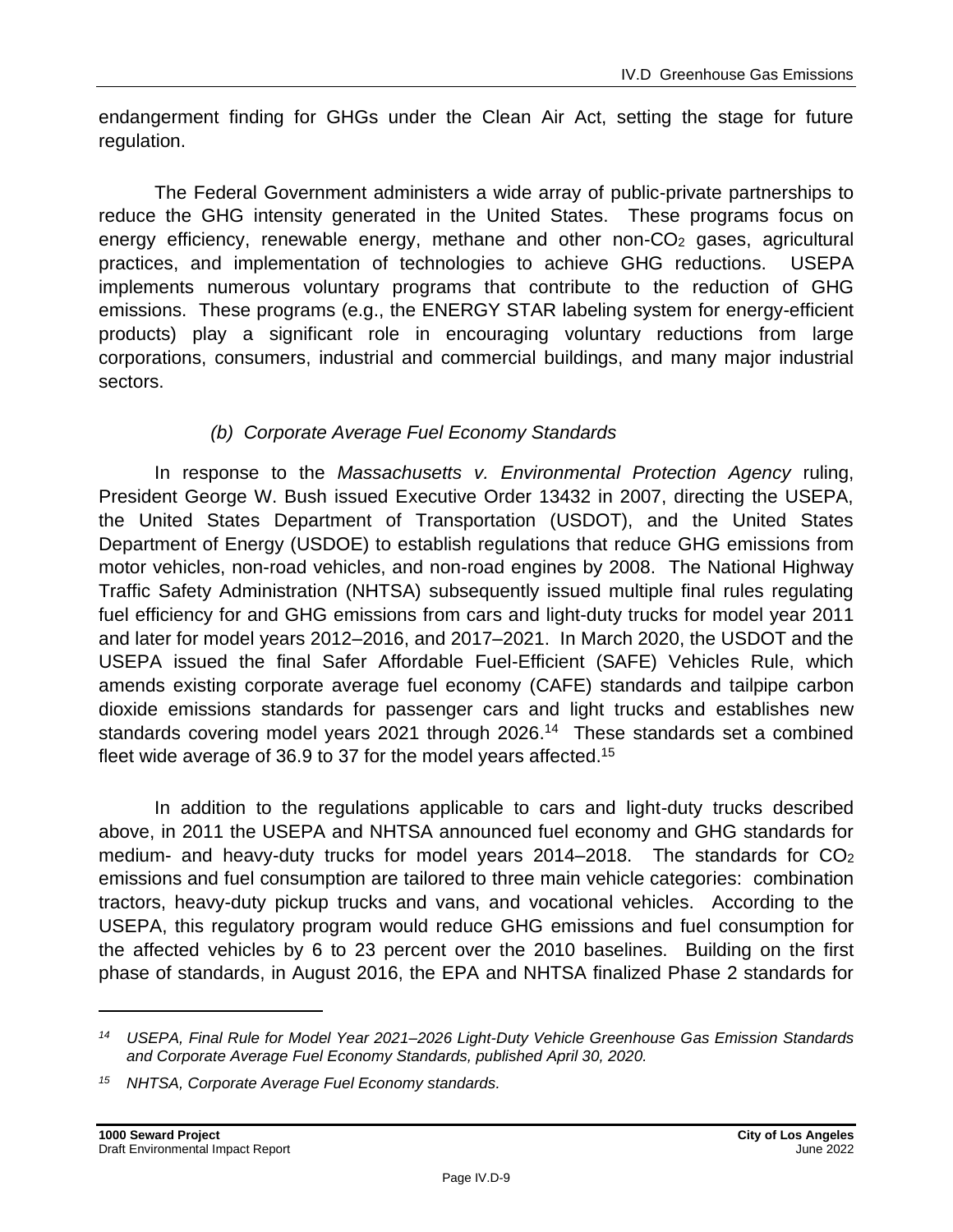medium and heavy-duty vehicles through model year 2027 that will improve fuel efficiency and cut carbon pollution. The Phase 2 standards are expected to lower  $CO<sub>2</sub>$  emissions by approximately 1.1 billion metric tons.<sup>16</sup>

#### *(c) Energy Independence and Security Act*

The Energy Independence and Security Act of 2007 (EISA) facilitates the reduction of national GHG emissions by requiring the following:

- Increasing the supply of alternative fuel sources by setting a mandatory Renewable Fuel Standard (RFS) that requires fuel producers to use at least 36 billion gallons of biofuel in 2022;
- Prescribing or revising standards affecting regional efficiency for heating and cooling products, procedures for new or amended standards, energy conservation, energy efficiency labeling for consumer electronic products, residential boiler efficiency, electric motor efficiency, and home appliances;
- Requiring approximately 25 percent greater efficiency for light bulbs by phasing out incandescent light bulbs between 2012 and 2014; requiring approximately 200 percent greater efficiency for light bulbs, or similar energy savings, by 2020; and
- While superseded by the USEPA and NHTSA actions described above, (i) establishing miles per gallon targets for cars and light trucks and (ii) directing the NHTSA to establish a fuel economy program for medium- and heavy-duty trucks and create a separate fuel economy standard for trucks.

Additional provisions of EISA address energy savings in government and public institutions, promote research for alternative energy, additional research in carbon capture, international energy programs, and the creation of "green jobs."<sup>17</sup>

(2) State

#### *(a) California Air Resources Board*

The California Air Resources Board (CARB), a part of the California Environmental Protection Agency (CalEPA), is responsible for the coordination and administration of both

*<sup>16</sup> USEPA, "EPA and NHTSA Adopt Standards to Reduce GHG and Improve Fuel Efficiency of Mediumand Heavy-Duty Vehicles for Model Year 2018 and Beyond," August 2016.*

*<sup>17</sup> A green job, as defined by the United States Department of Labor, is a job in business that produces goods or provides services that benefit the environment or conserve natural resources.*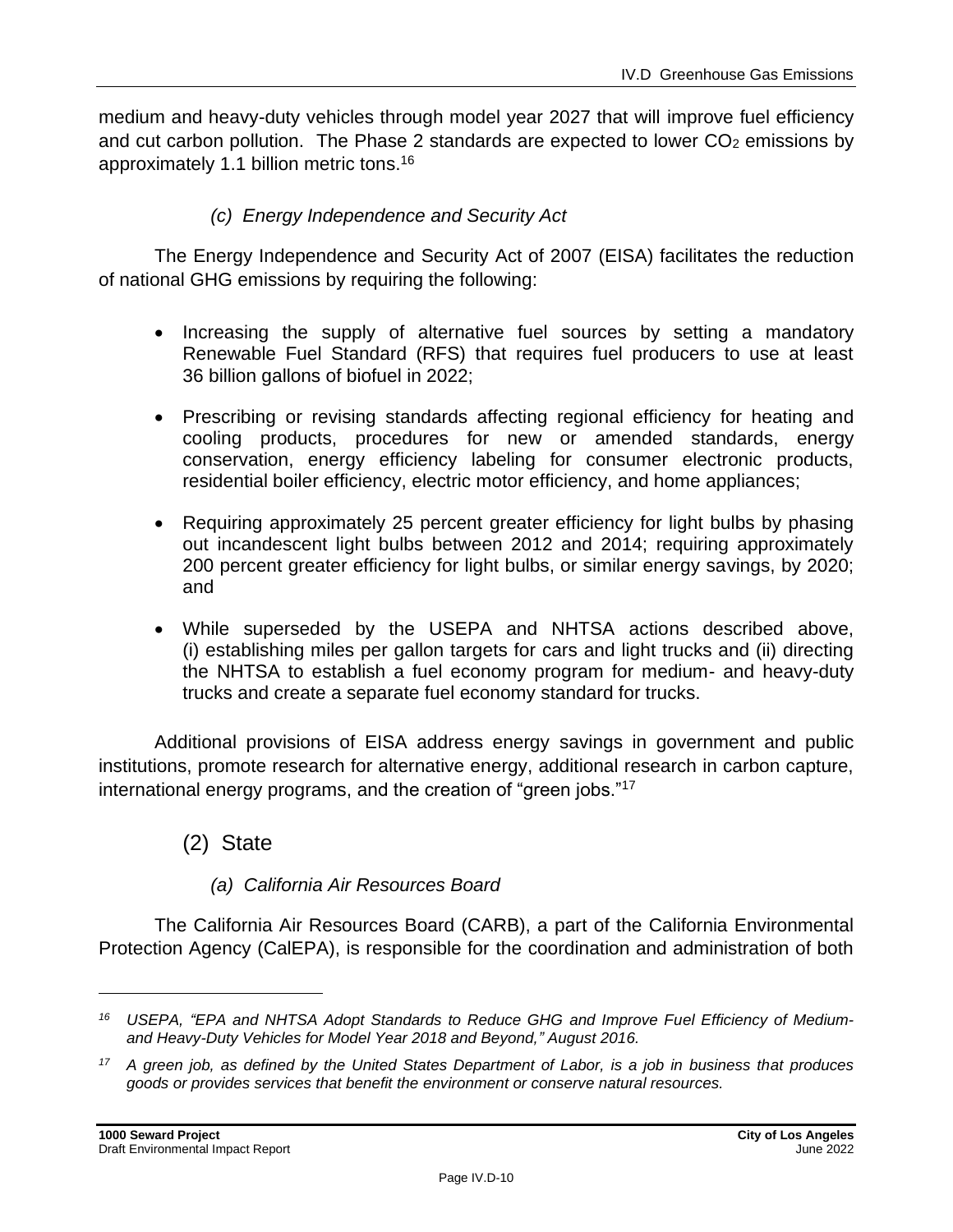federal and state air pollution control programs within California. In this capacity, CARB conducts research, sets the California Ambient Air Quality Standards (CAAQS), compiles emission inventories, develops suggested control measures, and provides oversight of local programs. CARB establishes emissions standards for motor vehicles sold in California, consumer products (such as hairspray, aerosol paints, and barbecue lighter fluid), and various types of commercial equipment. It also sets fuel specifications to further reduce vehicular emissions. CARB has primary responsibility for the development of California's State Implementation Plan (SIP), for which it works closely with the Federal Government and the local air districts. The SIP is required for the State to take over implementation of the Federal Clean Air Act. CARB also has primary responsibility for adopting regulations to meet the State's goal of reducing GHG emissions. The State has met its goals to reduce GHG emissions to 1990 levels by 2020. Subsequent State goals include reducing GHG emissions to 40 percent below 1990 levels by 2030 and to 80 percent below 1990 levels by 2050.

### *(b) California Greenhouse Gas Reduction Targets*

### *(i) Executive Order S-3-05*

Governor Arnold Schwarzenegger announced on June 1, 2005, through Executive Order S-3-05, the following GHG emission reduction targets:

- By 2010, California shall reduce GHG emissions to 2000 levels;
- By 2020, California shall reduce GHG emissions to 1990 levels; and
- By 2050, California shall reduce GHG emissions to 80 percent below 1990 levels.

In accordance with Executive Order S-3-05, the Secretary of CalEPA is required to coordinate efforts of various agencies, which comprise the California Climate Action Team (CAT), in order to collectively and efficiently reduce GHGs. The CAT provides periodic reports to the Governor and Legislature on the State of GHG reductions in the State, as well as strategies for mitigating and adapting to climate change.

The CAT stated that smart land use is an umbrella term for strategies that integrate transportation and land-use decisions. Such strategies generally encourage jobs/housing proximity, promote transit-oriented development (TOD), and encourage high-density residential/commercial development along transit corridors. These strategies develop more efficient land-use patterns within each jurisdiction or region to match population increases, workforce, and socioeconomic needs for the full spectrum of the population.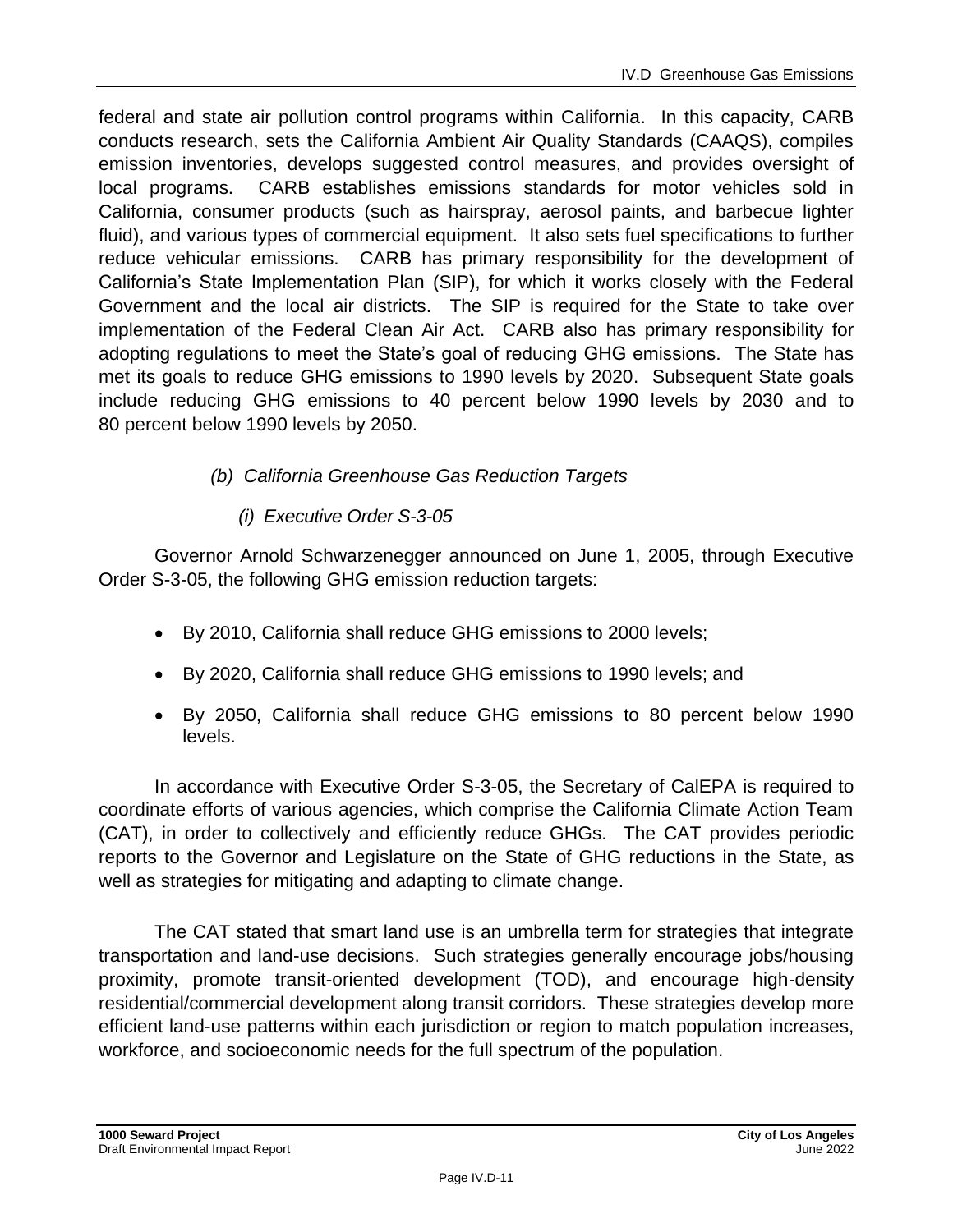#### *(ii) Executive Order B-30-15*

On April 29, 2015, Governor Jerry Brown issued Executive Order B-30-15. Therein, the Governor directed the following:

- Established a new interim statewide reduction target to reduce GHG emissions to 40 percent below 1990 levels by 2030.
- Ordered all state agencies with jurisdiction over sources of GHG emissions to implement measures to achieve reductions of GHG emissions to meet the 2030 and 2050 reduction targets.
- Directed CARB to update the Climate Change Scoping Plan to express the 2030 target in terms of million metric tons of carbon dioxide equivalent.

#### *(iii) Executive Order B-55-18*

Executive Order B-55-18, issued by Governor Jerry Brown in September 2018, establishes a new statewide goal to achieve carbon neutrality as soon as possible, but no later than 2045, and achieve and maintain net negative emissions thereafter. Based on this executive order, CARB would work with relevant state agencies to develop a framework for implementation and accounting that tracks progress towards this goal, as well as ensuring future scoping plans identify and recommend measures to achieve the carbon neutrality goal.

#### *(c) California Global Warming Solutions Act of 2006*

In 2006, the California State Legislature adopted Assembly Bill (AB) 32 (codified in the California Health and Safety Code (HSC), Division 25.5—California Global Warming Solutions Act of 2006), which focuses on reducing GHG emissions in California to 1990 levels by 2020. HSC Division 25.5 defines regulated GHGs as CO2, CH4, N2O, HFCs, PFCs, and SF6 and represents the first enforceable Statewide program to limit emissions of these GHGs from all major industries, with penalties for noncompliance. The law further requires that reduction measures be technologically feasible and cost effective. Under HSC Division 25.5, CARB has the primary responsibility for reducing GHG emissions. CARB is required to adopt rules and regulations directing State actions that would achieve GHG emissions reductions.

To achieve these goals, AB 32 mandates that CARB establish a quantified emissions cap, institute a schedule to meet the cap, implement regulations to reduce statewide GHG emissions from stationary sources consistent with the CAT strategies, and develop tracking, reporting, and enforcement mechanisms to ensure that reductions are achieved. In order to achieve the reduction targets, AB 32 requires CARB to adopt rules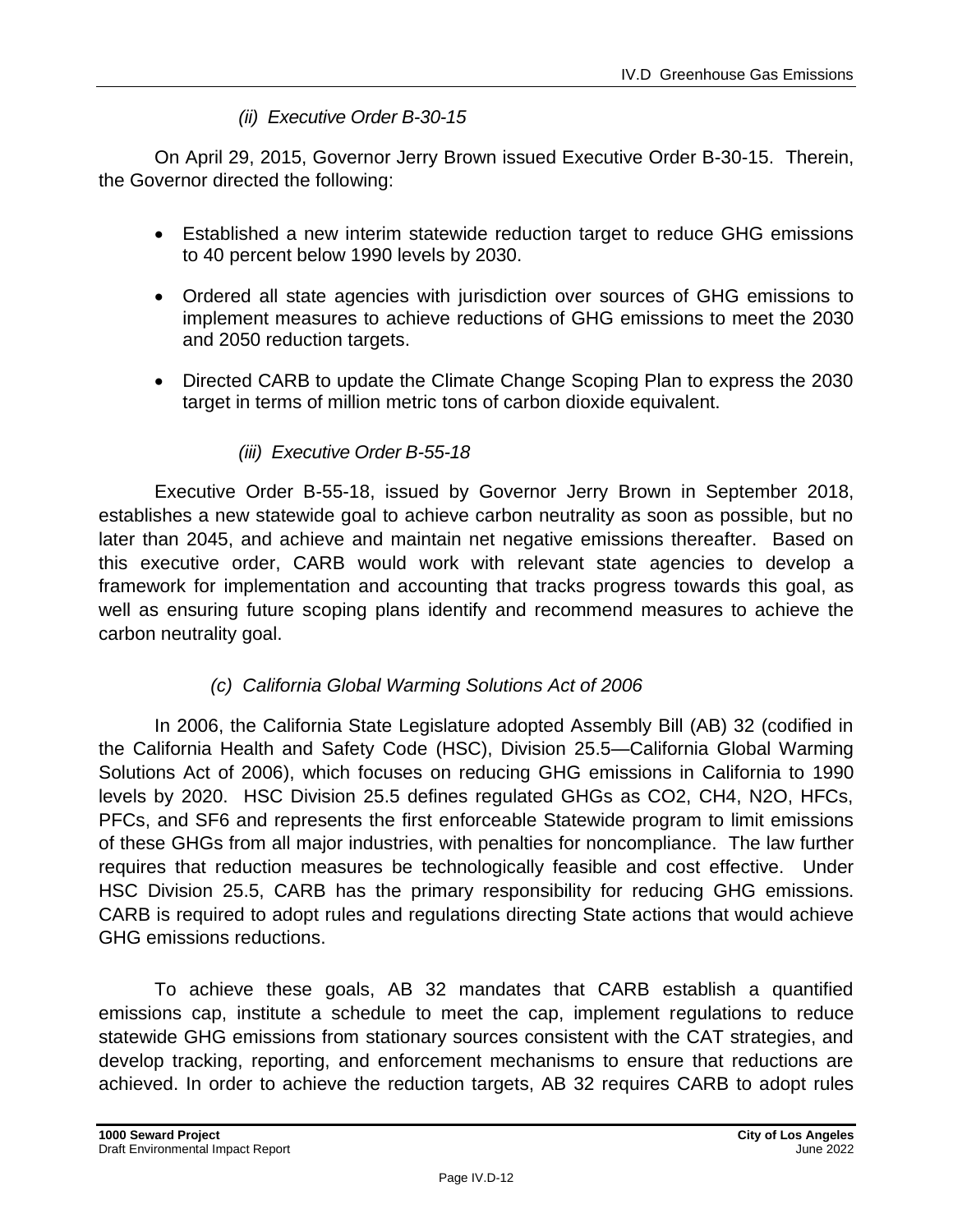and regulations in an open public process that achieve the maximum technologically feasible and cost-effective GHG reductions.<sup>18</sup>

In 2016, the California State Legislature adopted Senate Bill (SB) 32 and its companion bill AB 197, and both were signed by Governor Jerry Brown. SB 32 and AB 197 amend HSC Division 25.5, establish a new climate pollution reduction target of 40 percent below 1990 levels by 2030 and include provisions to ensure that the benefits of state climate policies reach disadvantaged communities. The new goals outlined in SB 32 update the scoping plan requirement of AB 32 and involve increasing renewable energy use, imposing tighter limits on the carbon content of gasoline and diesel fuel, putting more electric cars on the road, improving energy efficiency, and curbing emissions from key industries.

AB 197, signed September 8, 2016, is a bill linked to SB 32 and signed on September 8, 2016, prioritizes efforts to cut GHG emissions in low-income or minority communities. AB 197 requires CARB to make available, and update at least annually, on its website the emissions of GHGs, criteria pollutants, and toxic air contaminants for each facility that reports to CARB and air districts. In addition, AB 197 adds two Members of the Legislature to the CARB board as ex officio, non-voting members and creates the Joint Legislative Committee on Climate Change Policies to ascertain facts and make recommendations to the Legislature and the houses of the Legislature concerning the State's programs, policies, and investments related to climate change.

### *(d) Climate Change Scoping Plan*

AB 32 required CARB to prepare a Climate Change Scoping Plan for achieving the maximum technologically feasible and cost-effective GHG emission reduction by 2020 (HSC section 38561 (h)). The 2008 Climate Change Scoping Plan proposed a "comprehensive set of actions designed to reduce overall carbon GHG emissions in California, improve our environment, reduce our dependence on oil, diversify our energy sources, save energy, create new jobs, and enhance public health."<sup>19</sup> The 2008 Climate Change Scoping Plan had a range of GHG reduction actions which included direct regulations, alternative compliance mechanisms, monetary and non-monetary incentives, voluntary actions, market-based mechanisms, such as a cap-and-trade system, and an AB 32 implementation fee to fund the program.

*<sup>18</sup> CARB's list of discrete early action measures that could be adopted and implemented before January 1, 2010, was approved on June 21, 2007. The three adopted discrete early action measures are: (1) a low*‑*carbon fuel standard, which reduces carbon intensity in fuels statewide; (2) reduction of refrigerant losses from motor vehicle air conditioning system maintenance; and (3) increased methane capture from landfills, which includes requiring the use of state-of-the-art capture technologies.*

*<sup>19</sup> CARB, Climate Change Scoping Plan, December 2008.*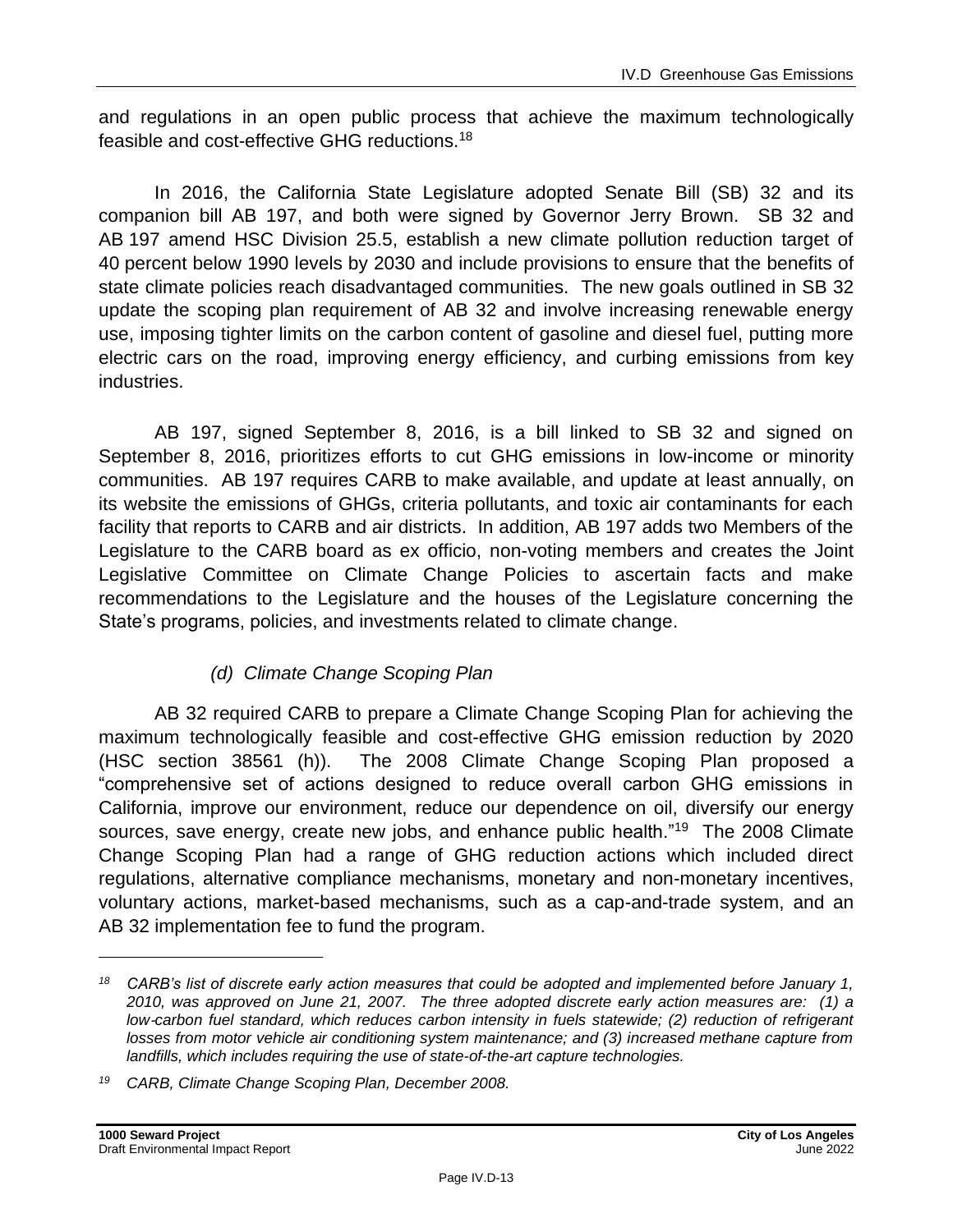The 2008 Climate Change Scoping Plan called for a "coordinated set of solutions" to address all major categories of GHG emissions. Transportation emissions were addressed through a combination of higher standards for vehicle fuel economy, implementation of the Low Carbon Fuel Standard (LCFS), and greater consideration to reducing trip length and generation through land use planning and transit-oriented development. Buildings, land use, and industrial operations were encouraged and, sometimes, required to use energy more efficiently. Utility energy providers were required to include more renewable energy sources through implementation of the Renewables Portfolio Standard.<sup>20</sup> Additionally, the 2008 Climate Change Scoping Plan emphasized opportunities for households and businesses to save energy and money through increasing energy efficiency. It indicates that substantial savings of electricity and natural gas will be accomplished through "improving energy efficiency by 25 percent."

The 2008 Climate Change Scoping Plan identified a number of specific issues relevant to the Project, including:

• The potential of using the green building framework as a mechanism, which could enable GHG emissions reductions in other sectors (i.e., electricity, natural gas), noting that:

> A Green Building strategy will produce greenhouse gas savings through buildings that exceed minimum energy efficiency standards, decrease consumption of potable water, reduce solid waste during construction and operation, and incorporate sustainable materials. Combined, these measures can also contribute to healthy indoor air quality, protect human health, and minimize impacts to the environment..

- The importance of supporting the Department of Water Resources' work to implement the Governor's objective to reduce per capita water use by 20 percent by 2020. Specific measures to achieve this goal include water use efficiency, water recycling, and reuse of urban runoff. The Climate Change Scoping Plan notes that water use requires significant amounts of energy, including approximately one-fifth of statewide electricity.
- Encouraging local governments to set quantifiable emission reduction targets for their jurisdictions and use their influence and authority to encourage reductions in emissions caused by energy use, waste and recycling, water and wastewater systems, transportation, and community design.

*<sup>20</sup> For a discussion of Renewables Portfolio Standard, refer to subsection 2.c.(2)(f)(i), California Renewables Portfolio Standard, on page [IV.D-21.](#page-20-0)*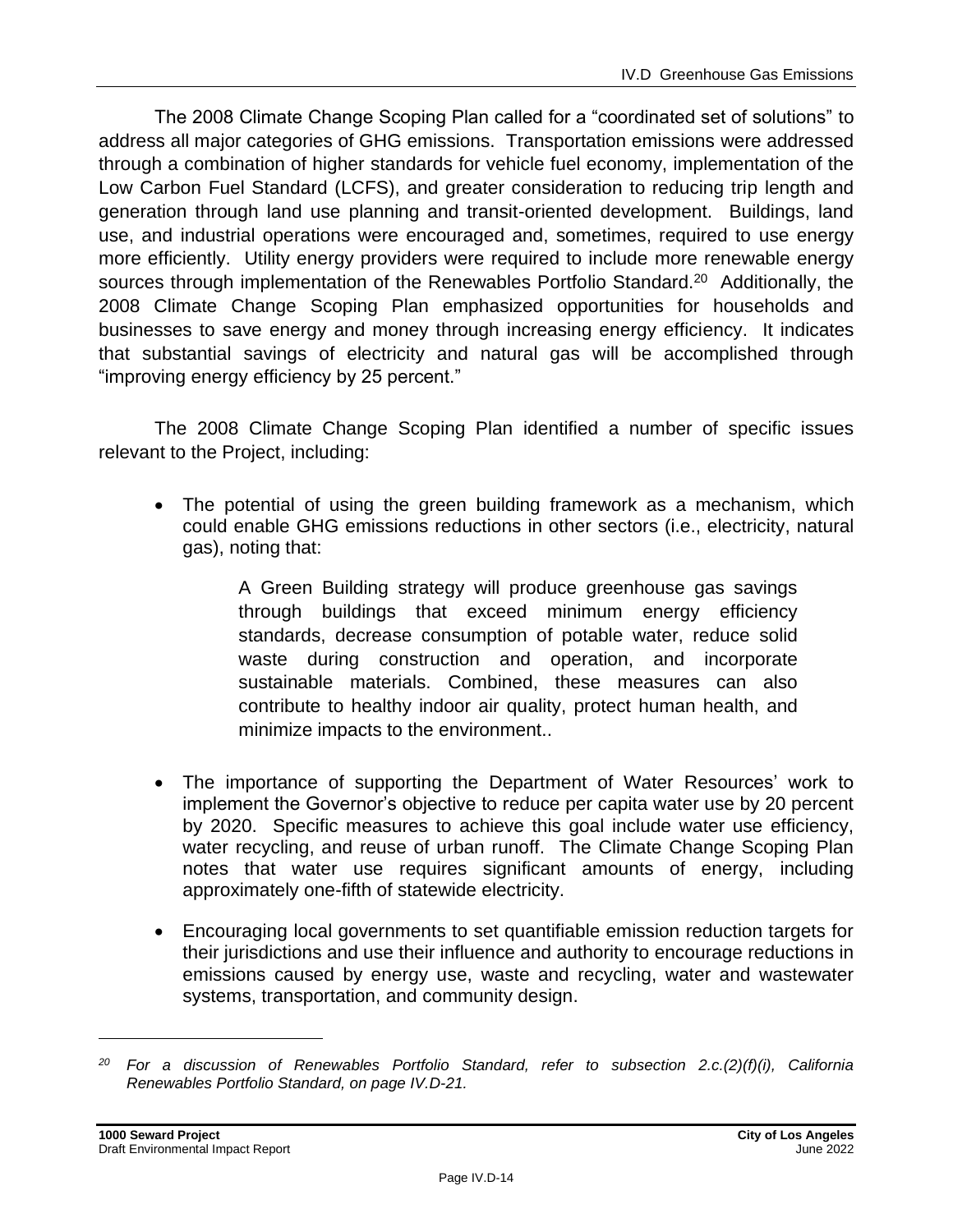As required by HSC Division 25.5, CARB approved the 1990 GHG emissions inventory, thereby establishing the emissions reduction target for 2020. The 2020 emissions reduction target was originally set at 427 million metric tons (MMT) of CO2e using the GWP values from the IPCC SAR. Forecasting the amount of emissions that would occur in 2020 if no actions are taken was necessary to assess the scope of the reductions California must make to return to the 1990 emissions level by 2020 as required by AB 32. CARB originally defined the "business-as-usual" or BAU scenario as emissions in the absence of any GHG emission reduction measures discussed in the 2008 Climate Change Scoping Plan, as approximately 596 MMTCO<sub>2</sub>e (using GWP values from the IPCC SAR). For example, in further explaining CARB's BAU methodology, CARB assumed that all new electricity generation would be supplied by natural gas plants, no further regulatory action would impact vehicle fuel efficiency, and building energy efficiency codes would be held at 2005 standards. Therefore, under these original projections, the State would have had to reduce its 2020 BAU emissions by 28.4 percent to meet the 1990 target of 427 MMTCO<sub>2</sub>e.

#### *(i) 2014 Update to the Climate Change Scoping Plan*

The First Update to the Scoping Plan was approved by CARB in May 2014 and built upon the initial Scoping Plan with new strategies and recommendations.<sup>21</sup> In 2014, CARB revised the target using the GWP values from the IPCC AR4 and determined the 1990 GHG emissions inventory and 2020 GHG emissions limit to be increased to 431 MMTCO2e. CARB also updated the State's 2020 BAU emissions estimate to account for the effect of the 2007–2009 economic recession, new estimates for future fuel and energy demand, and the reductions required by regulation that had recently been adopted for motor vehicles and renewable energy. CARB's projected statewide 2020 emissions estimate using the GWP values from the IPCC AR4 was 509.4 MMTCO<sub>2</sub>e. Therefore, under the first update to the Scoping Plan, the emission reductions necessary to achieve the 2020 emissions target of 431 MMTCO<sub>2</sub>e would have been 78.4 MMTCO<sub>2</sub>e, or a reduction of GHG emissions by approximately 15.4 percent, (down from 28.4 percent).

The stated purpose of the First Update was to "highlight… California's success to date in reducing its GHG emissions and lay… the foundation for establishing a broad framework for continued emission reductions beyond 2020, on the path to 80 percent below 1990 levels by 2050."<sup>22</sup> The First Update found that California was on track to meet the 2020 emissions reduction mandate established by AB 32 and noted that California could reduce emissions further by 2030 to levels squarely in line with those needed to stay

*<sup>21</sup> CARB, First Update to the AB 32 Scoping Plan, 2014.*

*<sup>22</sup> CARB, 2014 Update, May 2014, p. 4.*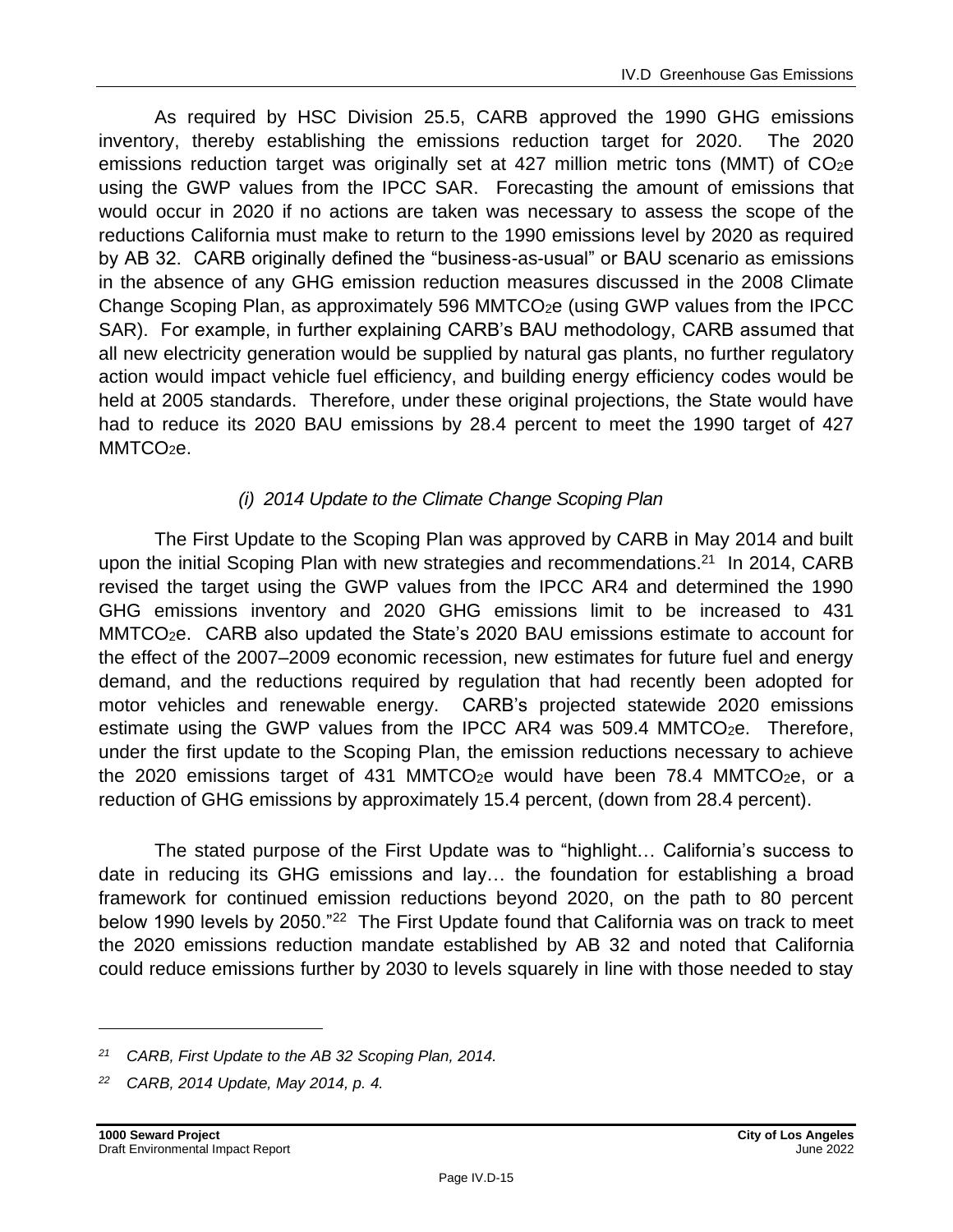on track to reduce emissions to 80 percent below 1990 levels by 2050 if the State realizes the expected benefits of existing policy goals.<sup>23</sup>

In conjunction with the First Update, CARB identified "six key focus areas comprising major components of the State's economy to evaluate and describe the larger transformative actions that will be needed to meet the State's more expansive emission reduction needs by 2050."<sup>24</sup> Those six areas are: (1) energy; (2) transportation (vehicles/ equipment, sustainable communities, housing, fuels, and infrastructure); (3) agriculture; (4) water; (5) waste management; and (6) natural and working lands. The First Update identifies key recommended actions for each sector that will facilitate achievement of the 2050 reduction target.

Based on CARB's research efforts, it has a "strong sense of the mix of technologies needed to reduce emissions through 2050."<sup>25</sup> Those technologies include energy demand reduction through efficiency and activity changes; large-scale electrification of on-road vehicles, buildings, and industrial machinery; decarbonizing electricity and fuel supplies; and the rapid market penetration of efficient and clean energy technologies.

The First Update discussed new residential and commercial building energy efficiency improvements, specifically identifying progress towards zero net energy buildings as an element of meeting mid-term and long-term GHG reduction goals. The First Update expressed CARB's commitment to working with the California Public Utilities Commission (CPUC) and California Energy Commission (CEC) to facilitate further achievements in building energy efficiency.

### *(ii) 2017 Update to the Climate Change Scoping Plan*

In response to the passage of SB 32 and the identification of the 2030 GHG reduction target, CARB adopted the 2017 Climate Change Scoping Plan in December 2017.<sup>26</sup> The 2017 Scoping Plan builds upon the framework established by the 2008 Climate Change Scoping Plan and the First Update while identifying new, technologically feasible, and cost-effective strategies to ensure that California meets its GHG reduction targets in a way that promotes and rewards innovation, continues to foster economic growth, and delivers improvements to the environment and public health. The 2017 Scoping Plan includes policies to require direct GHG reductions at some of the State's

*<sup>23</sup> CARB, 2014 Update, May 2014, p. 34.*

*<sup>24</sup> CARB, 2014 Update, May 2014, p. 6.*

*<sup>25</sup> CARB, 2014 Update, May 2014, p. 32.*

*<sup>26</sup> CARB, California's 2017 Climate Change Scoping Plan, November 2017.*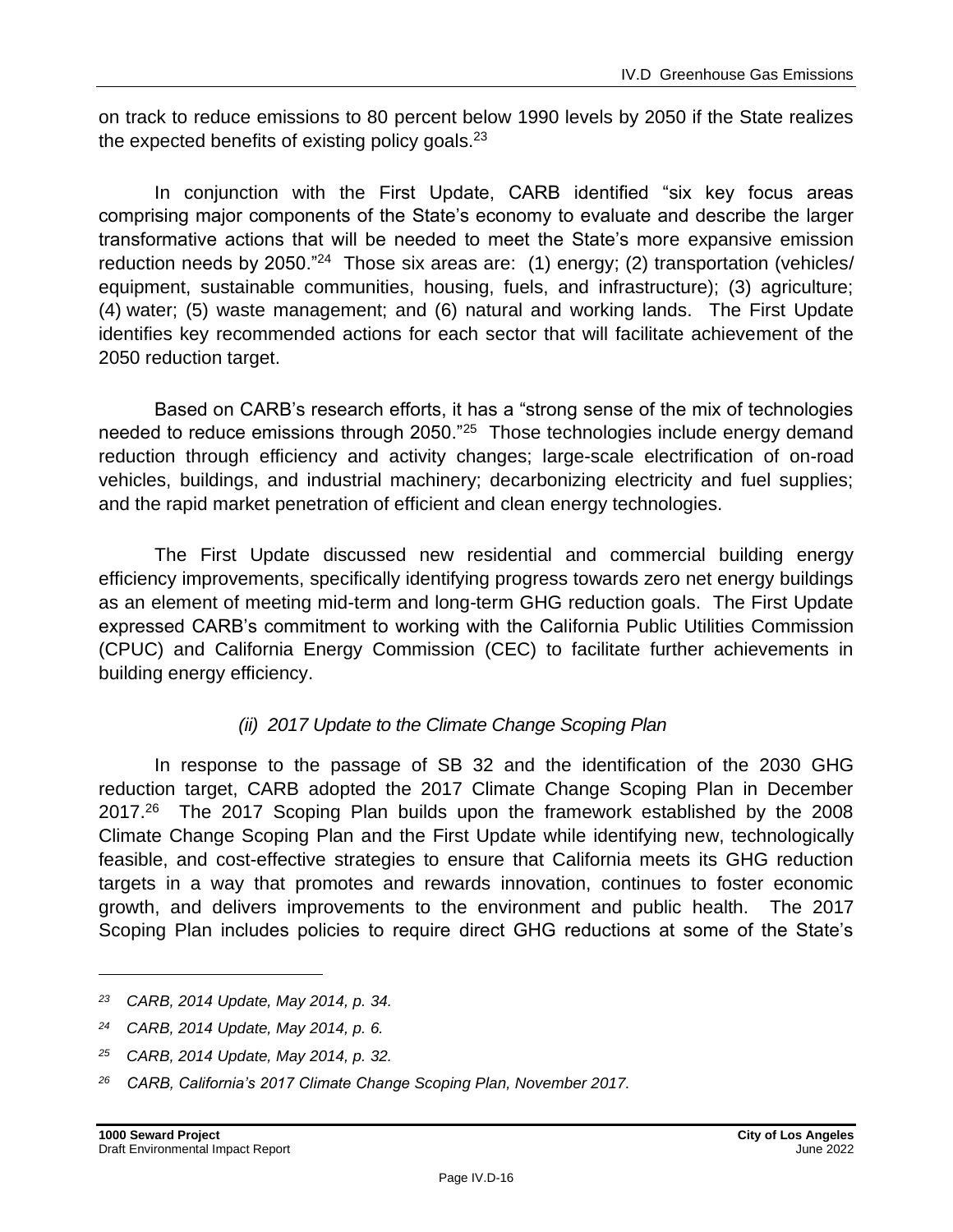largest stationary sources and mobile sources. These policies include the use of lower GHG fuels, efficiency regulations, and the Cap-and-Trade program, which constraints and reduces emissions at covered sources.<sup>27</sup>

CARB's projected Statewide 2030 emissions takes into account 2020 GHG reduction policies and programs.<sup>28</sup> The 2017 Scoping Plan also addresses GHG emissions from natural and working lands of California, including the agriculture and forestry sectors. Under the Scoping Plan Scenario, the majority of the reductions would result from the continuation of the Cap-and-Trade regulation. Additional reductions would be achieved from electricity sector standards (i.e., utility providers to supply 50 percent renewable electricity by 2030), doubling the energy efficiency savings at end uses, additional reductions from the LCFS, implementing the short-lived GHG strategy (e.g., hydrofluorocarbons), and implementing the mobile source strategy and sustainable freight action plan. Implementation of mobile source strategies (cleaner technology and fuels) include the following:

- At least 1.5 million zero emission and plug-in hybrid light-duty electric vehicles by 2025
- At least 4.2 million zero emission and plug-in hybrid light-duty electric vehicles by 2030
- Further increase GHG stringency on all light-duty vehicles beyond existing Advanced Clean Cars regulations
- Medium- and heavy-duty GHG Phase 2
- Innovative Clean Transit: Transition to a suite of to-be-determined innovative clean transit options. Assumed 20 percent of new urban buses purchased beginning in 2018 will be zero emission buses with the penetration of zero-emission technology ramped up to 100 percent of new sales in 2030. Also, new natural gas buses, starting in 2018, and diesel buses, starting in 2020, meet the optional heavy-duty low- $NO<sub>X</sub>$  standard.
- Last Mile Delivery: New regulation that would result in the use of low  $NO<sub>X</sub>$  or cleaner engines and the deployment of increasing numbers of zero-emission trucks primarily for Class 3–7 last mile delivery trucks in California. This measure assumes ZEVs comprise 2.5 percent of new Class 3–7 truck sales in local fleets starting in 2020, increasing to 10 percent in 2025 and remaining flat through 2030.

*<sup>27</sup> CARB, 2017 Climate Change Scoping Plan, November 2017, p. 6.*

*<sup>28</sup> CARB, 2017 Climate Change Scoping Plan, November 2017.*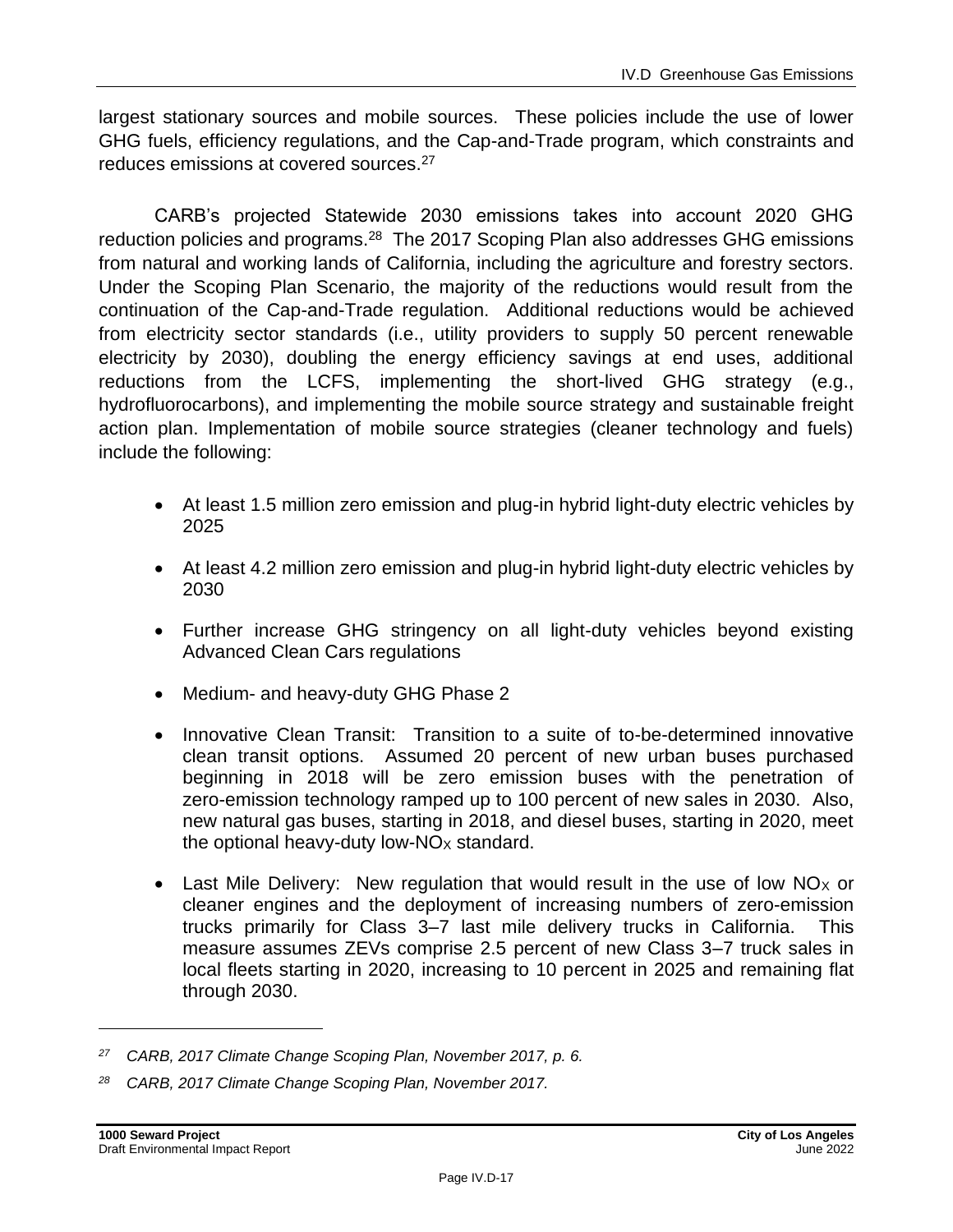• Further reduce VMT through continued implementation of SB 375 and regional Sustainable Communities Strategies; forthcoming statewide implementation of SB 743; and potential additional VMT reduction strategies not specified in the Mobile Source Strategy but included in the document "Potential VMT Reduction Strategies for Discussion."

The alternatives in the Scoping Plan are designed to consider various combinations of these programs, as well as consideration of a carbon tax in the event the Cap-and-Trade regulation is not continued. However, in July 2017, the California Legislature voted to extend the Cap-and-Trade regulation to 2030.

The 2017 Scoping Plan discusses the role of local governments in meeting the State's GHG reductions goals because local governments have jurisdiction and land use authority related to: community-scale planning and permitting processes, local codes and actions, outreach and education programs, and municipal operations.<sup>29</sup> Furthermore, local governments may have the ability to incentivize renewable energy, energy efficiency, and water efficiency measures.<sup>30</sup>

For individual projects under CEQA, the 2017 Scoping Plan states that local governments can support climate action when considering discretionary approvals and entitlements. According to the 2017 Scoping Plan, lead agencies have the discretion to develop evidence-based numeric thresholds consistent with the Scoping Plan, the State's long-term goals, and climate change science.<sup>31</sup>

The City of Los Angeles has not developed per capita targets for 2030 or 2050; however, the City recognizes that GHG emissions reductions are necessary in the public and private sectors. The City has taken the initiative in combating climate change by developing programs such as L.A.'s Green New Deal and Green Building Code. Each of these programs is discussed further below.

A summary of the GHG emissions reductions required under HSC Division 25.5 is provided in Table IV.D-3, Estimated Statewide Greenhouse Gas Emissions Reductions Required by HSC Division 25.5, on page IV.D-19.

Under the Scoping Plan Scenario, continuation of the Cap-and-Trade regulation (or carbon tax) is expected to cover approximately 34 to 79 MMTCO $<sub>2</sub>$  of the 2030 reduction</sub>

*<sup>29</sup> CARB, 2017 Climate Change Scoping Plan, November 2017, p. 97.*

*<sup>30</sup> CARB, 2017 Climate Change Scoping Plan, November 2017, p. 97.*

*<sup>31</sup> CARB, 2017 Climate Change Scoping Plan, November 2017, p. 100.*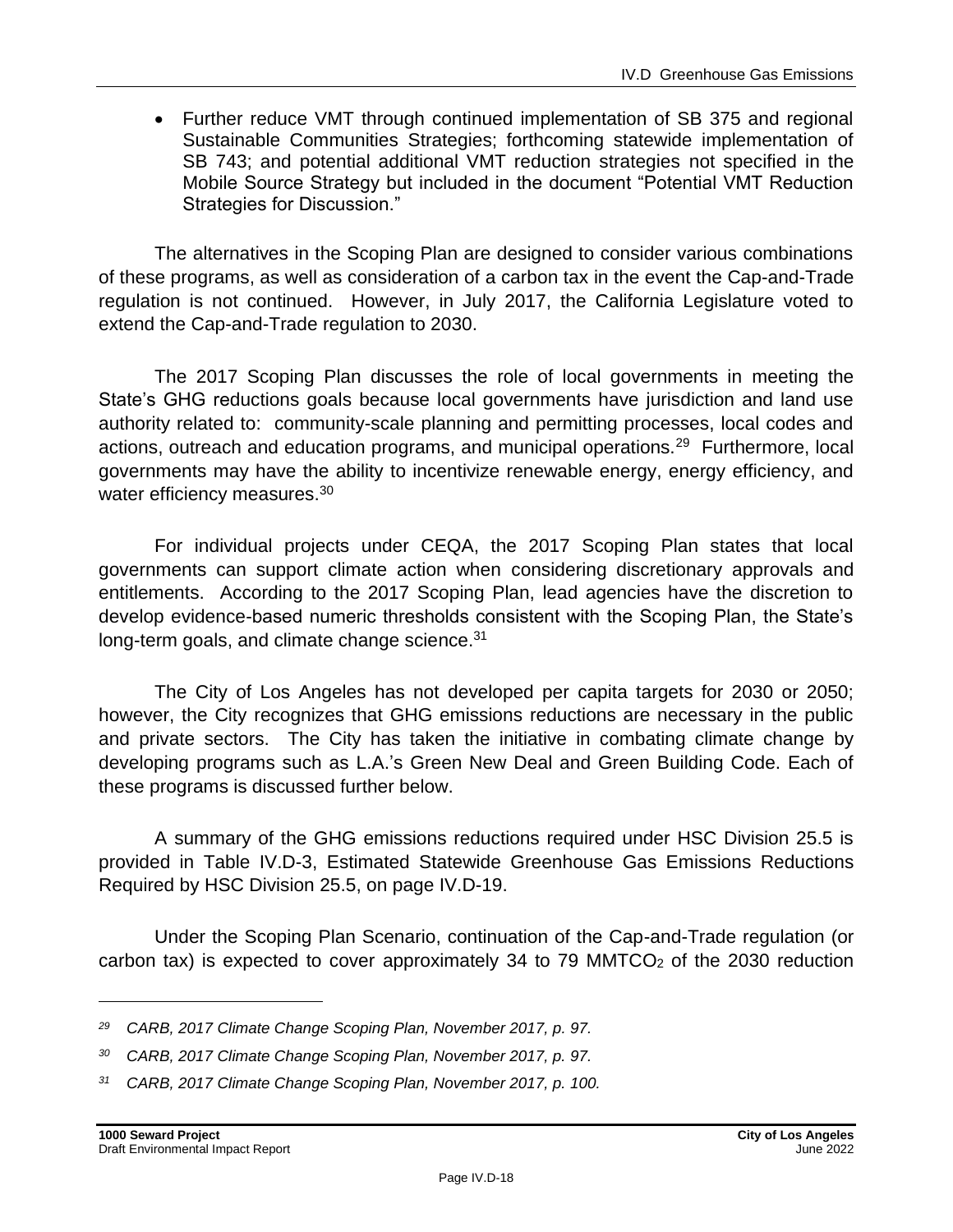#### **Table IV.D-3**

| <b>Emissions Scenario</b>                                                                                                                                                                                                                                                                                                                                                                                                                                                                                                                               | <b>GHG Emissions</b><br>(MMTCO <sub>2</sub> E) |  |  |
|---------------------------------------------------------------------------------------------------------------------------------------------------------------------------------------------------------------------------------------------------------------------------------------------------------------------------------------------------------------------------------------------------------------------------------------------------------------------------------------------------------------------------------------------------------|------------------------------------------------|--|--|
| 2008 Scoping Plan (IPCC SAR)                                                                                                                                                                                                                                                                                                                                                                                                                                                                                                                            |                                                |  |  |
| 2020 BAU Forecast (CARB 2008 Scoping Plan Estimate)                                                                                                                                                                                                                                                                                                                                                                                                                                                                                                     | 596                                            |  |  |
| 2020 Emissions Target Set by AB 32 (i.e., 1990 level)                                                                                                                                                                                                                                                                                                                                                                                                                                                                                                   | 427                                            |  |  |
| Reduction below Business-As-Usual necessary to achieve 1990 levels by 2020                                                                                                                                                                                                                                                                                                                                                                                                                                                                              | 169 (28.4%) <sup>a</sup>                       |  |  |
| 2014 Scoping Plan Update (IPCC AR4)                                                                                                                                                                                                                                                                                                                                                                                                                                                                                                                     |                                                |  |  |
| 2020 BAU Forecast (CARB 2014 Scoping Plan Estimate)                                                                                                                                                                                                                                                                                                                                                                                                                                                                                                     | 509.4                                          |  |  |
| 2020 Emissions Target Set by AB 32 (i.e., 1990 level)                                                                                                                                                                                                                                                                                                                                                                                                                                                                                                   | 431                                            |  |  |
| Reduction below Business-As-Usual necessary to achieve 1990 levels by 2020                                                                                                                                                                                                                                                                                                                                                                                                                                                                              | 78.4 (15.4%) <sup>b</sup>                      |  |  |
| 2017 Scoping Plan Update                                                                                                                                                                                                                                                                                                                                                                                                                                                                                                                                |                                                |  |  |
| 2030 BAU Forecast ("Reference Scenario" which includes 2020 GHG reduction<br>policies and programs)                                                                                                                                                                                                                                                                                                                                                                                                                                                     | 389                                            |  |  |
| 2030 Emissions Target Set by HSC Division 25.5 (i.e., 40% below 1990 Level)                                                                                                                                                                                                                                                                                                                                                                                                                                                                             | 260                                            |  |  |
| Reduction below Business-As-Usual Necessary to Achieve 40% below 1990<br>Level by 2030                                                                                                                                                                                                                                                                                                                                                                                                                                                                  | 129 (33.2%) <sup>c</sup>                       |  |  |
| $MMTCO2e = million metric tons of carbon dioxide equivalents$<br>$596 - 427 = 169 / 596 = 28.4\%$<br>а<br>b<br>$509.4 - 431 = 78.4 / 509.4 = 15.4\%$<br>$389 - 260 = 129 / 389 = 33.2%$<br>Source: CARB, Final Supplement to the AB 32 Scoping Plan Functional Equivalent Document (FED),<br>Attachment D, August 19, 2011; CARB, 2020 Business-as-Usual (BAU) Emissions Projection,<br>2014 Edition, 2017, www.arb.ca.gov/cc/inventory/data/bau.htm, accessed January 14, 2022;<br>CARB, California's 2017 Climate Change Scoping Plan, November 2017. |                                                |  |  |

obligation.<sup>32</sup> The State's short-lived climate pollutants strategy, which is for GHGs that remain in the atmosphere for shorter periods of time compared to longer-lived GHGs like  $CO<sub>2</sub>$ , is expected to cover approximately 17 to 35 MMTCO<sub>2</sub>e. The Renewables Portfolio Standard with 50 percent renewable electricity by 2030 is expected to cover approximately 3 MMTCO2. The mobile source strategy and sustainable freight action plan includes maintaining the existing vehicle GHG emissions standards, increasing the number of zero emission vehicles and improving the freight system efficiency, and is expected to cover approximately 11 to 13 MMTCO<sub>2</sub>. Under the Scoping Plan Scenario, CARB expects that the reduction in GHGs from doubling of the energy efficiency savings in natural gas and electricity end uses in the CEC 2015 Integrated Energy Policy Report by 2030 would cover

*<sup>32</sup> CARB, California's 2017 Climate Change Scoping Plan, Appendix G, November 2017.*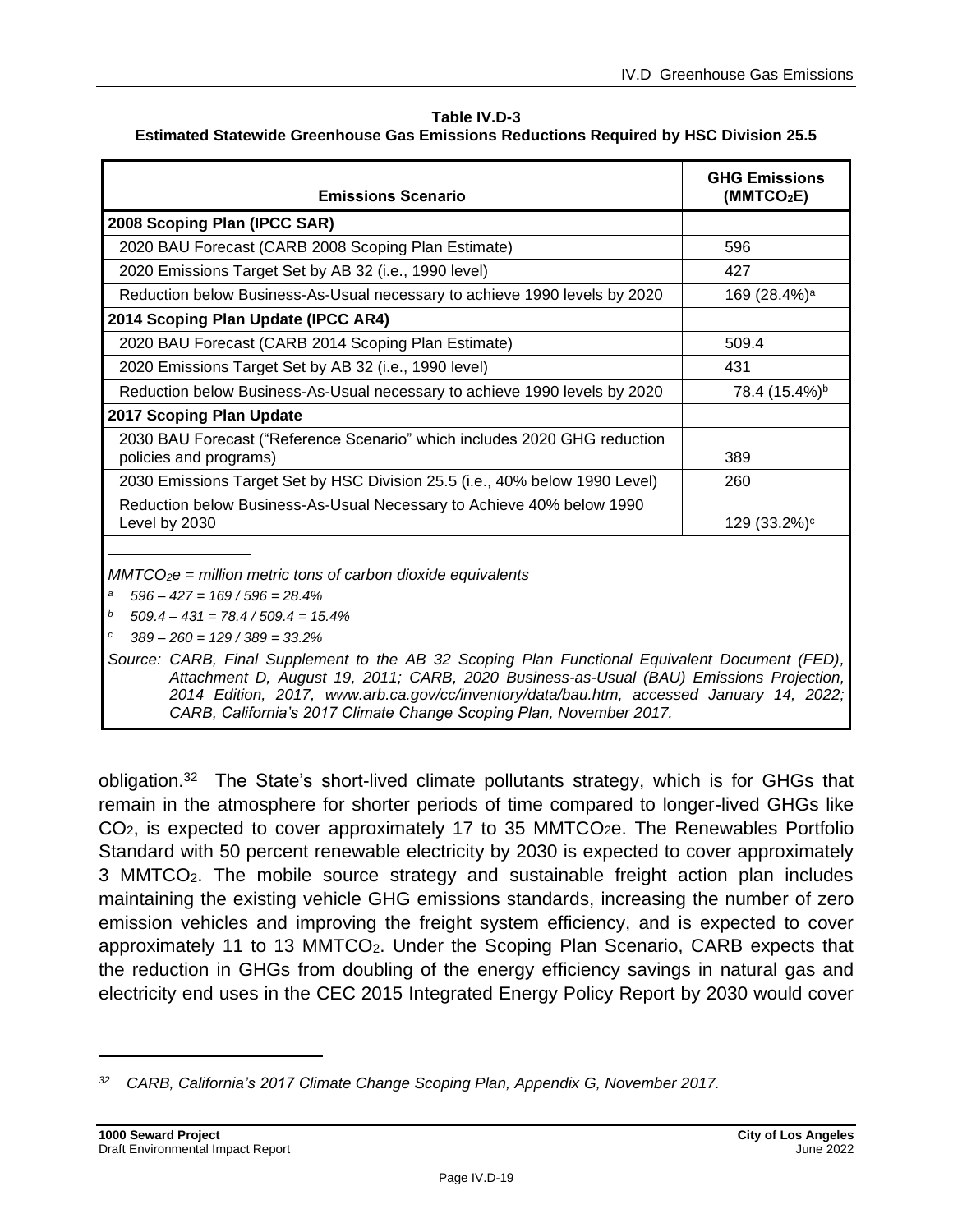approximately 7 to 9 MMTCO<sub>2</sub> of the 2030 reduction obligation. The other strategies would be expected to cover the remaining 2030 reduction obligations.

#### *(e) Cap-and-Trade Program*

The Climate Change Scoping Plan identifies a Cap-and-Trade Program as one of the strategies California would employ to reduce GHG emissions. CARB asserts that this program will help put California on the path to meet its goal of ultimately achieving an 80-percent reduction from 1990 levels by 2050 . Under Cap-and-Trade, an overall limit on GHG emissions from capped sectors is established and facilities subject to the cap will be able to trade permits to emit GHGs.

CARB designed and adopted a California Cap-and-Trade Program<sup>33</sup> pursuant to its authority under AB 32. The Cap-and-Trade Program is designed to reduce GHG emissions from public and private major sources (deemed "covered entities") by setting a firm cap on Statewide GHG emissions and employing market mechanisms to achieve the State's emission-reduction mandates. The Statewide cap for GHG emissions from the capped sectors<sup>34</sup> (e.g., electricity generation, petroleum refining, and cement production) commenced in 2013 and will decline over time, achieving GHG emission reductions throughout the Program's duration.

Under the Cap-and-Trade Program, CARB issues allowances equal to the total amount of allowable emissions over a given compliance period and distributes these to regulated entities. Covered entities that emit more than  $25,000$  MTCO<sub>2</sub>e per year must comply with the Cap-and-Trade Program.<sup>35</sup> Triggering of the 25,000 MTCO<sub>2</sub>e per year "inclusion threshold" is measured against a subset of emissions reported and verified under the California Regulation for the Mandatory Reporting of Greenhouse Gas Emissions (Mandatory Reporting Rule or "MRR").<sup>36</sup>

Each covered entity with a compliance obligation is required to surrender "compliance instruments"<sup>37</sup> for each MTCO2e of GHG they emit. Covered entities are allocated free allowances in whole or part (if eligible), and can buy allowances at auction, purchase allowances from others, or purchase offset credits.

*<sup>33</sup> California Code of Regulations 17, Sections 95800–96023.*

*<sup>34</sup> California Code of Regulations 17, Sections 95811, 95812.*

*<sup>35</sup> California Code of Regulations 17, Section 95812.*

*<sup>36</sup> California Code of Regulations 17, Sections 95100–95158*

*<sup>37</sup> Compliance instruments are permits to emit, the majority of which will be "allowances," but entities also are allowed to use CARB-approved offset credits to meet up to 8% of their compliance obligations.*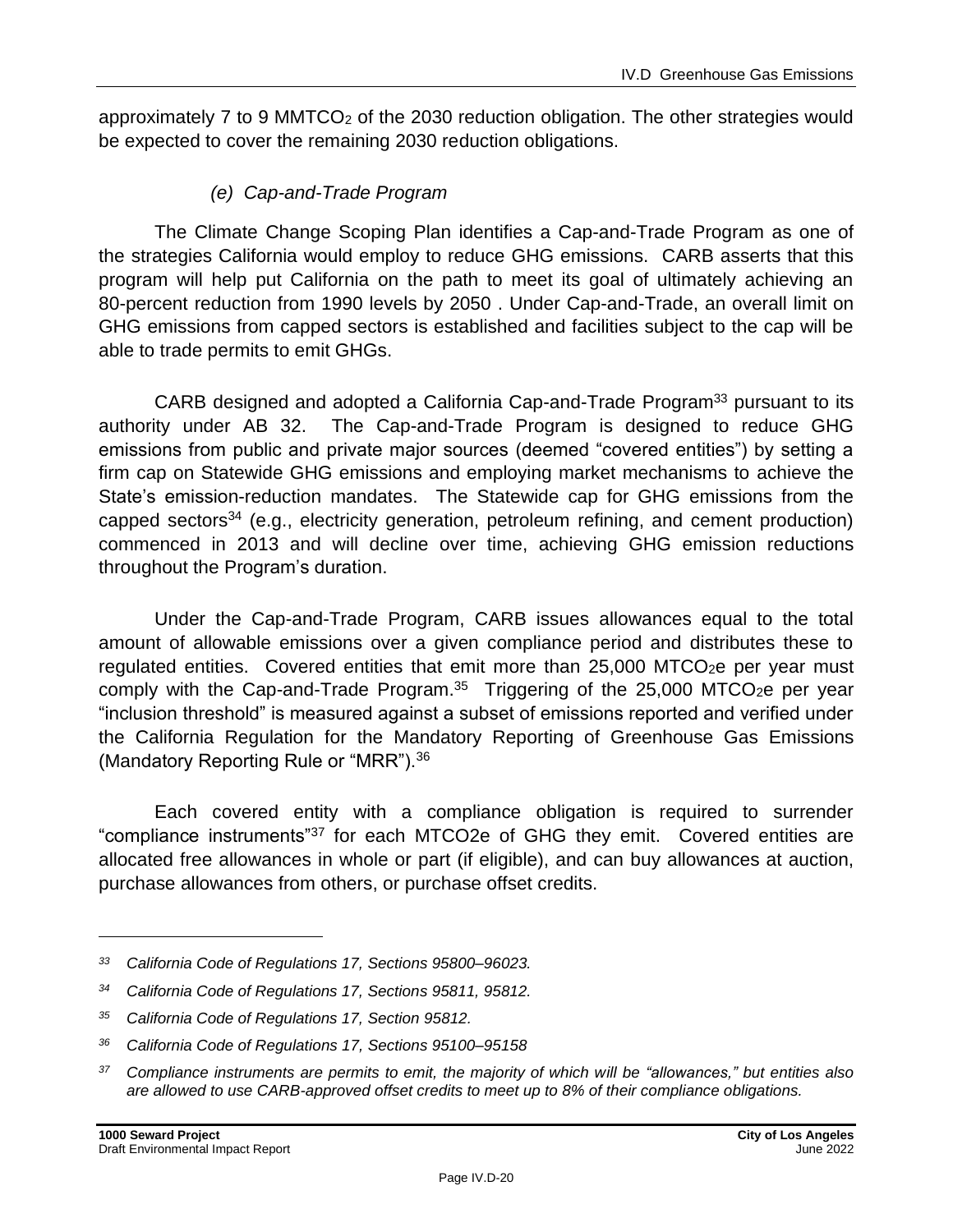The Cap-and-Trade Regulation provides a firm cap, ensuring that the Statewide emission limits will not be exceeded. In sum, the Cap-and-Trade Program will achieve aggregate, rather than site-specific or project-level, GHG emissions reductions. Also, due to the regulatory framework adopted by CARB in AB 32, the reductions attributed to the Cap-and-Trade Program can change over time depending on the state's emissions forecasts and the effectiveness of direct regulatory measures.

The Cap-and-Trade Program covers the GHG emissions associated with electricity consumed in California, whether generated in-state or imported.<sup>38</sup> Accordingly, for projects that are subject to the CEQA, GHG emissions from electricity consumption are covered by the Cap-and-Trade Program. The Cap-and-Trade Program also covers fuel suppliers (natural gas and propane fuel providers and transportation fuel providers) to address emissions from such fuels and from combustion of other fossil fuels not directly covered at large sources in the Program's first compliance period.<sup>39</sup>

The Program applies to emissions that cover approximately 80 percent of the State's GHG emissions. Demonstrating the efficacy of AB 32 policies, California achieved its 2020 GHG Reduction Target four years earlier than mandated. The largest reductions were the result of increased renewable electricity in the electricity sector, which is a covered sector in the Cap-and-Trade Program.

AB 398 was enacted in 2017 to extend and clarify the role of the State's Cap-and-Trade Program through December 31, 2030. As part of AB 398, refinements were made to the Cap-and-Trade program to establish updated protocols and allocation of proceeds to reduce GHG emissions.

- <span id="page-20-0"></span>*(f) Energy-Related (Stationary) Sources*
	- *(i) Emission Performance Standards*

SB 1368, signed September 29, 2006, is a companion bill to AB 32, which requires the CPUC and the CEC to establish GHG emission performance standards for the generation of electricity. These standards also generally apply to power that is generated outside of California and imported into the State. SB 1368 provides a mechanism for reducing the emissions of electricity providers, thereby assisting CARB to meet its mandate under AB 32.

*<sup>38</sup> California Code of Regulations 17, Section 95811(b).*

*<sup>39</sup> California Code of Regulations 17, Sections 95811, 95812(d).*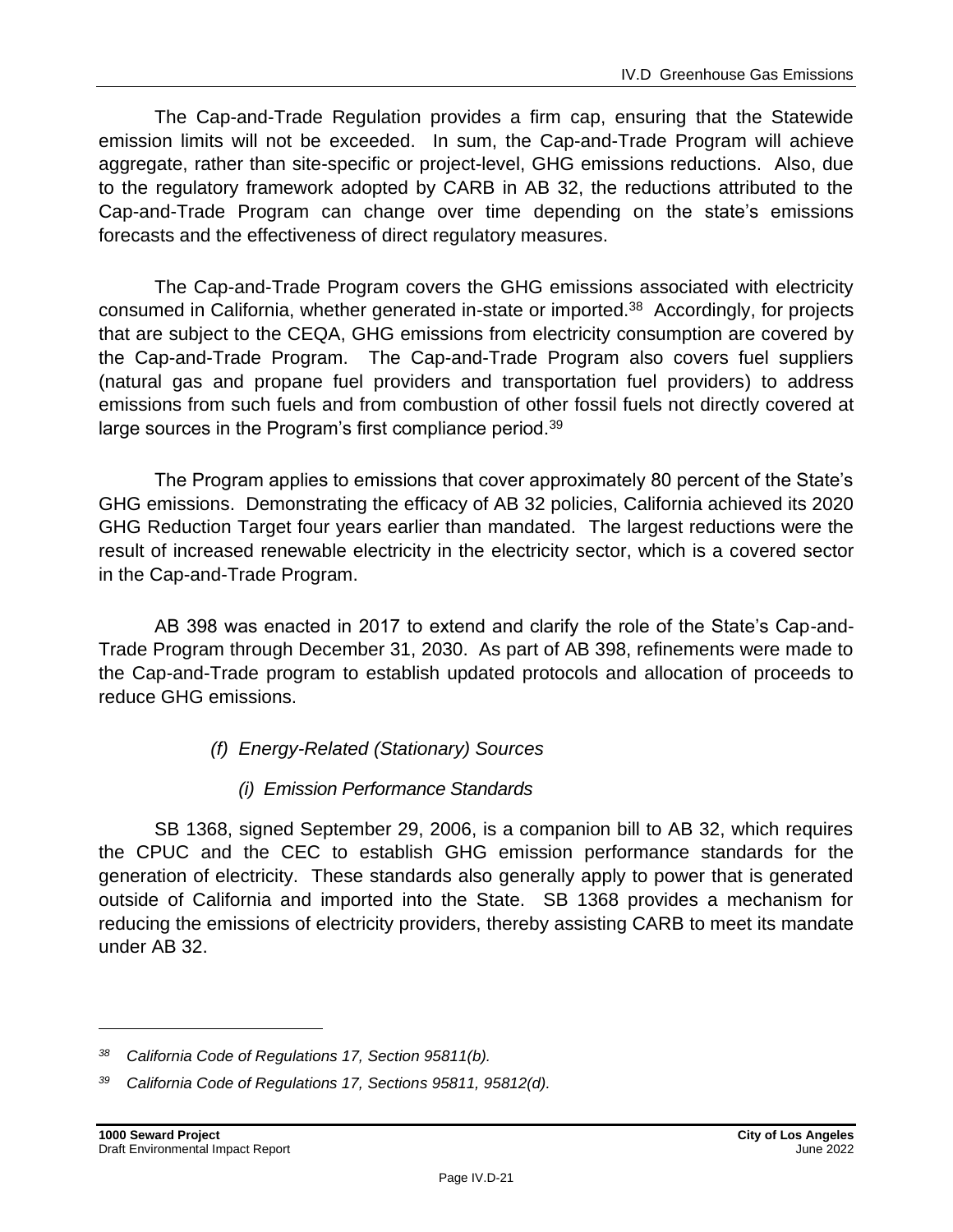#### *(ii) Renewables Portfolio Standard*

SB 1078 (Chapter 516, Statutes of 2002) required retail sellers of electricity, including investor-owned utilities and community choice aggregators, to provide at least 20 percent of their supply from renewable sources by 2017 as a Renewables Portfolio Standard (RPS). Subsequent amendments provided additional targets throughout the years. Most recently, on October 7, 2015, SB 350 (Chapter 547, Statues of 2015), also known as the Clean Energy and Pollution Reduction Act, further increased the RPS to 50 percent by 2030. The legislation also included interim targets of 40 percent by 2024 and 45 percent by 2027. SB 350 also requires the state to double statewide energy efficiency savings in electricity and natural gas end uses by 2030. The 2017 Climate Change Scoping Plan incorporated the SB 350 standards and estimated the GHG reductions would account for approximately 21 percent of the Scoping Plan reductions.<sup>40</sup> On September 10, 2018, SB 100, provided additional RPS targets of 44 percent by 2024, 52 percent by 2027, and 60 percent by 2030, and that CARB should plan for 100 percent eligible renewable energy resources and zero-carbon resources by 2045.<sup>41</sup>

#### *(g) Mobile Sources*

#### *(i) Pavley Standards*

AB 1493 (Chapter 200, Statutes of 2002), enacted on July 22, 2002, required CARB to set GHG emission standards for passenger vehicles, light duty trucks, and other vehicles whose primary use is non-commercial personal transportation manufactured in and after 2009. In 2004, CARB approved the Pavley regulation to require automakers to control greenhouse gas emissions from new passenger vehicles for the 2009 through 2016 model years. Upon adoption of subsequent federal greenhouse gas standards by the USEPA that preserved the benefits of the Pavley regulations, the Pavley regulations were revised to accept compliance with the federal standards as compliance with California's standards in the 2012 through 2016 model years. This is referred to as the "deemed to comply" option.

In January 2012, CARB approved greenhouse gas emission regulations which require further reductions in passenger greenhouse gas emissions for 2017 and subsequent vehicle model years. As noted above, in August 2012, the USEPA and USDOT adopted GHG emission standards for model year 2017 through 2025 vehicles. $42$ On November 15, 2012, CARB approved an amendment that allows manufacturers to

*<sup>40</sup> CARB, California's 2017 Climate Change Scoping Plan, Table 3, p. 31, November 2017. Calculated as: (108 – 53) / 260 = 21 percent.*

*<sup>41</sup> California Legislative Information, SB-100 California Renewables Portfolio Standard Program: Emissions of Greenhouse Gases.*

*<sup>42</sup> USEPA, 2012.*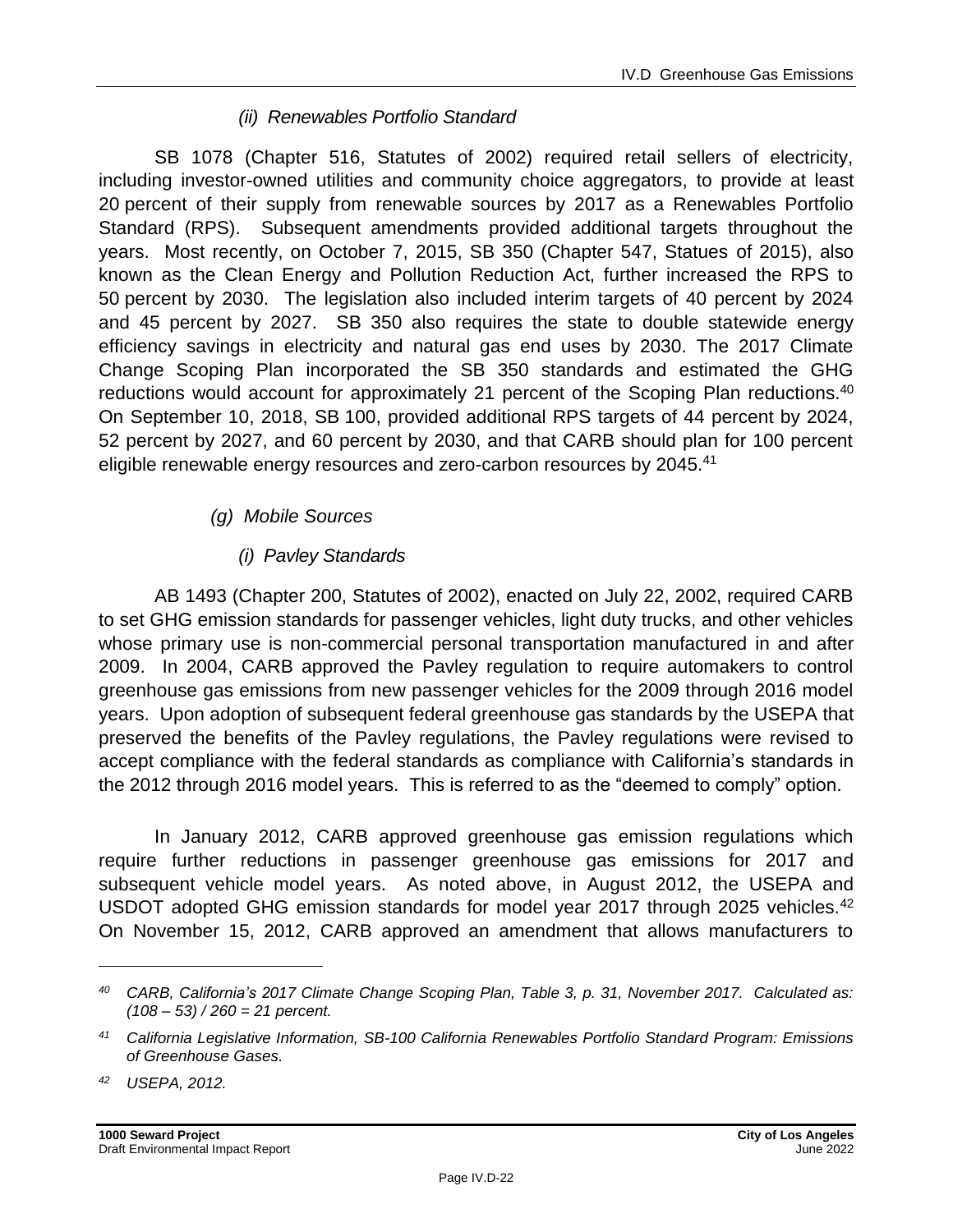comply with the 2017–2025 national standards to meet State law. Automobile manufacturers generally comply with these standards through a combination of improved energy efficiency in vehicle equipment (e.g., air conditioning systems) and engines as well as sleeker aerodynamics, use of strong but lightweight materials, and lower-rolling resistance tires.<sup>43</sup>

In 2018, the USEPA proposed the SAFE Rule which would roll back fuel economy standards and revoke California's waiver. The rule amended certain average fuel economy and GHG standards for passenger cars covering model years 2021 through 2026. On March 30, 2020, the SAFE Rule was finalized and published in the Federal Register, commencing a review period. Subsequent legal challenges from a coalition of states, including California, and private industry groups were issued. In August 2021, USEPA proposed to revise and strengthen the emissions standards for passenger cars and light trucks for model years 2023–2026.

On September 27, 2019, the USEPA withdrew the waiver it had previously provided to California for the State's GHG and ZEV programs under Section 209 of the Clean Air Act.<sup>44</sup> The withdrawal of the waiver was effective November 26, 2019. In response, several states including California filed a lawsuit challenging the withdrawal of the USEPA waiver.<sup>45</sup> In April 2021, the USEPA announced it will move to reconsider its previous withdrawal and grant California permission to set more stringent climate requirements for cars and SUVs.<sup>46</sup> The waiver was reinstated on March 9, 2022.<sup>47</sup>

#### *(ii) California Low Carbon Fuel Standard*

Executive Order S-01-07 was enacted on January 18, 2007. The order mandates the following: (1) that a Statewide goal be established to reduce the carbon intensity of California's transportation fuels by at least 10 percent by 2020; and (2) that a LCFS for transportation fuels be established in California. The final regulation was approved by the Office of Administrative Law and filed with the Secretary of State on January 12, 2010; the LCFS became effective on the same day. In September 2015, CARB approved the

*<sup>43</sup> CARB, California's Advanced Clean Cars Midterm Review, pp. ES-17, C-9.*

*<sup>44</sup> 84 Federal Register 51310*

*<sup>45</sup> United States District Court for the District Court of Columbia, State of California vs. Chao, Case 1:19-cv-02826, 2019.*

*<sup>46</sup> United States Federal Register, California State Motor Vehicle Pollution Control Standards; Advanced Clean Car Program; Reconsideration of a Previous Withdrawal of a Waiver of Preemption; Opportunity for Public Hearing and Public Comment (Document Number: 2021-08826), April 28, 2021.*

*<sup>47</sup> USEPA, EPA Restores California's Authority to Enforce Greenhouse Gas Emission Standards for Cars and Light Trucks, https://www.epa.gov/newsreleases/epa-restores-californias-authority-enforcegreenhouse-gas-emission-standards-cars-and, accessed March 11, 2022.*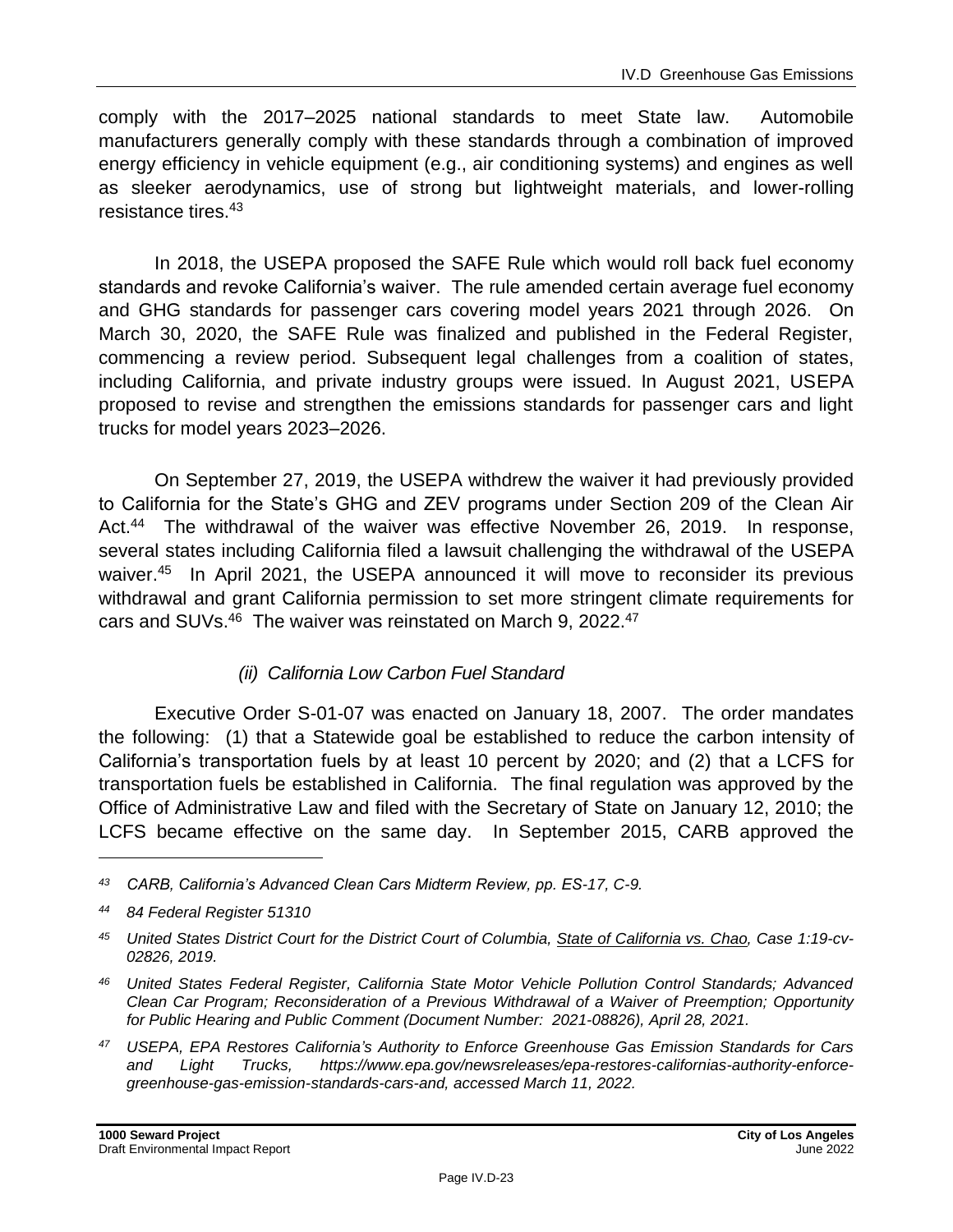re-adoption of the LCFS, which became effective on January 1, 2016, to address procedural deficiencies in the way the original regulation was adopted.<sup>48</sup>

The development of the 2017 Scoping Plan Update has identified LCFS as a regulatory measure to reduce GHG emission to meet the 2030 emissions target. In September 2018, the standards were amended by CARB to require a 20 percent reduction in carbon intensity by 2030, aligning with California's 2030 targets set by SB 32.<sup>49</sup>

#### *(iii) Advanced Clean Cars Regulations*

In 2012, CARB approved the Advanced Clean Cars program, an emissions-control program for model years 2015–2025.<sup>50</sup> The components of the Advanced Clean Cars program include the Low-Emission Vehicle (LEV) regulations that reduce criteria pollutants and GHG emissions from light- and medium-duty vehicles, and the Zero-Emission Vehicle (ZEV) regulation, which requires manufacturers to produce an increasing number of pure ZEVs (meaning battery electric and fuel cell electric vehicles), with provisions to also produce plug-in hybrid electric vehicles (PHEV) in the 2018 through 2025 model years.<sup>51</sup> During the March 2017 Midterm Review, CARB voted unanimously to continue with the vehicle GHG emission standards and the ZEV program for cars and light trucks sold in California through 2025.<sup>52</sup> Effective November 26, 2019, the federal SAFE Vehicles Rule Part One: One National Program withdrew the California waiver for the GHG and ZEV programs under section 209 of the Clean Air Act, which revokes California's authority to implement the Advanced Clean Cars and ZEV mandates. In response, several states including California filed a lawsuit challenging the withdrawal of the EPA waiver.<sup>53</sup> In April 2021, the USEPA announced it will move to reconsider its previous withdrawal of the waiver.<sup>54</sup>

*<sup>48</sup> CARB, Low Carbon Fuel Standard, About, ww2.arb.ca.gov/our-work/programs/low-carbon-fuel-standard/ about, accessed January 14, 2022.*

*<sup>49</sup> CARB, Advanced Clean Cars Program, About, ww2.arb.ca.gov/our-work/programs/advanced-clean-cars-program/ about, accessed January 14, 2022.*

*<sup>50</sup> CARB, California's Advanced Clean Cars Program, www.arb.ca.gov/msprog/acc/acc.htm, accessed January 14, 2022.*

*<sup>51</sup> CARB, California's Advanced Clean Cars Program, www.arb.ca.gov/msprog/acc/acc.htm, accessed January 14, 2022.*

*<sup>52</sup> CARB, News Release: CARB finds vehicle standards are achievable and cost-effective, March 24, 2017.*

*<sup>53</sup> United States District Court for the District Court of Columbia, State of California vs. Chao, Case 1:19-cv-02826, 2019.*

*<sup>54</sup> United States Federal Register, California State Motor Vehicle Pollution Control Standards; Advanced Clean Car Program; Reconsideration of a Previous Withdrawal of a Waiver of Preemption; Opportunity for Public Hearing and Public Comment (Document Number: 2021-08826), April 28, 2021.*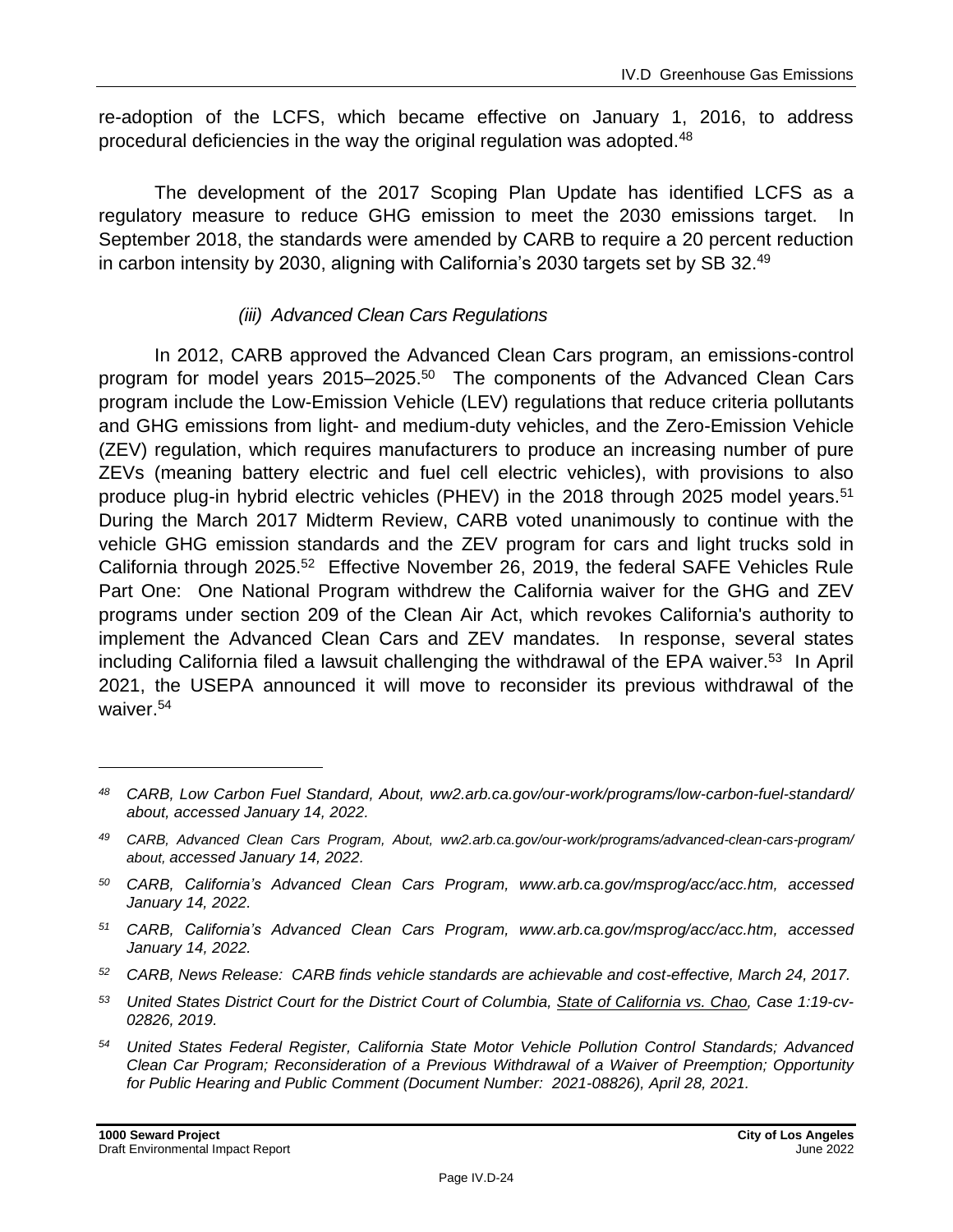In addition, Governor Gavin Newsom signed an executive order (Executive Order No. N-79-20) on September 23, 2020, that would phase out sales of new gas-powered passenger cars by 2035 in California with an additional 10-year transition period for heavy vehicles. The state would not restrict used car sales, nor forbid residents from owning gas-powered vehicles. In accordance with the Executive Order, CARB is developing a 2020 Mobile Source Strategy, a comprehensive analysis that presents scenarios for possible strategies to reduce the carbon, toxic and unhealthy pollution from cars, trucks, equipment, and ships. The strategies will provide important information for numerous regulations and incentive programs going forward by conveying what is necessary to address the aggressive emission reduction requirements.

The primary mechanism for achieving the ZEV target for passenger cars and light trucks is CARB's Advanced Clean Cars II (ACC II) Program. The ACC II regulations will focus on post-2025 model year light-duty vehicles, as requirements are already in place for new vehicles through the 2025 model year. A rulemaking package is anticipated to be presented to the Board in June 2022.

### *(iv) Sustainable Communities and Climate Protection Act*

The Sustainable Communities and Climate Protection Act of 2008, or SB 375 (Chapter 728, Statutes of 2008), establishes mechanisms for the development of regional targets for reducing passenger vehicle GHG emissions, was adopted by the State on September 30, 2008. SB 375 finds that the "transportation sector is the single largest contributor of greenhouse gases of any sector."<sup>55</sup> Under SB 375, CARB is required, in consultation with the Metropolitan Planning Organizations (MPOs), to set regional GHG reduction targets for the passenger vehicle and light-duty truck sector for 2020 and 2035. SCAG is the MPO in which the City of Los Angeles is located in. CARB set targets for 2020 and 2035 for each of the 18 MPO regions in 2010, and updated them in 2018.<sup>56</sup> In March 2018, the CARB updated the SB 375 targets for the SCAG region to require an 8 percent reduction by 2020 and a 19 percent reduction by 2035 in per capita passenger vehicle GHG emissions.<sup>57</sup> As discussed further below, SCAG has adopted an updated Regional Transportation Plan/Sustainable Community Strategies (RTP/SCS) subsequent to the update of the emission targets. The 2020–2045 RTP/SCS is expected to reduce per capita

*<sup>55</sup> State of California, Senate Bill No. 375, September 30, 2008.*

*<sup>56</sup> CARB, Sustainable Communities & Climate Protection Program, About, ww2.arb.ca.gov/our-work/ programs/sustainable-communities-climate-protection-program/about, accessed January 14, 2022.*

*<sup>57</sup> CARB, SB 375 Regional Greenhouse Gas Emissions Reduction Targets, 2018.*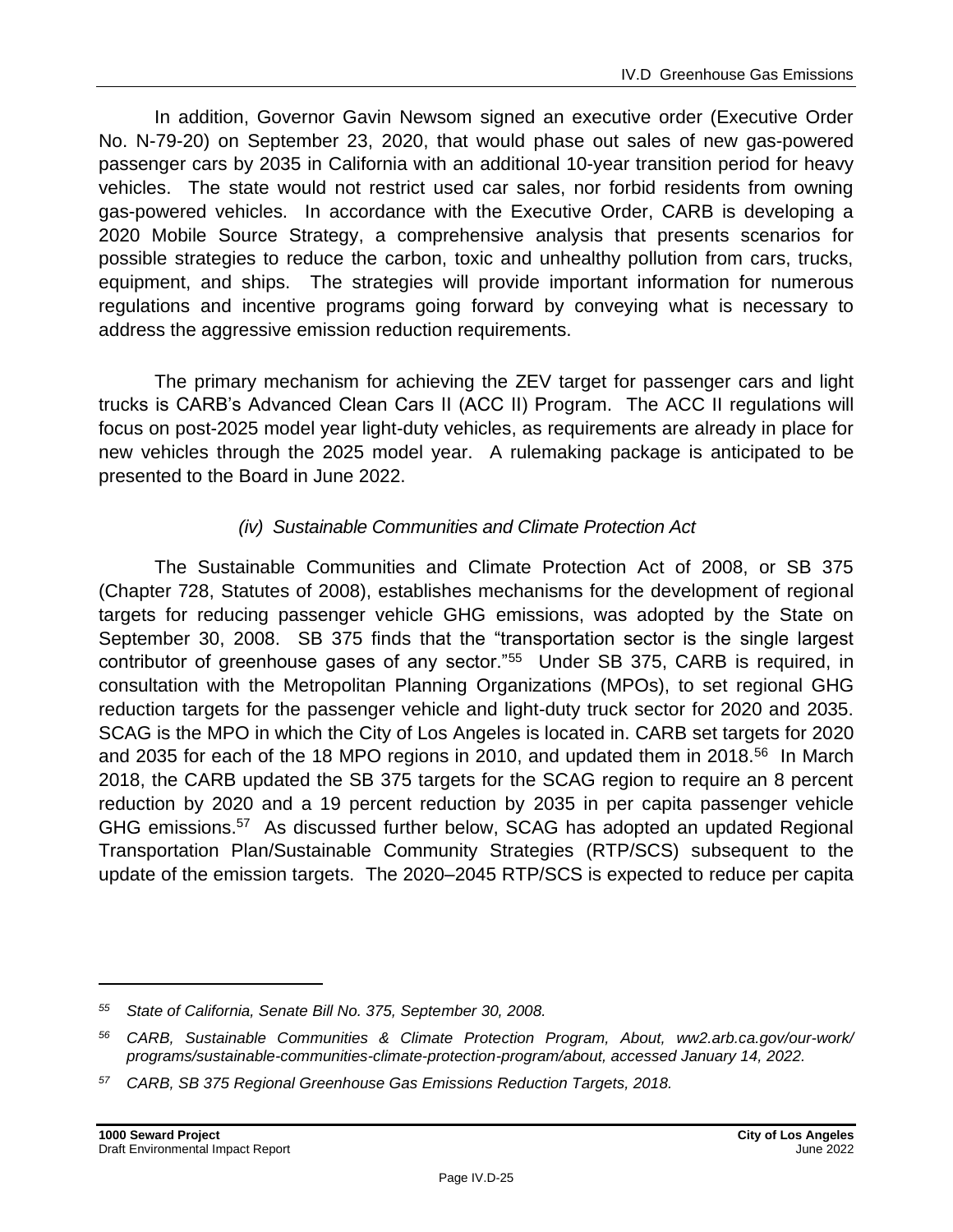transportation emissions by 19 percent by 2035, which is consistent with SB 375 compliance with respect to meeting the State's GHG emission reduction goals.<sup>58</sup>

Under SB 375, the target must be incorporated within that region's Regional Transportation Plan (RTP), which is used for long-term transportation planning, in a Sustainable Communities Strategy (SCS). Certain transportation planning and programming activities would then need to be consistent with the SCS; however, SB 375 expressly provides that the SCS does not regulate the use of land, and further provides that local land use plans and policies (e.g., general plans) are not required to be consistent with either the RTP or SCS.

#### *(v) Senate Bill 743*

Governor Jerry Brown signed SB 743 in 2013, which creates a process to change the way that transportation impacts are analyzed under CEQA. Specifically, SB 743 requires the Office of Planning and Research (OPR) to amend the CEQA Guidelines to provide an alternative to level of service (LOS) methodology for evaluating transportation impacts. Particularly within areas served by transit, the required alternative criteria must "promote the reduction of greenhouse gas emissions, the development of multimodal transportation networks, and a diversity of land uses." Measurements of transportation impacts may include "vehicle miles traveled, vehicle miles traveled per capita, automobile trip generation rates, or automobile trips generated."

#### *(h) Building Standards*

### *(i) California Appliance Efficiency Regulations*

The Appliance Efficiency Regulations (Title 20, Sections 1601 through 1608), adopted by the CEC, include standards for new appliances (e.g., refrigerators) and lighting, if they are sold or offered for sale in California. These standards include minimum levels of operating efficiency, and other cost-effective measures, to promote the use of energy- and water-efficient appliances.

### *(ii) Title 24, Building Standards Code and CALGreen Code*

The CEC first adopted the Energy Efficiency Standards for Residential and Nonresidential Buildings (California Code of Regulations [CCR], Title 24, Part 6) in 1978 in response to a legislative mandate to reduce energy consumption in the State. Although not originally intended to reduce GHG emissions, increased energy efficiency, and reduced consumption of electricity, natural gas, and other fuels would result in fewer GHG

*<sup>58</sup> SCAG, Final 2020–2045 RTP/SCS, Chapter 0: Making Connections, 2020, p. 5.*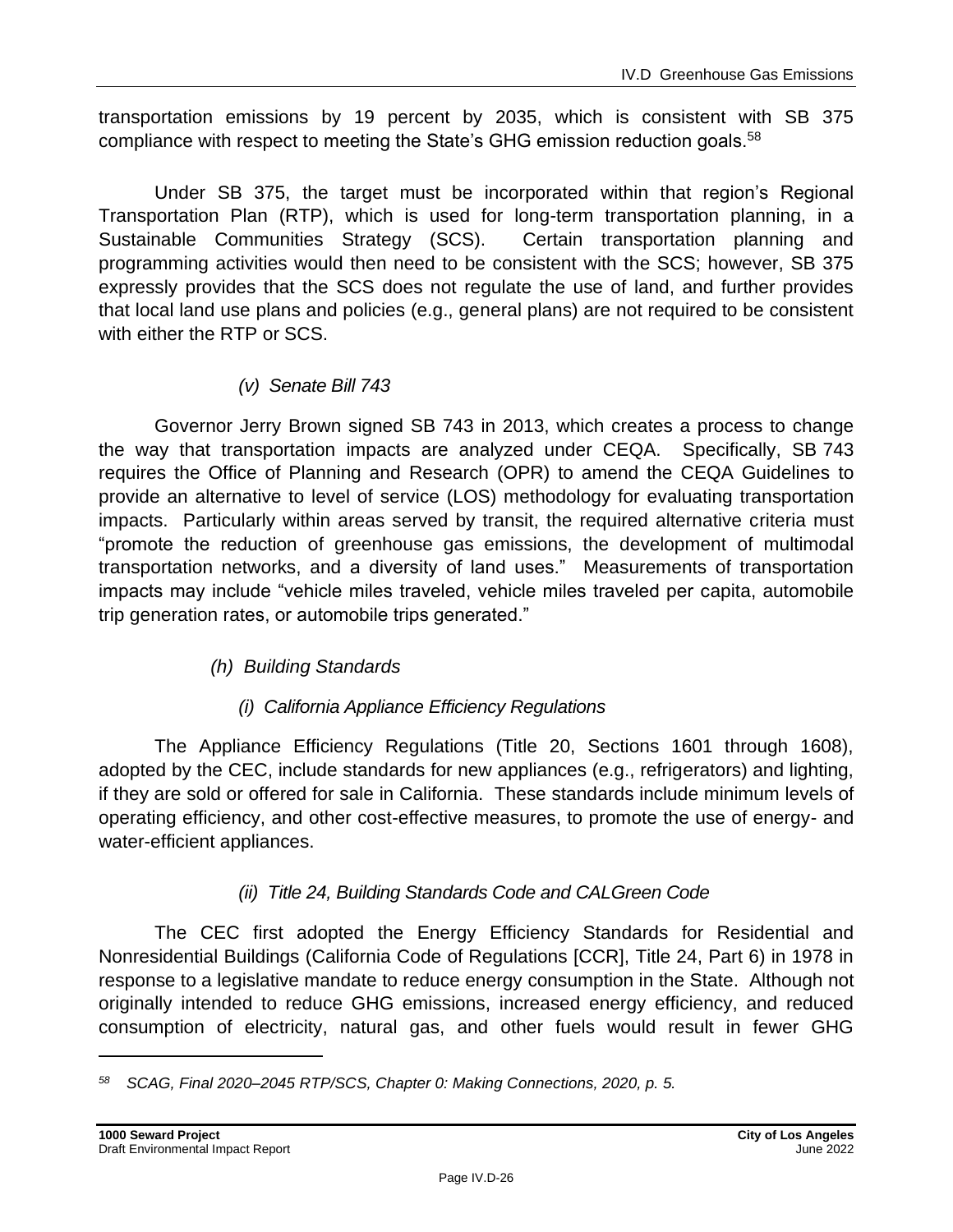emissions from residential and nonresidential buildings subject to the standard. The standards are updated periodically to allow for the consideration and inclusion of new energy efficiency technologies and methods.

Part 11 of the Title 24 Building Standards is referred to as the California Green Building Standards (CALGreen) Code and was developed to help the State achieve its GHG reduction goals under HSC Division 25.5 (e.g., AB 32) by codifying standards for reducing building-related energy, water, and resource demand, which in turn reduces GHG emissions from energy, water, and resource demand. The purpose of the CALGreen Code is to "improve public health, safety and general welfare by enhancing the design and construction of buildings through the use of building concepts having a positive environmental impact and encouraging sustainable construction practices in the following categories: (1) Planning and design; (2) Energy efficiency; (3) Water efficiency and conservation; (4) Material conservation and resource efficiency; and (5) Environmental air quality."<sup>59</sup> The CALGreen Code is not intended to substitute for or be identified as meeting the certification requirements of any green building program that is not established and adopted by the California Building Standards Commission. The CALGreen Code establishes mandatory measures for new residential and non-residential buildings. Such mandatory measures include energy efficiency, water conservation, material conservation, planning and design and overall environmental quality.<sup>60</sup>

On May 9, 2018, the CEC adopted the 2019 Title 24 Standards, which went into effect on January 1, 2020. The 2019 standards continue to improve upon the previous (2016) Title 24 standards for new construction of, and additions and alterations to, residential and non-residential buildings. $61$  The 2019 Title 24 Standards ensure that builders use the most energy efficient and energy conserving technologies and construction practices. As described in the 2019 Title 24 Standards represent "challenging but achievable design and construction practices" that represent "a major step towards meeting the Zero Net Energy (ZNE) goal." Single-family homes built with the 2019 Title 24 Standards are projected to use approximately seven percent less energy due to energy efficiency measures versus those built under the 2016 standards. Once the mandated rooftop solar electricity generation is factored in, homes built under the 2019 standards will use about 53 percent less energy than those under the 2016 standards. Nonresidential buildings are projected to use approximately 30 percent less energy due mainly to lighting upgrades.<sup>62</sup> Compliance with Title 24 is enforced through the building permit process.

*<sup>59</sup> California Building Standards Commission, 2010 California Green Building Standards Code, (2010).*

*<sup>60</sup> California Building Standards Commission, 2010 California Green Building Standards Code, (2010).*

*<sup>61</sup> CEC, 2019 Building Energy Efficiency Standards.*

*<sup>62</sup> CEC, 2019 Building Energy Efficiency Standards, Fact Sheet.*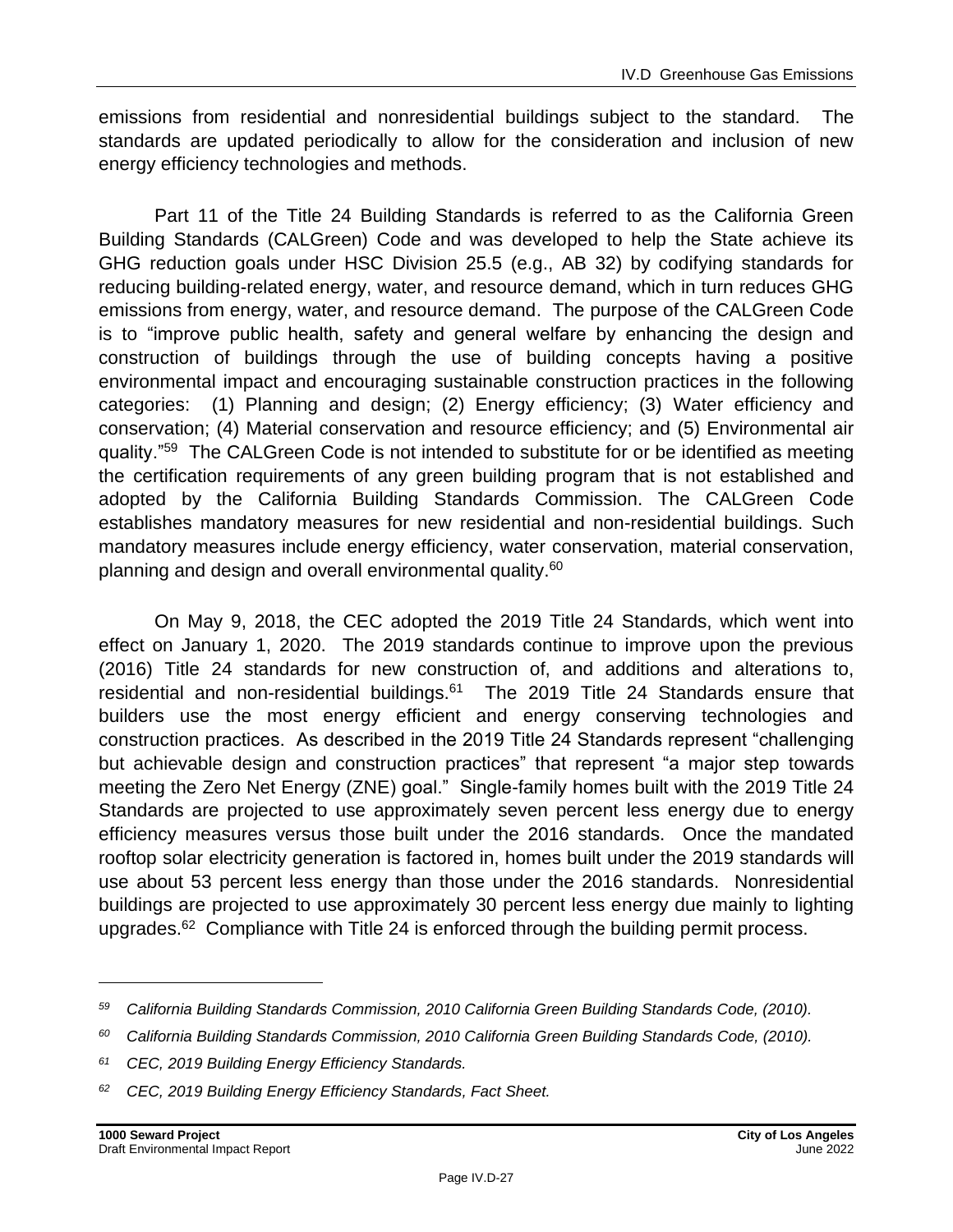#### *(i) CEQA Guidelines*

In August 2007, the California State Legislature adopted SB 97 (Chapter 185, Statutes of 2007), requiring OPR to prepare and transmit new CEQA guidelines for the mitigation of GHG emissions or the effects of GHG emissions to the Resources Agency by July 1, 2009. In response to SB 97, the OPR adopted CEQA guidelines that became effective on March 18, 2010.

However, neither a threshold of significance nor any specific mitigation measures are included or provided in the guidelines. $^{63}$  The guidelines require a lead agency to make a good-faith effort, based on the extent possible on scientific and factual data, to describe, calculate, or estimate the amount of GHG emissions resulting from a project. Discretion is given to the lead agency whether to: (1) use a model or methodology to quantify GHG emissions resulting from a project, and which model or methodology to use; or (2) rely on a qualitative analysis or performance-based standards. Furthermore, three factors are identified that should be considered in the evaluation of the significance of GHG emissions:

- *1. The extent to which a project may increase or reduce GHG emissions as compared to the existing environmental setting;*
- *2. Whether the project emissions exceed a threshold of significance that the lead agency determines applies to the project; and*
- *3. The extent to which the project complies with regulations or requirements adopted to implement a statewide, regional, or local plan for the reduction or mitigation of GHG emissions.<sup>64</sup>*

The administrative record for the Guidelines Amendments also clarifies "that the effects of greenhouse gas emissions are cumulative, and should be analyzed in the context of California Environmental Quality Act's requirements for cumulative impact analysis."<sup>65</sup>

*<sup>63</sup> See 14 CCR Sections 15064.7 (generally giving discretion to lead agencies to develop and publish thresholds of significance for use in the determination of the significance of environmental effects) and 15064.4 (giving discretion to lead agencies to determine the significance of impacts from GHGs).*

*<sup>64</sup> 14 CCR Section 15064.4(b).*

*<sup>65</sup> Letter from Cynthia Bryant, Director of the Governor's Office of Planning and Research to Mike Chrisman, California Secretary for Natural Resources, dated April 13, 2009.*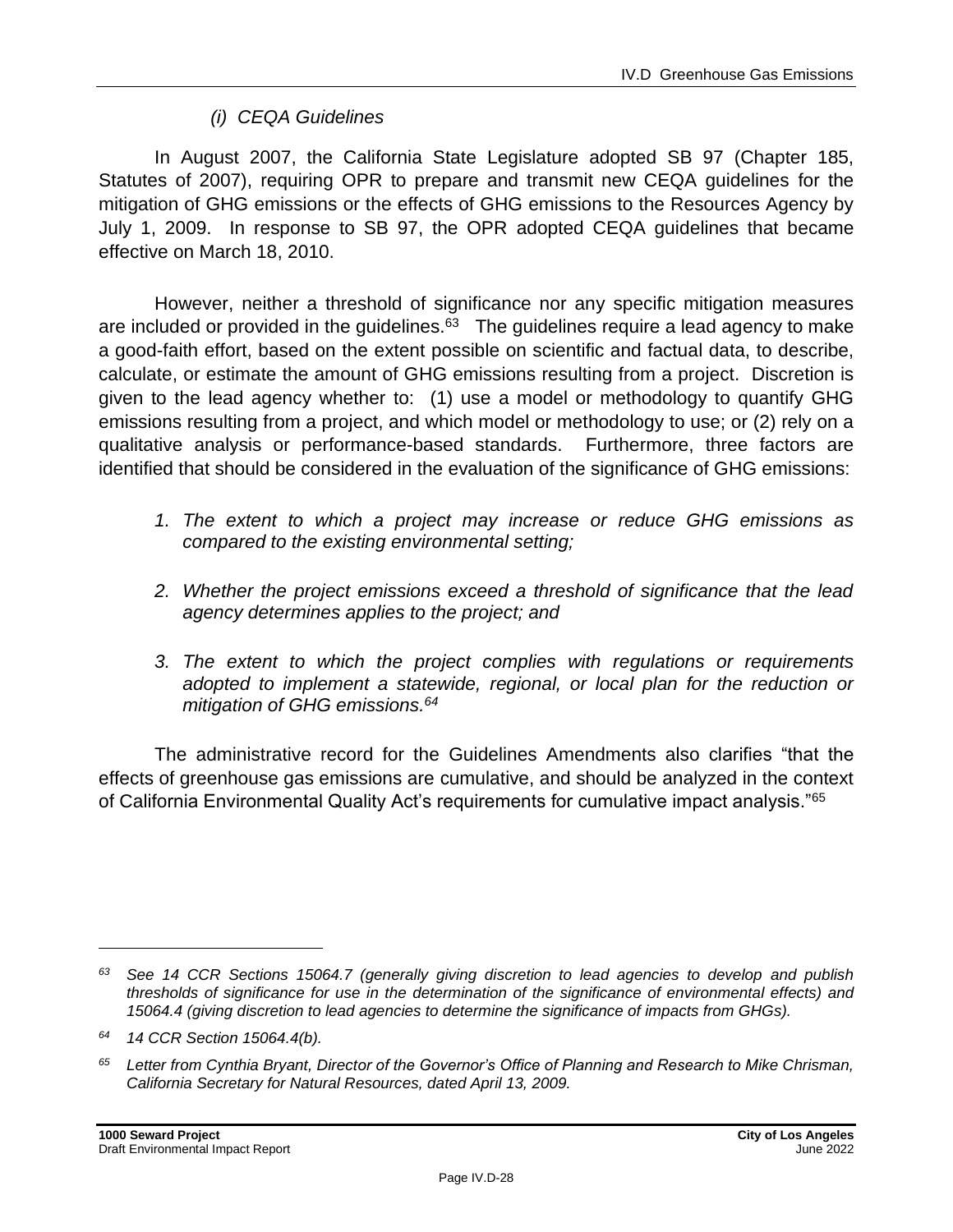## (3) Regional

### *(a) South Coast Air Quality Management District CEQA Guidance*

The City of Los Angeles is located in the South Coast Air Basin (Air Basin), which consists of Orange County, Los Angeles County (excluding the Antelope Valley portion), and the western, non-desert portions of San Bernardino and Riverside Counties, in addition to the San Gorgonio Pass area in Riverside County. The South Coast Air Quality Management District (SCAQMD) is responsible for air quality planning in the Air Basin and developing rules and regulations to bring the area into attainment of the ambient air quality standards. This is accomplished through air quality monitoring, evaluation, education, implementation of control measures to reduce emissions from stationary sources, permitting and inspection of pollution sources, enforcement of air quality regulations, and by supporting and implementing measures to reduce emissions from motor vehicles.

In 2008, SCAQMD released draft guidance regarding interim CEQA GHG significance thresholds.<sup>66</sup> A GHG Significance Threshold Working Group was formed to further evaluate potential GHG significance thresholds.<sup>67</sup> SCAQMD proposed the use of a percent emission reduction target to determine significance for commercial/residential projects that emit greater than 3,000 MTCO<sub>2</sub>e per year. Under this proposal, commercial/ residential projects that emit fewer than 3,000 MTCO<sub>2</sub>e per year would be assumed to have a less than significant impact on climate change. On December 5, 2008, the SCAQMD Governing Board adopted the staff proposal for an interim GHG significance threshold of 10,000 MTCO $_{2}e$  per year for stationary source/industrial projects where SCAQMD is the lead agency. However, SCAQMD has yet to adopt a GHG significance threshold for land use development projects (e.g., residential/commercial projects). The Working Group has been inactive since 2011, and SCAQMD has not formally adopted any GHG significance threshold for other jurisdictions.

### *(b) SCAG Regional Transportation Plan/Sustainable Communities Strategy*

To implement SB 375 and reduce GHG emissions by correlating land use and transportation planning, SCAG adopted the 2020–2046 Regional Transportation Plan/ Sustainable Communities Strategy (2020–2045 RTP/SCS) in October 2020. The vision for the region incorporates a range of best practices for increasing transportation choices, reducing dependence on personal automobiles, further improving air quality, and encouraging growth in walkable, mixed-use communities with ready access to transit infrastructure and employment. More and varied housing types and employment

*<sup>66</sup> SCAQMD, Board Meeting, December 5, 2008, Agenda No. 31.*

*<sup>67</sup> SCAQMD, Greenhouse Gases CEQA Significance Thresholds, www.aqmd.gov/home/regulations/ceqa/ air-quality-analysis-handbook/ghg-significance-thresholds, accessed January 14, 2022.*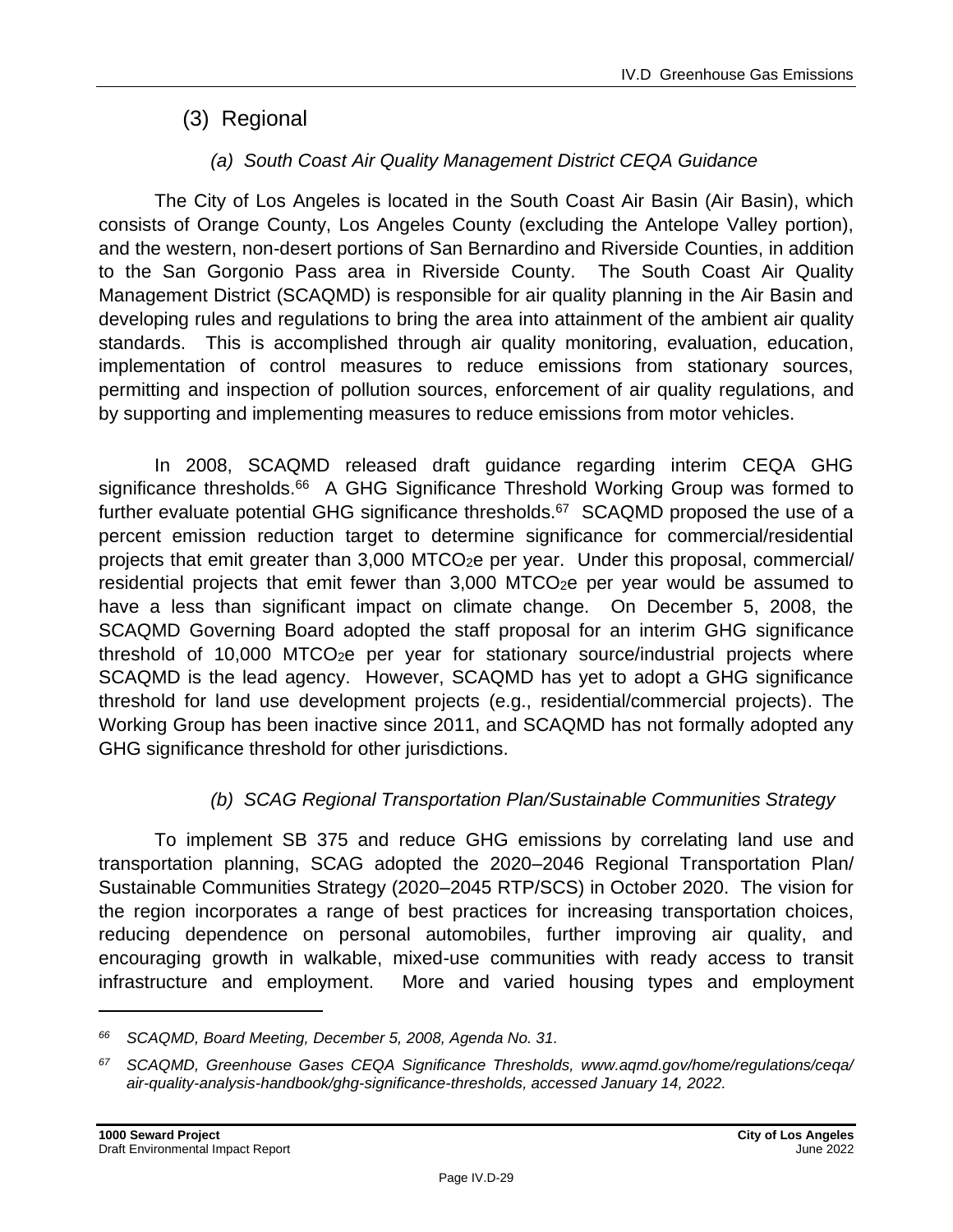opportunities would be located in and near job centers, transit stations and walkable neighborhoods where goods and services are easily accessible via shorter trips. To support shorter trips, people would have the choice of using neighborhood bike networks, car share or micro-mobility services like shared bicycles or scooters. For longer commutes, people would have expanded regional transit services and more employer incentives to carpool or vanpool. Other longer trips would be supported by on-demand services such as microtransit, carshare, and citywide partnerships with ride hailing services. For those that choose to drive, hotspots of congestion would be less difficult to navigate due to cordon pricing and using an electric vehicle will be easier thanks to an expanded regional charging network.

The 2020–2045 RTP/SCS states that the SCAG region was home to about 18.8 million people in 2016 and currently includes approximately 6.0 million homes and 8.4 million jobs.<sup>68</sup> By 2045, the integrated growth forecast projects that these figures will increase by 3.7 million people, with nearly 1.6 million more homes and 1.6 million more jobs. Transit Priority Areas<sup>69</sup> (TPAs) will account for less than 1 percent of regional total land but are projected to accommodate 30 percent of future household growth between 2016 and 2045. The 2020–2045 RTP/SCS overall land use pattern reinforces the trend of focusing new housing and employment in the region's TPAs. TPAs are a cornerstone of land use planning best practice in the SCAG region because they concentrate roadway repair investments, leverage transit and active transportation investments, reduce regional life cycle infrastructure costs, improve accessibility, create local jobs, and have the potential to improve public health and housing affordability.

The 2020–2045 RTP/SCS is expected to reduce per capita transportation emissions by 19 percent by 2035, which is consistent with SB 375 compliance with respect to meeting the State's GHG emission reduction goals.<sup>70</sup> Due to fuel economy and efficiency improvements, GHG emission rates of model year 2017 vehicles have decreased by 15 to 20 percent when compared to model year 2008 and earlier vehicles. However, for purposes of SB 375 emissions reduction targets, the fuel economy improvements have been largely excluded from the reduction calculation. The SB 375 target focuses on the amount of vehicle travel per capita. As discussed above, OPR recommended that achieving 15 percent lower per capita (residential) or per employee (office) VMT than existing development is both generally achievable and is supported by evidence that

*<sup>68</sup> 2020–2045 RTP/SCS population growth forecast methodology includes data for years 2010, 2010, 2016, and 2045.*

*<sup>69</sup> Defined by the 2020–2045 RTP/SCS as generally walkable transit villages or corridors that are within 0.5 mile of a major transit stop (rail or bus rapid transit station) with 15*‑*minute or less service frequency during peak commute hours.*

*<sup>70</sup> SCAG, Final 2020–2045 RTP/SCS, Chapter 0: Making Connections, 2020, p. 5.*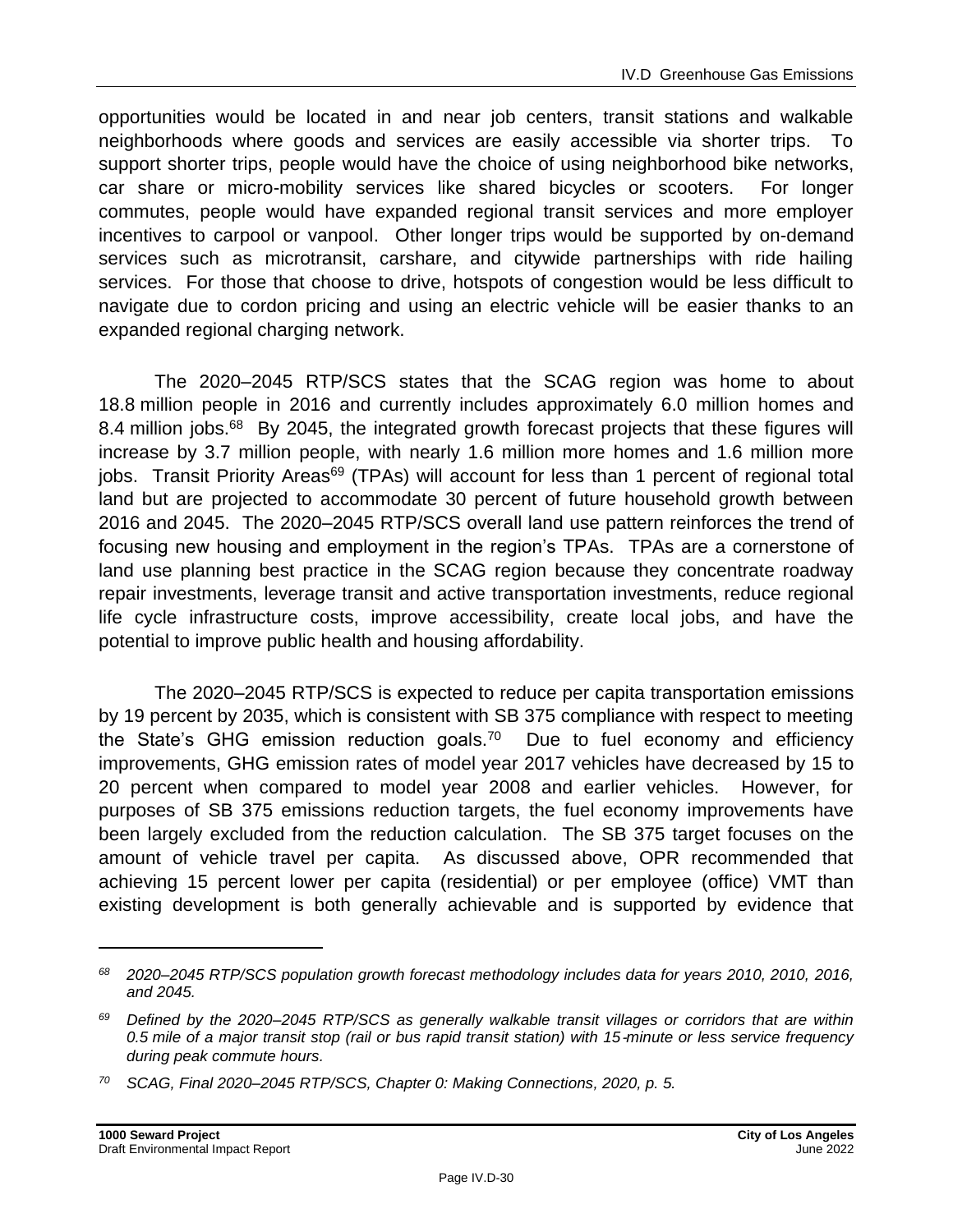connects this level of reduction to the State's emissions goals (i.e., SB 375 goal). The reductions generated by fuel economy improvements are already included as part of the State's GHG emissions reduction program and are not double counted in the SB 375 target calculation.

### (4) Local

*(a) Green New Deal*

The City of Los Angeles addressed the issue of global climate change in *Green LA, An Action Plan to Lead the Nation in Fighting Global Warming* ("LA Green Plan/ClimateLA") in 2007. This document outlines the goals and actions the City has established to reduce the generation and emission of GHGs from both public and private activities.

In April 2019, L.A.'s Green New Deal (Sustainable City Plan 2019), was released, consisting of a program of actions designed to create sustainability-based performance targets through 2050 designed to advance economic, environmental, and equity objectives.<sup>71</sup> L.A.'s Green New Deal is the first four-year update to the City's first Sustainable City pLAn that was released in 2015.<sup>72</sup> It augments, expands, and elaborates the City's vision for a sustainable future and tackles the climate emergency with accelerated targets and new aggressive goals.

While not a plan adopted solely to reduce GHG emissions, within the Green New Deal, "Climate Mitigation," or reduction of GHG is one of eight explicit benefits that help define its strategies and goals. These include reducing GHG emissions through near-term outcomes:

- Reduce potable water use per capita by 22.5 percent by 2025; 25 percent by 2035; and maintain or reduce 2035 per capita water use through 2050.
- Reduce building energy use per square feet for all building types 22 percent by 2025; 34 percent by 2035; and 44 percent by 2050 (from a baseline of 68 mBTU/sf in 2015).
- All new buildings will be net zero carbon by 2030 and 100 percent of buildings will be net zero carbon by 2050.
- Increase cumulative new housing unit construction to 150,000 by 2025; and 275,000 units by 2035.

*<sup>71</sup> City of Los Angeles. LA's Green New Deal, 2019.*

*<sup>72</sup> City of Los Angeles, Sustainable City pLAn, April 2015.*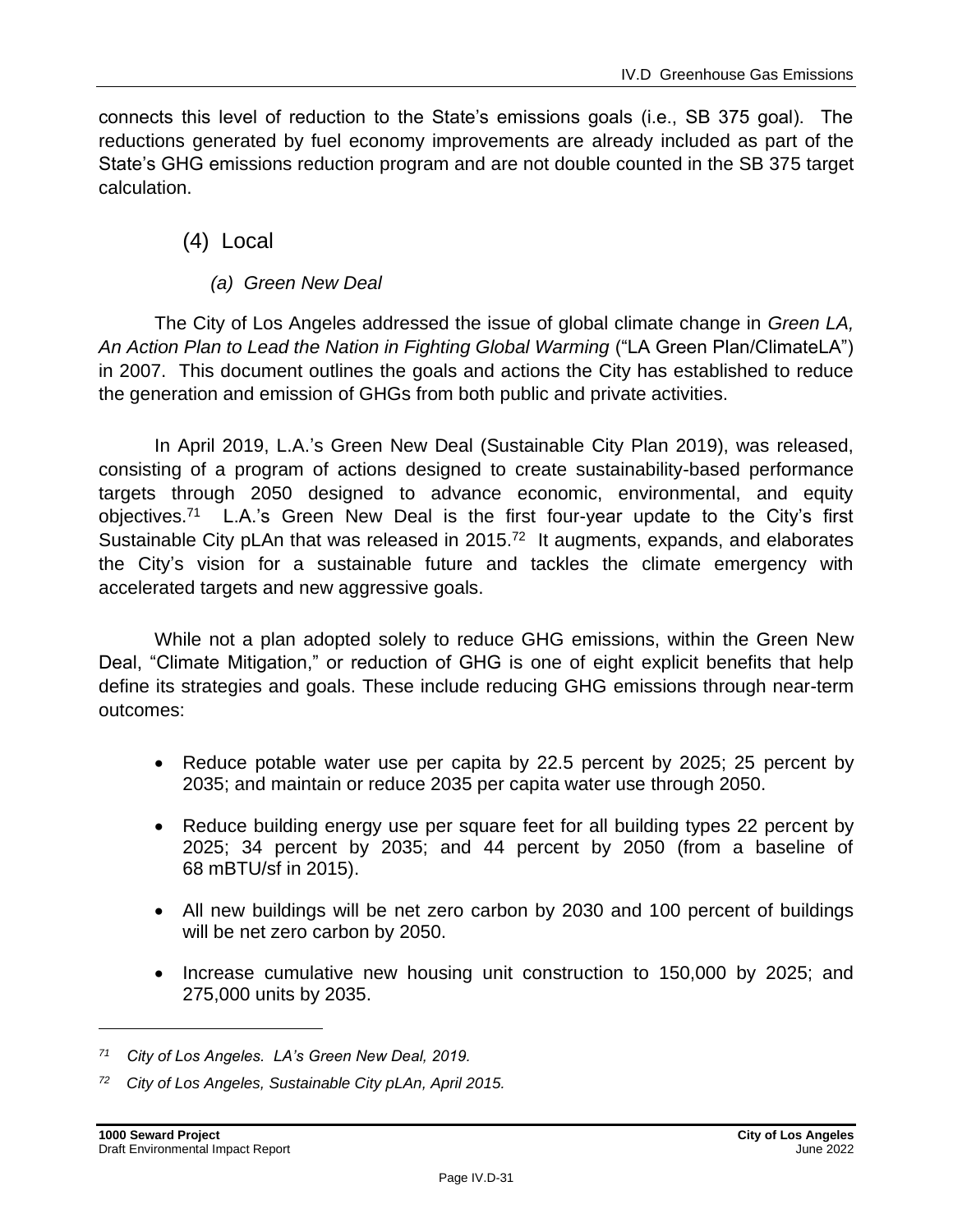- Ensure 57 percent of new housing units are built within 1,500 feet of transit by 2025; and 75 percent by 2035.
- Increase the percentage of all trips made by walking, biking, micro-mobility/ matched rides, or transit to at least 35 percent by 2025, 50 percent by 2035, and maintain at least 50 percent by 2050.
- Reduce VMT per capita by at least 13 percent by 2025; 39 percent by 2035; and 45 percent by 2050.
- Increase the percentage of electric and zero emission vehicles in the city to 25 percent by 2025; 80 percent by 2035; and 100 percent by 2050.
- Increase landfill diversion rate to 90 percent by 2025; 95 percent by 2035 and 100 percent by 2050.
- Reduce municipal solid waste generation per capita by at least 15 percent by 2030, including phasing out single-use plastics by 2028 (from a baseline of 17.85 lbs. of waste generated per capita per day in 2011).
- Eliminate organic waste going to landfill by 2028.
- Reduce urban/rural temperature differential by at least 1.7 degrees by 2025; and 3 degrees by 2035.
- Ensure the proportion of Angelenos living within 1/2 mile of a park or open space is at least 65 percent by 2025; 75 percent by 2035; and 100 percent by 2050.

### *(b) City of Los Angeles Green Building Code*

On December 11, 2019, the Los Angeles City Council approved Ordinance No. 186,488, which amended Chapter IX of the Los Angeles Municipal Code (LAMC), referred to as the Los Angeles Green Building Code, by adding a new Article 9 to incorporate various provisions of the 2019 CALGreen Code. Projects filed on or after January 1, 2020, must comply with the provisions of the Los Angeles Green Building Code. Specific mandatory requirements and elective measures are provided for three categories: (1) low-rise residential buildings; (2) nonresidential and high-rise residential buildings; and (3) additions and alterations to nonresidential and high-rise residential buildings. Article 9, Division 5 includes mandatory measures for newly constructed nonresidential and high-rise residential buildings.

### *(c) City of Los Angeles Solid Waste Programs and Ordinances*

The recycling of solid waste materials also contributes to reduced energy consumption. Specifically, when products are manufactured using recycled materials, the amount of energy that would have otherwise been consumed to extract and process virgin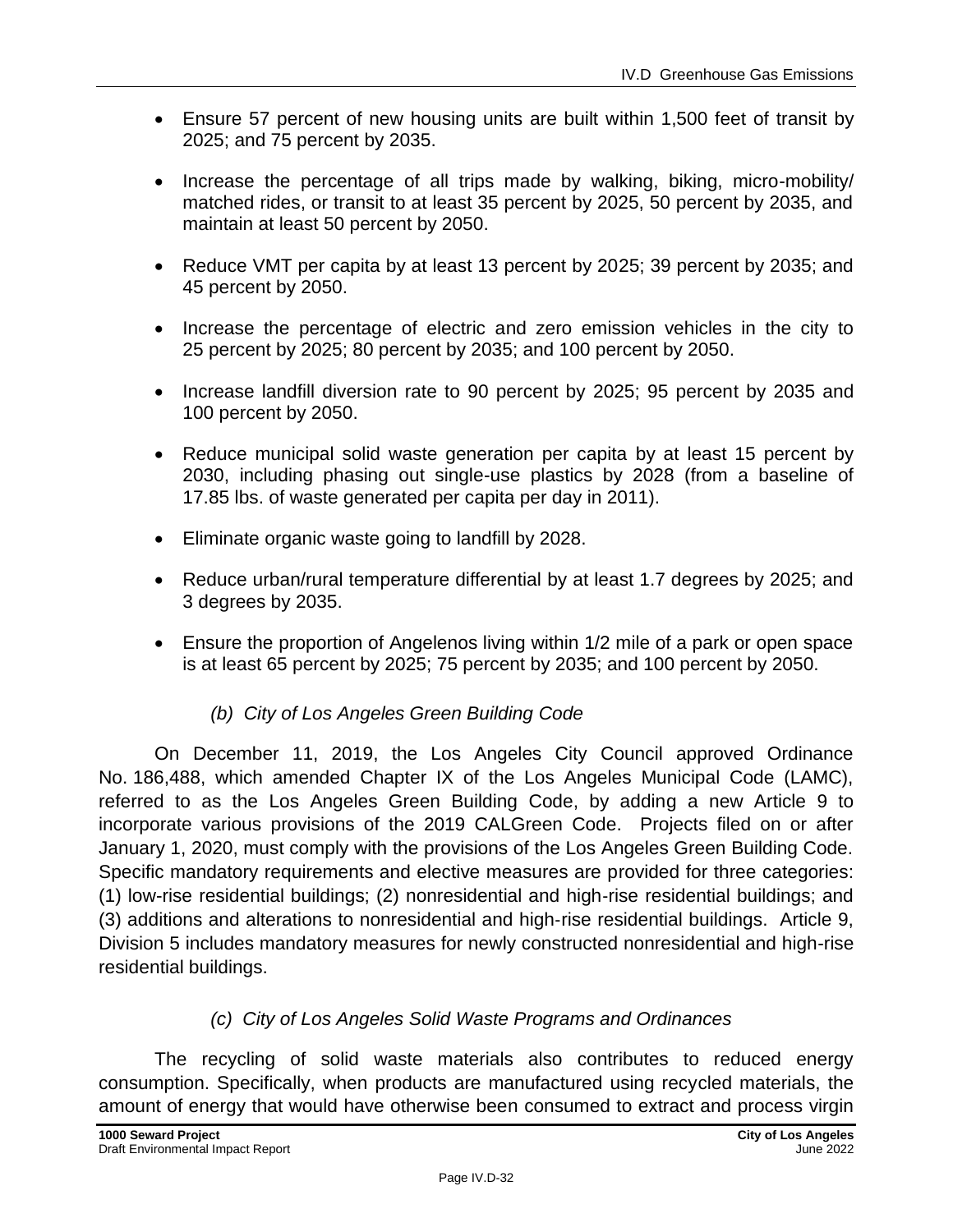source materials is reduced as well as disposal energy averted. In 1989, California enacted AB 939, the California Integrated Waste Management Act, which establishes a hierarchy for waste management practices such as source reduction, recycling, and environmentally safe land disposal.

The City has developed and is in the process of implementing the Solid Waste Integrated Resources Plan, also referred to as the Zero Waste Plan, whose goal is to lead the City towards being a "zero waste" City by 2030. These waste reduction plans, policies, and regulations, along with Mayoral and City Council directives, have increased the level of waste diversion for the City to 76 percent as of 2013.<sup>73</sup> The RENEW LA Plan, aims to achieve a zero waste goal through reducing, reusing, recycling, or converting the resources not going to disposal and achieving a diversion rate of 90 percent or more by 2025.<sup>74</sup> The City has also approved the Waste Hauler Permit Program (Ordinance No. 181,519, LAMC Chapter VI, Article 6, Section 66.32-66.32.5), which requires private waste haulers to obtain AB 939 Compliance Permits to transport construction and demolition waste to Citycertified construction and demolition waste processors. The City's Exclusive Franchise System Ordinance (Ordinance No. 182,986), among other requirements, sets a maximum annual disposal level and diversion requirements for franchised waste haulers to promote waste diversion from landfills and support the City's zero waste goals. These programs reduce the number of trips to haul solid waste and therefore reduce the amount of petroleum-based fuels and energy used to process solid waste.

### *(d) City of Los Angeles General Plan*

The City does not have a General Plan Element specific to climate change and GHG emissions, and its General Plan does not have any stated goals, objectives, or policies specifically addressing climate change and GHG emissions. However, the following five goals from the City's General Plan Air Quality Element would also lead to GHG emission reductions: 75

- Less reliance on single-occupancy vehicles with fewer commute and non-work trips;
- Efficient management of transportation facilities and system infrastructure using cost-effective system management and innovative demand-management techniques;

*<sup>73</sup> City of Los Angeles, Department of Public Works, LA Sanitation, Recycling, www.lacitysan.org/san/faces/ home/portal/s-lsh-wwd/s-lsh-wwd-s/s-lsh-wwd-s-r?\_adf.ctrl-state=kq9mn3h5a\_188, accessed January 14, 2022.*

*<sup>74</sup> City of Los Angeles, RENEW LA, Five-Year Milestone Report, 2011.*

*<sup>75</sup> City of Los Angeles, Air Quality Element, June 1991, pp. IV-1 to IV-4.*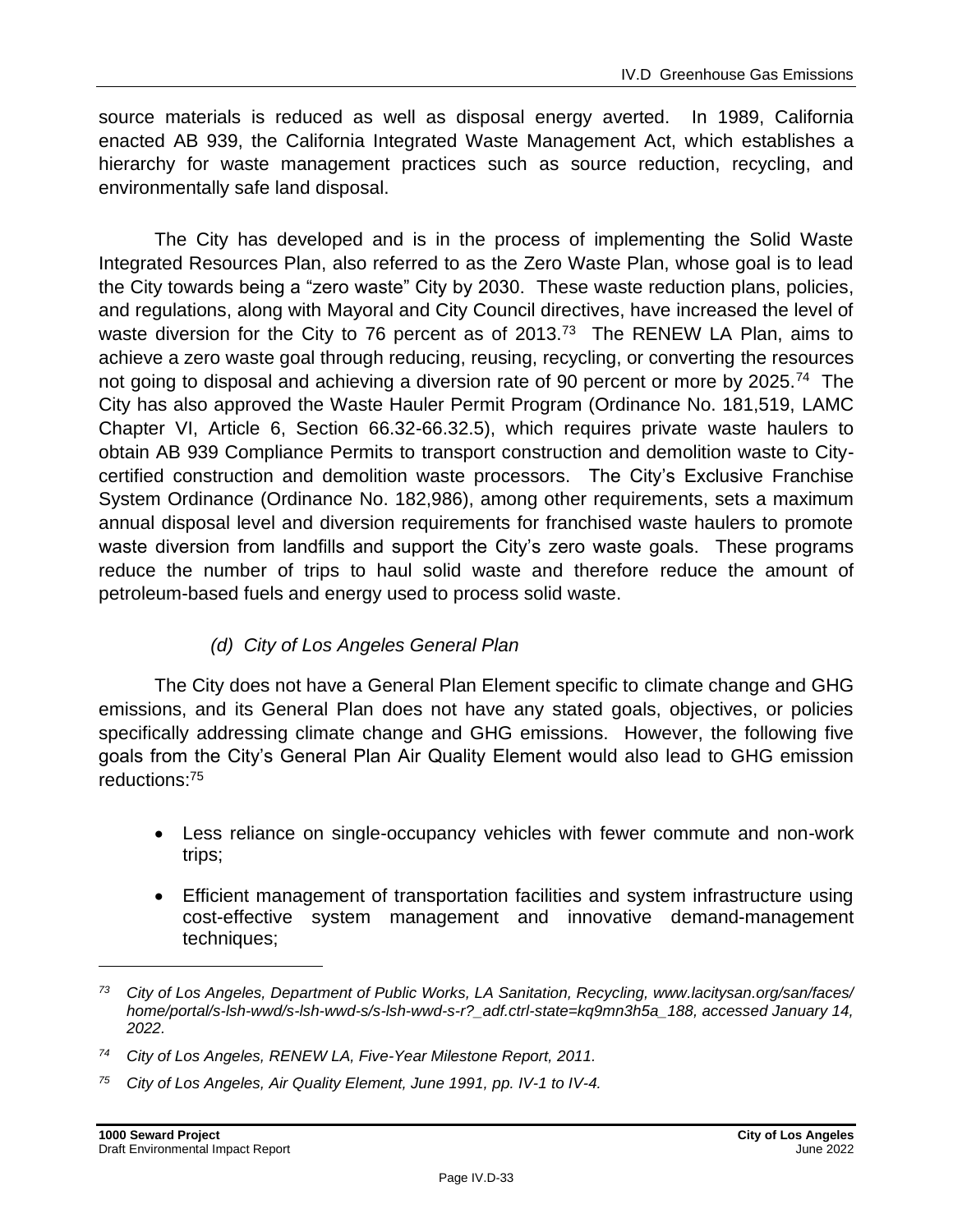- Minimal impacts of existing land use patterns and future land use development on air quality by addressing the relationship between land use, transportation, and air quality;
- Energy efficiency through land use and transportation planning, the use of renewable resources and less-polluting fuels, and the implement of conservation measures, including passive measures, such as site orientation and tree planting; and
- Citizen awareness of the linkages between personal behavior and air pollution and participation in efforts to reduce air pollution.

### *(e) Traffic Study Policies and Procedures*

The City of Los Angeles Department of Transportation (LADOT) has developed the City Transportation Assessment Guidelines (TAG) (July 2019, updated July 2020) to provide the public, private consultants, and City staff with standards, guidelines, objectives, and criteria to be used in the preparation of a transportation assessment. The TAG establishes the reduction of vehicle trips and VMT as the threshold for determining transportation impacts and thus is an implementing mechanism of the City's strategy to reduce land use transportation-related GHG emissions consistent with AB 32, SB 32, and SB 375.

# **d. Existing Conditions**

## (1) Existing Statewide GHG Emissions

GHG emissions are the result of both natural and human-influenced activities. Regarding human-influenced activities, motor vehicle travel, consumption of fossil fuels for power generation, industrial processes, heating and cooling, landfills, agriculture, and wildfires are the primary sources of GHG emissions. Without human intervention, Earth maintains an approximate balance between the emission of GHGs into the atmosphere and the storage of GHGs in oceans and terrestrial ecosystems. Events and activities, such as the industrial revolution and the increased combustion of fossil fuels (e.g., gasoline, diesel, coal, etc.), have contributed to the rapid increase in atmospheric levels of GHGs over the last 150 years. As reported by the CEC, California contributes 1 percent of global and 6 percent of national GHG emissions.<sup>76</sup> California represents approximately 12 percent of the national population. Approximately 80 percent of GHGs in California consist of CO<sup>2</sup> produced from fossil fuel combustion. The current California GHG inventory compiles statewide anthropogenic GHG emissions and carbon sinks/storage from years 2000 to

*<sup>76</sup> CEC, Inventory of California Greenhouse Gas Emissions and Sinks: 1990 to 2004, CEC-600-2006-013, October 2006.*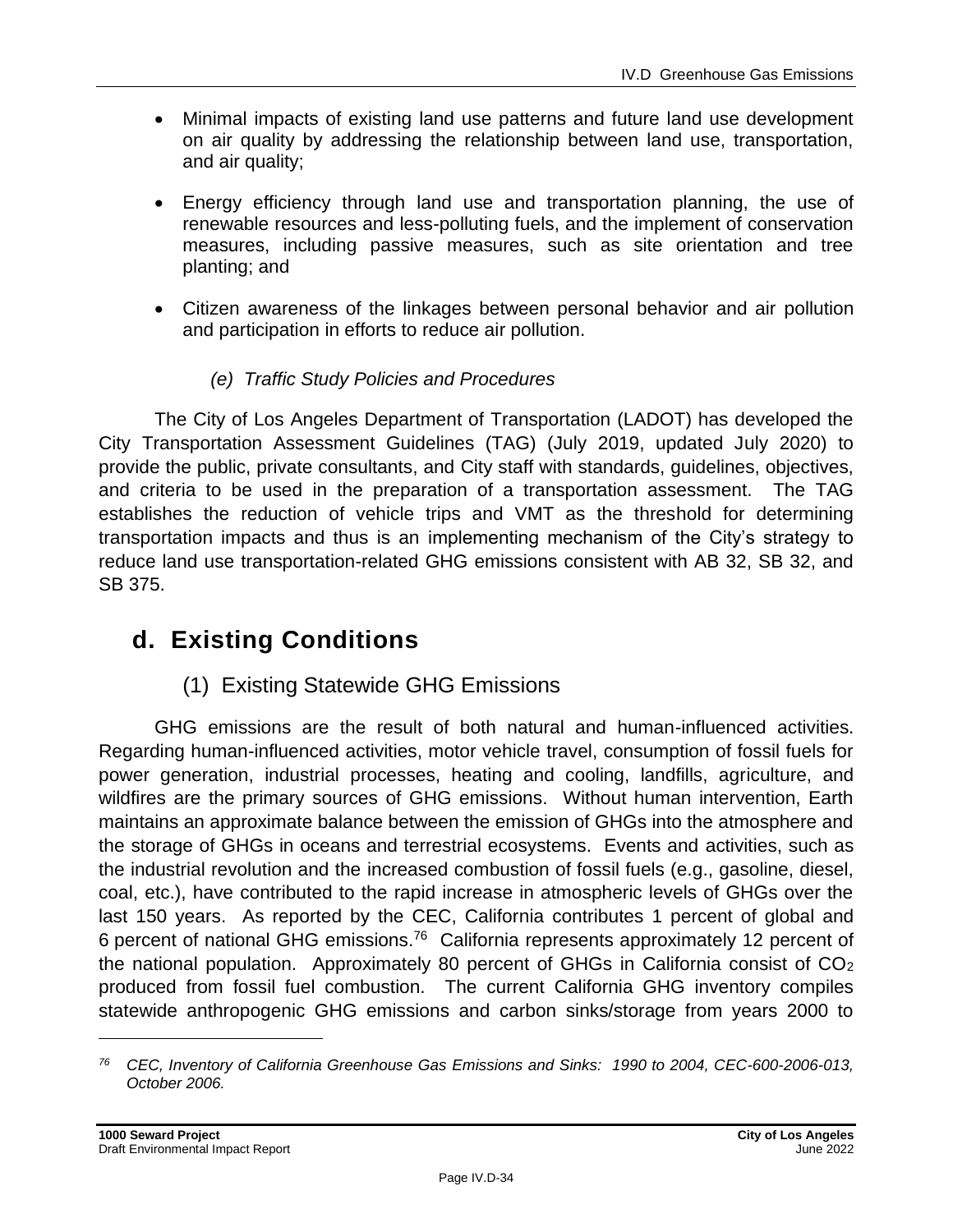2016.<sup>77</sup> It includes estimates for  $CO<sub>2</sub>$ ,  $CH<sub>4</sub>$ , N<sub>2</sub>O, HFCs, PFCs, and SF<sub>6</sub>. The GHG inventory for California for years 2012 through 2018 is presented in Table IV.D-4 on page IV.D-36.

As shown in Table IV.D-4, the GHG inventory for California in 2018, the most recent year for which data is available, was 425.3 million MTCO<sub>2</sub>e. Based on data presented above, the 2016 statewide GHG inventory fell below 1990 levels, which achieves the AB 32 target of reducing statewide GHG emissions to below 1990 levels  $(431$  million MTCO<sub>2</sub>e) by 2020.<sup>78</sup>

### (2) Existing Project Site Emissions

The 0.78-acre Project Site is currently developed with two one story buildings totaling 10,993 square-feet, comprised of a 2,551 square-foot restaurant and 8,442 squarefoot studio and production space, along with surface parking areas. Mobile source emissions are generated by motor vehicle trips to and from the Project Site. Area source emissions are generated by the use of maintenance equipment, landscape equipment, and products that contain solvents. Energy source emissions are typically associated with building natural gas usage. Table IV.D-5 on page IV.D-38 presents an estimate of the existing emissions within the Project Site.

*<sup>77</sup> A carbon inventory identifies and quantifies sources and sinks of greenhouse gases. Sinks are defined as a natural or artificial reservoir that accumulates and stores some carbon-containing chemical compound for an indefinite period.*

*<sup>78</sup> CARB, Climate pollutants fall below 1990 levels for first time, ww2.arb.ca.gov/news/climate-pollutants-fallbelow-1990-levels-first-time, accessed July 12, 2021.*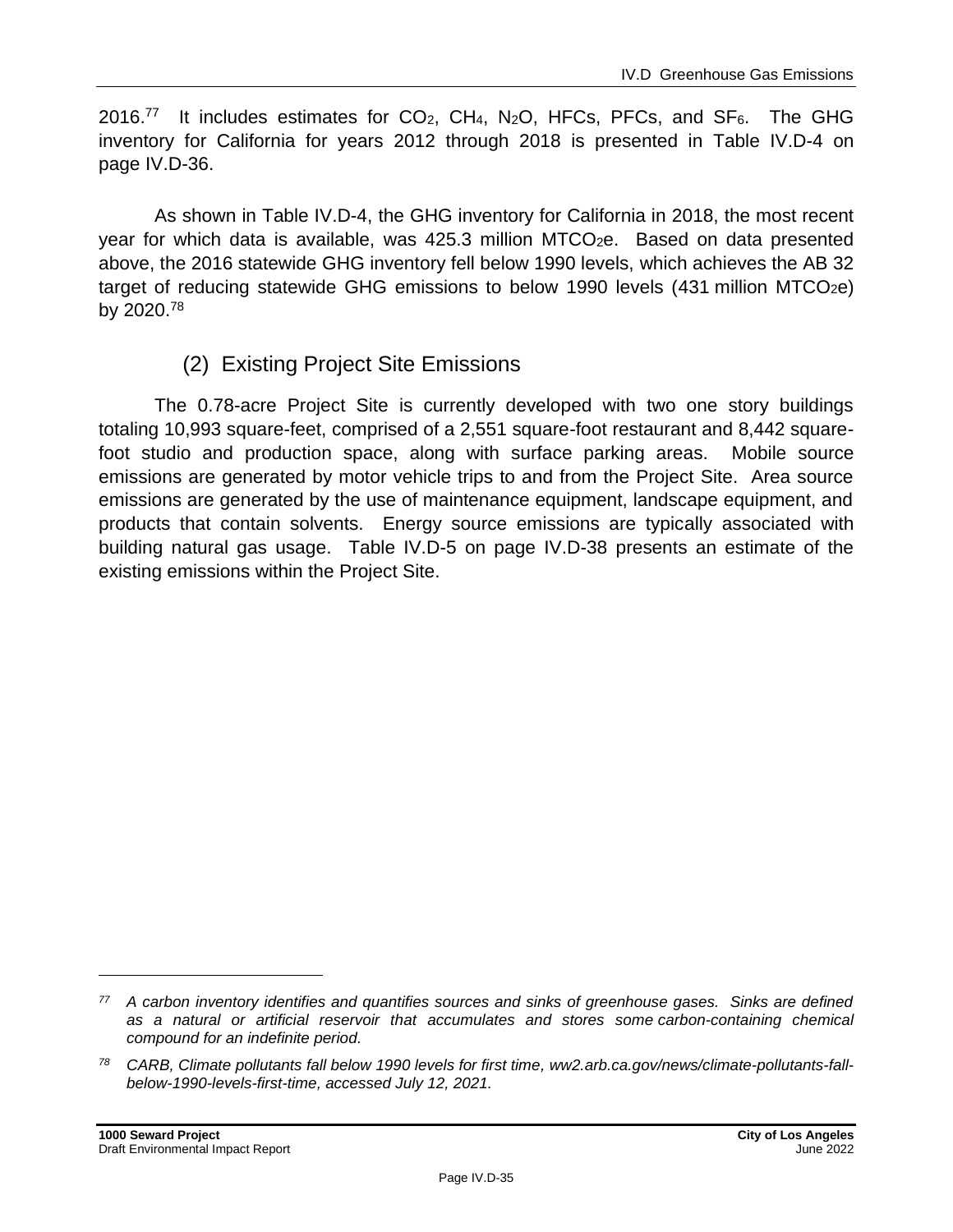#### **Table IV.D-4 California GHG Inventory (million metric tons CO2e)**

|                                               | 2012   | 2013   | 2014   | 2015   | 2016   | 2017   | 2018   |
|-----------------------------------------------|--------|--------|--------|--------|--------|--------|--------|
| <b>Transportation</b>                         | 161.35 | 161.24 | 162.56 | 166.19 | 169.76 | 171.02 | 169.50 |
| On Road                                       | 147.71 | 147.15 | 147.85 | 151.20 | 155.16 | 156.41 | 154.45 |
| Passenger Vehicles                            | 111.77 | 111.52 | 112.20 | 116.32 | 119.02 | 119.95 | 119.45 |
| <b>Heavy Duty Trucks</b>                      | 35.94  | 35.62  | 35.65  | 34.88  | 36.14  | 36.45  | 35.00  |
| <b>Ships &amp; Commercial Boats</b>           | 3.60   | 3.86   | 3.95   | 3.89   | 3.72   | 3.82   | 3.74   |
| Aviation (Intrastate)                         | 3.75   | 3.93   | 3.90   | 4.22   | 4.44   | 4.68   | 4.65   |
| Rail                                          | 2.47   | 2.40   | 2.63   | 2.42   | 2.17   | 1.83   | 2.22   |
| Off Road                                      | 2.23   | 2.33   | 2.43   | 2.53   | 2.63   | 2.73   | 2.83   |
| <b>Unspecified</b>                            | 1.58   | 1.57   | 1.79   | 1.93   | 1.64   | 1.55   | 1.61   |
| <b>Percent of Total Emissions</b>             | 36%    | 36%    | 37%    | 38%    | 40%    | 40%    | 40%    |
| <b>Electric Power</b>                         | 98.16  | 91.39  | 88.85  | 84.83  | 68.57  | 62.13  | 63.11  |
| <b>In-State Generation</b>                    | 53.75  | 51.41  | 52.05  | 50.88  | 42.20  | 38.18  | 38.54  |
| <b>Natural Gas</b>                            | 49.72  | 47.66  | 47.07  | 46.19  | 38.18  | 34.65  | 35.00  |
| <b>Other Fuels</b>                            | 3.11   | 2.88   | 4.11   | 3.57   | 2.61   | 2.66   | 2.71   |
| <b>Fugitive and Process Emissions</b>         | 0.91   | 0.87   | 0.88   | 1.12   | 1.42   | 0.88   | 0.83   |
| <b>Imported Electricity</b>                   | 44.42  | 39.99  | 36.80  | 33.94  | 26.36  | 23.95  | 24.57  |
| <b>Unspecified Imports</b>                    | 17.40  | 11.83  | 13.45  | 11.22  | 9.69   | 8.85   | 11.57  |
| <b>Specified Imports</b>                      | 27.02  | 28.15  | 23.35  | 22.72  | 16.67  | 15.10  | 13.00  |
| <b>Percent of Total Emissions</b>             | 22%    | 20%    | 20%    | 19%    | 16%    | 15%    | 15%    |
| <b>Commercial and Residential</b>             | 43.50  | 44.18  | 38.23  | 38.84  | 40.61  | 41.27  | 41.37  |
| <b>Residential Fuel Use</b>                   | 28.18  | 28.99  | 23.80  | 24.22  | 25.25  | 25.99  | 25.74  |
| <b>Natural Gas</b>                            | 25.76  | 26.53  | 21.58  | 21.90  | 22.80  | 23.62  | 23.23  |
| <b>Other Fuels</b>                            | 1.55   | 1.59   | 1.34   | 1.43   | 1.56   | 1.48   | 1.62   |
| <b>Commercial Fuel Use</b>                    | 0.87   | 0.88   | 0.88   | 0.89   | 0.89   | 0.89   | 0.90   |
| Natural Gas                                   | 13.40  | 13.29  | 12.49  | 12.69  | 13.14  | 12.99  | 13.46  |
| <b>Other Fuels</b>                            | 11.25  | 11.28  | 10.40  | 10.50  | 10.90  | 11.06  | 11.13  |
| <b>Commercial Cogeneration Heat</b><br>Output | 2.15   | 2.00   | 2.09   | 2.18   | 2.24   | 1.93   | 2.32   |
| <b>Other Commercial and Residential</b>       | 0.54   | 0.50   | 0.52   | 0.52   | 0.78   | 0.85   | 0.72   |
| <b>Percent of Total Emissions</b>             | 1.39   | 1.40   | 1.41   | 1.42   | 1.43   | 1.44   | 1.45   |
| <b>Industrial</b>                             | 10%    | 10%    | 9%     | 9%     | 9%     | 10%    | 10%    |
| Refineries                                    | 88.88  | 91.61  | 92.44  | 90.15  | 88.91  | 88.73  | 89.18  |
| <b>General Fuel Use</b>                       | 29.84  | 29.43  | 29.78  | 28.35  | 29.78  | 30.05  | 30.07  |
| <b>Natural Gas</b>                            | 18.98  | 19.47  | 19.91  | 19.41  | 19.24  | 18.79  | 18.57  |
| <b>Other Fuels</b>                            | 14.48  | 14.37  | 15.38  | 14.63  | 15.42  | 15.01  | 15.49  |
| Oil & Gas Extraction <sup>a</sup>             | 4.49   | 5.10   | 4.53   | 4.78   | 3.82   | 3.78   | 3.07   |
| <b>Fuel Use</b>                               | 16.76  | 18.92  | 19.20  | 19.27  | 16.75  | 16.87  | 16.68  |
| <b>Fugitive Emissions</b>                     | 14.87  | 16.94  | 17.17  | 17.22  | 14.84  | 14.94  | 14.61  |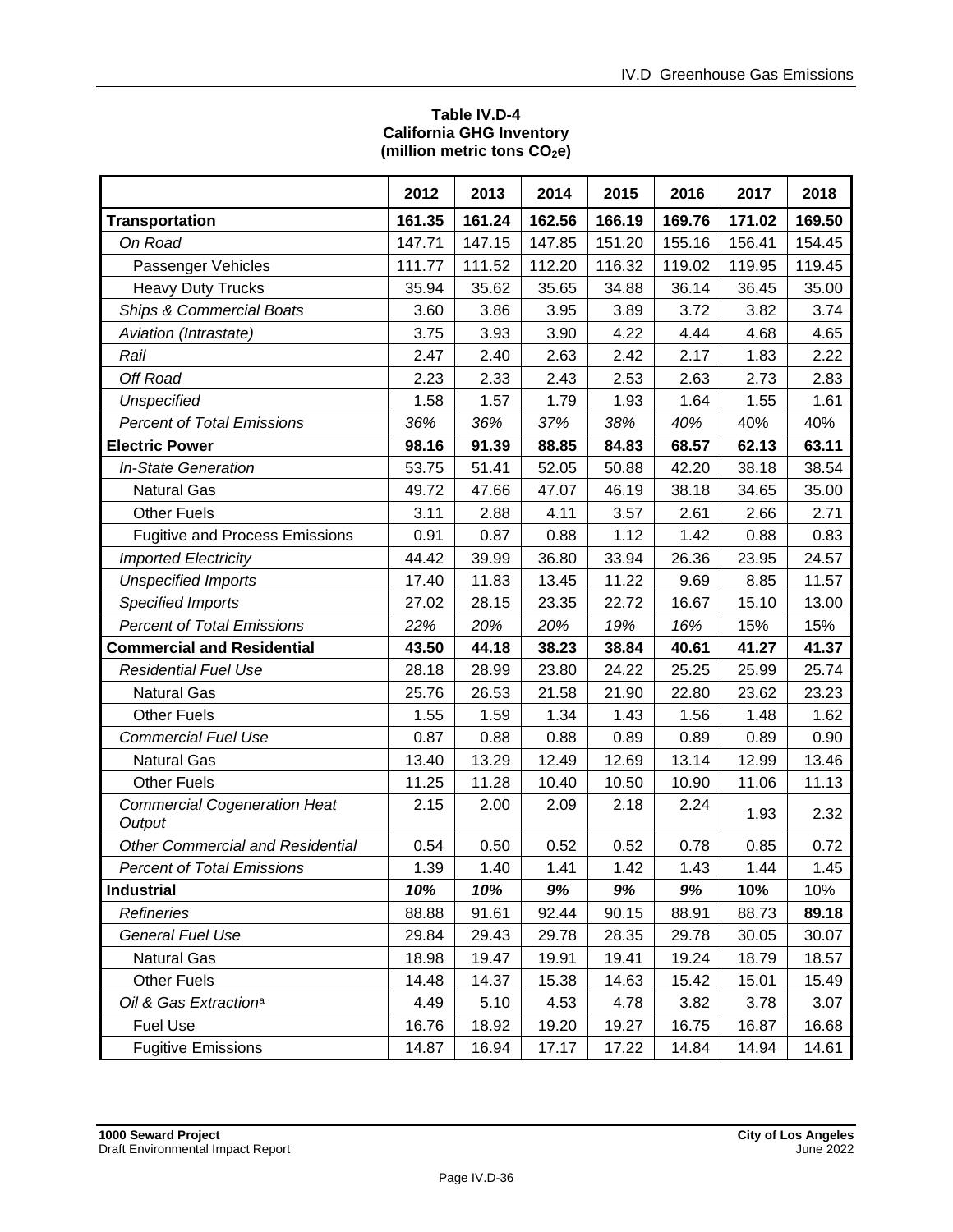#### **Table IV.D-4 (Continued) California GHG Inventory (million metric tons CO2e)**

|                                                        | 2012  | 2013  | 2014  | 2015  | 2016  | 2017  | 2018  |
|--------------------------------------------------------|-------|-------|-------|-------|-------|-------|-------|
| <b>Cement Plants</b>                                   | 6.93  | 7.21  | 7.66  | 7.47  | 7.60  | 7.66  | 7.88  |
| <b>Clinker Production</b>                              | 4.22  | 4.47  | 4.78  | 4.69  | 4.67  | 4.85  | 4.96  |
| <b>Fuel Use</b>                                        | 2.70  | 2.74  | 2.88  | 2.77  | 2.93  | 2.81  | 2.91  |
| <b>Cogeneration Heat Output</b>                        | 8.96  | 9.01  | 8.25  | 7.98  | 7.84  | 7.59  | 8.10  |
| <b>Other Process Emissions</b>                         | 7.42  | 7.58  | 7.63  | 7.67  | 7.69  | 7.77  | 7.88  |
| <b>Percent of Total Emissions</b>                      | 20%   | 20%   | 21%   | 20%   | 21%   | 21%   | 21%   |
| <b>Recycling and Waste</b>                             | 8.65  | 8.69  | 8.76  | 8.83  | 8.90  | 8.99  | 9.09  |
| Landfillsb                                             | 8.36  | 8.39  | 8.45  | 8.50  | 8.56  | 8.64  | 8.73  |
| Composting                                             | 0.29  | 0.30  | 0.31  | 0.33  | 0.34  | 0.35  | 0.36  |
| <b>Percent of Total Emissions</b>                      | 2%    | 2%    | 2%    | 2%    | 2%    | 2%    | 2%    |
| <b>High Global Warming Potential</b>                   | 15.54 | 16.75 | 17.73 | 18.60 | 19.26 | 19.99 | 20.46 |
| <b>Ozone Depleting Substance</b><br><b>Substitutes</b> | 15.25 | 16.38 | 17.42 | 18.32 | 19.00 | 19.64 | 20.15 |
| Electricity Grid SF6 Lossesc                           | 0.24  | 0.29  | 0.17  | 0.14  | 0.10  | 0.18  | 0.14  |
| Semiconductor Manufacturing <sup>b</sup>               | 0.06  | 0.08  | 0.14  | 0.14  | 0.16  | 0.17  | 0.17  |
| <b>Percent of Total Emissions</b>                      | 3%    | 4%    | 4%    | 4%    | 4%    | 5%    | 5%    |
| Agriculture <sup>d</sup>                               | 35.46 | 33.76 | 34.80 | 33.33 | 33.16 | 32.32 | 32.57 |
| Livestock                                              | 23.89 | 22.92 | 23.24 | 22.66 | 22.57 | 22.88 | 22.82 |
| <b>Enteric Fermentation (Digestive</b><br>Process)     | 11.52 | 11.22 | 11.28 | 10.95 | 10.93 | 11.14 | 11.13 |
| Manure Management                                      | 12.38 | 11.71 | 11.96 | 11.70 | 11.64 | 11.74 | 11.69 |
| Crop Growing & Harvesting                              | 7.70  | 7.13  | 7.04  | 6.28  | 6.62  | 6.33  | 6.52  |
| Fertilizers                                            | 5.94  | 5.52  | 5.45  | 4.93  | 5.04  | 5.02  | 5.08  |
| Soil Preparation and Disturbances                      | 1.68  | 1.52  | 1.51  | 1.27  | 1.50  | 1.22  | 1.35  |
| <b>Crop Residue Burning</b>                            | 0.08  | 0.08  | 0.08  | 0.08  | 0.08  | 0.09  | 0.10  |
| <b>General Fuel Use</b>                                | 3.88  | 3.71  | 4.51  | 4.40  | 3.97  | 3.11  | 3.23  |
| <b>Diesel</b>                                          | 2.47  | 2.53  | 3.39  | 3.66  | 3.21  | 2.40  | 2.48  |
| <b>Natural Gas</b>                                     | 0.70  | 0.69  | 0.63  | 0.64  | 0.72  | 0.67  | 0.74  |
| Gasoline                                               | 0.71  | 0.49  | 0.49  | 0.10  | 0.04  | 0.05  | 0.01  |
| <b>Other Fuels</b>                                     | 0.00  | 0.00  | 0.00  | 0.00  | 0.00  | 0.00  | 0.00  |
| <b>Percent of Total Emissions</b>                      | 8%    | 7%    | 8%    | 7%    | 7%    | 7%    | 7%    |
| <b>Total Net Emissions</b>                             | 451.6 | 447.6 | 443.4 | 440.8 | 429.2 | 424.5 | 425.3 |

*<sup>a</sup>Reflects emissions from combustion of fuels plus fugitive emissions.*

*<sup>b</sup>These categories are listed in the Industrial sector of CARB's GHG Emission Inventory sectors.*

*<sup>c</sup>This category is listed in the Electric Power sector of CARB's GHG Emission Inventory sectors.*

*<sup>d</sup>Reflects use of updated USEPA models for determining emissions from livestock and fertilizers.*

*Source: California GHG Inventory for 2000–2018—by Category as Defined in the 2008 Climate Change Scoping Plan million metric tons of CO2e—(based upon IPCC Second Assessment Report's Global Warming Potentials).*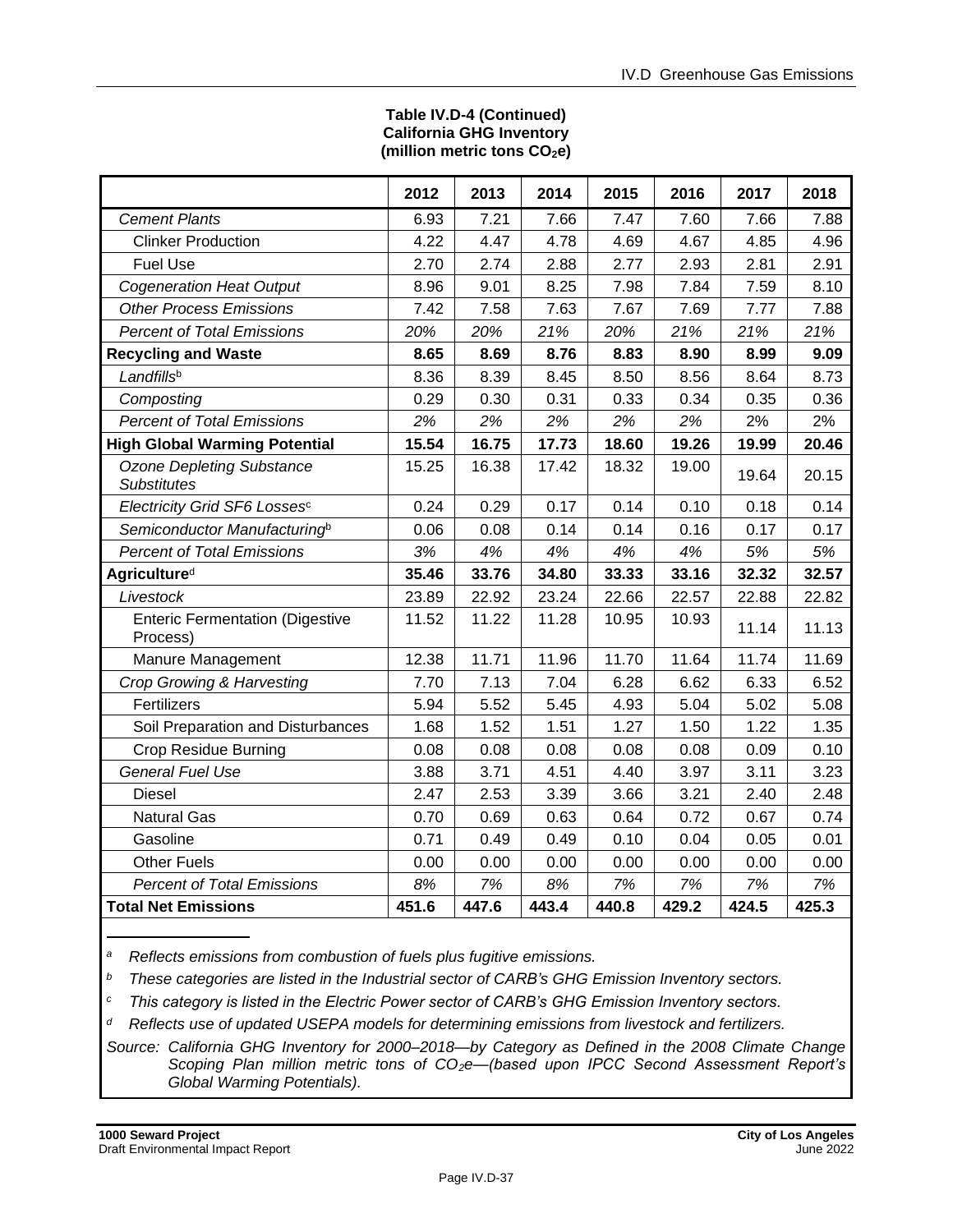| <b>Scope</b>                | Metric Tons of Carbon Dioxide Equivalent <sup>a</sup><br>(MTCO <sub>2</sub> e) |
|-----------------------------|--------------------------------------------------------------------------------|
| Area                        | <1                                                                             |
| Energy                      | 112                                                                            |
| Mobile                      | 220                                                                            |
| Solid Waste                 | 5                                                                              |
| Water/Wastewater Generation | 17                                                                             |
| <b>Total Emissions</b>      | 354                                                                            |
|                             |                                                                                |

**Table IV.D-5 Existing Project Site Annual GHG Emissions Summary** 

*Numbers may not add up exactly due to rounding.*

*<sup>a</sup>CO2e was calculated using CalEEMod and the results are provided in Section 2.0 of the CalEEMod output file (Seward Existing [2020]) within Appendix B of this Draft EIR. Source: Eyestone Environmental, 2022.*

# **3. Project Impacts**

# **a. Thresholds of Significance**

# (1) State CEQA Guidelines Appendix G

In accordance with Appendix G of the State CEQA Guidelines, the Project would have a significant impact related to GHGs if it would:

## *Threshold (a): Generate GHG emissions, either directly or indirectly, that may have a significant impact on the environment;*

## *Threshold (b): Conflict with any applicable plan, policy or regulation of an agency adopted for the purpose of reducing the emissions of GHGs.*

CEQA Guidelines Section 15064.4 provides that a lead agency shall make a good-faith effort, based to the extent possible on scientific and factual data, to describe, calculate, or estimate the amount of GHG emissions resulting from a project. It also states that the lead agency shall have the discretion to determine, in the context of a particular project, whether to: (1) quantify GHG emissions resulting from a project; and/or (2) rely on a qualitative analysis or performance-based standards. Lead agencies should consider several factors when determining the significance of GHG emissions from a project: the extent to which the project may increase or reduce GHG emissions as compared to the existing environmental setting; whether a project exceeds a significance threshold that the lead agency determines applies to the project; and the extent to which the project complies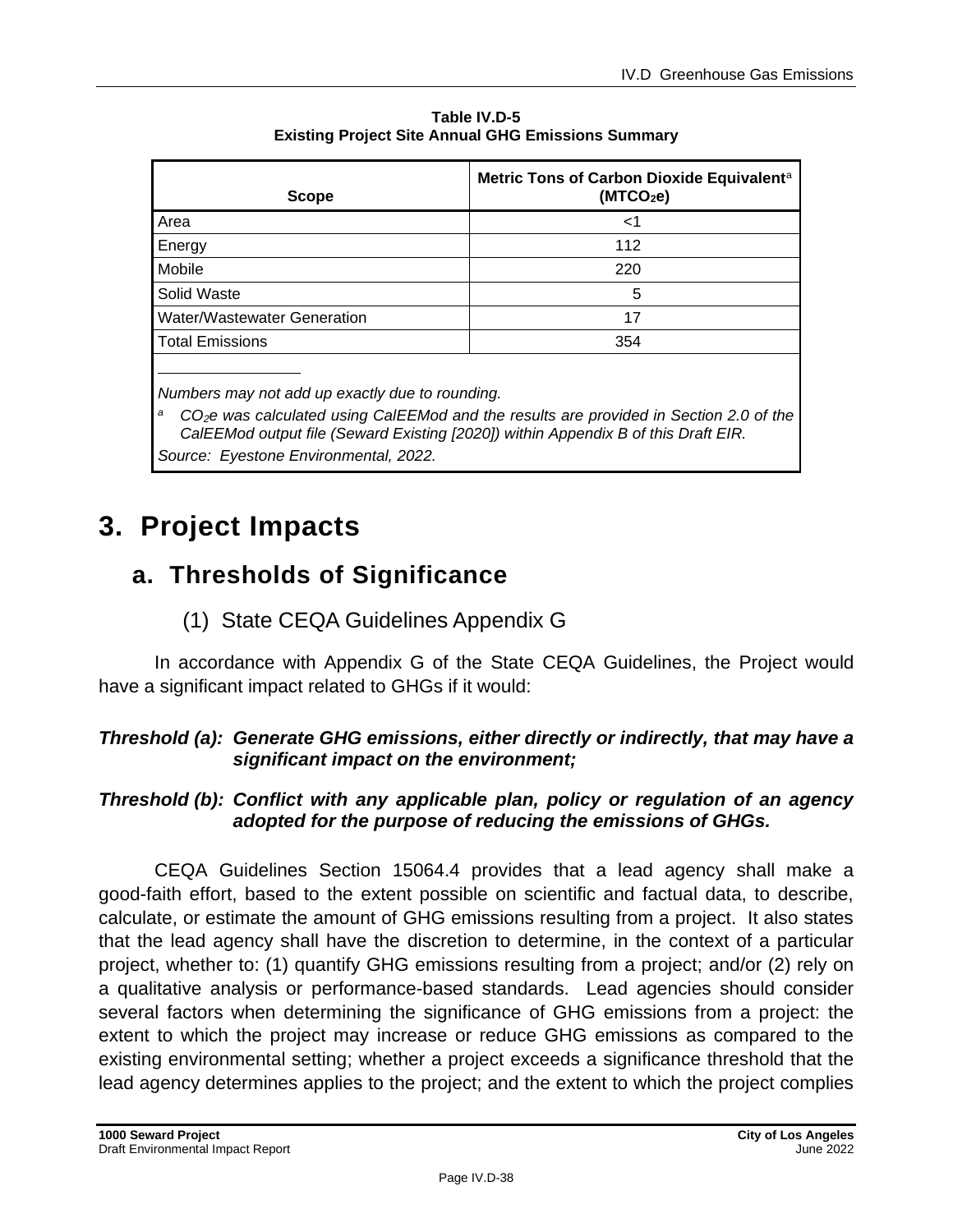with regulations or requirements adopted to implement a statewide, regional or local plan for the reduction or mitigation of GHG emissions.

Section 15064.4 does not establish a threshold of significance. Lead agencies have the discretion to establish significance thresholds for their respective jurisdictions, and in establishing those thresholds, a lead agency may appropriately look to thresholds developed by other public agencies, or suggested by other experts, such as the California Air Pollution Control Officers Association (CAPCOA), as long as any threshold chosen is supported by substantial evidence (see CEQA Guidelines Section 15064.7(c)). The CEQA Guidelines also clarify that the effects of GHG emissions are cumulative and should be analyzed in the context of CEQA's requirements for cumulative impact analysis (see CEQA Guidelines Section  $15130(f)$ ).<sup>79</sup> As a note, the CEQA Guidelines were amended in response to SB 97. In particular, the CEQA Guidelines were amended to specify that compliance with a GHG emissions reduction plan renders a cumulative impact insignificant.

Per CEQA Guidelines Section 15064(h)(3), a project's incremental contribution to a cumulative impact can be found not cumulatively considerable if the project would comply with an approved plan or mitigation program that provides specific requirements that would avoid or substantially lessen the cumulative problem within the geographic area of the project.<sup>80</sup> To qualify, such plans or programs must be specified in law or adopted by the public agency with jurisdiction over the affected resources through a public review process to implement, interpret, or make specific the law enforced or administered by the public agency.<sup>81</sup> Examples of such programs include a "water quality control plan, air quality attainment or maintenance plan, integrated waste management plan, habitat conservation plan, natural community conservation plans [and] plans or regulations for the reduction of greenhouse gas emissions."<sup>82</sup> Therefore, CEQA Guidelines Section 15064(h)(3) allows a lead agency to make a finding of a less than significant impact for GHG emissions if a project complies with adopted programs, plans, policies and/or other regulatory strategies to reduce GHG emissions.<sup>83</sup>

*<sup>79</sup> See, generally, Section 15130(f); see also Letter from Cynthia Bryant, Director of the Office of Planning and Research to Mike Chrisman, Secretary for Natural Resources, dated April 13, 2009.*

*<sup>80</sup> 14 CCR Section 15064(h)(3).*

*<sup>81</sup> 14 CCR Section 15064(h)(3).*

*<sup>82</sup> 14 CCR Section 15064(h)(3).*

*<sup>83</sup> See, for example, San Joaquin Valley Air Pollution Control District, CEQA Determinations of Significance tor Projects Subject to ARB's GHG Cap-and-Trade Regulation, APR—2030 (June 25, 2014), in which the SJVAPCD "determined that GHG emissions increases that are covered under ARB's Cap-and-Trade regulation cannot constitute significant increases under CEQA…" Further, the South Coast Air Quality Management District (SCAQMD) has taken this position in CEQA documents it has produced as a lead agency. SCAQMD has prepared three Negative Declarations and one Draft Environmental Impact (Footnote continued on next page)*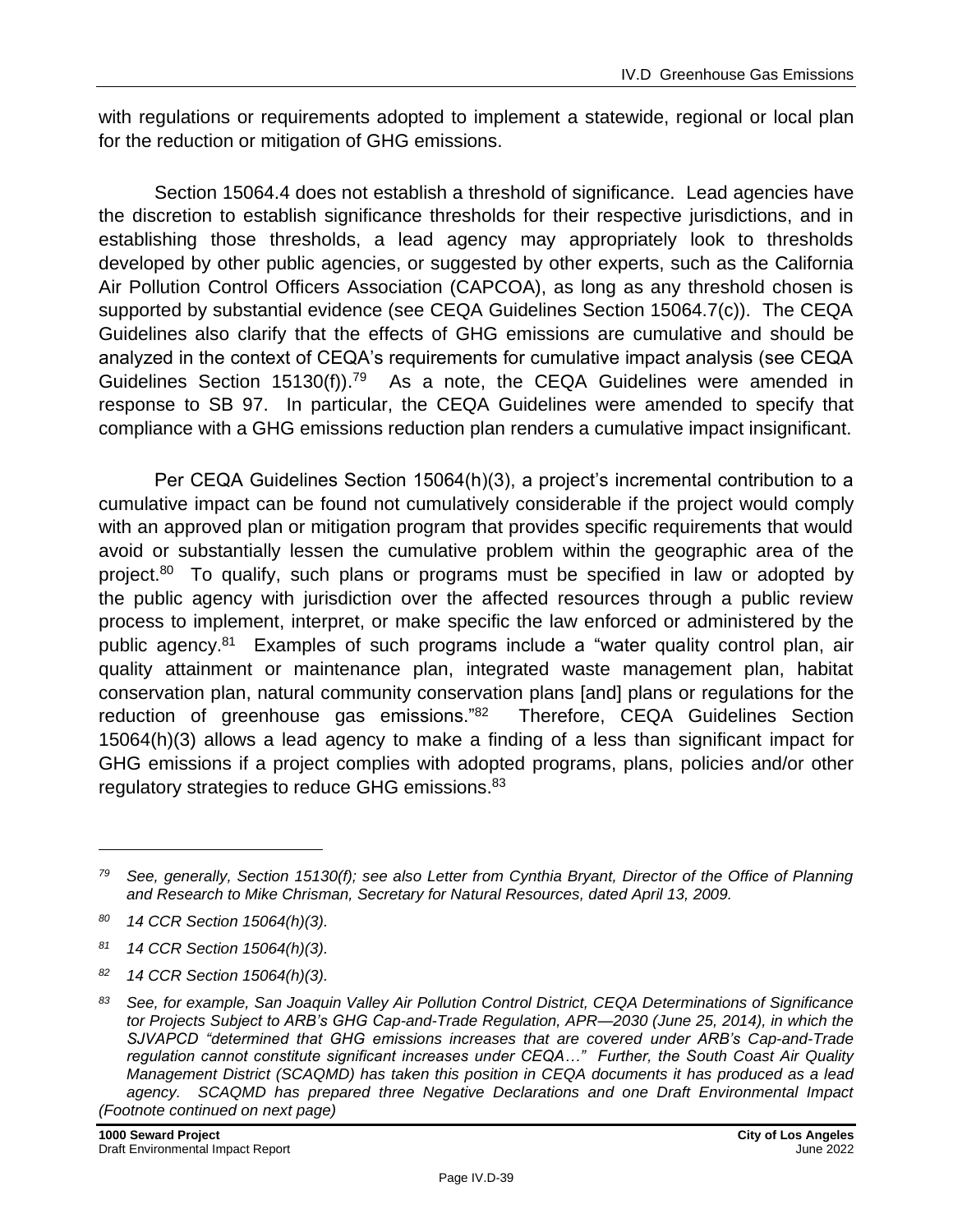The City has not adopted a numeric threshold for the analysis of GHG impacts. As noted above, CEQA Guidelines Section 15064.4(b)(2) allows the City to determine a threshold of significance that applies to the Project, and accordingly the threshold of significance applied here is whether the Project complies with applicable plans, policies, regulations and requirements adopted to implement a statewide, regional, or local plan for the reduction or mitigation of GHG emissions. For the Project, as a land use development, the applicable adopted regulatory plan to reduce GHG emissions is SCAG's 2020–2045 RTP/SCS, which is designed to achieve regional GHG reductions from the land use and transportation sectors as required by SB 375 and the State's long-term climate goals. This analysis also considers qualitative consistency with regulations or requirements adopted by *AB 32's 2008 Climate Change Scoping Plan* and subsequent updates, and the City of Los Angeles' Green New Deal.

# (2) SCAQMD Thresholds

As discussed above, SCAQMD has an interim GHG significance threshold of 10,000 MTCO2e per year for stationary source/industrial projects where SCAQMD is the lead agency. This SCAQMD interim GHG significance threshold is not applicable to the Project because it is a commercial project and the City is the Lead Agency.

# (3) City Thresholds

The *L.A. CEQA Thresholds Guide* does not identify criteria to evaluate GHG emissions impacts. Thus, the potential for the Project to result in impacts from GHG emissions is based on the CEQA Guidelines Appendix G thresholds above. To answer both of those threshold questions, the City considers whether the Project is consistent with the following plans:

- AB 32's 2008 Scoping Plan and Subsequent Updates
- SCAG's 2020–2045 RTP/SCS consistent with SB 375
- City of Los Angeles' Green New Deal

#### *(Footnote continued from previous page)*

*Report that demonstrate SCAQMD has applied its 10,000 MTCO2e/yr. significance threshold in such a way that GHG emissions covered by the Cap-and-Trade Program do not constitute emissions that must be measured against the threshold. See: SCAQMD, Final Negative Declaration for: Ultramar Inc. Wilmington Refinery Cogeneration Project, SCH No. 2012041014 (October 2014); SCAQMD, Final Negative Declaration tor Phillips 66 Los Angeles Refinery Carson Plant—Crude Oil Storage Capacity Project, SCH No. 2013091029 (December 2014); Final Mitigated Negative Declaration for Toxic Air Contaminant Reduction for Compliance with SCAQMD Rules 1420.1 and 1402 at the Exide Technologies Facility in Vernon, CA, SCH No. 2014101040 (December 2014); and Draft Environmental Impact Report for the Breitburn Santa Fe Springs Blocks 400/700 Upgrade Project, SCH No. 2014121014 (April 2014).*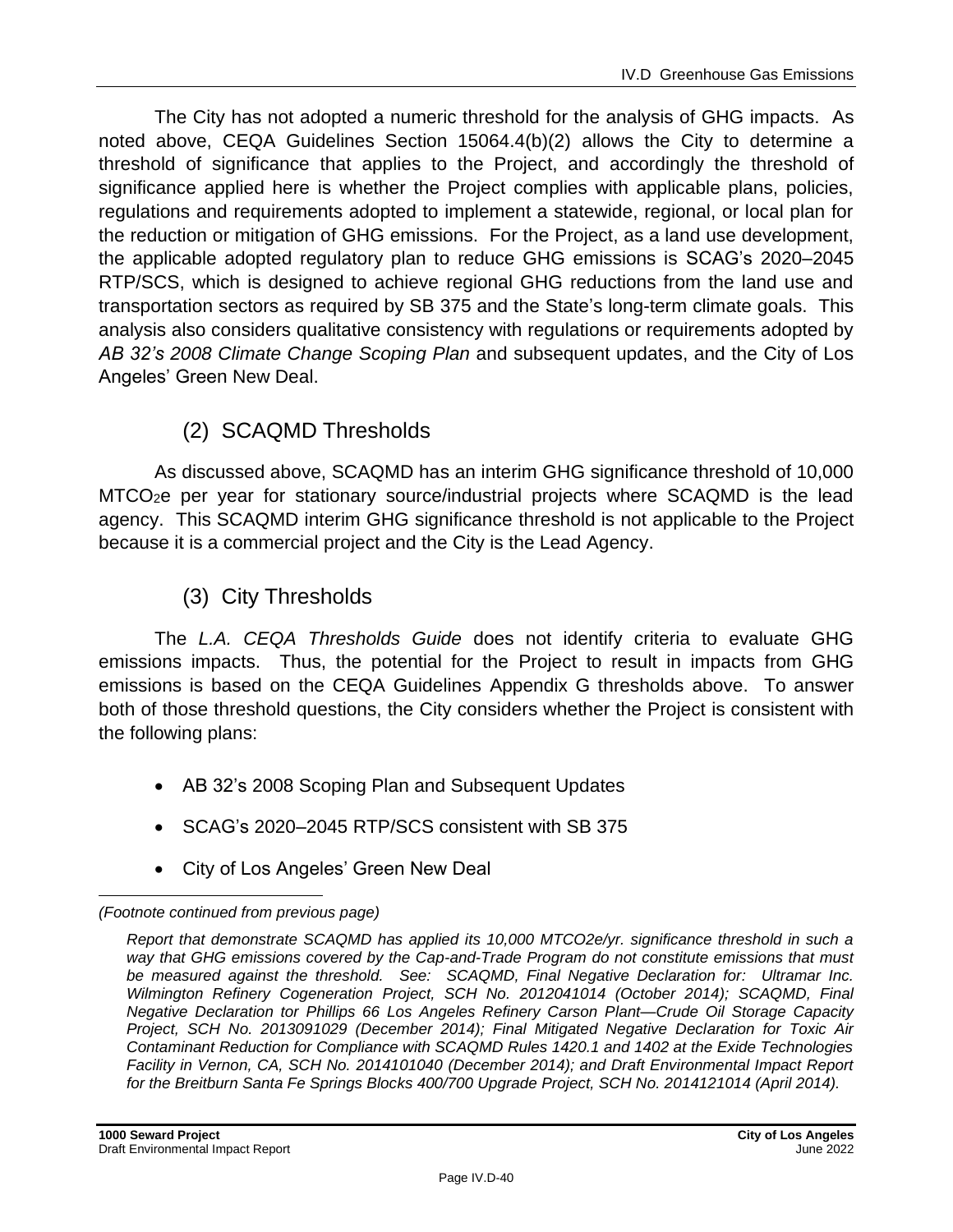As discussed above, OPR has noted that lead agencies "should make a good-faith effort to calculate or estimate GHG emissions" from a project.<sup>84</sup> GHG emissions are quantified below, consistent with OPR guidelines.

# **b. Methodology**

Amendments to CEQA Guidelines Section 15064.4 were adopted to assist lead agencies in determining the significance of the impacts of GHG emissions. Consistent with existing CEQA practice, Section 15064.4 gives lead agencies the discretion to determine whether to quantify GHGs resulting from a project and/or rely on a qualitative analysis. The amendments to CEQA Guidelines Section 15064.4 do not establish a threshold of significance; rather, lead agencies are granted discretion to establish significance thresholds for their respective jurisdictions, including looking to thresholds developed by other public agencies, or suggested by other experts, such as CAPCOA, so long as any threshold chosen is supported by substantial evidence (see CEQA Guidelines Section 15064.7(c)). The California Natural Resources Agency has also clarified that the CEQA Guidelines amendments focus on the effects of GHG emissions as cumulative impacts, and therefore GHG emissions should be analyzed in the context of CEQA's requirements for cumulative impact analysis (see CEQA Guidelines Section 15064(h)(3)).<sup>85</sup>

The City has not adopted a numerical significance threshold for assessing impacts related to GHG emissions or a local climate action plan for reducing GHG emissions. Similarly, SCAQMD, OPR, CARB, CAPCOA, nor any other state or regional agency has not adopted a numerical significance threshold for assessing GHG emissions that is applicable to the Project. Since there is no applicable adopted or accepted numerical threshold of significance for GHG emissions, the methodology for evaluating the Project's impacts related to GHG emissions focuses on its consistency with statewide, regional, and local plans adopted for the purpose of reducing and/or mitigating GHG emissions. This evaluation of consistency with such plans is the sole basis for determining the significance of the Project's GHG-related impacts on the environment. Based on CEQA case law, when no guidance exists, the lead agency may look to and assess general compliance with comparable regulatory schemes.<sup>86</sup>

*<sup>84</sup> OPR Technical Advisory, p. 5.*

*<sup>85</sup> See generally California Natural Resources Agency, Final Statement of Reasons for Regulatory Action (December 2009), pp. 11-13, 14, 16; see also Letter from Cynthia Bryant, Director of the Office of Planning and Research to Mike Chrisman, Secretary for Natural Resources, April 13, 2009.*

*<sup>86</sup> See Protect Historic Amador Waterways v. Amador Water Agency (2004) 116 Cal. App. 4th 1099, 1107 ["'[A] lead agency's use of existing environmental standards in determining the significance of a project's environmental impacts is an effective means of promoting consistency in significance determinations and integrating CEQA environmental review activities with other environmental program planning and (Footnote continued on next page)*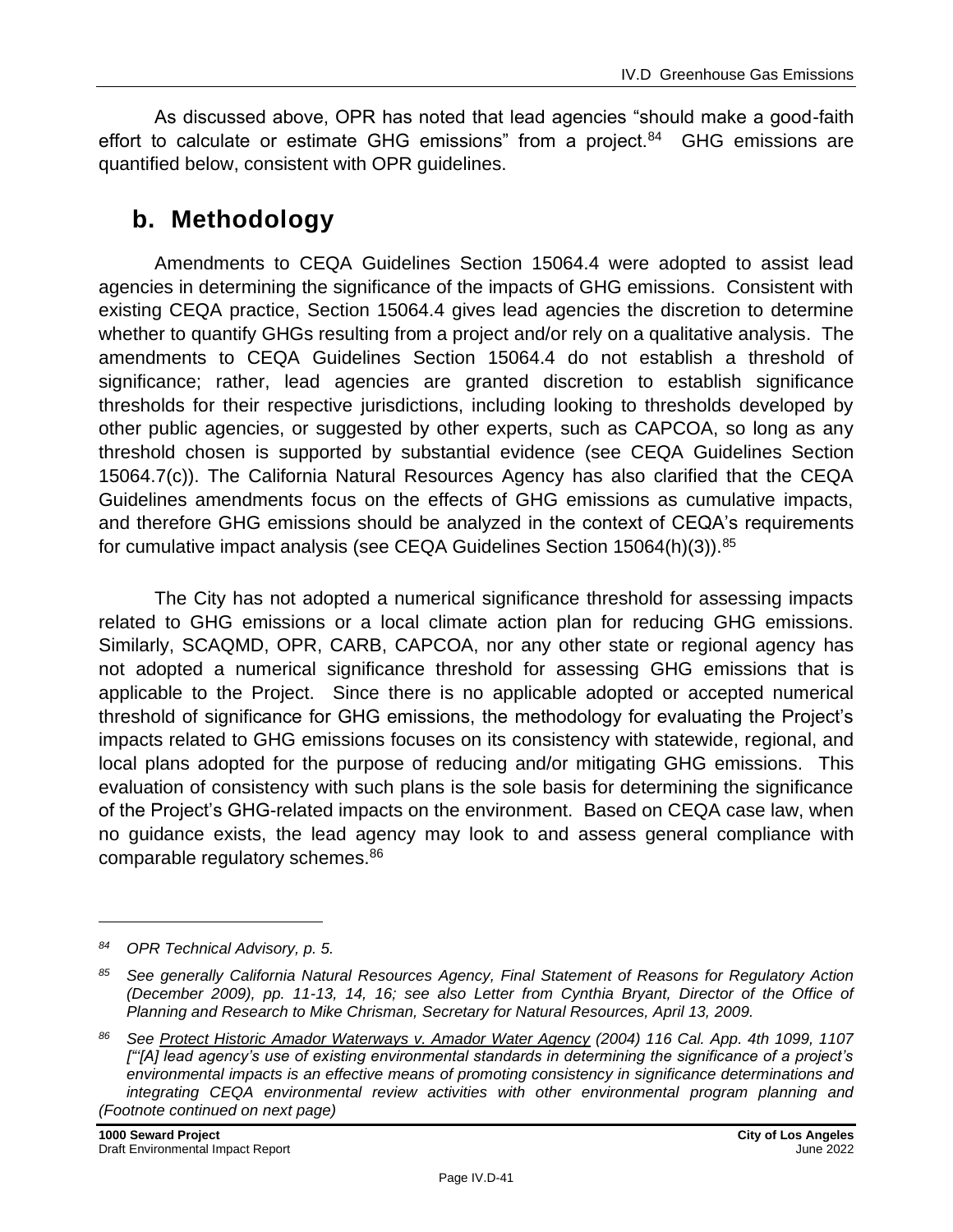In evaluating climate change impacts, the OPR recommends consideration of the project's consistency with the State's long-term climate goals or strategies to reduce GHG emissions.<sup>87</sup> The lead agency may also use modeling to estimate GHG emissions from a project.<sup>88</sup> This allows a lead agency to quantify GHG emissions resulting from a project. Here, any quantification is for informational purposes, and is not used for a comparative analysis or as a threshold of significance.

In summary, as the lead agency, the City has determined that a project's significant impact with regard to climate change be evaluated solely on the basis of consistency with the climate change plans. This approach is aligned with the threshold of significance established by the City for the Project, which is whether the Project complies with applicable plans, policies, regulations and requirements adopted to implement a statewide, regional, or local plan for the reduction or mitigation of GHG emissions, as noted above.

Notwithstanding, for informational purposes, this Draft EIR also estimates the quantity of GHGs the Project would emit using recommended air quality models, as described below. The primary purpose of quantifying the Project's GHG emissions is to satisfy State CEQA Guidelines Section 15064.4(a), which calls for a good-faith effort to describe and calculate emissions. The estimated emissions inventory is also used to determine if there would be a reduction in the Project's incremental contribution of GHG emissions as a result of compliance with regulations and requirements adopted to implement plans for the reduction or mitigation of GHG emissions. However, this quantification is not a threshold of significance, or used for quantitative comparative purposes.

# (1) Consistency with Plans

The Project's GHG impacts were evaluated by assessing the Project's consistency with applicable statewide, regional, and local GHG reduction plans and strategies. As discussed previously, the Project will be evaluated for consistency with AB 32's 2008 Climate Change Scoping Plan and subsequent updates, SCAG's 2020–2045 RTP/SCS, and the City's Green New Deal.

*<sup>(</sup>Footnote continued from previous page)*

*resolution."'"]. Lead agencies can, and often do, use regulatory agencies' performance standards. A project's compliance with these standards usually is presumed to provide an adequate level of protection for environmental resources. See, e.g., Cadiz Land Co. v. Rail Cycle (2000) 83 Cal.App.4th 74, 99 (upholding use of regulatory agency performance standard).*

*<sup>87</sup> OPR, Proposed Updates to the CEQA Guidelines—Final (Nov 2017).*

*<sup>88</sup> CEQA Guidelines Section 15064.4*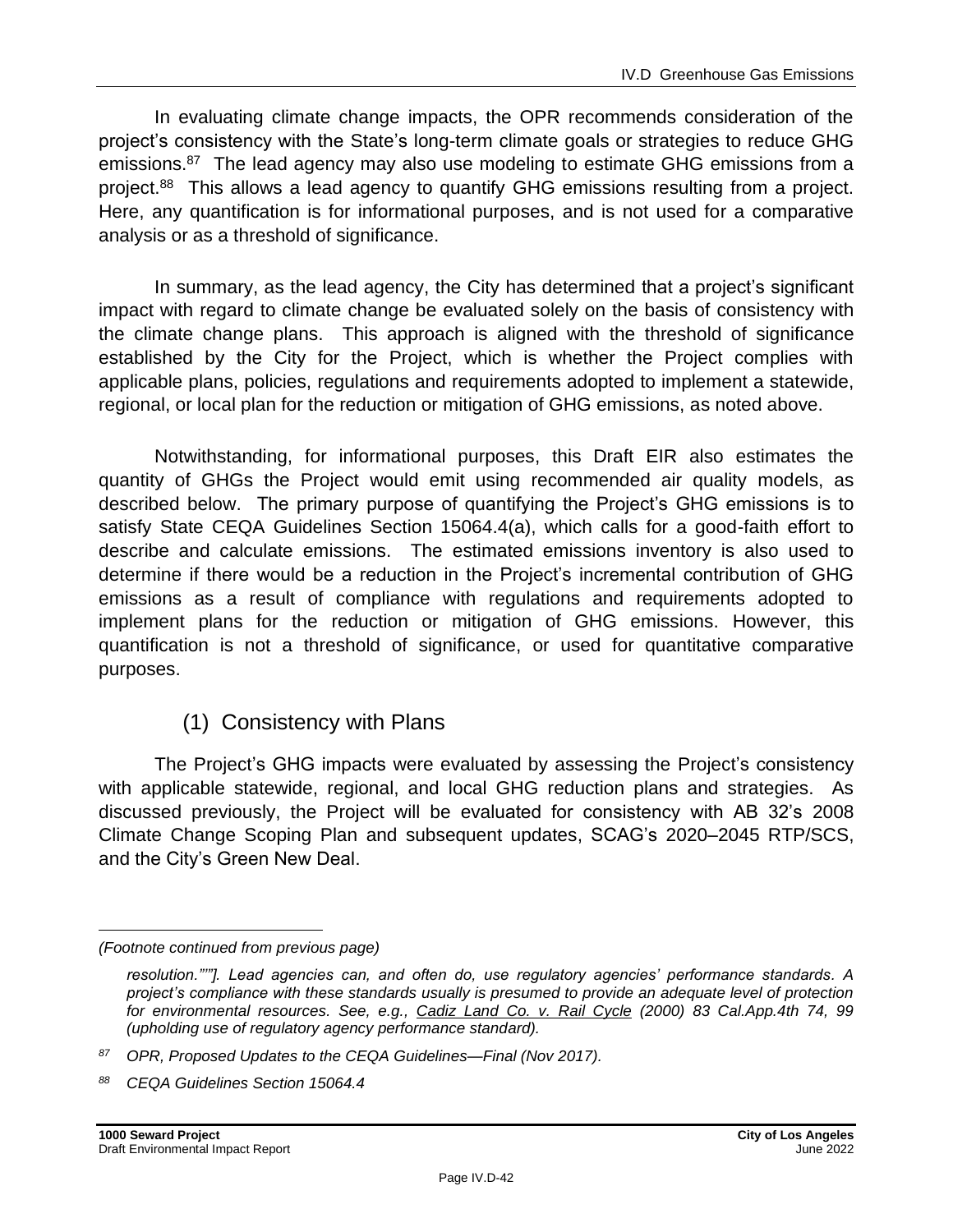OPR encourages lead agencies to make use of programmatic mitigation plans and programs from which to tier when they perform individual project analyses. On a statewide level, the 2008 Climate Change Scoping Plan and subsequent updates provide measures to achieve AB 32 and SB 32 targets. On a regional level, SCAG's 2020–2045 RTP/SCS contains measures to achieve VMT and GHG reductions required under SB 375. The City does not have a programmatic mitigation plan to tier from, such as a Greenhouse Gas Emissions Reduction Plan as recommended in the relevant amendments to the CEQA Guidelines. The City's Green New Deal is not an adopted plan or directly applicable to private development projects. However, the City's Green New Deal, a mayoral initiative, includes short-term and long-term aspirations pertaining to climate change and this analysis addresses consistency with these strategies and goals. Thus, if the Project is designed in accordance with these policies and regulations, the Project would result in a less than significant impact, because it would be consistent with the overarching State regulations on GHG reduction (e.g., AB 32 ,SB 32, SB 375).

A consistency analysis is provided below and describes the Project's compliance with, or exceedance of, performance-based standards included in the regulations outlined in the applicable portions of AB 32's *2008 Climate Change Scoping Plan* and subsequent updates, SCAG's 2020–2045 RTP/SCS, and the City's Green New Deal.

# (2) Quantification of Emissions

In view of the above considerations, the analysis below quantifies the Project's total annual GHG emissions, taking into account the GHG emission reduction measures that would be incorporated into the Project's design. However, given the lack of a formally adopted numerical significance threshold or a formally adopted local plan for reducing GHG emissions applicable to this Project, the City has determined to assess the significance of the Project's GHG emissions consistent with the amended CEQA Guidelines which specify that compliance with a GHG emissions reduction plan renders a cumulative impact insignificant. In this context, an assessment is provided herein of the Project's consistency with regulatory schemes, comparable to formally adopted local GHG emission reduction plans, that are designed to reduce GHG emissions by encouraging development located and designed to result in the efficient use of resources.

As noted above, this Draft EIR quantifies the total annual GHG emissions for informational purposes. This Draft EIR quantifies the Project's annual GHG emissions and compare them to a Project without Reduction Features scenario. By quantifying the Project's annual GHG emissions and comparing the emissions to a Project without Reduction Features scenario, as defined by CARB's most updated projections for AB 32,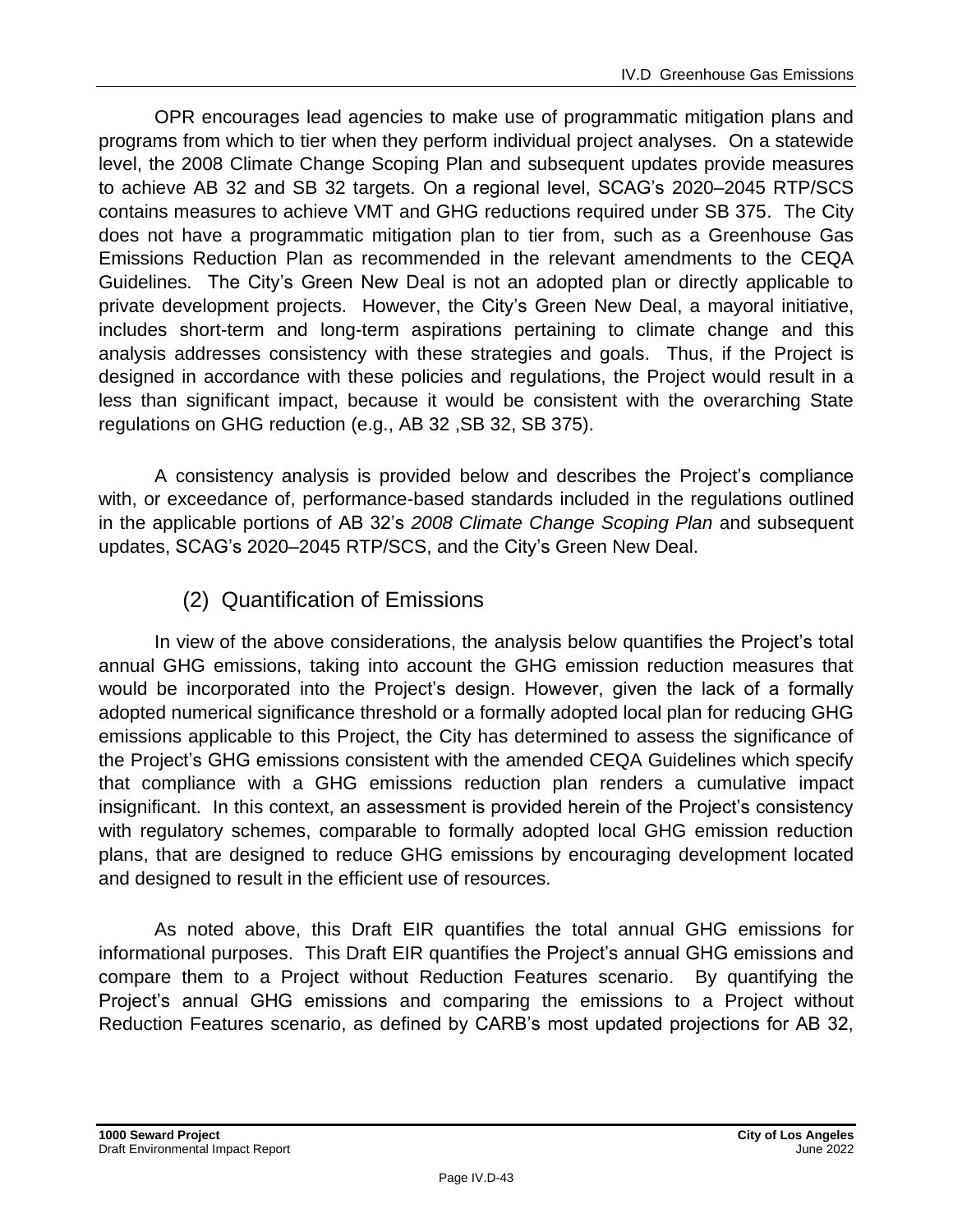this Draft EIR will provide quantitative metrics for describing the GHG footprint of the Project and the level of GHG reductions incorporated into the Project.<sup>89</sup>

As stated above, this comparison is being done for informational purposes only, including in order to disclose the relative carbon efficiency of the Project and to determine if there would be a reduction in the Project's incremental contribution of GHG emissions as a result of compliance with regulations and requirements adopted to implement plans for the reduction or mitigation of GHG emissions. due to the issues surrounding using the Project without Reduction Features scenario comparison as a threshold. The Project without Reduction Features scenario does not account for energy efficiency measures that would exceed the Title 24, Part 6 Building Energy Efficiency Standards, and does not account for trip reductions from co-location of uses, availability of public transportation, and the Project's TDM program. Moreover, the use of this comparison as a threshold of significance, by itself, has also been called into question recently by the California Supreme Court.<sup>90</sup>

# (3) Project GHG Emissions

The California Climate Action Registry (Climate Registry) General Reporting Protocol provides basic procedures and guidelines for calculating and reporting GHG emissions from a number of general and industry-specific activities.<sup>91</sup> The General Reporting Protocol is based on the "Greenhouse Gas Protocol: A Corporate Accounting and Reporting Standard" developed by the World Business Council for Sustainable Development and the World Resources Institute through "a multi-stakeholder effort to develop a standardized approach to the voluntary reporting of GHG emissions."<sup>92</sup> Although no numerical thresholds of significance have been developed, and no specific protocols are available for land use projects, the General Reporting Protocol provides a basic framework for calculating and reporting GHG emissions from the Project. The information provided in this section is consistent with the General Reporting Protocol's reporting requirements. A detailed discussion of the GHG methodology is included in Appendix B of this Draft EIR.

*<sup>89</sup> The comparison to a BAU scenario is not used as a threshold of significance but is used to provide information and a quantitative metric to measure the Project's GHG emissions and level of reductions from Project Design Features and regulatory compliance measures.*

*<sup>90</sup> See Center for Biological Diversity v. California Department of Fish and Wildlife and Newhall Land and Farming, 62 Cal. 4th 204, 220 (2015). While the court cautioned against relying solely on a single quantitative method to justify a no-significance finding, the court provided guidance on how local agencies may evaluate project-specific GHG emissions that sufficiently satisfies CEQA's demands.*

*<sup>91</sup> California Climate Action Registry, General Reporting Protocol Version 3.1, January 2009.*

*<sup>92</sup> California Climate Action Registry, General Reporting Protocol Version 3.1, January 2009.*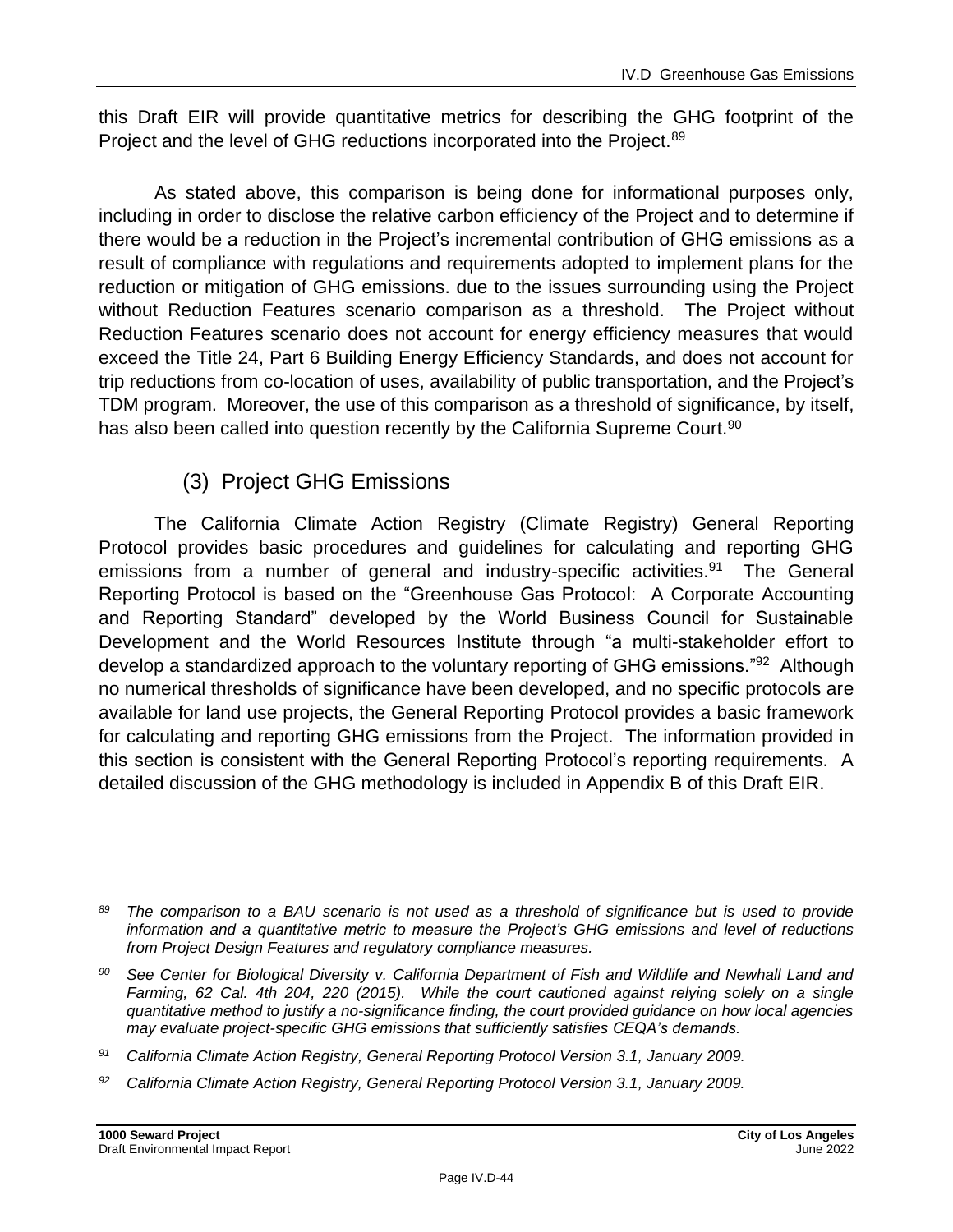The General Reporting Protocol and the USEPA recommend the separation of GHG emissions into three categories that reflect different aspects of ownership or control over emissions.<sup>93</sup> They include the following:

- Scope 1: Direct, on-site combustion of fossil fuels (e.g., natural gas, propane, gasoline, and diesel).
- Scope 2: Indirect, off-site emissions associated with purchased electricity or purchased steam or permitted sources (e.g., power plants).
- Scope 3: Indirect emissions associated with other emissions sources, such as third-party vehicles and embodied energy (e.g., energy used to convey, treat, and distribute water and wastewater).<sup>94</sup>

The General Reporting Protocol provides a range of basic calculations methods. However, the General Reporting Protocol calculations are typically designed for existing buildings or facilities. These retrospective calculation methods are not directly applicable to planning and development situations where buildings do not yet exist.

CARB recommends consideration of indirect emissions to provide a more complete picture of the GHG footprint of a facility. Annually reported indirect energy usage aids the conservation awareness of a facility and provides information to CARB to be considered for future strategies.<sup>95</sup> For example, CARB has proposed requiring the calculation of direct and indirect GHG emissions as part of the AB 32 reporting requirements. Additionally, OPR has noted that lead agencies "should make a good-faith effort, based on available information, to calculate, model, or estimate… GHG emissions from a project, including the emissions associated with vehicular traffic, energy consumption, water usage and construction activities."<sup>96</sup> Therefore, direct and indirect emissions have been calculated for the Project and are included in Appendix B of this Draft EIR.

A fundamental difficulty in the analysis of GHG emissions is the global nature of the existing and cumulative future conditions. Changes in GHG emissions can be difficult to

*<sup>96</sup> OPR Technical Advisory—CEQA and Climate Change: Addressing Climate Change Through California Environmental Quality Act Review, June 2008, p. 5.*

*<sup>93</sup> USEPA, Greenhouse Gases at EPA, www.epa.gov/greeningepa/greenhouse-gases-epa, accessed July 12, 2021.*

*<sup>94</sup> Embodied energy is a scientific term that refers to the quantity of energy required to manufacture and supply to the point of use a product, material, or service.*

*<sup>95</sup> CARB, Initial Statement of Reasons for Rulemaking, Proposed Regulation for Mandatory Reporting of Greenhouse Gas Emissions Pursuant to the California Global Warming Solutions Act of 2006 (AB 32), Planning and Technical Support Division Emission Inventory Branch, October 19, 2007.*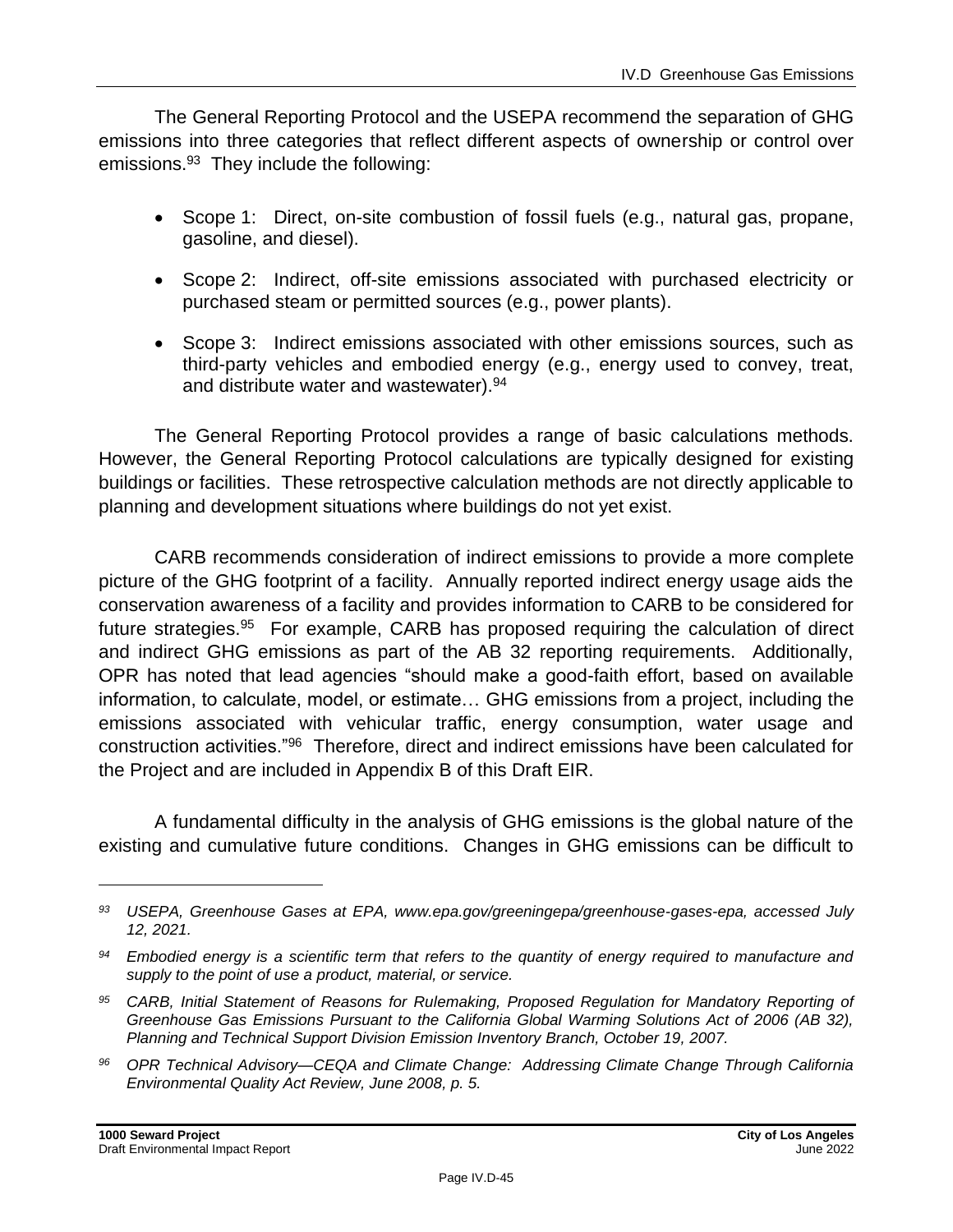attribute to a particular planning program or project because the planning effort or project may cause a shift in the locale for some type of GHG emissions, rather than causing "new" GHG emissions. As a result, there is frequently an inability to conclude whether a project's GHG emissions represent a net global increase, reduction, or no change in GHGs that would exist if the project were not implemented. The analysis of the Project's GHG emissions is particularly conservative in that it assumes all of the GHG emissions are new additions to the atmosphere.

The California Emissions Estimator Model® (CalEEMod) is a statewide land use emissions computer model designed to provide a uniform platform for government agencies, land use planners, and environmental professionals to quantify potential criteria pollutant and GHG emissions associated with both construction and operations from a variety of land use projects. CalEEMod was developed in collaboration with the air districts of California, who provided data (e.g., emission factors, trip lengths, meteorology, source inventory, etc.) to account for local requirements and conditions. The model is considered by SCAQMD to be an accurate and comprehensive tool for quantifying air quality and GHG impacts from land use projects throughout California.<sup>97</sup>

# *(a) Construction*

The Project's construction emissions were calculated using CalEEMod Version 2020.4.0. Details of the modeling assumptions and emission factors are provided in Appendix B of this Draft EIR. CalEEMod calculates emissions from off-road equipment usage and on-road vehicle travel associated with haul, delivery, and construction worker trips. GHG emissions during construction were forecast based on the construction assumptions included in Appendix B and applying the mobile-source emissions factors derived from CalEEMod.

The calculations of the emissions generated during Project construction activities reflect the types and quantities of construction equipment that would be used to remove existing structures, grade and excavate the Project Site, construct the proposed buildings and related improvements, and plant new landscaping within the Project Site.

In accordance with SCAQMD's guidance, GHG emissions from construction were amortized (i.e., averaged annually) over the lifetime of the Project. As impacts from construction activities occur over a relatively short-term period of time, they contribute a relatively small portion of the overall lifetime project GHG emissions. In addition, GHG emission reduction measures for construction equipment are relatively limited. Therefore,

*<sup>97</sup> California Air Pollution Control Officers Association, California Emissions Estimator Model, CalEEModTM, www.caleemod.com.*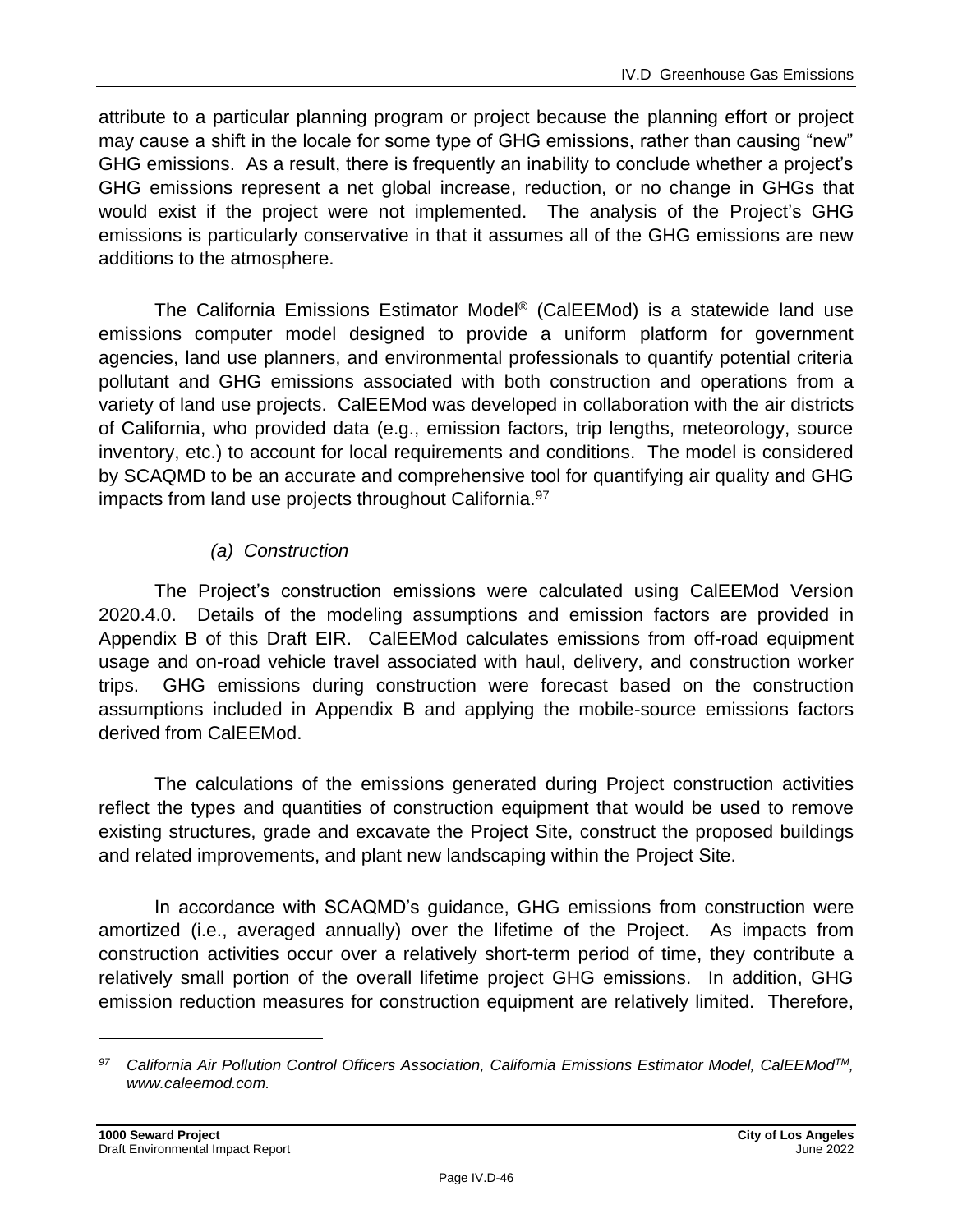SCAQMD recommended that construction emissions be amortized over a 30-year project lifetime, so that GHG reduction measures will address construction GHG emissions as part of the operational GHG reduction strategies.<sup>98</sup> Thus, total construction GHG emissions were divided by 30 to determine an annual construction emissions estimate comparable to operational emissions.

# *(b) Operation*

Similar to construction, the SCAQMD-recommended CalEEMod is used to calculate potential direct and indirect GHG emissions generated by new land uses on the Project Site, including area sources, electricity, natural gas, mobile sources, stationary sources (i.e., emergency generators), solid waste generation and disposal, and water usage/wastewater generation. CalEEMod default values for generation/usage rates, GHG emission factors, and GWP values were used in the evaluation of operational GHG emissions from the Project.

Area source emissions include landscaping, natural gas combustion (HVAC and water heaters), and architectural coating activities; the emissions are based on the size of the land uses (e.g., square footage), the GHG emission factors for fuel combustion, and the GWP values for the GHGs emitted.

Emissions of GHGs associated with electricity demand are based on the size of the land uses, the electrical demand factors for the land uses, the GHG emission factors for the electricity utility provider, and the GWP values for the GHGs emitted. GHG emissions from electricity use are directly dependent on the electricity utility provider. In this case, GHG intensity factors for LADWP were selected in CalEEMod. The carbon intensity (lbs/MWh) for electricity generation was calculated for the Project buildout year based on LADWP projections for year 2025 (616 lbs  $CO<sub>2</sub>$  per MWh). LADWP's carbon intensity projections also take into account SB 100 and SB 350 RPS requirements for renewable energy.

As with electricity, the emissions of GHGs associated with natural gas combustion are based on the size of the land uses, the natural gas combustion factors for the land uses in units of million British thermal units (MMBtu), the GHG emission factors for natural gas combustion, and the GWP values for the GHGs emitted.

Mobile source GHG emissions are calculated based on emission factors and an estimate of the Project's trips and annual VMT, which was provided in the Project's

*<sup>98</sup> SCAQMD, Interim CEQA GHG Significance Threshold for Stationary Sources, Rules and Plans, 2008.*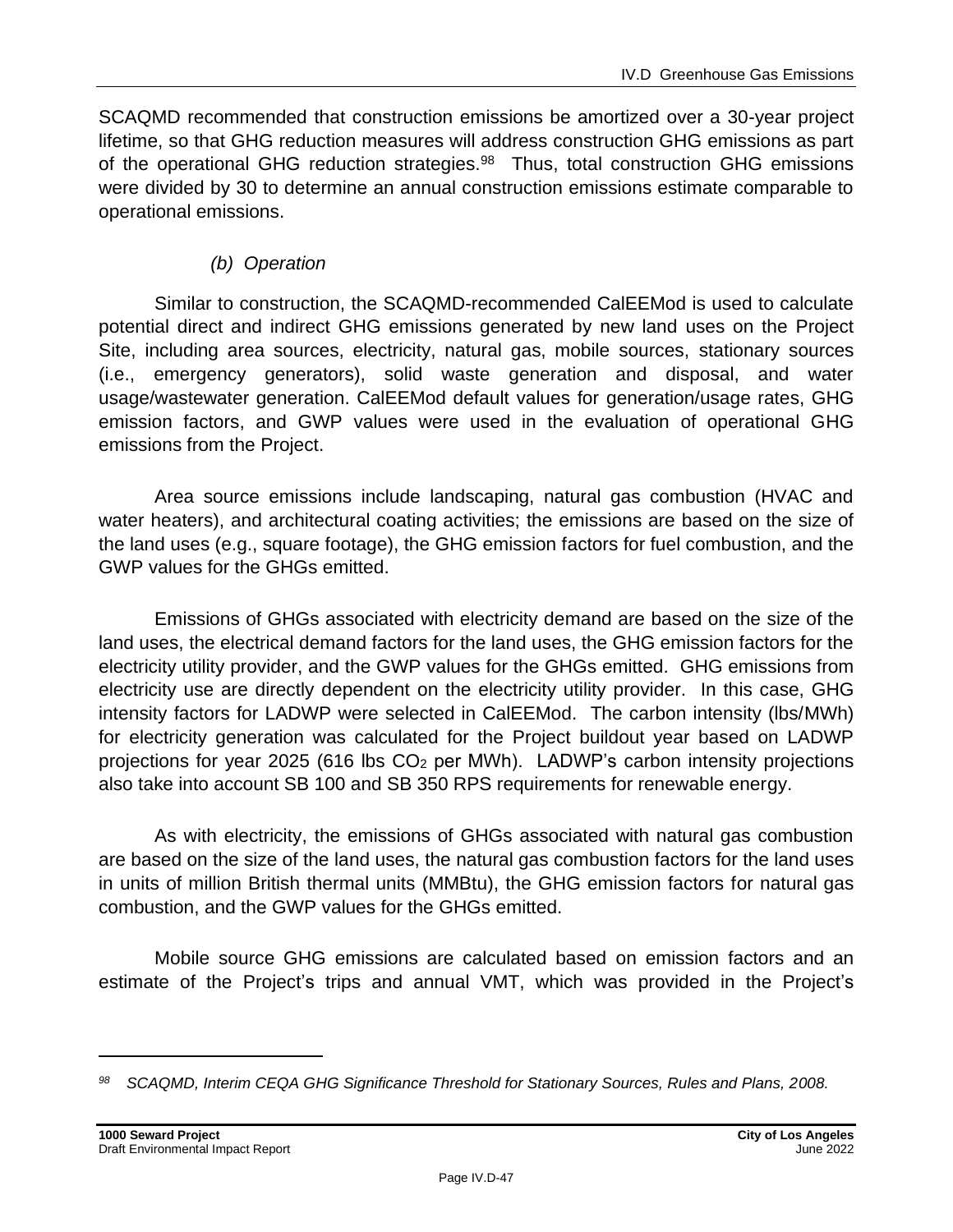Transportation Assessment included as Appendix J of this Draft EIR.<sup>99</sup> As discussed in Section IV.H, Transportation, of this Draft EIR, the Project VMT and trips were derived from the LADOT VMT Calculator. The VMT Calculator was developed by the City and LADOT to comply with SB 743 which requires lead agencies to adopt VMT criteria to determine transportation related impacts. The LADOT-derived VMT values account for the daily and seasonal variations in trip frequency and length associated with new employee and visitor trips to and from the Project Site and other activities that generate a vehicle trip. In addition to VMT, the number of vehicle trips generated by the Project was also accounted for in the GHG emissions calculations.

Stationary source GHG emissions are based on proposed stationary sources (i.e., emergency generators) that would be provided on the Project Site.

The emissions of GHGs associated with solid waste disposal are based on the size of the Project's proposed land uses, the waste disposal rate for the land uses, the waste diversion rate, the GHG emission factors for solid waste decomposition as provided by CalEEMod, and the GWP values for the GHGs emitted.

The GHG emissions related to water usage and wastewater generation are based on the proposed land uses, the water demand factors, the electrical intensity factors for water supply, treatment, and distribution, electrical intensity factors for wastewater treatment, the GHG emission factors for the electricity utility provider, and the GWP values for the GHGs emitted. CalEEMod uses electricity intensity factors obtained from the 2006 CEC report, "Refining Estimates of Water-Related Energy Use in California" which represent the amount of electricity needed to transport and treat water. Water usage factors are obtained from surveys conducted throughout California for various land uses. Project water consumption GHG emissions are then quantified based on electricity usage and carbon intensity factors specific to electricity providers described above.

The GHG emissions calculations for the Project include credits or reductions for consistency with applicable project design features set forth in this Draft EIR. The analysis of Project GHG emissions at buildout also takes into account actions and mandates already approved and expected to be in force by Project buildout (e.g., 2019 Title 24 Standards, Pavley I Standards, full implementation of California's Statewide RPS beyond current levels of renewable energy assumed under SB 350, and the California LCFS).<sup>100</sup> It should be noted that GHG reductions due to LCFS are currently not incorporated into

*<sup>99</sup> Gibson Transportation Consulting, Inc., Transportation Assessment for the 1000 Seward Mixed-Use Development Project, July 2021. Included as Appendix J of this Draft EIR.*

*<sup>100</sup> Project design features are based on relevant year 2020 targets established by AB 32 and the current CARB Scoping Plan Update.*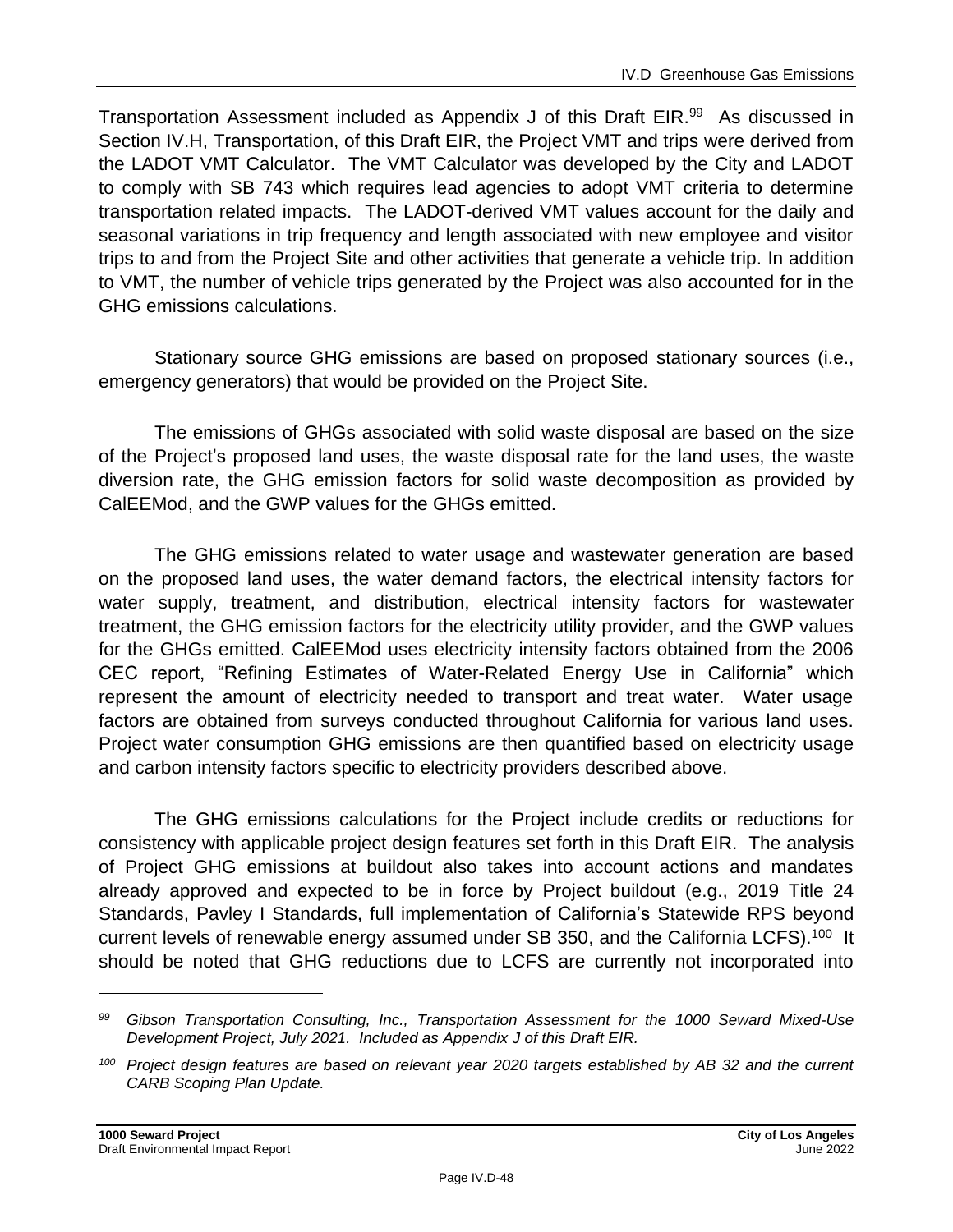CalEEMod. The CalEEMod model incorporates EMFAC2014 emission factors which do not take into account the most recent 2017 LCFS updates. As a conservative assumption, GHG emissions reductions resulting from the LCFS updates were not included in the Project's emissions inventory. In addition, as mobile source GHG emissions are directly dependent on the number of vehicle trips, a decrease in the number of project-generated trips as a result of project features (e.g., close proximity to transit) would provide a proportional reduction in mobile source GHG emissions compared to a generic project without such locational benefits. Calculation of Project emissions also conservatively did not include reductions from Pavley II as the reduction measures are not included in CalEEMod vehicular emission factors. Pavley II could further reduce GHG emissions from use of light-duty vehicles by 2.5 percent. Similarly, emissions reductions regarding capand-trade were not included in this analysis. By not speculating on potential regulatory conditions, the analysis takes a conservative approach that likely overestimates the Project's GHG emissions at buildout because the State is expected to continue to implement a number of policies and programs aimed at reducing GHG emissions from the land use and transportation sectors to meet the State's long-term climate goals.

# **c. Project Design Features**

The following project design feature is applicable to the Project with regard to GHG emissions and will be incorporated into the Project:

- **Project Design Feature GHG-PDF-1:** The design of the new buildings will incorporate the following sustainability features:
	- Incorporate energy-saving technologies and components to reduce the Project's electrical use profile. Examples of these components include the use of light-emitting diode (LED) and other efficient lighting technology, energy saving lighting control systems such as light- and motion-detection controls (where applicable), and energy efficient heating, ventilation, and air conditioning (HVAC) equipment.
	- HVAC mechanical systems and building lighting will be controlled with timing systems to prevent accidental or inappropriate conditioning or lighting of unoccupied space.
	- Demand control ventilation will be utilized in HVAC systems, and refrigerants in HVAC equipment will have low GHG emission rates. In particular, the HVAC system will be designed to optimize exterior and interior air-flow to ensure healthy indoor air quality.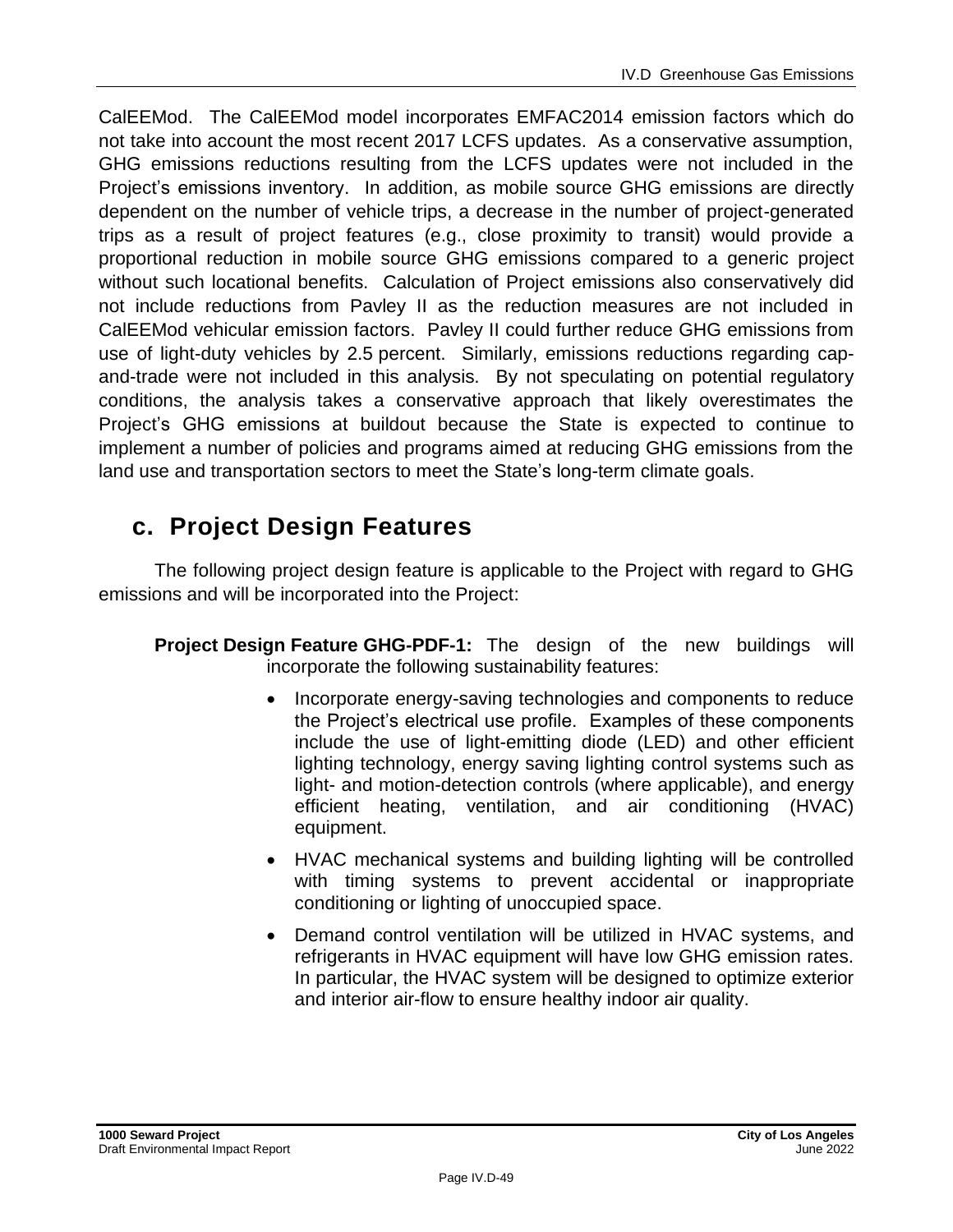# **d. Analysis of Project Impacts**

*Threshold (a): Would the Project generate GHG emissions, either directly or indirectly, that may have a significant impact on the environment.*

*Threshold (b): Would the Project conflict with an applicable plan, policy or regulation adopted for the purpose of reducing the emissions of GHG.*

- (1) Impact Analysis
	- *(a) Consistency with Applicable Plans and Policies*

As discussed above under Subsection 3.a(1) on page IV.D-38, compliance with applicable GHG emissions reduction plans would result in a less-than-significant Project and cumulative impact. The following section describes how the Project complies with or exceeds the performance-based standards included in the regulations outlined in the AB 32's 2008 Climate Change Scoping Plan and subsequent updates, SCAG's 2020–2045 RTP/SCS, and the City's Green New Deal. As shown herein, the Project would be consistent with the applicable GHG reduction plans and policies.

# *(i) Climate Change Scoping Plan*

*AB 32's 2008* Climate Change Scoping Plan and subsequent updates have a range of GHG reduction actions that include direct regulations, alternative compliance mechanisms, monetary and non-monetary incentives, voluntary actions, market-based mechanisms such as a cap-and-trade system, and an AB 32 implementation fee to fund the program. CARB also recommends that projects incorporate design features and GHG reduction measures, to the degree feasible, to minimize GHG emissions. <sup>101</sup> The following discussion demonstrates how the Project's consistency with pertinent reduction actions in the 2008 Climate Change Scoping Plan and subsequent updates reduce Project-related GHG emissions.

Provided in Table IV.D-6 on page IV.D-51 is an evaluation of applicable mandatory regulatory compliance reduction actions/*strategies* outlined in the 2008 Climate Change Scoping Plan and subsequent updates that through implementation would reduce Project's indirect and direct GHG emissions.<sup>102</sup> Further evaluation of project design features and

*<sup>101</sup> CARB, 2008 Climate Change Scoping Plan.*

*<sup>102</sup> An evaluation of reduction actions/strategies applicable to stationary sources is not necessary, as the Project's only potential stationary sources emissions will be created by emergency generators which would only be used in an emergency.*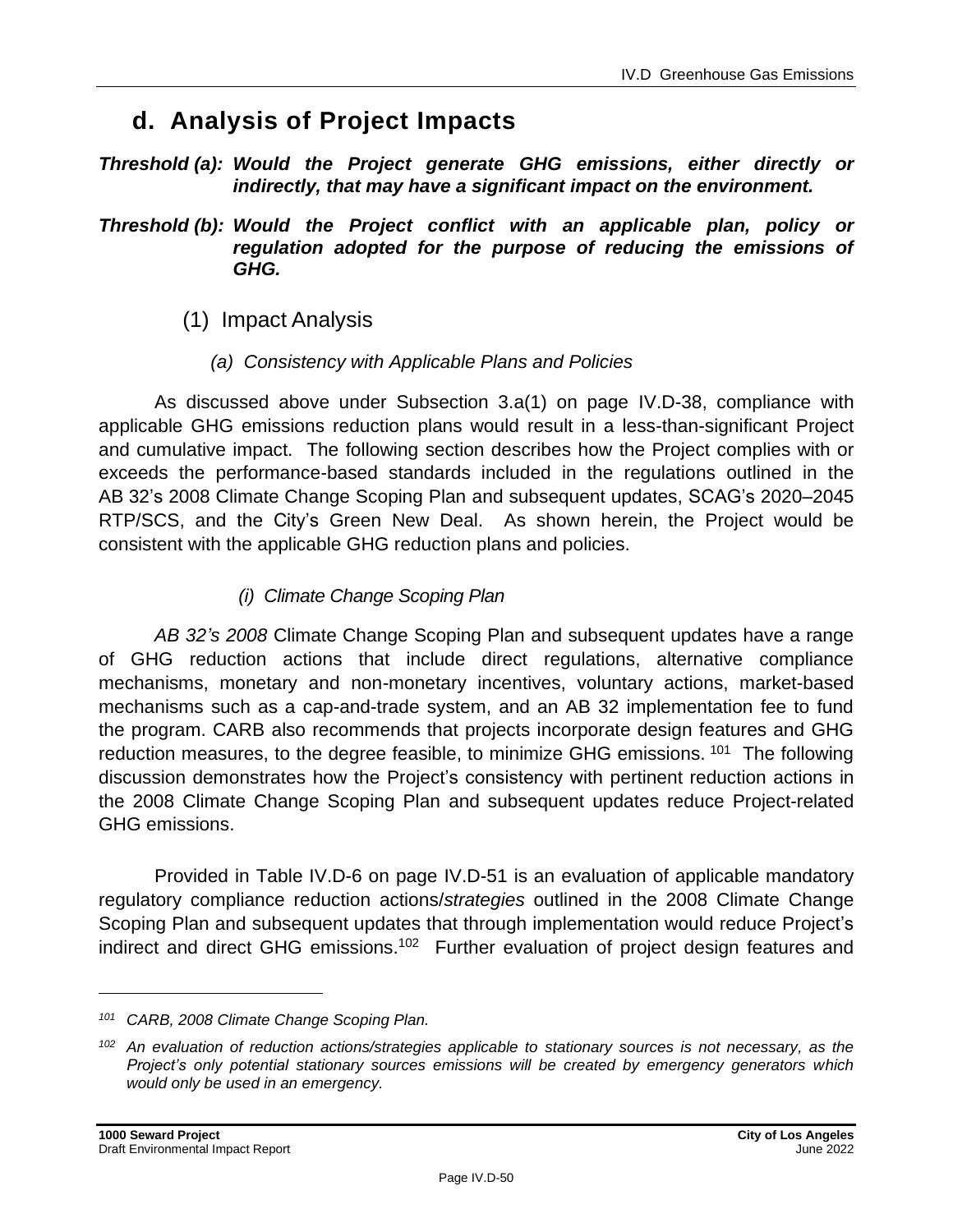#### **Table IV.D-6**

#### **Regulatory Compliance Measures within the Climate Change Scoping Plan and Subsequent Updates**

#### **Regulatory Compliance Measures**

#### **Energy**

**RPS Program and SB 2X:** The California RPS program (Updated under SB 2X) requires both public and investor-owned utilities in California receive at least 33 percent of their electricity from renewable sources by the year 2020. SB 350 further requires 50 percent renewables by 2030.<sup>a</sup> Approximately 37 percent of LADWP's electricity came from renewable resources in Year 2020.<sup>b</sup> The CalEEMod default carbon intensity for electricity generated by LADWP (pounds of CO<sub>2</sub>e per MWh) does not reflect future year renewables portfolios and was therefore updated within CalEEMod to reflect the year 2025 renewables portfolio of 44 percent. Please note that under recently passed SB 100, LADWP is required to generate electricity that would increase renewable energy resources to 50 percent by 2026 and, 60 percent by 2030, and 100 percent by 2045. The Project complies with these percentage renewable requirements because the Project is served by LADWP.

The electricity-related GHG emissions provided in Table IV.D-11 on page IV.D-73 conservatively do not account for the additional 42-percent reduction that would be achieved by LADWP in year 2045 (difference between the 70 percent renewables assumed for the buildout year of 2025 and 100 percent required under SB 2X in year 2045).

**SB 350:** As required under SB 350, doubling of the energy efficiency savings from final end uses of retail customers by 2030 would primarily rely on the existing suite of building energy efficiency standards under CCR Title 24, Part 6 (discussed below) and utility-sponsored programs such as rebates for high-efficiency appliances, HVAC systems, and insulation. The Project would further support this regulation since Project Design Feature GHG-PDF-1, would require the Project to implement measures to reduce overall energy usage compared to baseline conditions.

**Cap-and-Trade Program:** As required by AB 32 and the *Climate Change Scoping Plan*, the Cap-and-Trade Program covers the GHG emissions associated with electricity consumed in California, whether generated in-state or imported. Accordingly, this regulatory program applies to electric service providers and not directly to land use development. The declining limit on covered sources of GHG emissions creates a powerful economic incentive for significant investment in cleaner, more efficient technologies. That being said, the Project would benefit from this regulatory program in that the GHG emissions associated with the Project's electricity usage per year presented in Table IV.D-11 on page IV.D-73 would be covered by the Cap-and-Trade Program.

#### **Mobile**

**Advanced Clean Cars Program:** CARB approved the Advanced Clean Cars Program in 2012 which establishes an emissions control program for model year 2017 through 2025 and increasing the number of zero emission vehicles manufactured in the 2018 through 2025 model years which would reduce GHG emissions by 34 percent in comparison to the 2012 model year vehicles. Standards under the Advanced Clean Cars Program apply to all passenger and light duty trucks within California and used by residents, employees, and deliveries to the Project. Mobile source GHG emissions provided in Table IV.D-11 on page IV.D-73 conservatively do not include this additional 34-percent reduction in mobile source emissions as the CalEEMod model default fleet mix for the Air Basin does not yet account for this regulation. The Project would further support this regulation since the Applicant is required to provide at least 30 percent of the total parking spaces provided to be capable of supporting future EVSE.

The 2008 Climate Change Scoping Plan recommends additional mobile source strategies through the extension of the Advanced Clean Cars Program which are expected to increase GHG stringency on light duty autos and continue adding zero emission and plug-in vehicles through 2030. CARB is also developing the Innovative Clean Transit measure to encourage purchase of advanced technology buses such as alternative fueled or battery powered buses. This would allow fleets to phase in cleaner technology in the near future. CARB is also in the process of developing proposals for new approaches and strategies to achieve zero emission trucks under the Advanced Clean Local Trucks (Last Mile Delivery) Program.<sup>c,d</sup> Although the Innovative Clean Transit and Advanced Clean Local Truck Programs have not yet been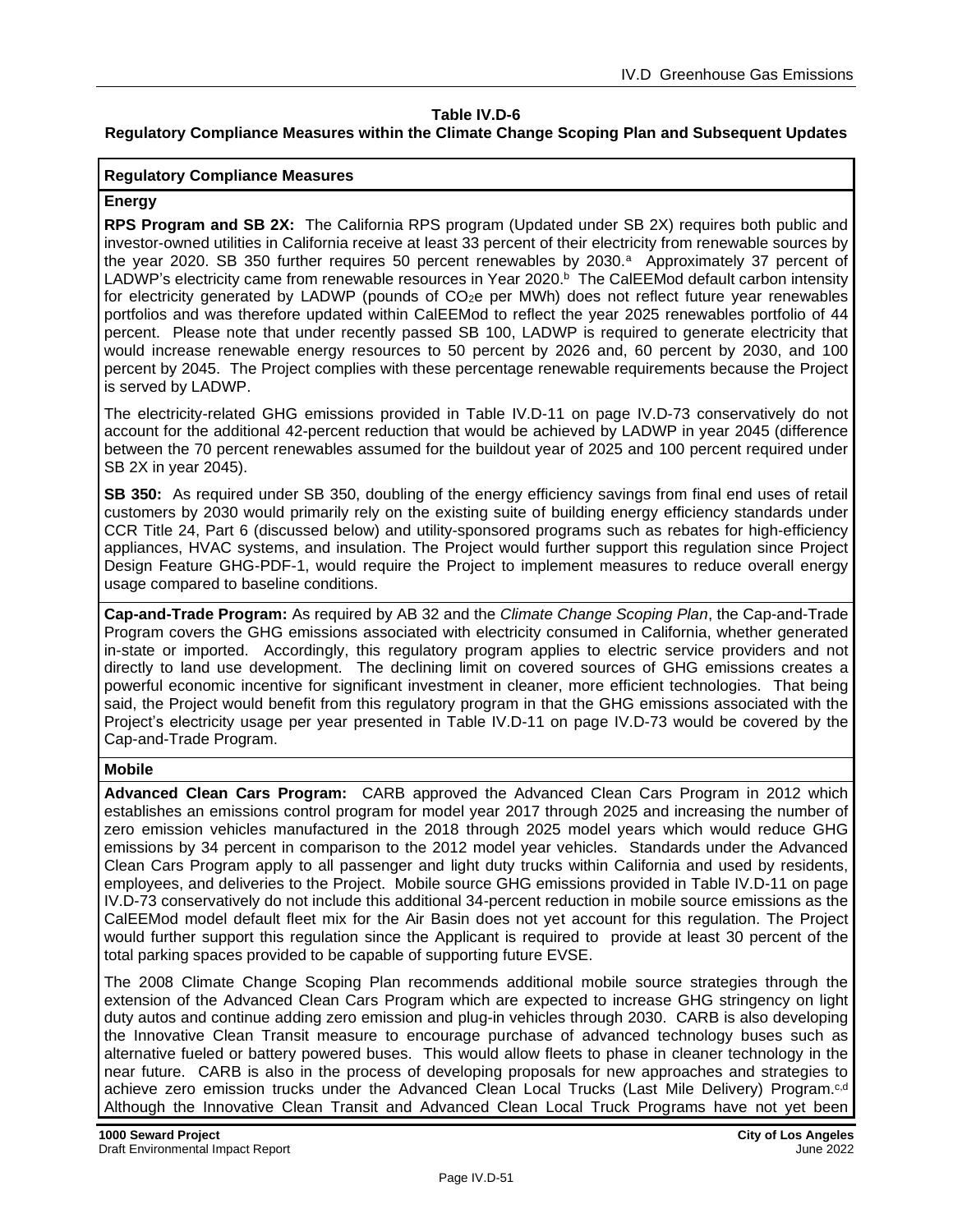#### **Table IV.D-6 (Continued) Regulatory Compliance Measures within the Climate Change Scoping Plan**

#### **Regulatory Compliance Measures**

established, the Project would also indirectly benefit from these measures once adopted. However, the Project's GHG emissions inventory conservatively does not account for GHG emissions reductions due to these measures.

**Low Carbon Fuel Standard (LCFS):** The current LCFS requires a reduction of at least 7.5 percent in the carbon intensity (CI) of California's transportation fuels by 2020. CalEEMod includes implementation of LCFS into the calculation of GHG emissions from mobile sources. However, the LCFS was amended in September 2018 to target a 20-percent reduction in CI from a 2010 baseline by 2030.<sup>e</sup> As discussed previously, the CalEEMod model does not take into account the more recent updates to LCFS. The Project's emissions inventory conservatively does not take credit for additional GHG reductions due to the more recent LCFS requirements, but this additional 10-percent reduction in CI would indirectly reduce the Project's mobile source emissions.

- *<sup>a</sup> SB 350 (2015–2016 Regular Session) Stats 2015, Ch. 547.*
- *<sup>b</sup> LADWP, 2020 Power Content Label.*
- *<sup>c</sup> CARB, Advance Clean Cars, 2017 Midterm Review Report, ww2.arb.ca.gov/resources/documents/2017 midterm-review-report, accessed July 12, 2021.*
- *<sup>d</sup> CARB, Advanced Clean Local Trucks (Last mile delivery and local trucks), ww2.arb.ca.gov/ourwork/programs/advanced-clean-trucks, accessed July 12, 2021.*
- *<sup>e</sup> CARB, LCFS Regulation, ww2.arb.ca.gov/our-work/programs/low-carbon-fuel-standard/lcfs-regulation, accessed July 12, 2021.*

*Source: Eyestone Environmental, 2022.*

specific applicable policies and measures in the 2008 Climate Change Scoping Plan and subsequent updates is provided in Table IV.D-7 on page IV.D-53. As detailed therein, the Project would not conflict with the 2008 Climate Change Scoping Plan and subsequent updates, which are intended to reduce GHG emissions.

**As such, based on the analysis above and below, the Project would not conflict with the GHG reduction-related actions and strategies in AB 32's 2008 Climate Change Scoping Plan and subsequent updates, and impacts would be less than significant.**

### *(ii) 2020–2045 RTP/SCS*

The purpose of SB 375 is to implement the State's GHG emissions reduction goals by integrating land use planning with the goal of reducing car and light-duty truck travel. Under SB 375, the primary goal of the 2020–2045 RTP/SCS is to provide a framework for future growth that will decrease per capita GHG emissions from cars and light-duty trucks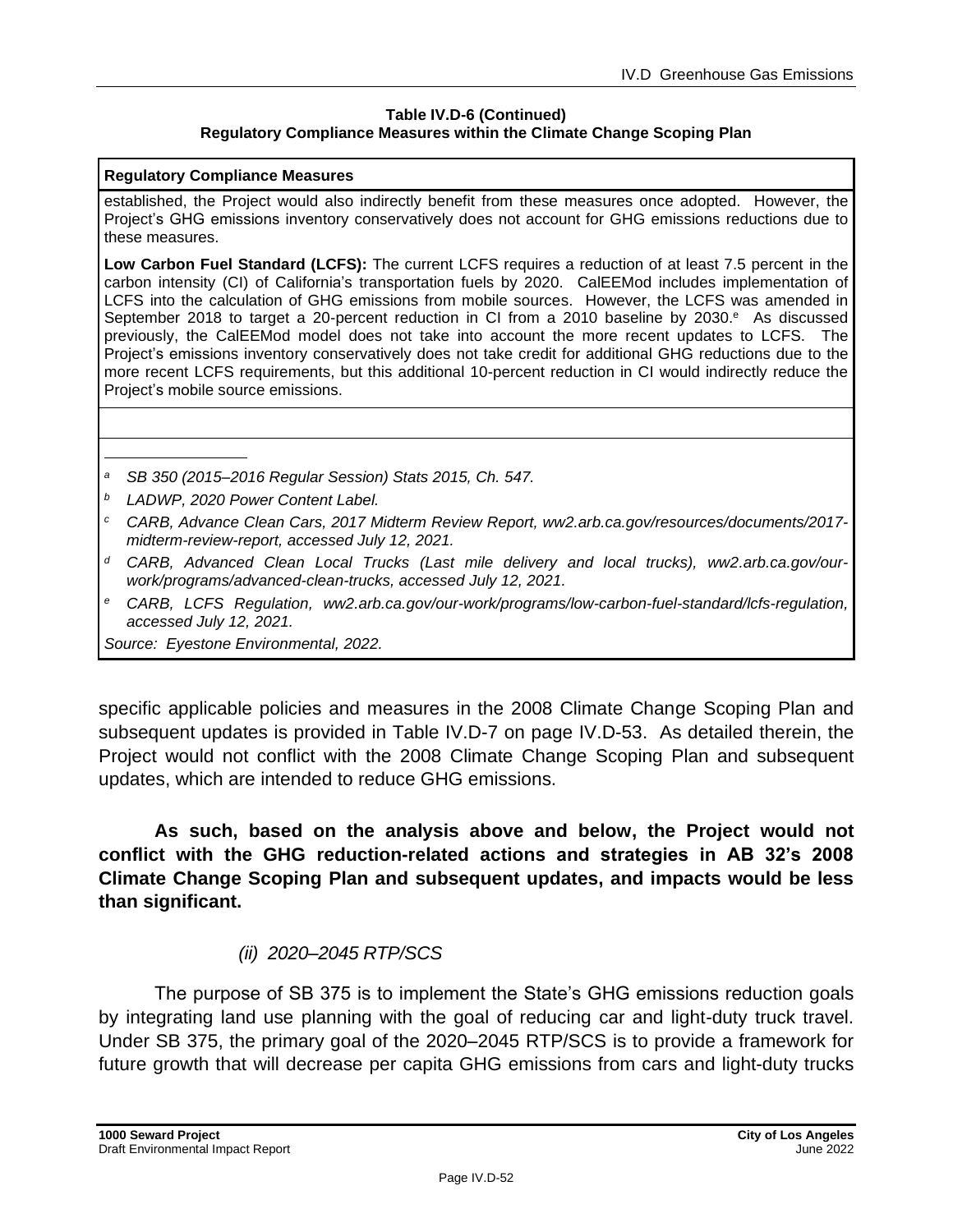| Table IV.D-7                                                                        |
|-------------------------------------------------------------------------------------|
| <b>Consistency Analysis-2008 Climate Change Scoping Plan and Subsequent Updates</b> |

| <b>Actions and Strategies</b>                                                                                                                                                                                                                                                                                                                                                                                                                                                                                                                                                                                                                                                                                                                                                                                                                                      | <b>Responsible</b><br>Party(ies) | <b>Project Consistency Analysis</b>                                                                                                                                                                                                                                                                                                                                                                                                                                                                                                                                                                                                                                                                                                                                                                                                                                                                                                                                                                                   |
|--------------------------------------------------------------------------------------------------------------------------------------------------------------------------------------------------------------------------------------------------------------------------------------------------------------------------------------------------------------------------------------------------------------------------------------------------------------------------------------------------------------------------------------------------------------------------------------------------------------------------------------------------------------------------------------------------------------------------------------------------------------------------------------------------------------------------------------------------------------------|----------------------------------|-----------------------------------------------------------------------------------------------------------------------------------------------------------------------------------------------------------------------------------------------------------------------------------------------------------------------------------------------------------------------------------------------------------------------------------------------------------------------------------------------------------------------------------------------------------------------------------------------------------------------------------------------------------------------------------------------------------------------------------------------------------------------------------------------------------------------------------------------------------------------------------------------------------------------------------------------------------------------------------------------------------------------|
| <b>CCR, Title 20:</b> The 2016 Appliance Efficiency Regulations,<br>adopted by the California Energy Commission (CEC), include<br>standards for new appliances (e.g., refrigerators) and<br>lighting, if they are sold or offered for sale in California.<br>Presented in the 2008 Scoping Plan. Measure E-1 and CR-                                                                                                                                                                                                                                                                                                                                                                                                                                                                                                                                               | State and CEC                    | No Conflict. These standards are included in default parameters<br>provided in Table IV.D-11 on page IV.D-73 and would apply to the<br>appliances used during Project operation.                                                                                                                                                                                                                                                                                                                                                                                                                                                                                                                                                                                                                                                                                                                                                                                                                                      |
| <b>CCR, Title 24, Building Standards Code:</b> The 2019 State and CEC<br>Building Energy Efficiency Standards contained in Title 24,<br>Part 6 (also known as the California Energy Code), requires<br>the design of building shells and building components to<br>conserve energy. The standards are updated periodically to<br>allow for consideration and possible incorporation of new<br>energy efficiency technologies and methods. <sup>a</sup><br>The California Green Building Standards Code (Part 11, Title<br>24) established mandatory and voluntary standards on<br>planning and design for sustainable site development,<br>energy efficiency (extensive update of the California Energy<br>Code), water conservation, material conservation, and<br>internal air contaminants.<br>Presented in the 2017 Update to the Scoping Plan, Appendix<br>Η. |                                  | No Conflict. Consistent with regulatory requirements, the Project<br>shall comply with applicable provisions of the 2020 Los Angeles<br>Green Building Code that in turn require compliance with<br>mandatory standards included in the CALGreen Code. The 2019<br>Title 24 standards represent "challenging but achievable design<br>and construction practices" and as discussed above are<br>substantially more stringent than the 2016 Title standards. The<br>2016 standards are included in default parameters provided in<br>CalEEMod. However, nonresidential buildings built in compliance<br>with the 2019 standards use about 30 percent less energy than<br>those under the 2016 standards. <sup>103</sup> Nonetheless, this Draft EIR<br>analysis applied only a conservative 10-percent reduction to the<br>default CalEEMod parameters to account for the more stringent<br>2019 Title 24 standards which are reflected in Project-related<br>GHG emissions provided in Table IV.D-11 on page IV.D-73. |
| <b>SB 375:</b> SB 375 requires integration of planning processes<br>for transportation, land-use and housing. Under SB 375,<br>each Metropolitan Planning Organization would be required<br>to adopt a Sustainable Community Strategy (SCS) to<br>encourage compact development that reduces passenger<br>vehicle miles traveled and trips so that the region will meet a<br>target, created by CARB, for reducing GHG emissions.                                                                                                                                                                                                                                                                                                                                                                                                                                  | State, CARB<br>Regional, SCAG    | No Conflict. SB 375 requires SCAG to direct the development of<br>the SCS for the region. The Project represents an infill<br>development within an existing urbanized area that would<br>concentrate new development consistent with the overall growth<br>pattern encouraged in the RTP/SCS. The Project's convenient<br>access to public transit and opportunities for walking and biking<br>would result in a reduction of vehicle trips, vehicle miles traveled                                                                                                                                                                                                                                                                                                                                                                                                                                                                                                                                                  |

*<sup>103</sup> CEC, 2019 Building Energy Efficiency Standards, Fact Sheet.*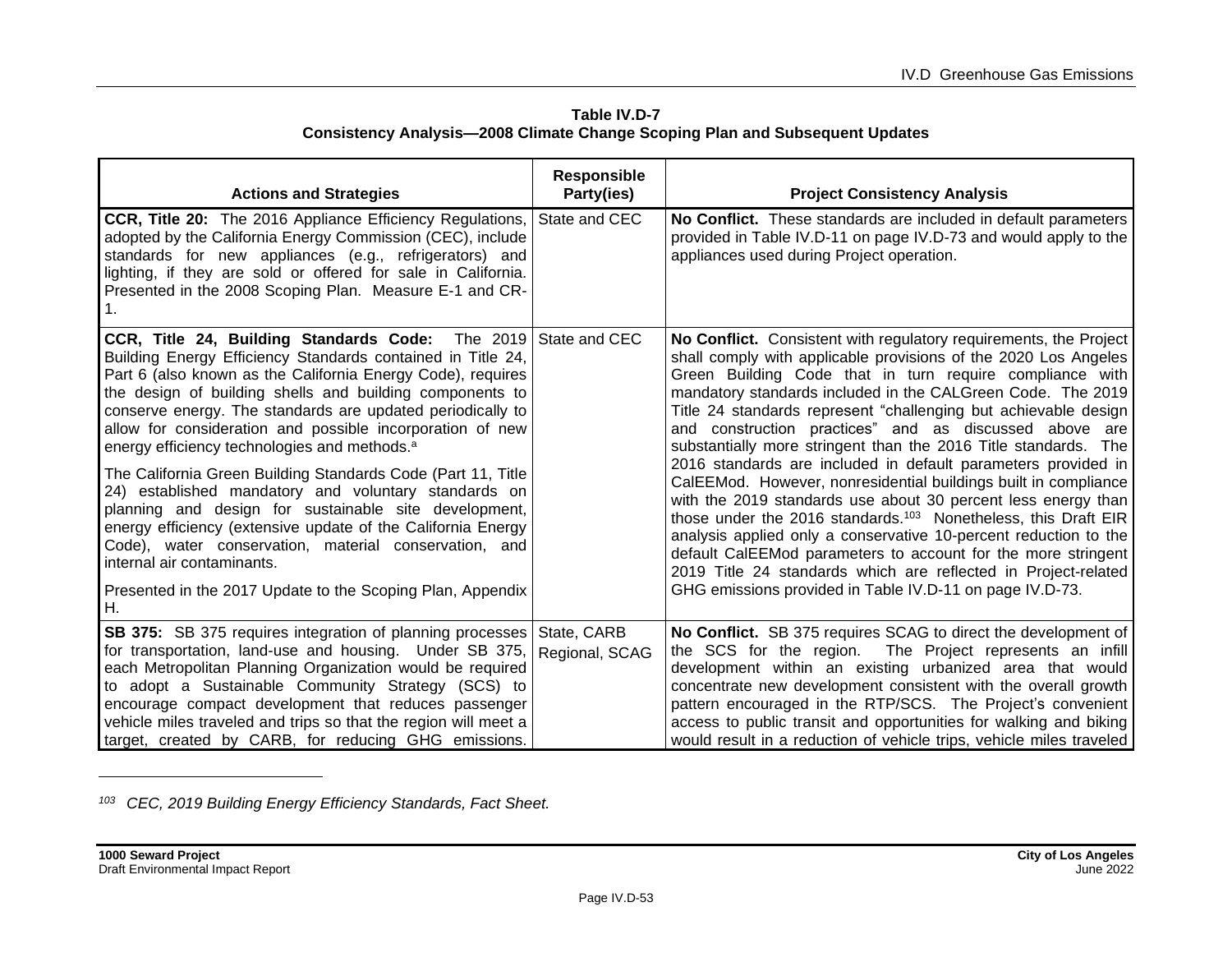| <b>Actions and Strategies</b>                                                                                                                                                                                                                                                                                                                                                               | <b>Responsible</b><br>Party(ies)                                        | <b>Project Consistency Analysis</b>                                                                                                                                                                                                                                                                                                                                                                                                                                                                                                                                                                                   |
|---------------------------------------------------------------------------------------------------------------------------------------------------------------------------------------------------------------------------------------------------------------------------------------------------------------------------------------------------------------------------------------------|-------------------------------------------------------------------------|-----------------------------------------------------------------------------------------------------------------------------------------------------------------------------------------------------------------------------------------------------------------------------------------------------------------------------------------------------------------------------------------------------------------------------------------------------------------------------------------------------------------------------------------------------------------------------------------------------------------------|
| Presented in the 2017 Update to the Scoping Plan, Appendix<br>H3.                                                                                                                                                                                                                                                                                                                           |                                                                         | (VMT), and GHG emissions. Specifically, the Project Site is<br>located in a transit-rich neighborhood serviced by the Los Angeles<br>County Metropolitan Transit Authority (Metro) and LADOT bus<br>lines. In addition, the Project Site's proximity to a variety of<br>commercial uses and services would encourage employees of the<br>Project Site to walk to nearby destinations to meet their shopping<br>needs, thereby reducing VMT and GHG emissions. Therefore,<br>the Project would be consistent with SB 375 and the reduction in<br>passenger vehicle GHG emissions provided in the 2020-2045<br>RTP/SCS. |
| By 2019, adjust performance measures used to select<br>and design transportation facilities.<br>• Harmonize project performance with emissions reductions,<br>and increase competitiveness of transit and active<br>transportation modes (e.g., via guideline documents,<br>funding programs, project selection, etc.).<br>• Presented in the 2017 Update to the Scoping Plan, Table<br>17. | CalSTA and<br>SGC, OPR,<br>CARB, GoBiz,<br>IBank, DOF,<br>CTC, Caltrans | No Conflict. The Project would not involve construction of<br>transportation facilities. However, the Project Site is located near<br>public transit service in the vicinity of the Project Site with multiple<br>local bus lines provided by Metro and LADOT. The Project<br>benefits from these transit options by encouraging use of mass<br>transit resulting in a reduction of Project-related vehicle trips to<br>and from the Project Site.                                                                                                                                                                    |
| By 2019, develop pricing policies to support low-GHG CalSTA,<br>transportation (e.g., low-emission vehicle zones for<br>parking pricing, transit<br>Theavy duty,<br>road<br>user,<br>discounts).<br>Presented in the 2017 Update to the Scoping Plan, Table 17.                                                                                                                             | Caltrans, CTC,<br>OPR/SGC,<br>CARB                                      | No Conflict. The Project would support this policy since the<br>Applicant would provide required electric vehicle charging stations<br>and electric vehicle supply wiring consistent with City regulatory<br>requirements.                                                                                                                                                                                                                                                                                                                                                                                            |

#### **Table IV.D-7 (Continued) Consistency Analysis—2008 Climate Change Scoping Plan and Subsequent Updates**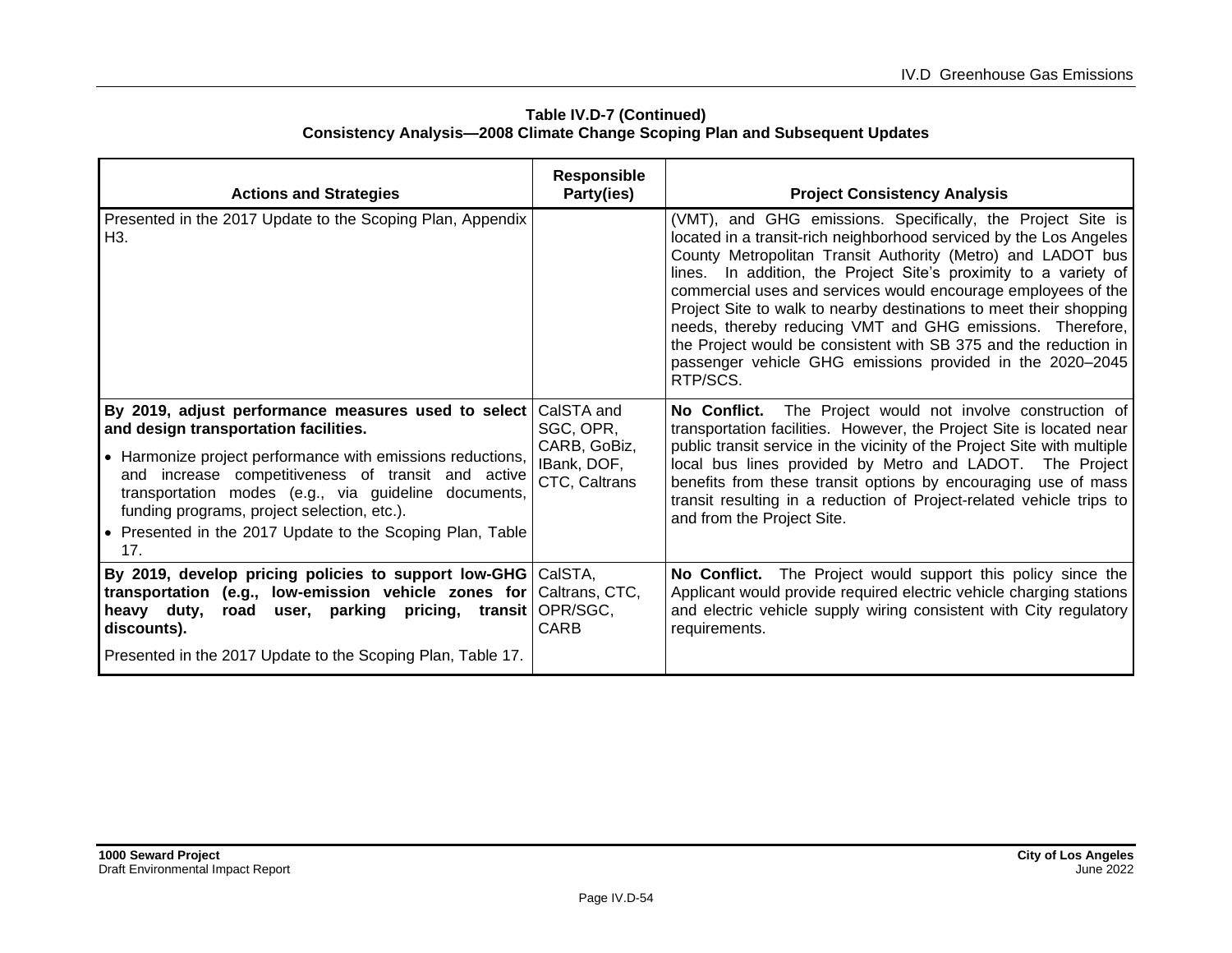| Table IV.D-7 (Continued)                                                            |
|-------------------------------------------------------------------------------------|
| <b>Consistency Analysis-2008 Climate Change Scoping Plan and Subsequent Updates</b> |

| <b>Actions and Strategies</b>                                                                                                                                                                                                                                                                                                                                                                                                                                                                                                                                                                                                                                                                                     | <b>Responsible</b><br>Party(ies) | <b>Project Consistency Analysis</b>                                                                                                                                                                                                                                                                                                                                                                                                                                                                                                                                                                                                                                                                                                                                                                |
|-------------------------------------------------------------------------------------------------------------------------------------------------------------------------------------------------------------------------------------------------------------------------------------------------------------------------------------------------------------------------------------------------------------------------------------------------------------------------------------------------------------------------------------------------------------------------------------------------------------------------------------------------------------------------------------------------------------------|----------------------------------|----------------------------------------------------------------------------------------------------------------------------------------------------------------------------------------------------------------------------------------------------------------------------------------------------------------------------------------------------------------------------------------------------------------------------------------------------------------------------------------------------------------------------------------------------------------------------------------------------------------------------------------------------------------------------------------------------------------------------------------------------------------------------------------------------|
| <b>CCR, Title 24, Building Standards Code:</b> The California State<br>Green Building Standards Code (Part 11, Title 24) includes<br>water efficiency requirements for new residential and non-<br>residential uses, in which buildings shall demonstrate a<br>20-percent overall water use reduction.<br>Presented in the 2017 Update to the Scoping Plan, Appendix<br>H3.                                                                                                                                                                                                                                                                                                                                       |                                  | No Conflict. The Project would comply with applicable provisions<br>of the 2020 Los Angeles Green Building Code which in turn<br>requires compliance with mandatory standards included in the<br>California Green Building Standards (20-percent overall water use<br>reduction). Water usage rates were calculated consistent with the<br>requirements under City of Los Angeles Ordinance No. 184,248,<br>2016 California Plumbing Code, 2019 CALGreen, 2017 Los<br>Angeles Plumbing Code, and 2020 Los Angeles Green Building<br>Code and reflect an approximately 20-percent reduction in water<br>usage as compared to the base demand provided in CalEEMod.<br>The Project's reduction in water usage would also reduce energy<br>and associated emissions required to pump and treat water. |
| Million Solar Roofs Program: The program is implemented State<br>through SB 1 (Murray, 2006), which provides up to \$3.3<br>billion in financial incentives for the installation of residential,<br>commercial and institutional solar PV programs. Presented in<br>the 2008 Climate Change Scoping Plan.                                                                                                                                                                                                                                                                                                                                                                                                         |                                  | No Conflict. The Project would comply with Title 24 which<br>requires that rooftop areas on high-rise multi-family buildings and<br>non-residential buildings set aside a minimum area for potential<br>installation of solar panels at a later date. Thus, the Project would<br>be considered "solar-ready." If solar panels are to be installed at<br>a later date, the Project would be eligible for the financial<br>incentives offered by this program.                                                                                                                                                                                                                                                                                                                                       |
| <b>SB X7-7:</b> The Water Conservation Act of 2009 sets an State<br>overall goal of reducing per-capita urban water use by 20<br>percent by December 31, 2020. The state is required to<br>make incremental progress toward this goal by reducing per-<br>capita water use by at least 10 percent by December 31,<br>2015. This is an implementing measure of the Water Sector<br>of the AB 32 2008 Climate Change Scoping Plan. Reduction<br>in water consumption directly reduces the energy necessary<br>and the associated emissions to convene, treat, and<br>distribute the water; it also reduces emissions from<br>wastewater treatment. Presented in the 2017 Update to the<br>Scoping Plan, Appendix H. |                                  | No Conflict. As discussed above under Title 24, the Project<br>would incorporate water conservation features that would<br>contribute towards meeting this performance based standard.<br>Project Design Feature WAT-PDF-1 in Section IV.J.1, Utilities and<br>Service Systems---Water Supply and Infrastructure, of this Draft<br>EIR, provides a specific list of water conservation measures.<br>Examples include: high-efficiency Energy Star-rated clothes and<br>dishwashers, drought tolerant plants, and drip/subsurface<br>irrigation, among others. The Project thereby includes measures<br>consistent with the GHG reductions sought by SB X7-7 related to<br>water conservation and related GHG emissions.                                                                            |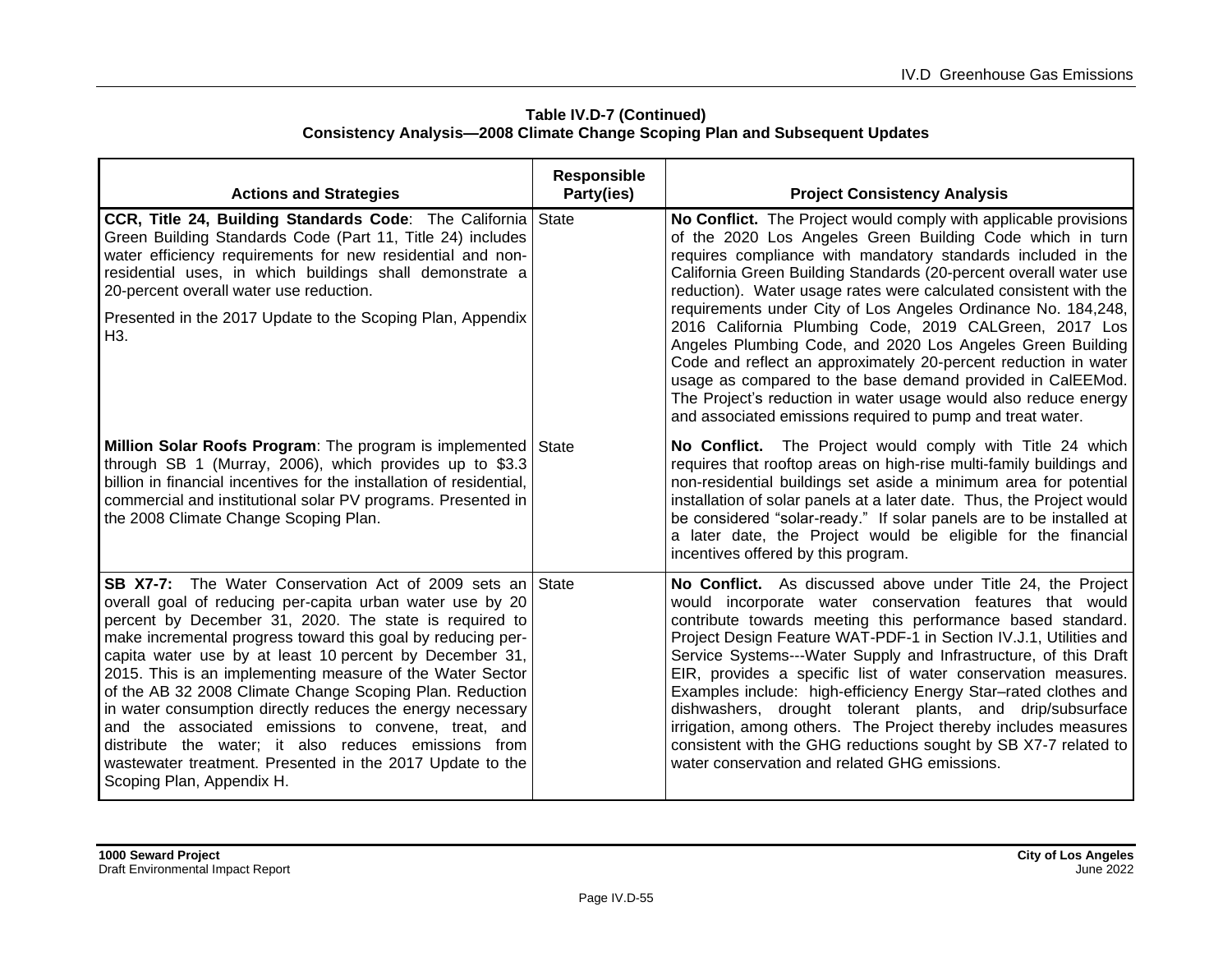| <b>Actions and Strategies</b>                                                                                                                                                                                                                                                                         | <b>Responsible</b><br>Party(ies)                            | <b>Project Consistency Analysis</b>                                                                                                                                                                                                                                                                                                                                                                                                                                                                                                                                                                                                                                                                                                                                                                                       |
|-------------------------------------------------------------------------------------------------------------------------------------------------------------------------------------------------------------------------------------------------------------------------------------------------------|-------------------------------------------------------------|---------------------------------------------------------------------------------------------------------------------------------------------------------------------------------------------------------------------------------------------------------------------------------------------------------------------------------------------------------------------------------------------------------------------------------------------------------------------------------------------------------------------------------------------------------------------------------------------------------------------------------------------------------------------------------------------------------------------------------------------------------------------------------------------------------------------------|
| Implement the Short-Lived Climate Pollutant Strategy by<br>2030:<br>• 40-percent reduction in methane and hydrofluorocarbon<br>emissions below 2013 levels.<br>50-percent reduction in black carbon emissions below<br>2013 levels.<br>Presented in the 2017 Update to the Scoping Plan, Table<br>17. | CARB,<br>CalRecycle,<br>CDFA, SWRCB,<br>Local air districts | No Conflict. SB 605 was adopted in 2014 which directs CARB to<br>develop a comprehensive Short-Lived Climate Pollutant (SLCP)<br>strategy. SB 1383 was later adopted in 2016 to require CARB to<br>set statewide 2030 emission reduction targets of 40 percent for<br>methane and hydrofluorocarbons and 50 percent black carbon<br>emissions below 2013 levels. <sup>b</sup> SB 1383 requires various agencies<br>including CARB, California Department of Food and Agriculture<br>(CDFA), the State Water Resources Board (SWRCB) to be<br>responsible for adopting regulations to reduce GHG emissions.<br>These regulations would be applicable to the Project. Therefore,<br>the Project would comply with the CARB SLCP Reduction<br>Strategy which limits the use of hydrofluorocarbons for<br>refrigeration uses. |
| By 2019, develop regulations and programs to support<br>organic waste landfill reduction goals in the SLCP and<br><b>SB 1383.</b> Presented in the 2017 Update to the Scoping<br>Plan, Table 17.                                                                                                      | CARB,<br>CalRecycle,<br>CDFA, SWRCB,<br>Local air districts | No Conflict. Under SB 1383, the California Department of<br>Resources Recycling and Recovery (CalRecycle) is responsible<br>for achieving a 50-percent reduction in the level of statewide<br>disposal of organic waste from the 2014 level by 2020 and<br>75-percent reduction by 2025. The SB 1383 regulations go into<br>effect January 1, 2022. <sup>c</sup>                                                                                                                                                                                                                                                                                                                                                                                                                                                          |
|                                                                                                                                                                                                                                                                                                       |                                                             | The Project would not conflict with AB 341, which requires not<br>less than 75 percent of solid waste generated be source reduced<br>through recycling, composting or diversion.<br>Solid waste<br>generated by the Project will be handled by the City of Los<br>Angeles Sanitation Department which currently complies with AB<br>341. Reduction in solid waste generated by the Project would<br>reduce overall GHG emissions. Compliance with AB 341 would<br>also help achieve the goals of SB 1383. This reduction in solid<br>waste generation was not reflected in CalEEMod default<br>assumptions and was conservatively not included in the<br>calculation of Project GHG emissions.                                                                                                                            |

#### **Table IV.D-7 (Continued) Consistency Analysis—2008 Climate Change Scoping Plan and Subsequent Updates**

*CalRecycle = California Department of Resources Recycling and Recovery*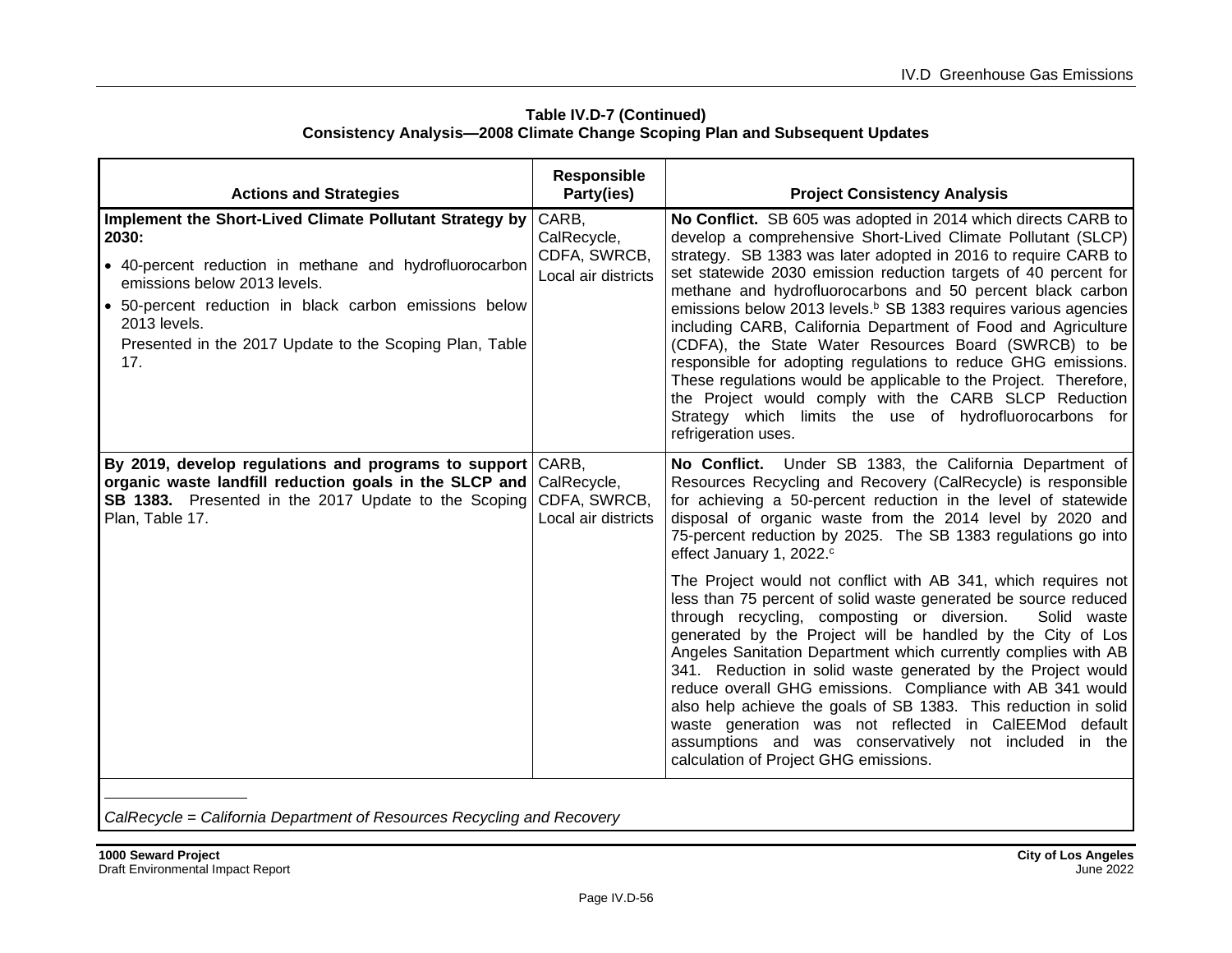#### **Table IV.D-7 (Continued) Consistency Analysis—2008 Climate Change Scoping Plan and Subsequent Updates**

| <b>Actions and Strategies</b>                                                                                               | <b>Responsible</b><br>Party(ies) | <b>Project Consistency Analysis</b>                                                                                                 |  |  |  |
|-----------------------------------------------------------------------------------------------------------------------------|----------------------------------|-------------------------------------------------------------------------------------------------------------------------------------|--|--|--|
| CalSTA = California State Transportation Agency                                                                             |                                  |                                                                                                                                     |  |  |  |
| Caltrans = California Department of Transportation                                                                          |                                  |                                                                                                                                     |  |  |  |
| CARB = California Air Resources Board                                                                                       |                                  |                                                                                                                                     |  |  |  |
| CDFA = California Department of Food and Agriculture                                                                        |                                  |                                                                                                                                     |  |  |  |
| CTC = California Transportation Commission                                                                                  |                                  |                                                                                                                                     |  |  |  |
| DOF = California Department of Finance                                                                                      |                                  |                                                                                                                                     |  |  |  |
| GoBiz = = Governor's Office of Business and Economic Development                                                            |                                  |                                                                                                                                     |  |  |  |
| SCAG = Southern California Association of Governments                                                                       |                                  |                                                                                                                                     |  |  |  |
| SGC = Strategic Growth Council                                                                                              |                                  |                                                                                                                                     |  |  |  |
| SWRCB = State Water Resources Control Board                                                                                 |                                  |                                                                                                                                     |  |  |  |
| CEC, Adoption Hearing, 2019 Building Energy Efficiency Standards.<br>a                                                      |                                  |                                                                                                                                     |  |  |  |
| CARB, Reducing Short-Lived Climate Pollutants in California, ww2.arb.ca.gov/our-work/programs/slcp, accessed July 12, 2021. |                                  |                                                                                                                                     |  |  |  |
| accessed July 12, 2021.                                                                                                     |                                  | CalRecycle, Short-Lived Climate Pollutants (SLCP): Organic Waste Methane Emissions Reductions, www.calrecycle.ca.gov/climate/slcp/, |  |  |  |
| Source: Eyestone Environmental, 2022.                                                                                       |                                  |                                                                                                                                     |  |  |  |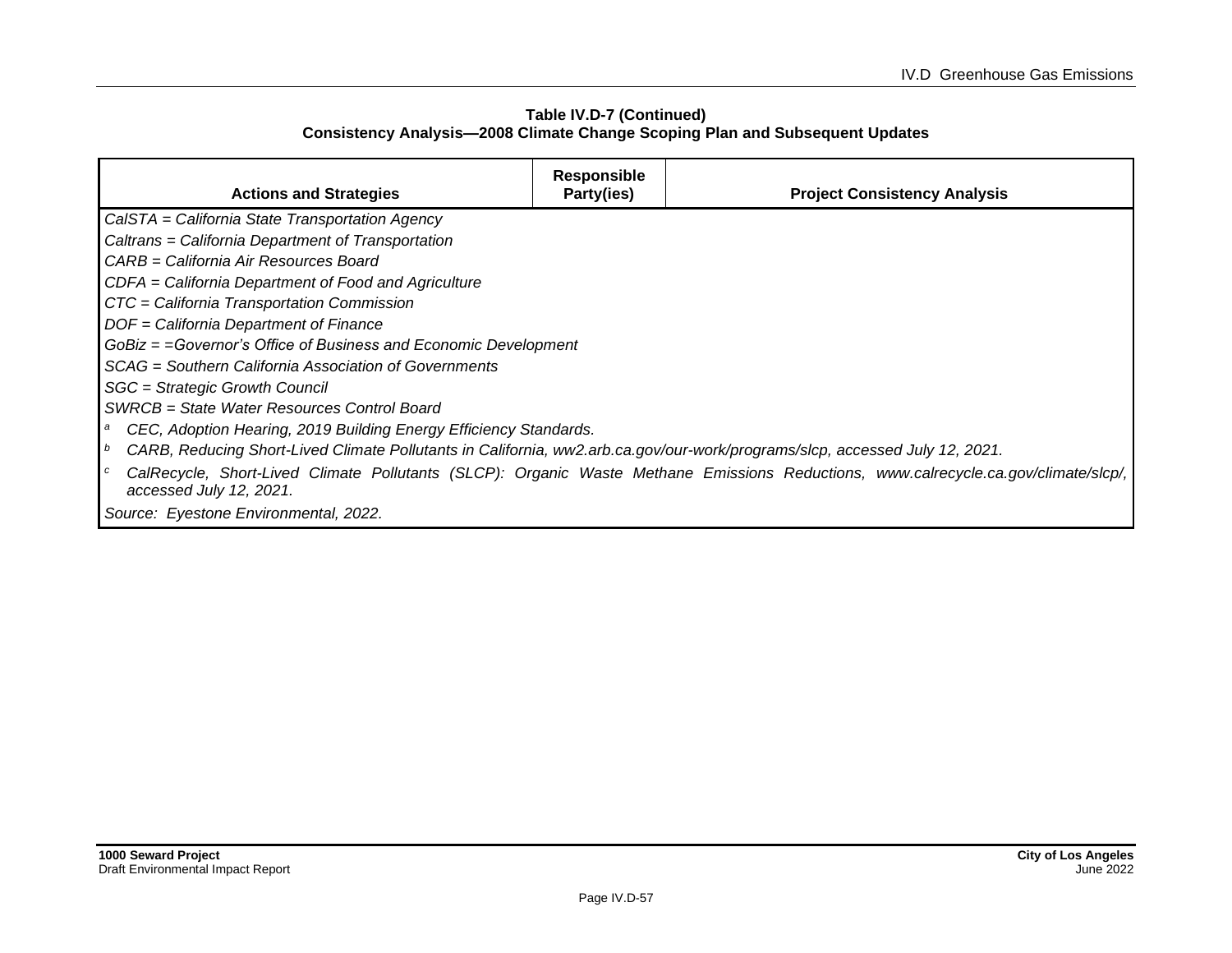based on land use planning and transportation options. To accomplish this goal, the 2020– 2045 RTP/SCS identifies various strategies to reduce per capita VMT. The 2020–2045 RTP/SCS is expected to help SCAG reach its GHG reduction goals, as identified by CARB, with reductions in per capita passenger vehicle GHG emissions for specified target years.

In addition to demonstrating the region's ability to attain and exceed the GHG emission-reduction targets set forth by CARB, the 2020–2045 RTP/SCS outlines a series of actions and strategies for integrating the transportation network with an overall land use pattern that responds to projected growth, housing needs, changing demographics, and transportation demands. Thus, successful implementation of the 2020–2045 RTP/SCS would result in more complete communities with a variety of transportation and housing choices, while reducing automobile use. With regard to individual developments, such as the Project, strategies and policies set forth in the 2020–2045 RTP/SCS can be grouped into the following three categories: (1) reduction of vehicle trips and VMT; (2) increased use of alternative fuel vehicles; and (3) improved energy efficiency.<sup>104</sup> These strategies and policies are addressed below. Also, as explained immediately below, the Project is consistent with 2020–2045 RTP/SCS applicable growth forecasts.

## Consistency with Integrated Growth Forecast

The 2020–2045 RTP/SCS provides socioeconomic forecast projections of regional population growth. The population, housing, and employment forecasts, which are adopted by SCAG's Regional Council, are based on the local plans and policies applicable to the specific area; these are used by SCAG in all phases of implementation and review.

As discussed in the Project's Initial Study included as Appendix A of this Draft EIR, development of the Project would result in approximately 584 net new employment positions on the Project Site based on employee generation rates published by LADOT and the Department of City Planning. According to the 2020–2045 RTP/SCS, the employment forecast for the City of Los Angeles Subregion in 2020 is approximately 1,848,300 employees.<sup>105</sup> In 2025, the projected occupancy year of the Project, the City of Los Angeles Subregion is anticipated to have approximately 1,937,555 employees.<sup>106</sup> Thus, the Project's net increase of approximately 584 employees would constitute approximately 0.65 percent of the employment growth forecasted between 2020 and 2025. Accordingly, the Project's generation of reemployment growth would be consistent with the employment projections contained in the 2020–2045 RTP/SCS. Refer to Section IV.E, Land Use and

*<sup>104</sup> SCAG, Draft Program EIR for the 2020–2045 RTP/SC, Section 3.8, Greenhouses, page 3.8-61, December 2019.*

*<sup>105</sup> Based on a linear interpolation of 2016–2040 data.*

*<sup>106</sup> Based on a linear interpolation of 2016–2040 data.*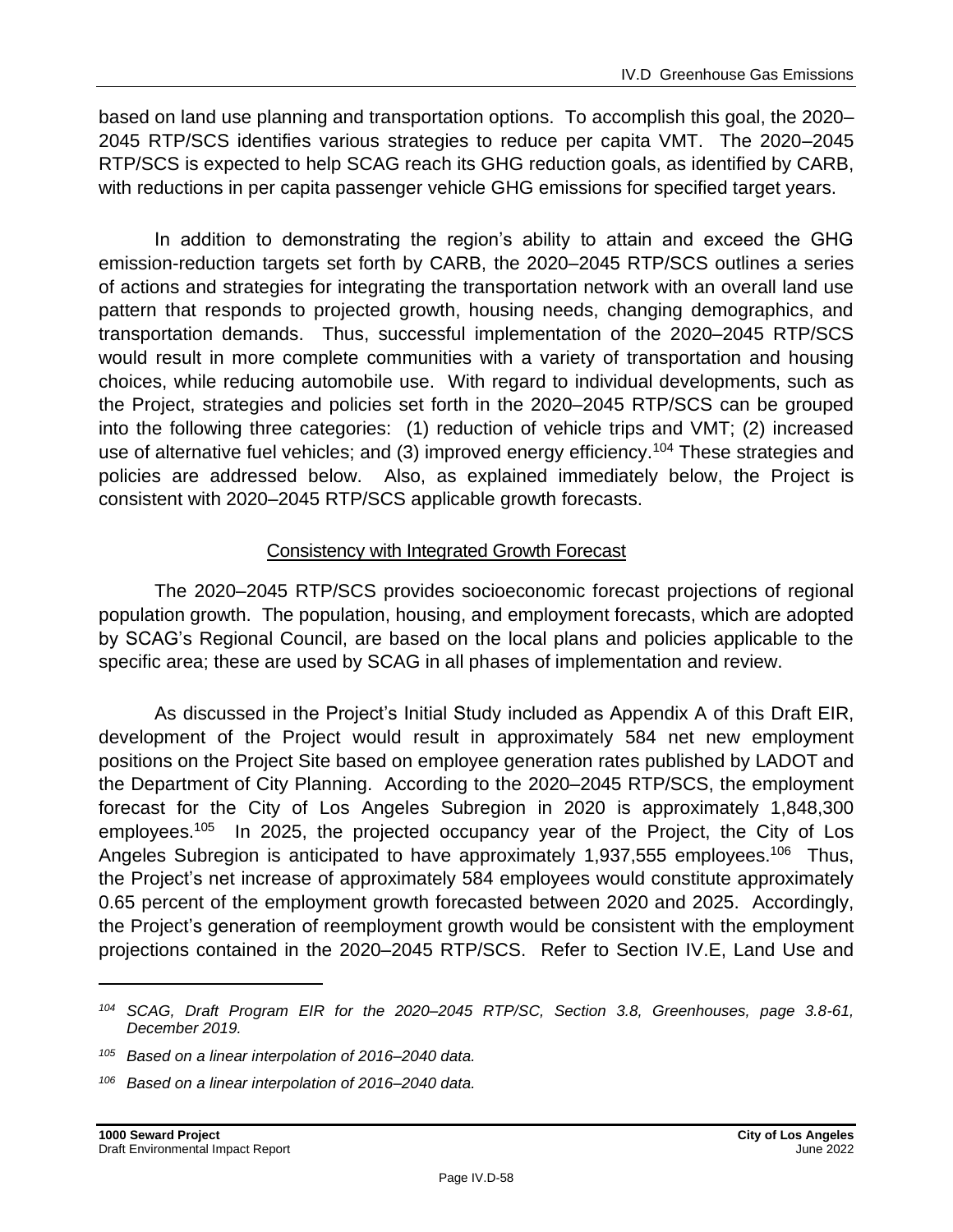Planning, of this Draft EIR, for additional information regarding consistency with the 2020– 2045 RTP/SCS.

### Consistency with VMT Reduction Strategies and Policies

As discussed above, the City is basing its determination of the significance of the Project's GHG emissions solely in relation to the Project's consistency with State, regional, and local regulatory schemes and policies adopted to reduce GHG emissions. As shown in Appendix B of this Draft EIR, the Project design includes characteristics that would result in 40 percent less trips and VMT as compared to the Project without implementation of VMT reducing measures within the Air Basin as measured by CalEEMod. These relative reductions in vehicle trips and VMT from the Project without implementation of VMT reducing measures within the air basin help quantify the GHG emissions reductions achieved by locating the Project in close proximity to transit that promotes alternative modes of transportation.

The Project would be designed and constructed to incorporate features to support and promote environmental sustainability. The Project represents an infill development within an existing urbanized area that would introduce new retail, restaurant, and office uses in close proximity public transportation, with multiple local bus lines provided by Metro and LADOT. Specifically, transit options in the vicinity of the Project Site include the Hollywood/Vine station of the Metro B Line (Red) located approximately one-mile northeast of the Project Site; Metro bus line 4 located approximately 0.2 mile northeast of the Project Site; and DASH Hollywood located approximately 0.4 mile north of the Project Site. In addition, Metro bus lines 210 and 224 also operate within 0.5 mile of the Project Site.

The Project would also provide required short- and long-term bicycle parking spaces in compliance with the requirements of the LAMC (22 short-term and 36 long-term). The increase in secure bicycle parking spaces provided on-site combined with end-of-trip amenities (e.g., showers) would support safe and comfortable bicycle travel and would further reduce vehicle trips and VMT by encouraging walking and non-automotive forms of transportation. The Project's design would also provide pedestrian access along Romaine Street and along Seward Street, including access to the Level 10 restaurant along Seward Street which links the Project Site with existing or planned external streets to encourage people to walk instead of drive.

Previously, trip generation for land uses was calculated based on survey data collected by the Institute of Transportation Engineers (ITE). However, these ITE trip generation rates were based on data collected at suburban, single-use, free standing sites, which may not be representative of urban mixed-use environments. Beginning in 2019, the USEPA has sponsored a study to collect travel survey data from mixed-use developments in order provide a more representative trip generation rate for multi-use sites. Results of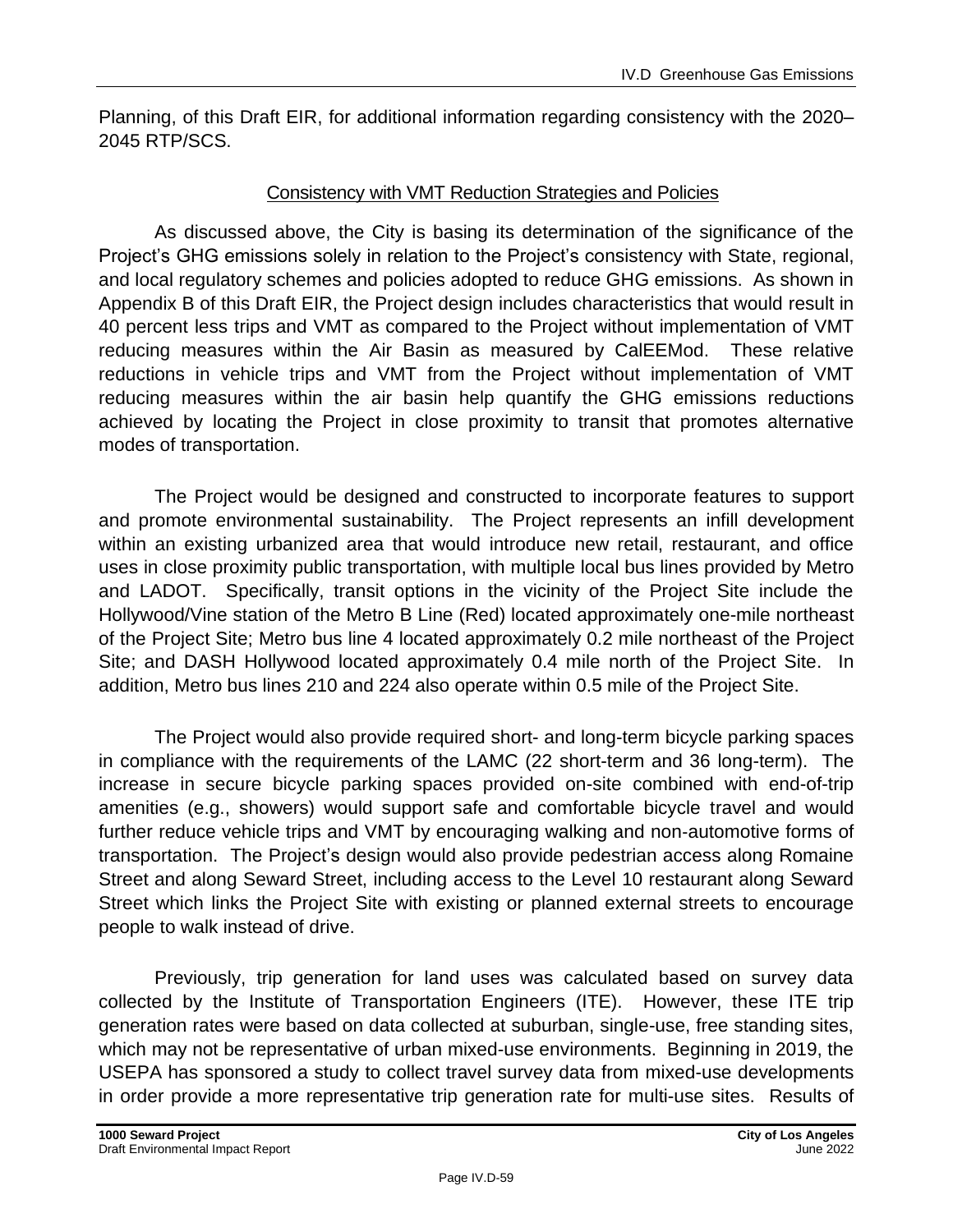the USEPA survey indicate that trip generation and VMT are affected by factors such as resident and job density, availability of transit, and accessibility of biking and walking paths. Based on these factors, the USEPA has developed equations known as the EPA Mixed-Use Development (MXD) model to calculate trip reductions for multi-use developments.<sup>107</sup> The LADOT VMT Calculator incorporates the USEPA MXD model and accounts for project features such as increased density and proximity to transit, which would reduce VMT and associated fuel usage in comparison to free-standing sites.<sup>108</sup> As shown in Appendix B, incorporation of USEPA MXD VMT reduction features applicable to the Project results in a 40-percent reduction in overall VMT and resultant GHG emissions in comparison to a project without VMT reducing characteristics (e.g., availability of transit).

The Project would also be consistent with the following key GHG reduction strategies in SCAG's 2020–2045 RTP/SCS, which are based on changing the region's land use and travel patterns:<sup>109</sup>

- New housing and job growth focused in HQTAs;
- Limit total acreage of greenfield or otherwise rural land uses converted to urban use; and
- Reduce VMT per capita.

Although the Project is not within an HQTA, the Project represents an infill development within an existing urbanized area that would introduce new retail, restaurant, and office uses in an area well served by public transportation.

The Project would also provide required short- and long-term bicycle parking spaces in compliance with the requirements of the LAMC. The increase in bicycle parking spaces provided on-site would further reduce vehicle trips and VMT by encouraging walking and non‑automotive forms of transportation. Project design would also provide pedestrian access that minimizes barriers and links the Project Site with existing or planned external streets to encourage people to walk instead of drive. These and other measures would further promote a reduction in VMT and subsequent reduction in GHG emissions, which would be consistent with the goals of SCAG's 2020–2045 RTP/SCS.

*<sup>107</sup> USEPA, Mixed-Use Trip Generation Model. [www.epa.gov/smartgrowth/mixed-use-trip-generation-model.](https://www.epa.gov/smartgrowth/mixed-use-trip-generation-model) Accessed July 12, 2021.*

*<sup>108</sup> For purposes of VMT, "mixed-use" refers to any development with more than a single use.*

*<sup>109</sup> SCAG 2020–2045 RTP/SCS. Table 5.1 Connect SoCal Performance Measures and Results.*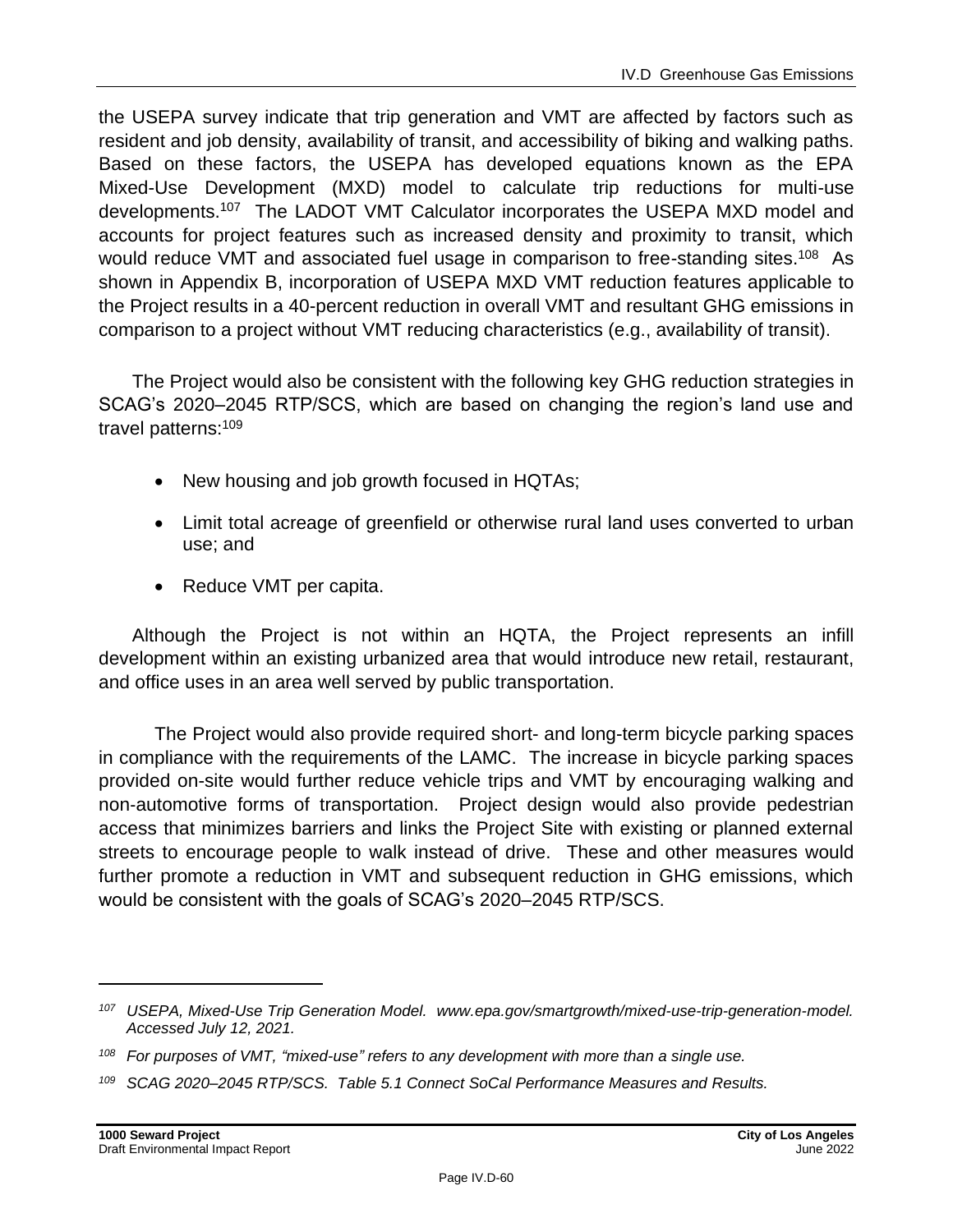### Increased Use of Alternative Fueled Vehicles Policy Initiative

The second goal of the 2020–2045 RTP/SCS, with regard to individual development projects, such as the Project, is to increase alternative fueled vehicles to reduce per capita GHG emissions. The 2020–2045 RTP/SCS policy initiative focuses on providing charge port infrastructure and accelerating fleet conversion to electric or other near zero-emission technologies. The Project would provide at least 30 percent of the total LAMC-required parking spaces provided to be capable of supporting future EVSE and at least 10 percent of the total LAMC-required parking spaces with EV charging stations as dictated by City requirements.

### Energy Efficiency Strategies and Policies

The third important goal within the 2020–2045 RTP/SCS for individual developments, such as the Project, involves improving energy efficiency (e.g., reducing energy consumption) to reduce GHG emissions. The 2020–2045 RTP/SCS goal is to actively encourage and create incentives for energy efficiency, where possible. As discussed in Section II, Project Description, of the Draft EIR, the Project has been designed and would be constructed to incorporate environmentally sustainable building features and construction protocols required by the Los Angeles Green Building Code and CALGreen. These standards would reduce energy and water usage and waste and, thereby, reduce associated greenhouse gas emissions and help minimize the impact on natural resources and infrastructure. The sustainability features to be incorporated into the Project would include, but not limited to WaterSense-labeled plumbing fixtures and weather-based controller and drip irrigation systems to promote a reduction of indoor and outdoor water use; Energy Star–labeled appliances; and water-efficient landscape design. In addition, Project Design Feature GHG-PDF-1 would require the design of the new buildings to incorporate features to further reduce energy usage. Furthermore, the Project would be subject to the 2019 Title 24 Standards which represent "challenging but achievable design and construction practices" that represent "a major step towards meeting the Zero Net Energy (ZNE) goal." Nonresidential buildings built with the 2019 standards will use about 30 percent less energy due mainly to lighting upgrades.<sup>110</sup>

## Land Use Assumptions

At the regional level, the 2020–2045 RTP/SCS is a plan adopted for the purpose of reducing GHG emissions. In order to assess the Project's consistency with the 2020–2045 RTP/SCS, this Draft EIR also analyzes the Project's land use characteristics for consistency with those utilized by SCAG in its SCS. Generally, projects are considered consistent with the provisions and general policies of applicable City and regional land use

*<sup>110</sup> CEC, 2019 Building Energy Efficiency Standards, Fact Sheet.*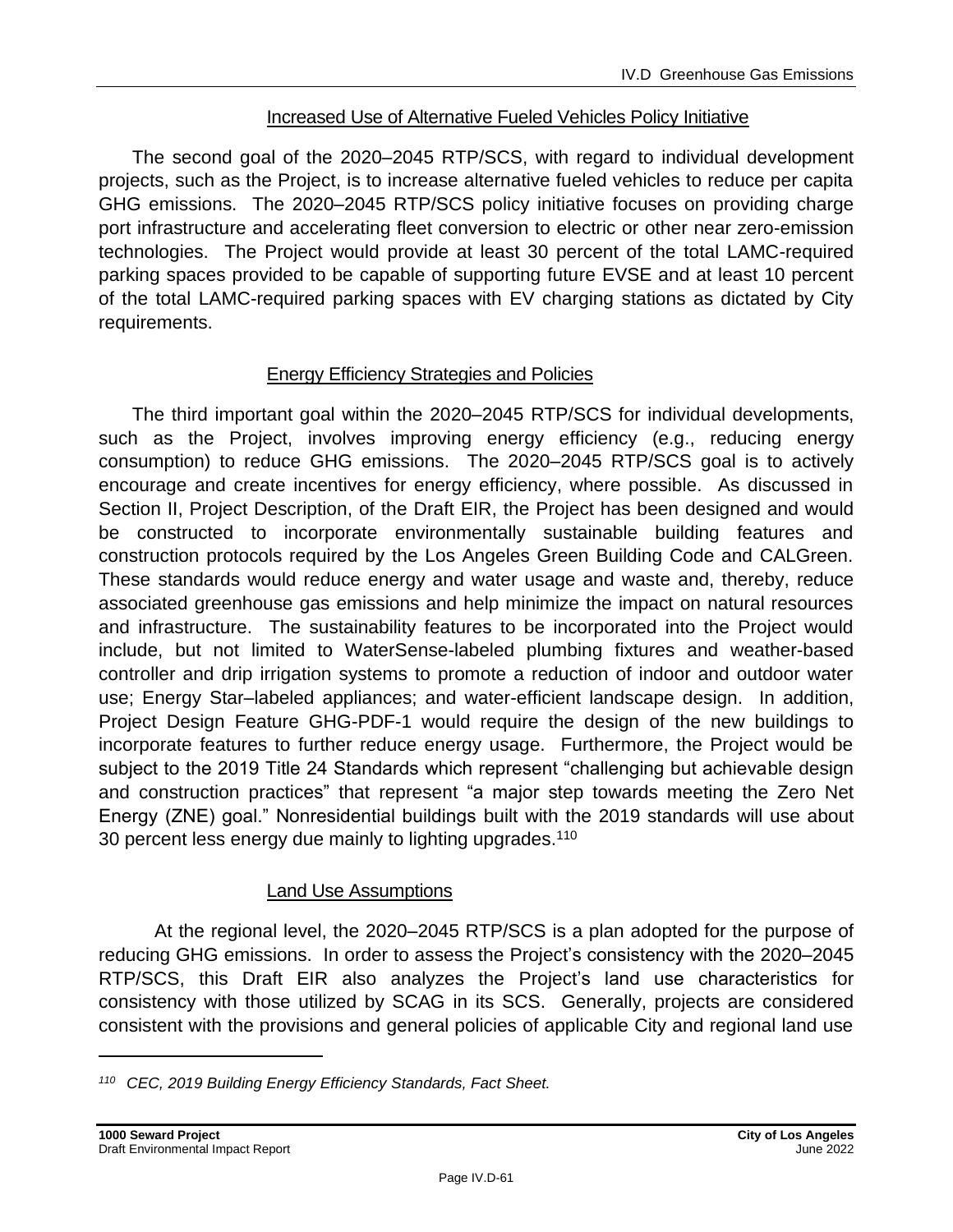plans and regulations, such as the 2020–2045 RTP/SCS, if they are compatible with the general intent of the plans and would not preclude the attainment of their primary goals. The Project's consistency with the applicable goals and principles set forth in the 2020– 2045 RTP/SCS is discussed in Section IV.E, Land Use and Planning, of the Draft EIR and detailed in Table 4 of Appendix F of the Draft EIR. As shown in Table 4 of Appendix F, the Project is consistent with the land use goals and principles set forth in the 2020–2045 RTP/SCS that pertain to GHG emissions.

In sum, the Project is the type of land use development that is encouraged by the 2020–2045 RTP/SCS to reduce VMT and expand multi-modal transportation options in order for the region to achieve the GHG reductions from the land use and transportation sectors required by SB 375, which, in turn, advances the State's long-term climate policies.<sup>111</sup> By furthering implementation of SB 375, the Project supports regional land use and transportation GHG reductions consistent with State regulatory requirements.

## **Therefore, the Project would not conflict with the GHG reduction-related actions and strategies contained in the 2020–2045 RTP/SCS. As such, impacts related to conflicts with the 2020–2045 RTP/SCS would be less than significant.**

# *(iii) City of Los Angeles Sustainable City pLAn/L.A.'s Green New Deal*

As discussed above, the Sustainable City pLAn/L.A.'s Green New Deal, a mayoral initiative, includes both short-term and long-term aspirations through the year 2050 in various topic areas, including: water, renewable energy, energy-efficient buildings, carbon and climate leadership, waste and landfills, housing and development, mobility and transit, and air quality, among others. While not a plan adopted solely to reduce GHG emissions, within L.A.'s Green New Deal (Sustainable City pLAn 2019), climate change mitigation is one of eight explicit benefits that help define its strategies and goals.

The Sustainable City pLAn/L.A.'s Green New Deal provides information as to what the City will do with buildings and infrastructure in its control and provides specific targets related to housing and development as well as mobility and transit, including the reduction of VMT per capita by 5 percent by 2025, and increasing trips made by walking, biking or transit by at least 35 percent by 2025. As noted above, the Sustainable City pLAn was updated in April 2019 and renamed as L.A.'s Green New Deal, which has established targets such as 100 percent renewable energy by 2045, diversion of 100 percent of waste by 2050, and recycling 100 percent of wastewater by 2035. Although the L.A.'s Green New Deal mainly targets GHG emissions related to City owned buildings and operations, certain

*<sup>111</sup> As discussed above, SB 375 legislation links regional planning for housing and transportation with the GHG reduction goals outlined in AB 32.*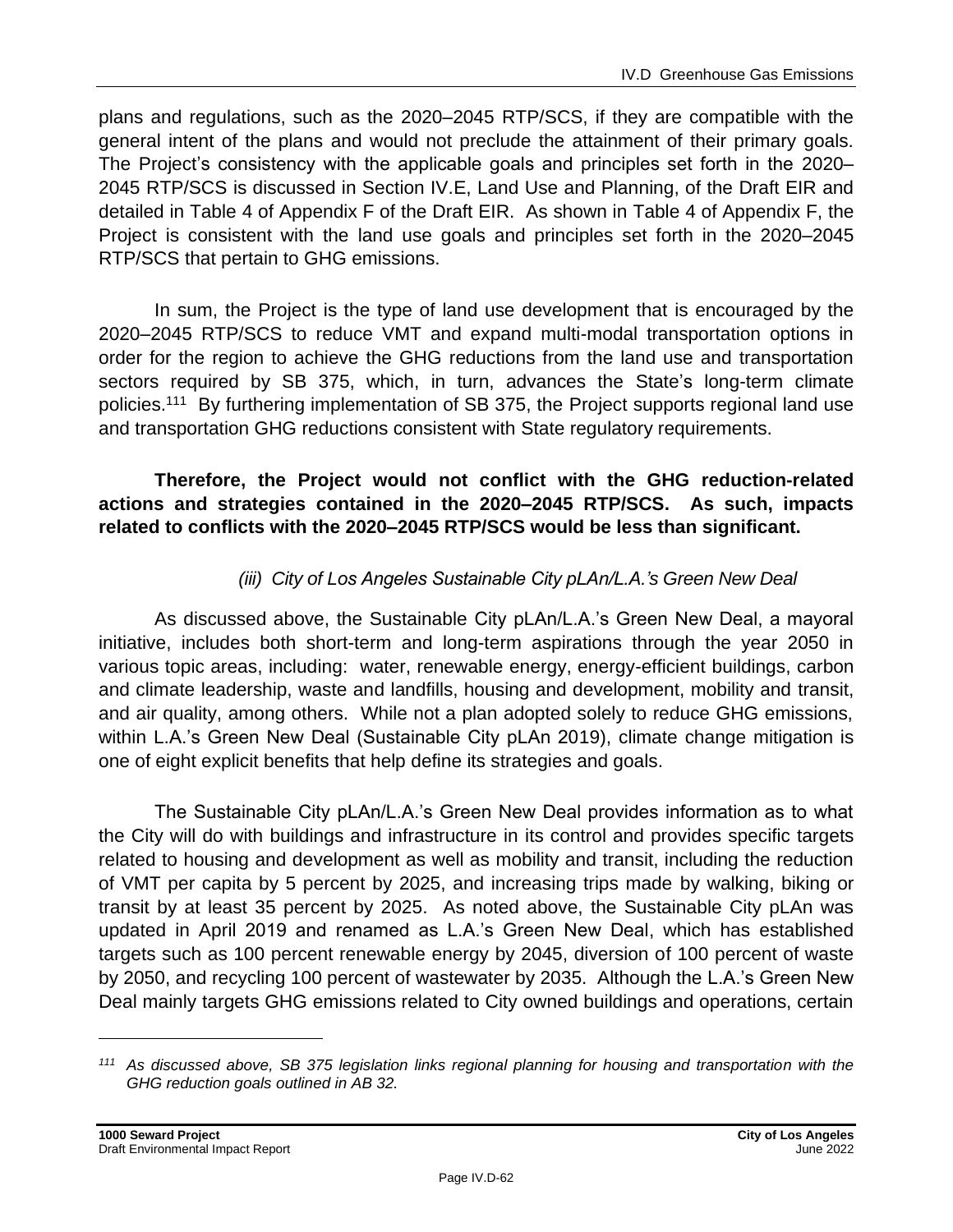reductions associated with the Project would promote its goals. Such measures include increasing renewable energy usage, reduction of per capita water usage, promotion of walking and biking to work, promotion of high-density housing close to major transportation stops, and various recycling and trash diversion goals. Table IV.D-8 on page IV.D-64 provides a discussion of the Project's consistency with applicable GHG-reducing actions from the L.A.'s Green New Deal. As discussed therein, the Project would not conflict with the applicable goals and actions of the L.A.'s Green New Deal.

Although the Green New Deal is not an adopted plan or directly applicable to private development projects, the Project would generally be consistent with these aspirations because it is an infill development within an existing urbanized area that would introduce new retail, restaurant, and office buildings in close proximity to public transportation. Specifically, transit options in the vicinity of the Project Site include the Hollywood/Vine station of the Metro B Line (Red) located approximately one-mile northeast of the Project Site; Metro bus line 4 located approximately 0.2 mile northeast of the Project Site; and DASH Hollywood located approximately 0.4 mile north of the Project Site. In addition, Metro bus lines 210 and 224 also operate within 0.5 mile of the Project Site. Furthermore, the Project would comply with CALGreen, implement various project design features to reduce energy usage, including Project Design Feature GHG-PDF-1 and Project Design Feature WAT-PDF-1, and would comply with the City of Los Angeles Solid Waste Management Policy Plan, the RENEW LA Plan, and the Exclusive Franchise System Ordinance (Ordinance No. 182,986) in furtherance of the targets included in the Sustainable City pLAn/L.A.'s Green New Deal with regard to energy-efficient buildings and waste and landfills. The Project would also provide secure short- and long-term bicycle storage areas for Project employees and visitors. **Therefore, the Project would not conflict with the Sustainable City pLAn/L.A.'s Green New Deal.**

# *(iv) Post-2030 Analysis*

Studies show that the State's existing and proposed regulatory framework will put the State on a pathway to reduce its GHG emissions level to the statewide policy goal included in Executive Order B-30-15 of 40 percent below 1990 levels by 2030, and to 80 percent below 1990 levels by 2050 if additional appropriate reduction measures are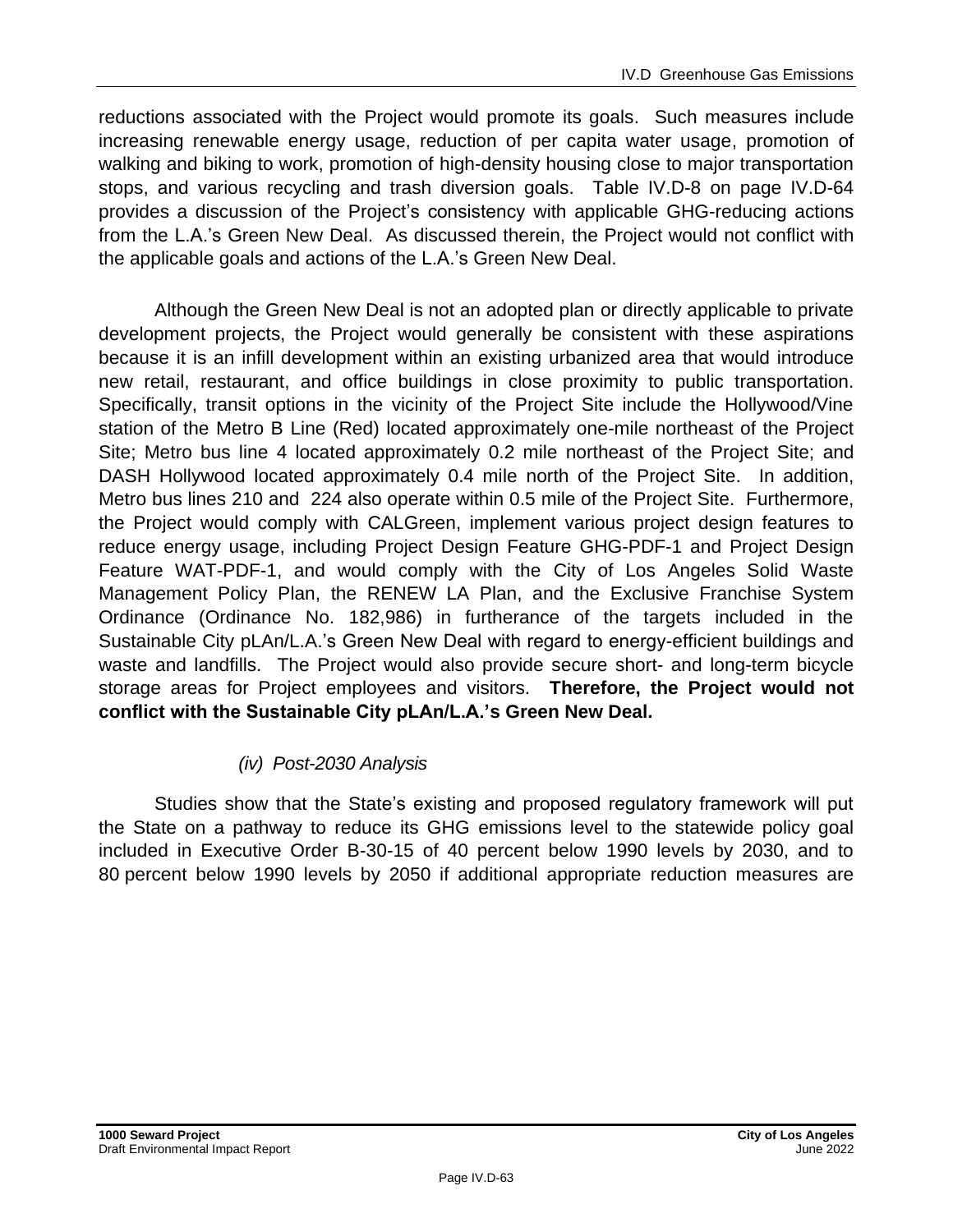**Table IV.D-8 Consistency with Applicable GHG Emissions Goals and Actions of the City's Green New Deal**

| <b>Action</b>                                                                                                                                       | <b>Description</b>                                                                                                                                                                                                                                                                           | <b>Consistency Analysis</b>                                                                                                                                                                                                                                                                                                                                                                                                                                                                                                                                                                                                                                                                                                                                                                                                   |
|-----------------------------------------------------------------------------------------------------------------------------------------------------|----------------------------------------------------------------------------------------------------------------------------------------------------------------------------------------------------------------------------------------------------------------------------------------------|-------------------------------------------------------------------------------------------------------------------------------------------------------------------------------------------------------------------------------------------------------------------------------------------------------------------------------------------------------------------------------------------------------------------------------------------------------------------------------------------------------------------------------------------------------------------------------------------------------------------------------------------------------------------------------------------------------------------------------------------------------------------------------------------------------------------------------|
| <b>Focus Area: Local Water</b>                                                                                                                      |                                                                                                                                                                                                                                                                                              |                                                                                                                                                                                                                                                                                                                                                                                                                                                                                                                                                                                                                                                                                                                                                                                                                               |
| Reduce potable water<br>use per capita by 22.5%<br>by 2025; and 25% by<br>2035; and maintain or<br>reduce 2035 per capita<br>water use through 2050 | The City would build upon the success<br>of Save the Drop program and develop<br>additional<br>water<br>conservation<br>campaigns. In addition, the City would<br>continue to benchmark customer use<br>and improve data gathering to identify<br>effective programs.                        | No Conflict. While this action primarily<br>applies to the City and LADWP, the<br>Project<br>incorporate<br>would<br>water<br>conservation features to reduce water<br>Water<br>use.<br>usage<br>rates<br>were<br>calculated<br>consistent<br>with<br>the<br>requirements under City Ordinance No.<br>184,248, the 2013 California Plumbing<br>Code, 2019 CALGreen Code, 2014 Los<br>Angeles Plumbing Code, and 2017 Los<br>Angeles Green Building Code and<br>reflects approximately a 20-percent<br>reduction in water usage as compared<br>to the base demand.<br>Project-related<br>GHG emissions from water related<br>sources also include implementation of<br>Project Design Feature WAT-PDF-1<br>included in Section IV.J.1, Utilities and<br>Service Systems-Water Supply and<br>Infrastructure, of this Draft EIR. |
| <b>Focus Area: Clean and Healthy Buildings</b>                                                                                                      |                                                                                                                                                                                                                                                                                              |                                                                                                                                                                                                                                                                                                                                                                                                                                                                                                                                                                                                                                                                                                                                                                                                                               |
| All new buildings will be<br>net zero carbon by<br>2030; and 100% of<br>buildings will be net zero<br>carbon by 2050                                | The City would perform a complete<br>building<br>electrification<br>study<br>and<br>develop<br>supporting<br>programs.<br>Financing would be expanded and<br>improved<br>provide<br>electrification<br>to<br>existing energy efficiency and solar<br>programs.                               | No Conflict. While this action primarily<br>applies to the City, the Project would be<br>designed and operated to meet or<br>exceed the applicable requirements of<br>the state CALGreen Code and the City<br>of Los Angeles Green Building Code.<br>Furthermore, the Project would be<br>subject to the 2019 Title 24 Standards<br>"challenging<br>which<br>represent<br>but<br>achievable design and construction<br>practices" that represent "a major step<br>towards meeting the Zero Net Energy<br>(ZNE) goal. <sup>a</sup>                                                                                                                                                                                                                                                                                             |
| Reduce building energy<br>use per sf for all building<br>types 22% by 2025;<br>34% by 2035; and 44%<br>by 2050                                      | The City would increase awareness of<br>incentives and smart building energy<br>management systems.<br>An energy<br>consumption report will be prepared to<br>assess the energy-water nexus.                                                                                                 | No Conflict. While this action primarily<br>applies to the City, the Project would be<br>designed and operated to meet or<br>exceed the applicable requirements of<br>the CALGreen Code and the City of Los<br>Angeles Green Building Code.                                                                                                                                                                                                                                                                                                                                                                                                                                                                                                                                                                                   |
| <b>Focus Area: Mobility and Public Transit</b>                                                                                                      |                                                                                                                                                                                                                                                                                              |                                                                                                                                                                                                                                                                                                                                                                                                                                                                                                                                                                                                                                                                                                                                                                                                                               |
| Reduce VMT per capita<br>by at least 13% by 2025;<br>39% by 2035; and 45%<br>by 2050                                                                | The<br>City<br>would<br>update<br>the<br>Transportation Demand Management<br>(TDM) ordinance and develop first/last<br>mile<br>infrastructure<br>improvements<br>around transit stations. TDM strategies<br>would also be implemented consistent<br>with the West Side Mobility Plan to east | No Conflict. While this action primarily<br>applies to the City, the Project would be<br>located near mass transit stations to<br>reduce vehicle trips. The Project would<br>pedestrian-friendly<br>also promote a<br>community by placing office, retail and<br>entertainment<br>uses<br>within<br>walking                                                                                                                                                                                                                                                                                                                                                                                                                                                                                                                   |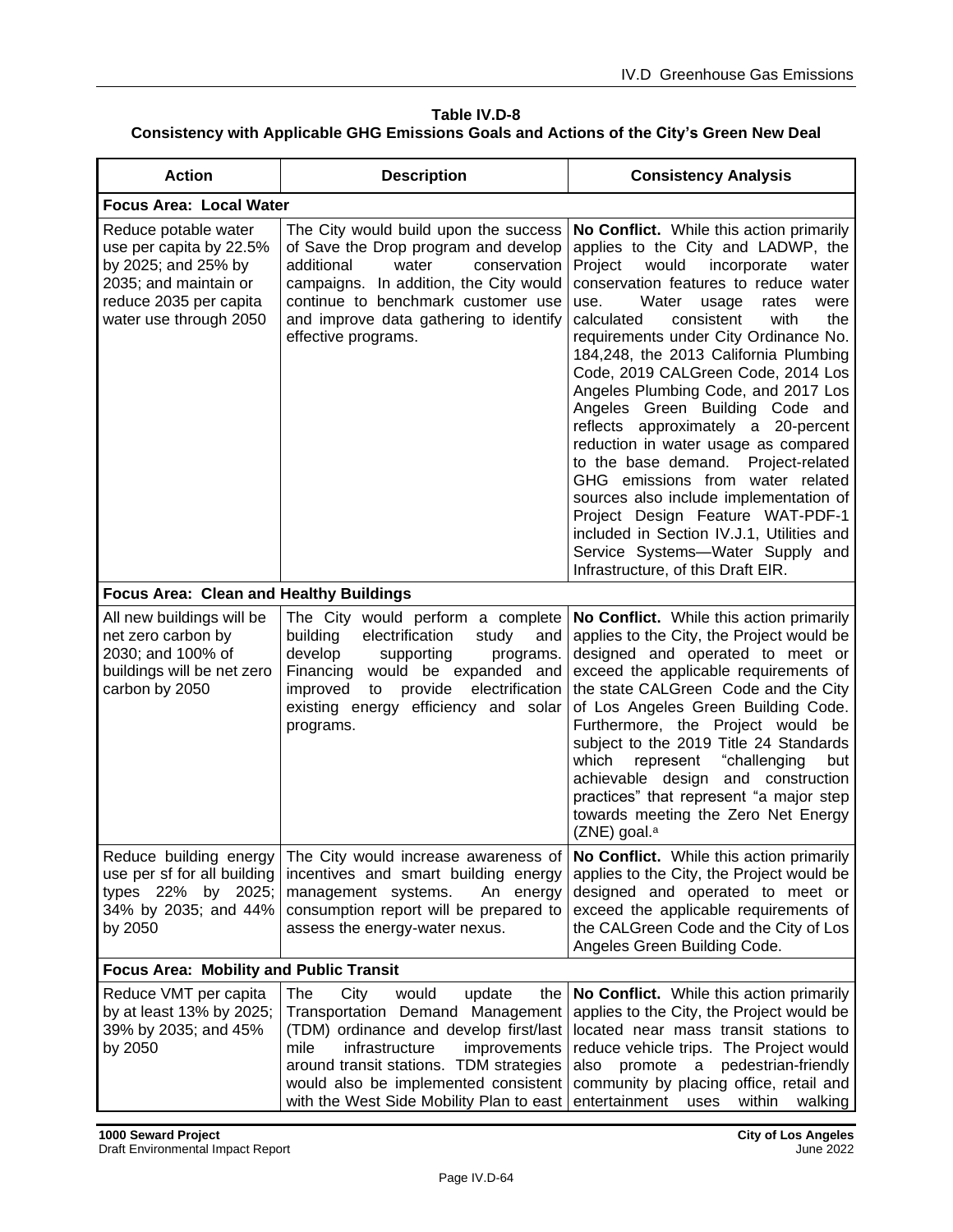#### **Table IV.D-8 (Continued) Consistency with Applicable GHG Emissions Goals and Actions of the City's Green New Deal**

| <b>Action</b>                                                                                                                           | <b>Description</b>                                                                                                                                                                                                                                                                                                                                                                                                                                                                     | <b>Consistency Analysis</b>                                                                                                                                                                                                                                                                                                      |
|-----------------------------------------------------------------------------------------------------------------------------------------|----------------------------------------------------------------------------------------------------------------------------------------------------------------------------------------------------------------------------------------------------------------------------------------------------------------------------------------------------------------------------------------------------------------------------------------------------------------------------------------|----------------------------------------------------------------------------------------------------------------------------------------------------------------------------------------------------------------------------------------------------------------------------------------------------------------------------------|
|                                                                                                                                         | congestion.                                                                                                                                                                                                                                                                                                                                                                                                                                                                            | distance of residential uses.<br>The<br>Project would also provide<br>bicycle<br>parking spaces in accordance with<br>LAMC<br>requirements<br>for<br>Project<br>employees and visitors.                                                                                                                                          |
|                                                                                                                                         |                                                                                                                                                                                                                                                                                                                                                                                                                                                                                        | As discussed above, the Project would<br>result in 40 percent less Project-related<br>transportation VMT and emissions in<br>comparison to a similar Project within<br>the City using the standard rates within<br>the LADOT VMT model (e.g., Project's<br>credit for transit and walking for future<br>visitors and employees). |
| <b>Focus Area: Mobility and Public Transit</b>                                                                                          |                                                                                                                                                                                                                                                                                                                                                                                                                                                                                        |                                                                                                                                                                                                                                                                                                                                  |
| Increase the percentage<br>of electric and zero<br>emission vehicles in the<br>city to 25% by 2025;<br>80% by 2035; and 100%<br>by 2050 | The City would increase the electric<br>vehicle ownership by providing rebates<br>for used EVs and chargers, as well as<br>promote trade-in events for electric<br>vehicles. The City would also increase<br>the number of EV charging stations by<br>pursuing public-private partnerships in<br>developing<br>charging<br>stations,<br>streamline permitting processes for EV<br>charger<br>installations<br>and<br>update<br>building codes to simplify EV charging<br>requirements. | No Conflict. While this action primarily<br>applies to the City, the Project would<br>support this policy since the Project<br>would provide electric vehicle charging<br>stations and electric vehicle<br>supply<br>wiring<br>consistent<br>with<br>City<br>requirements.                                                       |
| a                                                                                                                                       | CEC, 2019 Building Energy Efficiency Standards, Fact Sheet.                                                                                                                                                                                                                                                                                                                                                                                                                            |                                                                                                                                                                                                                                                                                                                                  |
| Source: Eyestone Environmental, 2022.                                                                                                   |                                                                                                                                                                                                                                                                                                                                                                                                                                                                                        |                                                                                                                                                                                                                                                                                                                                  |

adopted.<sup>112</sup> Even though these studies did not provide an exact regulatory and technological roadmap to achieve the 2030 and 2050 goals, they demonstrated that various combinations of policies could allow the statewide emissions level to remain very low through 2050, suggesting that the combination of new technologies and other regulations not analyzed in the studies could allow the State to meet the 2050 target.

*<sup>112</sup> Energy and Environmental Economics (E3). Achieving Carbon Neutrality in California, PATHWAYS Scenarios Developed for the California Air Resources Board (October 2020) Mahone, Amber. CARB, the California Energy Commission, California Public Utilities Commission, and the California Independent System Operator engaged E3 to evaluate the feasibility and cost of a range of potential 2030 targets along the way to the state's goal of reducing GHG emissions to 80 percent below 1990 levels by 2050. With input from the agencies, E3 developed long-term scenarios that explore the potential pace at which emission reductions can be achieved, as well as the mix of technologies and practices deployed. E3 (Footnote continued on next page)*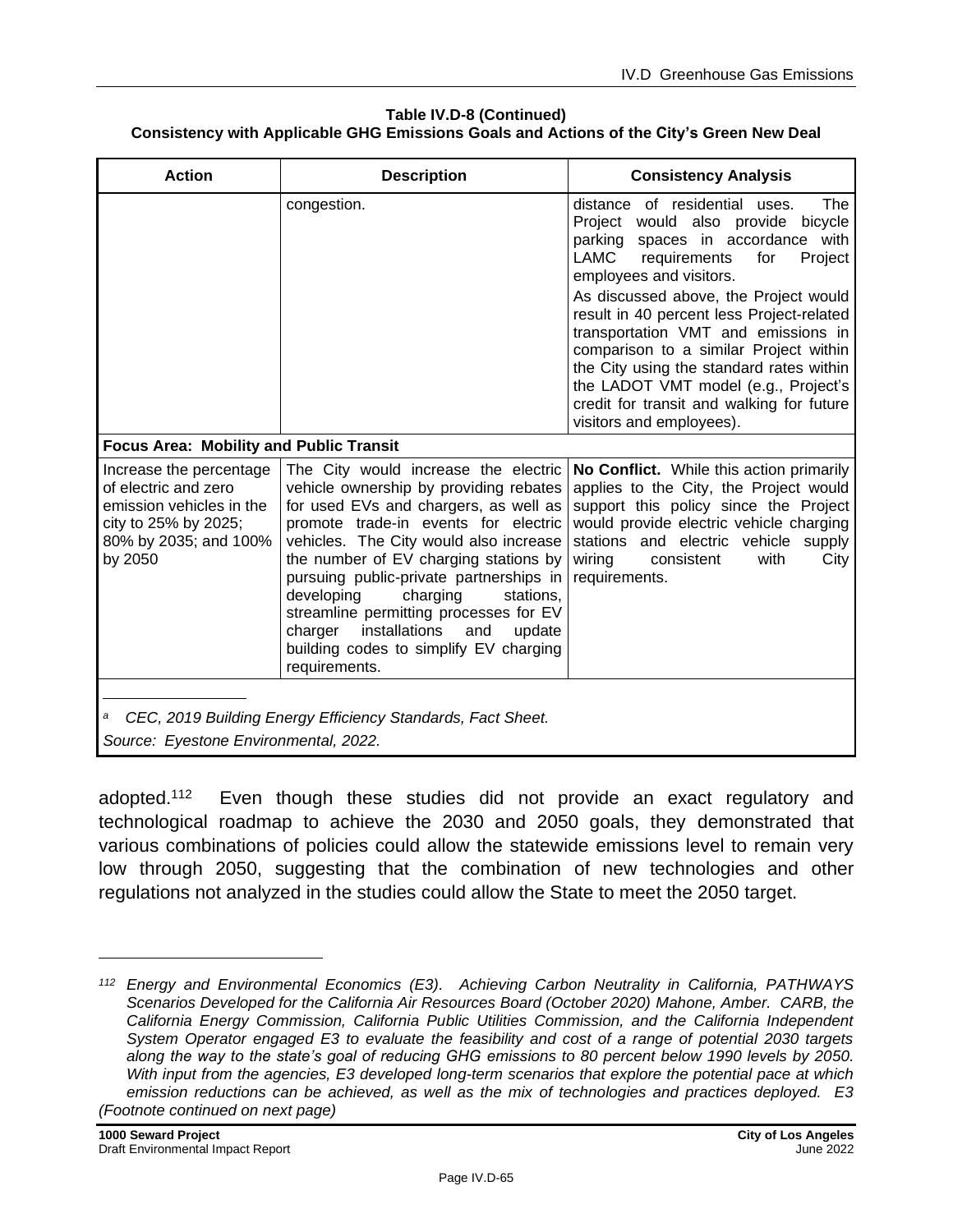Subsequent to the findings of these studies, SB 32 was passed on September 8, 2016, which requires that Statewide GHG emissions are reduced to 40 percent below the 1990 level by 2030. These targets would build upon those originally established under AB 32 which required reducing statewide GHG emissions to 1990 levels by 2020. As discussed above, SB 32, involves increasing renewable energy use, imposing tighter limits on the carbon content of gasoline and diesel fuel, putting more electric cars on the road, improving energy efficiency, and curbing emissions from key industries. The Project's design features advance these goals by reducing VMT, as described in more detail above, and other sustainable features that increase the use electric vehicles, improving energy efficiency, and reducing water usage, including, but not limited to: (1) WaterSense-labeled plumbing fixtures and weather-based controller and drip irrigation systems to promote a reduction of indoor and outdoor water use; (2) Energy Star–labeled appliances; (3) waterefficient landscape design; (4) water-conserving plumbing fixtures; (5) insulated window glazing; and (6) parking to support electric vehicles, 10 percent with charging equipment and 30 percent EV-ready (i.e., prewired for future chargers).

The emissions modeling in the 2017 Scoping Plan has projected 2030 statewide emissions which take into account known commitments (reduction measures) such as SB 375, SB 350, and other measures. The emissions inventory identified an emissions gap, meaning that emissions reductions due to known commitments do not decline fast enough to achieve the 2030 target. In order to fill this gap, the 2017 Scoping Plan assumed a scenario in which cap-and-trade would deliver the reductions necessary to achieve the 2030 emissions target. Although the Project is consistent with the 2017 Scoping Plan, additional measures to achieve the 2030 targets and beyond are outside of the City or the Project's control. While, any evaluation of post-2030 Project emissions would be speculative, the Project would not preclude or impede the State achieving the 2030 targets.

Executive Order S-3-05 establishes a goal to reduce GHG emissions to 80 percent below 1990 levels by 2050. This goal, however, has not been codified. That being said, studies have shown that, in order to meet the 2050 target, aggressive technologies in the transportation and energy sectors, including electrification and the decarbonization of fuel, will be required. In its 2008 Climate Change Scoping Plan, CARB acknowledged that the "measures needed to meet the 2050 are too far in the future to define in detail."<sup>113</sup> In the First Update to the Scoping Plan, however, CARB generally described the type of activities

*<sup>(</sup>Footnote continued from previous page)*

*conducted the analysis using its California PATHWAYS model. The model encompasses the entire California economy with detailed representations of the buildings, industry, transportation and electricity sectors.*

*<sup>113</sup> CARB, Climate Change Scoping Plan: A Framework for Change, December 2008.,p. 117.*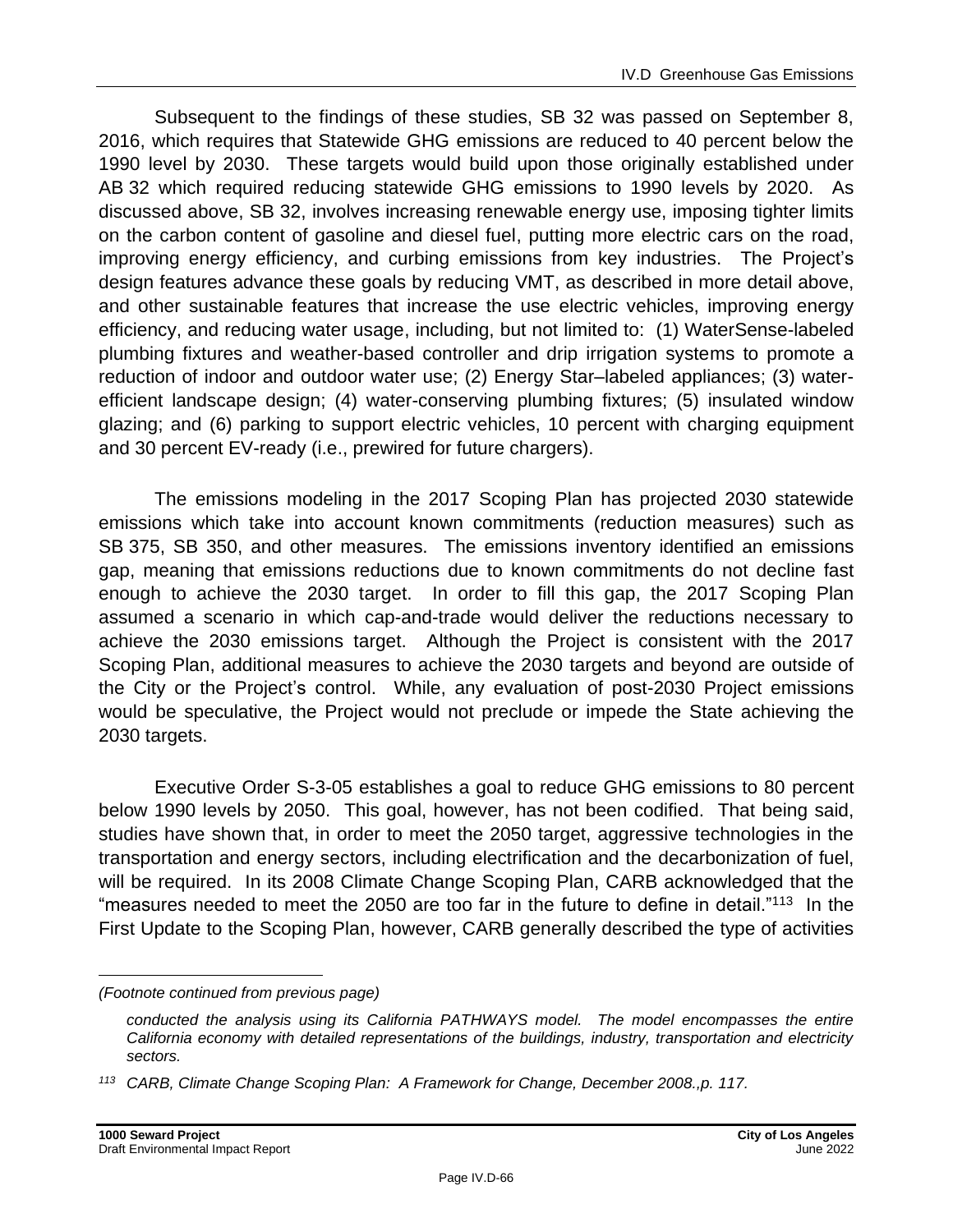required to achieve the 2050 target: "energy demand reduction through efficiency and activity changes; large-scale electrification of on-road vehicles, buildings, and industrial machinery; decarbonizing electricity and fuel supplies; and rapid market penetration of efficiency and clean energy technologies that requires significant efforts to deploy and scale markets for the cleanest technologies immediately."<sup>114</sup>

Although the Project's emissions level in 2050 cannot be reliably quantified, statewide efforts are underway to facilitate the State's achievement of that goal and it is reasonable to expect the Project's emissions to decline as the regulatory initiatives identified by CARB in the Climate Change Scoping Plan are implemented, and other technological innovations occur. <sup>115</sup> Stated differently, the Project's total emissions at buildout presented in Table IV.D-11 on page [IV.D-73](#page-72-0) in the analysis below, represents the maximum emissions inventory for the Project as California's emissions sources are being regulated (and foreseeably expected to continue to be regulated in the future) in furtherance of the State's environmental policy objectives. That inventory takes into account existing regulations, and regulations that would apply to the Project at its build out year. As an example, the Project's GHG emissions associated with electrical usage would be reduced by an additional 16 percent in Year 2030 and to zero in 2050 since the electricity provider (LADWP) servicing the Project Site must generate electricity with 60 percent renewables in 2030 and 100 percent renewables by 2045, as required by SB 100. Please refer to Table IV.D-6 on page IV.D-51 and Table IV.D-7 on page IV.D-53 for applicable regulatory measures that would serve to reduce GHG impacts from the Project. As such, the Project would not conflict with the Executive Order's horizon-year (2050) goal. Further, the Project is consistent with SCAG's 2020-2045 RTP/SCS which demonstrates that the region would meet the post-2030 GHG reduction goal of 19 percent by 2035.

The Project is the type of land use development that is encouraged by the 2020– 2045 RTP/SCS to reduce VMT and expand multi-modal transportation options in order for the region to achieve the GHG reductions from the land use and transportation sectors required by SB 375, which, in turn, advances the State's long-term climate policies. As discussed above, incorporation of USEPA MXD VMT reduction features applicable to the Project results in 40 percent less overall VMT and resultant GHG emissions in comparison to a project without VMT reducing characteristics (e.g., availability of transit). By furthering implementation of SB 375, the Project supports regional land use and transportation GHG reductions consistent with State climate targets for 2030 and beyond.

*<sup>114</sup> CARB, 2017 Scoping Plan Update, November 2017, p. 18.*

*<sup>115</sup> Such regulatory measures which will further reduce GHG emissions include the RPS under SB 100 which requires 100-percent renewable energy by 2045.*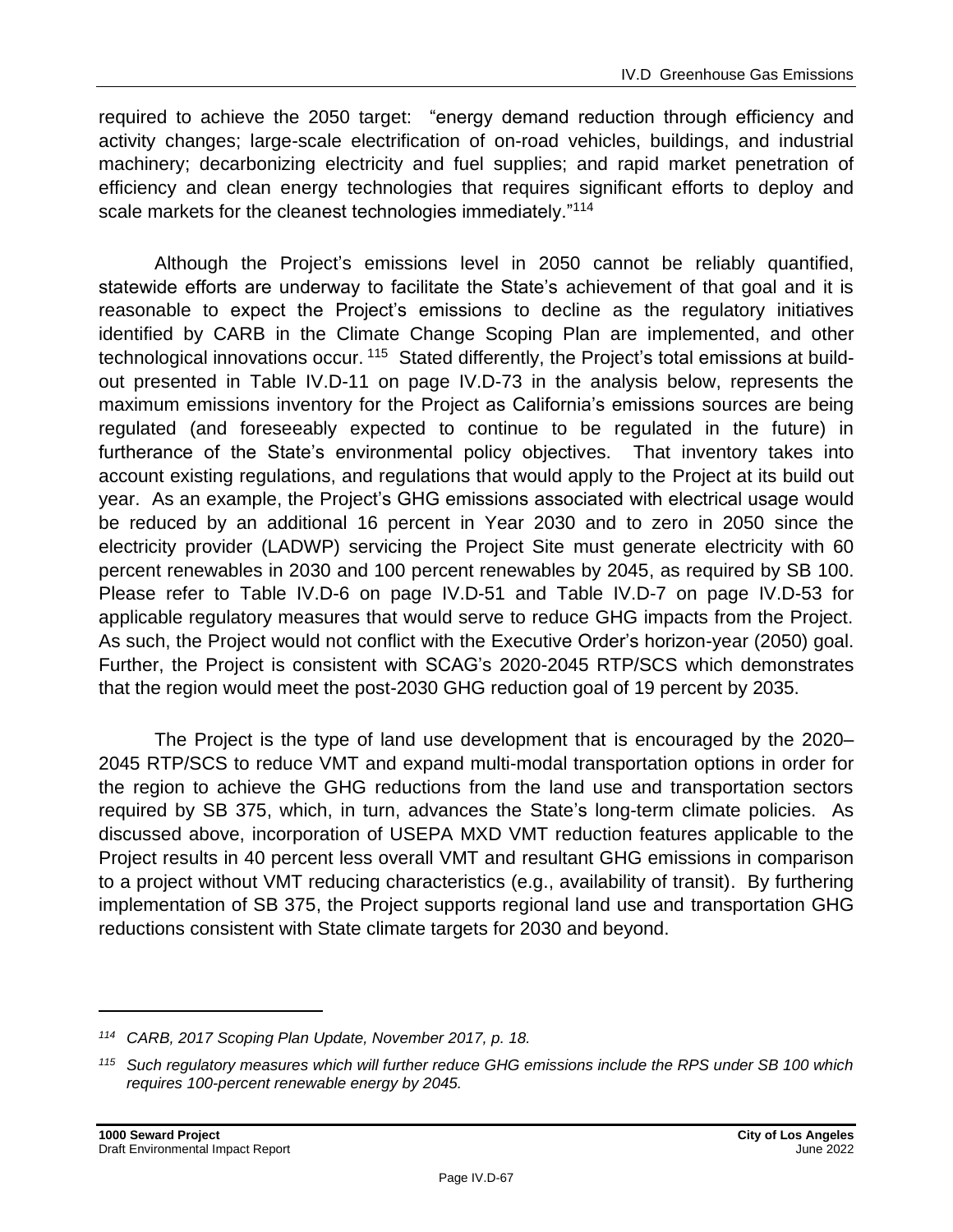For the reasons described above, the Project's post-2030 emissions trajectory is expected to follow a declining trend, consistent with the 2030 and 2050 targets and Executive Orders S-3-05 and B-30-15.

## *(iv) Carbon Neutrality*

As discussed above, Executive Order B-55-18 establishes a new statewide goal to achieve carbon neutrality no later than 2045 and achieve and maintain net negative emissions thereafter. Based on this executive order, CARB would work with relevant State agencies to develop a framework for implementation and accounting that tracks progress towards this goal, as well as ensuring future scoping plans identify and recommend measures to achieve the carbon neutrality goal.

Also discussed above, CARB has released a study evaluating three scenarios three scenarios that achieve Carbon Neutrality in California by 2045. The scenarios analyzed to achieve carbon neutrality include a High Carbon Dioxide Removal (CDR) scenario, Zero Carbon Energy scenario, and a Balanced scenario. Under each of these scenarios, CARB proposed reduction strategies for various sectors that contribute GHG emissions throughout the State. Table IV.D-9 on page IV.D-69 provides a summary of key emission reduction strategies required to achieve Carbon Neutrality by 2045. In addition, Table IV.D-9 demonstrates how the Project would not conflict with these measures.

Although specific details are not yet available for the GHG reduction measures for the three scenarios discussed above, implementation of these measures would require regulations to be enforced by the State. The Project would be required to comply with regulations in support of the goal of Carbon Neutrality by 2045 and would therefore support, and be consistent with, the State's achievement of the goals included in Executive Order B-55-18.

# *(b) Project Emissions*

The CEQA Guidelines ask whether the Project would generate GHG emissions, either directly or indirectly, that may have a significant impact on the environment. This Draft EIR estimates the GHG emissions associated with the Project for informational purposes only. These Project GHG emissions are not evaluated against a numeric or quantified threshold of significance.

The Project would result in direct and indirect GHG emissions generated by different types of emissions sources, including: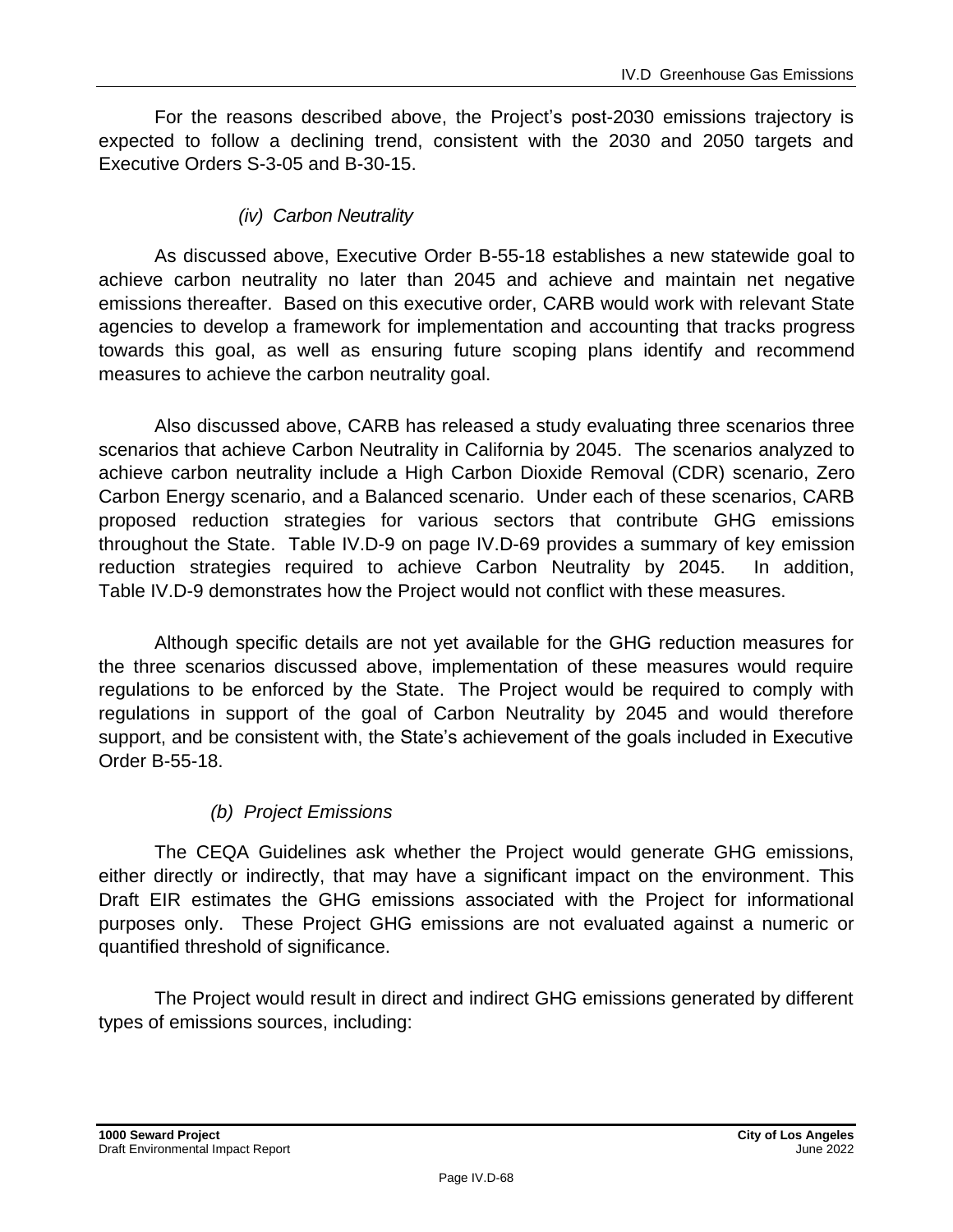| Table IV.D-9                                                 |
|--------------------------------------------------------------|
| <b>Project Consistency with 2045 Carbon Neutrality Goals</b> |

| <b>Sector</b>                       | <b>Description</b>                                                                                                                                                                                                                                                                                                                                                                                          | <b>Consistency Analysis</b>                                                                                                                                                                                                                                                                                                                                                                                                                             |
|-------------------------------------|-------------------------------------------------------------------------------------------------------------------------------------------------------------------------------------------------------------------------------------------------------------------------------------------------------------------------------------------------------------------------------------------------------------|---------------------------------------------------------------------------------------------------------------------------------------------------------------------------------------------------------------------------------------------------------------------------------------------------------------------------------------------------------------------------------------------------------------------------------------------------------|
| Sector: Low Carbon<br><b>Fuels</b>  | The State would use advanced biofuels for<br>ground transportation, renewable aviation<br>biomethane<br>fuel<br>and<br>for<br>electricity<br>generation.<br>Hydrogen<br>also be<br>may<br>blended into pipeline gas demand as well<br>as hydrogen for fuel cell transportation.                                                                                                                             | No Conflict. This action primarily<br>applies to the transportation fuel<br>However, the Project<br>providers.<br>would source transportation fuel<br>from these providers that would<br>comply<br>with<br>these<br>reduction<br>measures. As such, the Project<br>would not conflict with, and thus,<br>would be consistent with, this goal.                                                                                                           |
| Sector: Buildings                   | The State would require 100 percent of<br>sales of electric appliances by 2030<br>through 2040.                                                                                                                                                                                                                                                                                                             | No Conflict. While the Project may<br>include natural gas appliances, any<br>purchases of appliances after 2030<br>would be consistent with State<br>Since<br>requirements.<br>this<br>is<br>- a<br>commercial project and not a<br>residential project the need for new<br>appliances after 2030 should be<br>minimal. As such, the Project would<br>not conflict with, and thus, would be<br>consistent with this goal.                               |
| Sector: Transportation              | The State would require 100 percent<br>Battery Electric Vehicle (BEV) sales for<br>Light Duty Vehicles (LDV) and Medium<br>Duty Vehicles (MDV) as early as 2030.<br>Sales of Heavy Duty Vehicles (HDV) would<br>achieve at least 45 percent BEV or CNG<br>as early as 2035.<br>At least 50 percent of rail within the State<br>would be electrified and 50 percent of in-<br>state aviation be electrified. | No Conflict.<br><b>Employees</b><br>and<br>visitors of the Project purchasing<br>vehicles within the State would<br>comply with BEV or CNG vehicle<br>sales<br>requirements<br>the<br>once<br>effect.<br>requirements<br>into<br>go<br>Therefore, the Project would not<br>conflict with requirements on sales<br>of BEV or CNG powered vehicles.<br>As such, the Project would not<br>conflict with, and thus, would be<br>consistent with, this goal. |
| Sector: Industry and<br>Agriculture | The State would require industry to be up<br>to 53 percent electrified and up to 19<br>percent of energy to be met with hydrogen.<br>Cement, glass, oil and gas industries<br>would be required to achieve carbon consistent with, this goal.<br>capture of at least 14 MMT. Agricultural<br>energy emissions would be reduced by at<br>least 80 percent.                                                   | Not Applicable. The Project would<br>not include industrial or agricultural<br>uses. As such, the Project would<br>not conflict with, and thus, would be                                                                                                                                                                                                                                                                                                |
|                                     | Oil and gas extraction and petroleum<br>refining energy demand would be reduced<br>by at least 90 percent.                                                                                                                                                                                                                                                                                                  |                                                                                                                                                                                                                                                                                                                                                                                                                                                         |
| Sector: Electricity                 | Electricity generation within the state is<br>fueled with natural gas, biomethane or<br>hydrogen. At least 95 percent of electricity<br>generation would be zero carbon.                                                                                                                                                                                                                                    | No Conflict. This action primarily<br>applies to the local power utility<br>company (LADWP). However, the<br>Project would source electricity from<br>the LADWP that would comply with<br>these reduction measures. As such,                                                                                                                                                                                                                            |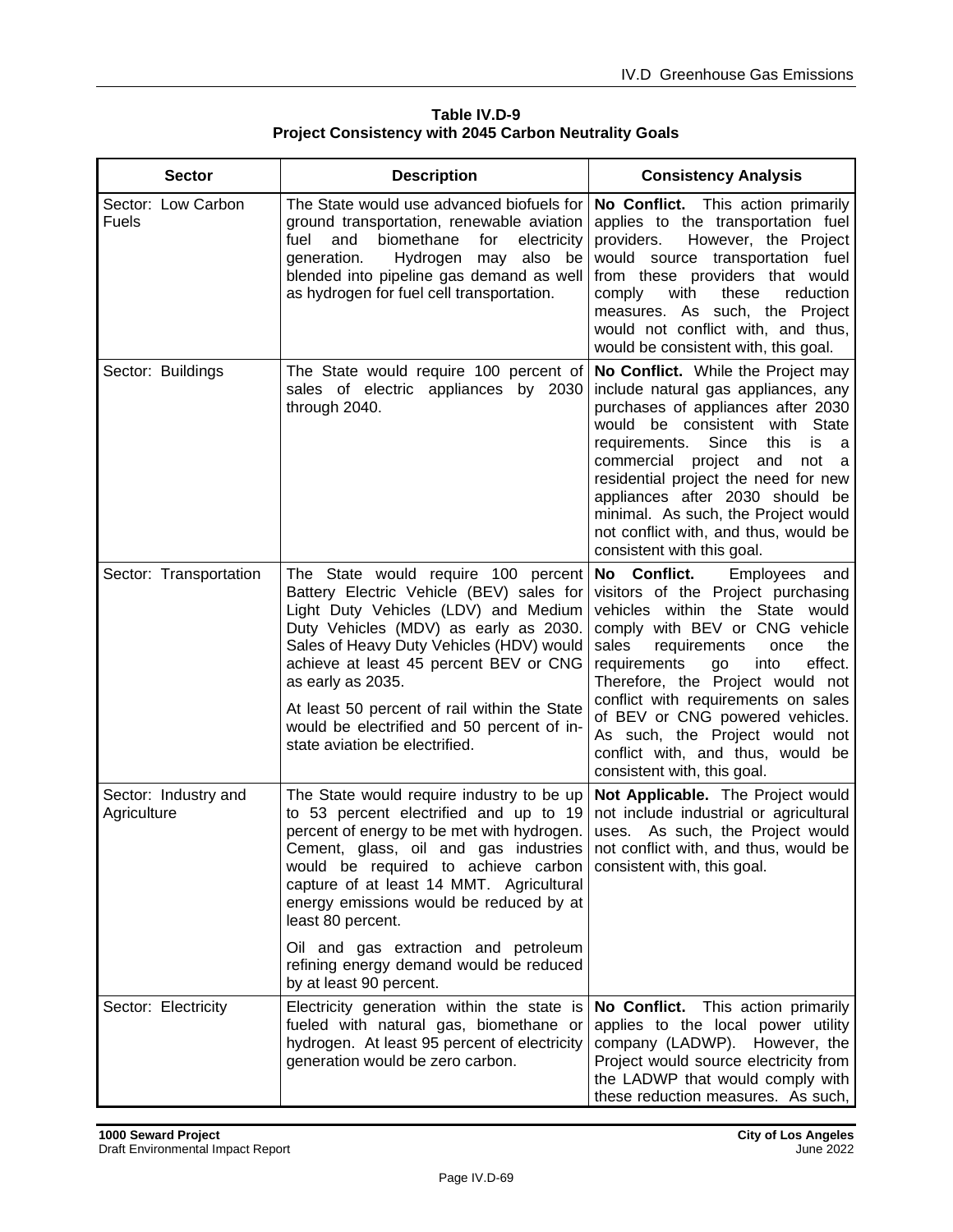| <b>Sector</b>                     | <b>Description</b>                                                                                                                                                                                                                                                                               | <b>Consistency Analysis</b>                                                                                                                                                                                                                                                                                                                                                                                                                       |
|-----------------------------------|--------------------------------------------------------------------------------------------------------------------------------------------------------------------------------------------------------------------------------------------------------------------------------------------------|---------------------------------------------------------------------------------------------------------------------------------------------------------------------------------------------------------------------------------------------------------------------------------------------------------------------------------------------------------------------------------------------------------------------------------------------------|
|                                   |                                                                                                                                                                                                                                                                                                  | the Project would not conflict with,<br>and thus, would be consistent with,<br>this goal.                                                                                                                                                                                                                                                                                                                                                         |
| High GWP and Non-<br>Combustion   | Landfill and wastewater methane would be<br>reduced by 23 percent. Pipeline fugitive<br>emissions would be reduced by 72<br>percent, agricultural methane would be<br>reduced by 41 percent and refrigerants<br>would be reduced by 75 percent. Percent<br>reductions are relative to Year 2020. | No Conflict. This action primarily<br>applies to the local water utility (City<br>Angeles<br>Sanitation<br>of<br>Los<br>Department) and solid waste utility.<br>However, the Project would source<br>LADWP<br>from<br>the<br>water<br>and<br>generate solid waste within the City<br>that would comply with<br>these<br>reduction measures. As such, the<br>Project would not conflict with, and<br>thus, would be consistent with, this<br>goal. |
| Sector: Carbon Dioxide<br>Removal | At least 33 million metric tons/year of<br>carbon dioxide removal needed in 2045.                                                                                                                                                                                                                | Not Applicable. While this action<br>primarily applies to the State, the<br>Project would comply with this policy<br>as required by current or future<br>regulations. As such, the Project<br>would not conflict with, and thus,<br>would be consistent with, this goal.                                                                                                                                                                          |

#### **Table IV.D-9 (Continued) Project Consistency with 2045 Carbon Neutrality Goals**

*Source: CARB, Achieving Carbon Neutrality in California, October 2020; Eyestone Environmental, 2021.*

- Construction: emissions associated with demolition of the existing buildings and surface parking areas, shoring, excavation, grading, and construction-related equipment and vehicular activity;
- Area source: emissions associated with landscaping equipment and consumer products;
- Energy source (building operations): emissions associated with space heating and cooling, water heating, energy consumption, and lighting;
- Mobile source: emissions associated with vehicles accessing the Project Site;
- Stationary source: emissions associated with stationary equipment (e.g., emergency generators);
- Solid Waste: emissions associated with the decomposition of the waste, which generates methane based on the total amount of degradable organic carbon; and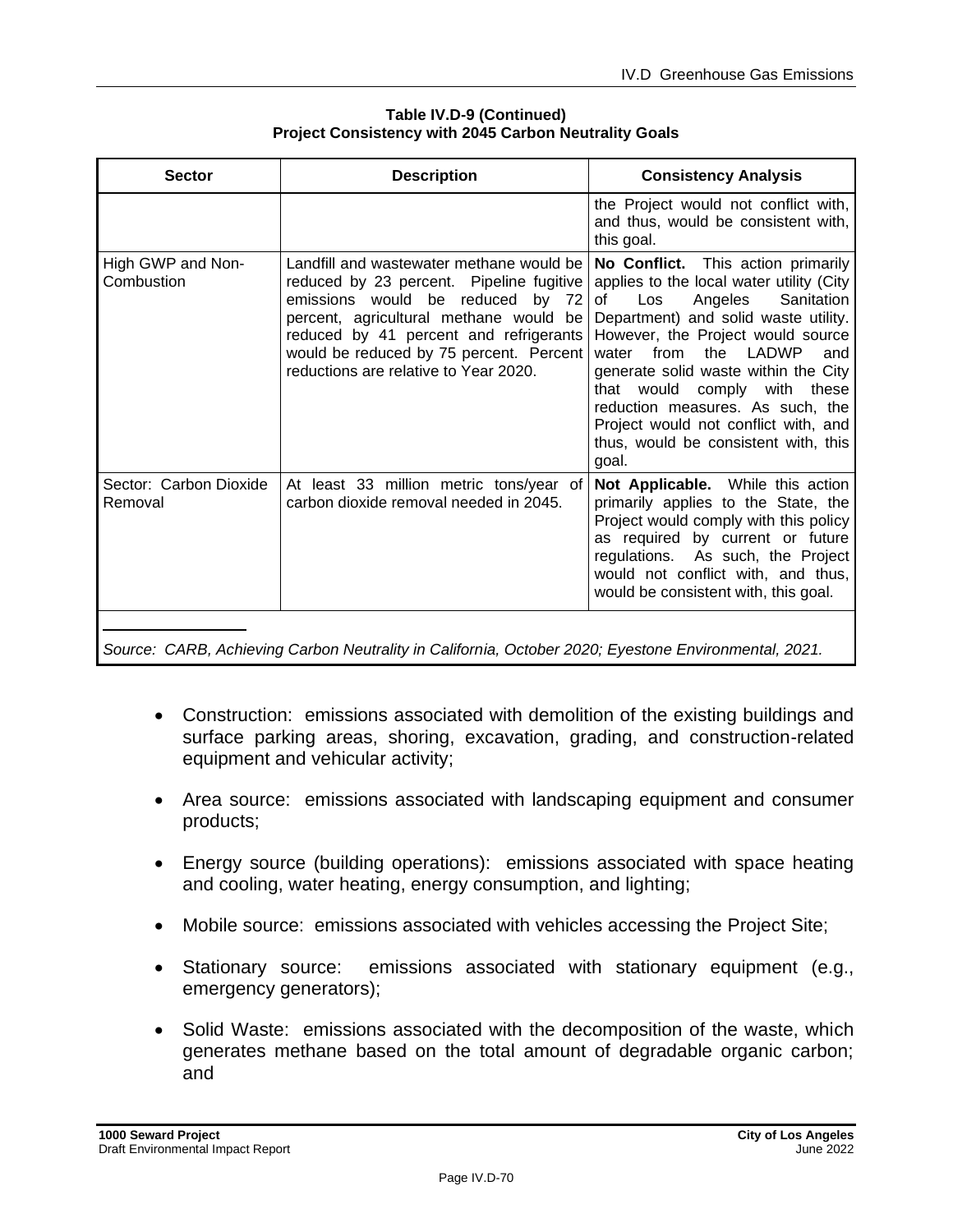• Water/Wastewater: emissions associated with energy used to pump, convey, deliver, and treat water.

The Project would generate an incremental contribution to and cumulative increase in GHG emissions. A specific discussion regarding potential GHG emissions associated with the construction and operational phases of the Project is provided below.

## *(i) Construction*

Construction of the Project would commence with demolition of the existing structures and surface parking. This phase would be followed by grading and excavation for the subterranean parking. Building foundations would then be laid, followed by building construction, paving/concrete installation, and landscape installation. The construction schedule assumes that construction would take place within a 24-month duration with completion in 2024 and full buildout of the Project by 2025. It is estimated that approximately 55,000 cubic yards of export material (e.g., concrete and asphalt surfaces) and soil would be hauled from the Project Site during the demolition and excavation phase. The emission of GHGs associated with construction of the Project were calculated for each year of construction activity. A summary of GHG emissions for each year of construction is presented in Table IV.D-10 on page [IV.D-72.](#page-71-0)

As presented in Table IV.D-10, construction of the Project is estimated to generate a total of 4,073 MTCO2e. As recommended by SCAQMD, the total GHG construction emissions were amortized over the 30-year lifetime of the Project (i.e., total construction GHG emissions were divided by 30 to determine an annual construction emissions estimate that can be added to the Project's operational emissions) in order to determine the Project's annual GHG emissions inventory.<sup>116</sup> This results in annual Project construction emissions of 124 MTCO<sub>2</sub>e. A complete listing of the construction equipment by on-site and off-site activities, duration, and emissions estimation model input assumptions used in this analysis is included within the emissions calculation worksheets that are provided in Appendix B of this Draft EIR.

## *(ii) Operation*

## Area Source Emissions

Area source emissions were calculated using the CalEEMod emissions inventory model, which includes landscape maintenance equipment and consumer products. As shown in Table IV.D-11 on page [IV.D-73,](#page-72-0) the Project, at full buildout, is expected to result in less than one MTCO<sub>2</sub>e per year from area sources.

*<sup>116</sup> SCAQMD Governing Board Agenda Item 31, December 5, 2008.*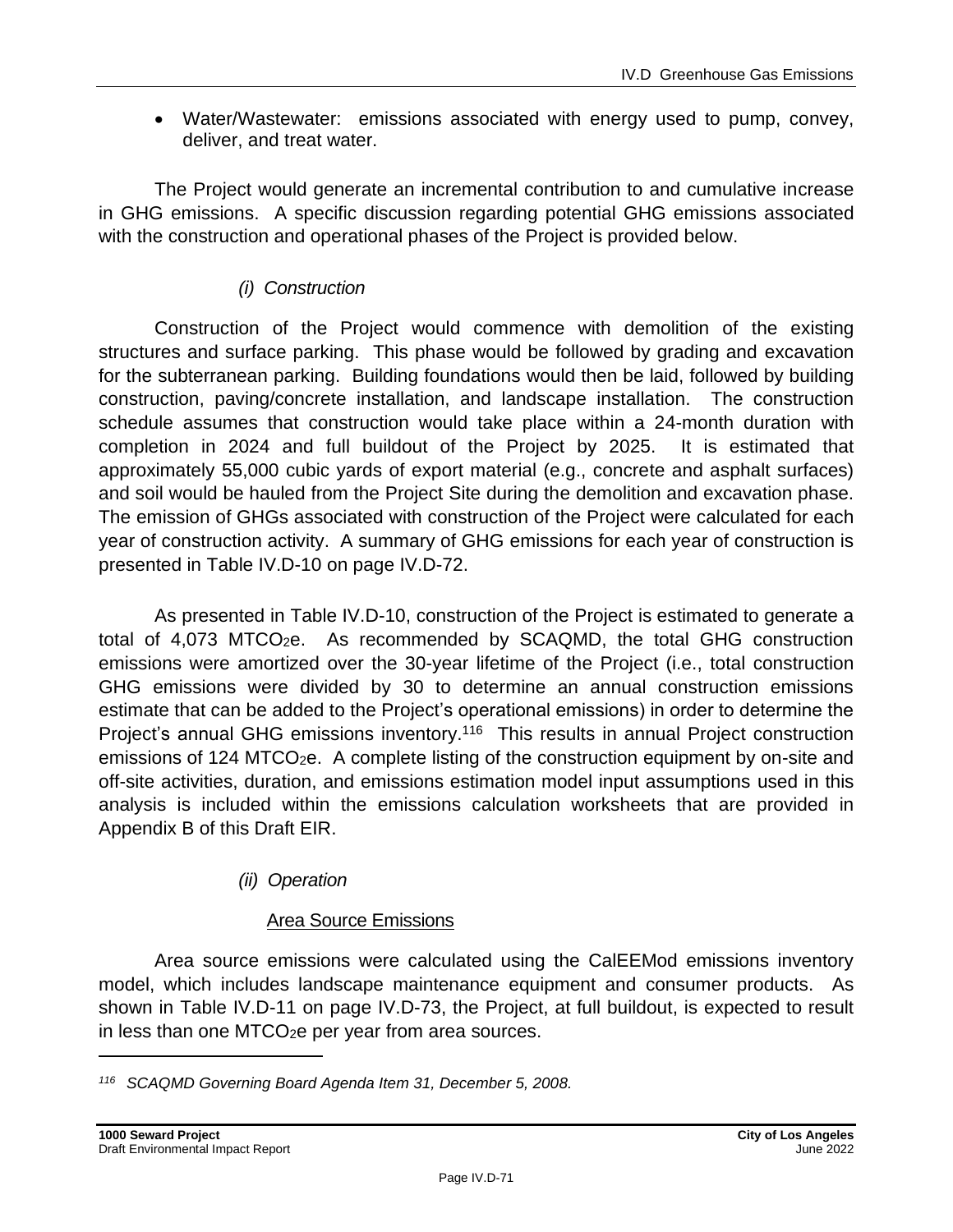<span id="page-71-0"></span>

| <b>Construction Year</b>                                                                                                                                                                                           | MTCO <sub>2</sub> e <sup>a</sup> |  |  |
|--------------------------------------------------------------------------------------------------------------------------------------------------------------------------------------------------------------------|----------------------------------|--|--|
| Year 1                                                                                                                                                                                                             | 1,061                            |  |  |
| Year 2                                                                                                                                                                                                             | 1,674                            |  |  |
| Year <sub>3</sub>                                                                                                                                                                                                  | 972                              |  |  |
| Total:                                                                                                                                                                                                             | 3,707                            |  |  |
| Amortized Over 30 Years                                                                                                                                                                                            | 124                              |  |  |
| $CO2e$ was calculated using CaIEEMod and the results are provided in<br>a<br>Section 2.0 of the Construction CalEEMod output file within Appendix B of<br>this Draft EIR.<br>Source: Eyestone Environmental, 2021. |                                  |  |  |

#### **Table IV.D-10 Construction-Related Emissions (MTCO2e)**

## **Electricity and Natural Gas Generation Emissions**

GHGs are emitted as a result of activities in buildings when electricity and natural gas are used as energy sources. Combustion of any type of fuel emits  $CO<sub>2</sub>$  and other GHGs directly into the atmosphere; when this occurs in a building, it is a direct emission source associated with that building. GHGs are also emitted during the generation of electricity from fossil fuels. When electricity is used in a building, the electricity generation typically takes place off-site at the power plant; electricity use in a building generally causes emissions in an indirect manner.

Electricity and natural gas emissions were calculated using the CalEEMod emissions inventory model, which multiplies an estimate of the energy usage by applicable emissions factors chosen by the utility company. GHG emissions from electricity use are directly dependent on the electricity utility provider. In this case, GHG intensity factors for LADWP were selected in CalEEMod. The carbon intensity (lbs/MWh) for electricity generation was calculated for the Project buildout year based on LADWP projections; as LADWP projections are not calculated for every year, straight line interpolation was performed to estimate the LADWP carbon intensity factor for the Project buildout year based on Year 2020 and 2035 data. $117$ 

Energy use in buildings is divided into energy consumed by the built environment and energy consumed by uses that are independent of the construction of the building, such as in plug-in appliances. CalEEMod calculates energy use from systems covered by

*<sup>117</sup> LADWP, 2016 Power Integrated Resource Plan.*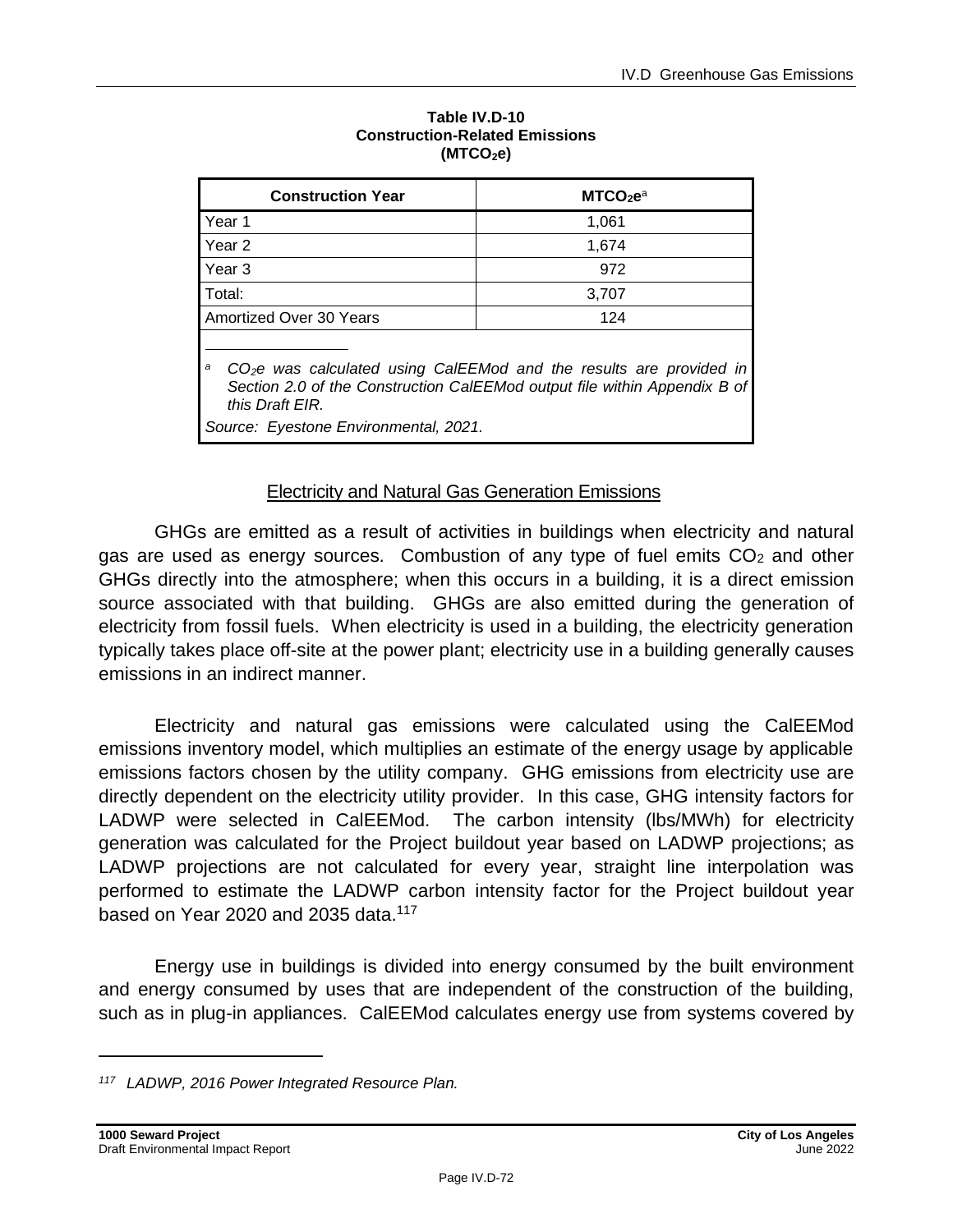<span id="page-72-0"></span>

| <b>Scope</b>             | <b>Project without Project</b><br><b>Features</b> | <b>Project with Project</b><br><b>Features</b> | <b>Reduction from</b><br><b>Project Features</b> |
|--------------------------|---------------------------------------------------|------------------------------------------------|--------------------------------------------------|
| Areab                    | ا>                                                | ا>                                             | 0                                                |
| Energy <sup>c</sup>      | 945                                               | 887                                            | (59)                                             |
| Mobile <sup>d</sup>      | 1,933                                             | 1,075                                          | (858)                                            |
| EV Chargers <sup>e</sup> | (32)                                              | (32)                                           | 0                                                |
| Stationaryf              | 2                                                 | 2                                              | 0                                                |
| Solid Waste <sup>9</sup> | 28                                                | 28                                             | 0                                                |
| Water/Wastewaterh        | 174                                               | 136                                            | (38)                                             |
| Construction             | 124                                               | 124                                            | 0                                                |
| <b>Total Emissions</b>   | 3,174                                             | 2.219                                          | (955)                                            |

**Table IV.D-11 Annual Project GHG Emissions Summary (Buildout Year)** a **(metric tons of carbon dioxide equivalent [MTCO2e])**

*Numbers may not add up exactly due to rounding.*

- *<sup>a</sup> CO2e was calculated using CalEEMod and the results are provided in Section 2.0 of the Operation CalEEMod output file within Appendix B of this Draft EIR. Totals may not add up due to rounding.*
- *<sup>b</sup> Area source emissions are from landscape equipment.*
- *<sup>c</sup> Energy source emissions are based on CalEEMod default electricity and natural gas usage rates. Emissions from electricity generation only take into account carbon intensity at build out year and do not take into account decreasing carbon intensity in subsequent years required by SB 100 (RPS). However, it is recognized that the RPS would require utilities to supply 100% renewable energy by 2045.*
- *<sup>d</sup> Emissions were calculated with CalEEMod which includes EMFAC2017 emission factors. EMFAC2017 does not take account for further reductions in GHG emission as the result of implementation of LCFS amendments. Mobile source emissions also do not account for increasing fuel economy standards for future years.*
- *<sup>e</sup> Emissions were calculated consistent with the City requirements.*
- *<sup>f</sup> Stationary source emissions are from an on-site emergency generator.*
- *<sup>g</sup> Solid waste emissions are calculated based on CalEEMod default solid waste generation rates.*
- *<sup>h</sup> Water/Wastewater emissions are calculated based on CalEEMod default water consumption rates. The CalEEMod estimate of water consumption is considered conservative compared to more current water demand rates used by LADWP, which are reflected in Section IV.J.1, Utilities and Service Systems—Water Supply and Infrastructure, of this Draft EIR.*

*Source: Eyestone Environmental, 2021.*

Title 24 (e.g., heating, ventilation, and air conditioning [HVAC] system, water heating system, and lighting system); energy use from lighting; and energy use from office equipment, appliances, plug-ins, and other sources not covered by Title 24 or lighting.

CalEEMod electricity and natural gas usage rates are based on the CEC-sponsored California Commercial End-Use Survey (CEUS) and California Residential Appliance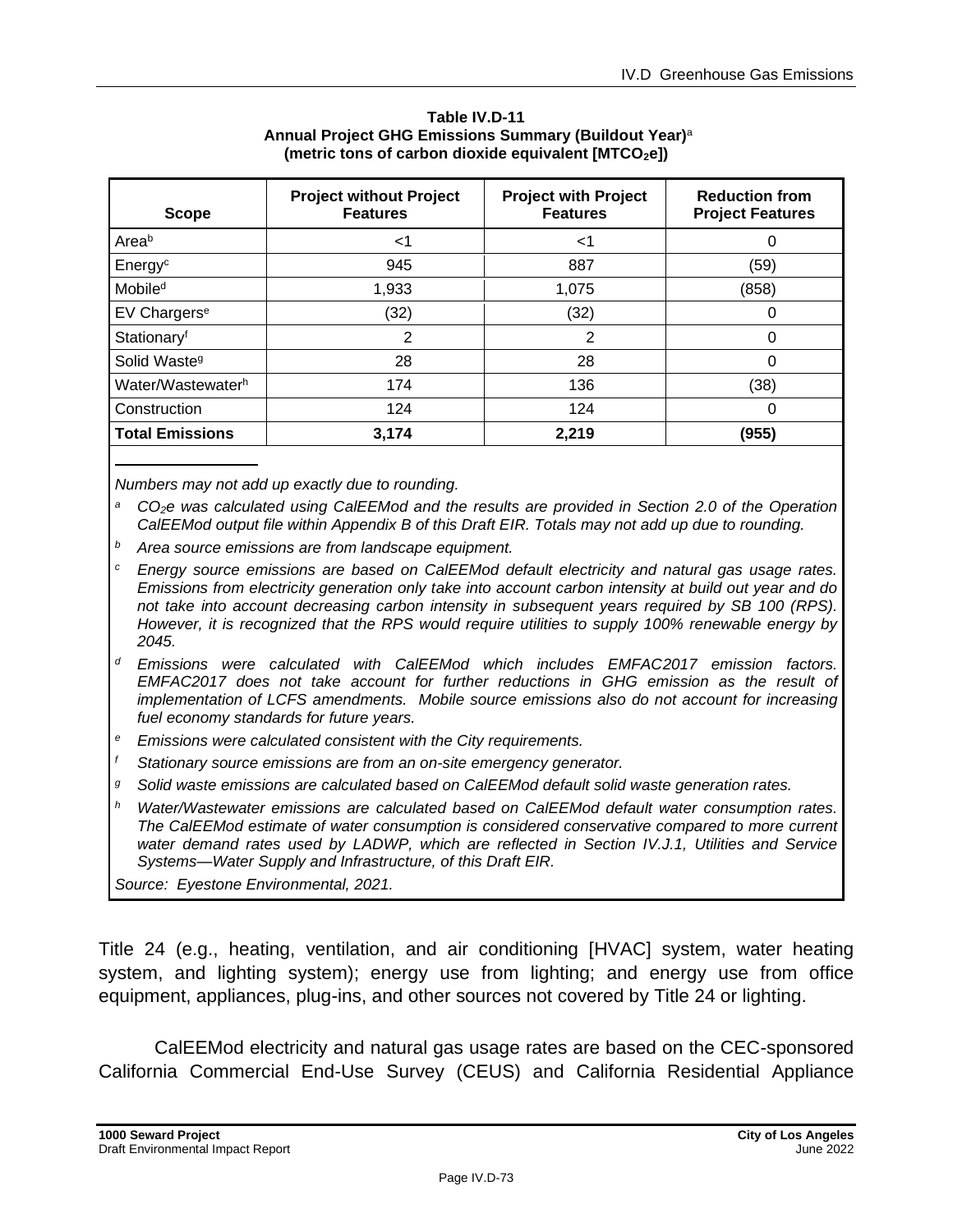Saturation Survey (RASS) studies.<sup>118</sup> The data are specific for climate zones; therefore, Zone 12 was selected for the Project Site based on the ZIP Code tool. Since these studies are based on older buildings, CalEEMod provides adjustments to account for more stringent requirements under 2019 Title 24 building codes, as well as previous iterations of Title 24 building codes promulgated subsequent to preparation of the 2008 Climate Change Scoping Plan. Since the 2008 Scoping Plan, Title 24 was updated in 2010 and 2013 to incorporate increasing energy efficiency standards percent. The 2013 Title 24 requirements would improve energy efficiency standards by 25 percent above the 2007 Title 24 requirements. <sup>119</sup>

As discussed above, the Project would be subject to the 2019 Title 24 standards which represent "challenging but achievable design and construction practices" that represent "a major step towards meeting the ZNE goal." Nonresidential buildings built in compliance with the 2019 standards will use about 30 percent less energy than those under the 2016 standards.<sup>120</sup> The Project would implement a number of project design features that would reduce Project energy consumption, including Project Design Feature GHG-PDF-1, which would require the Project to incorporate features to further reduce overall energy usage beyond code requirements. This would include use of LED lighting or other energy-efficient lighting technologies, such as occupancy sensor or daylight harvesting and dimming controls. As the 2019 Title 24 Standards are projected to use approximately 30 percent less energy in comparison to the 2016 standards due mainly to lighting upgrades, it was conservatively assumed that GHG-PDF-1 would result in a 25-percent reduction with installation of high-efficiency lighting.<sup>121,122</sup> While the analysis accounts for current energy efficiency regulations, future and proposed regulations have not been taken into account. Such regulations include future iterations of Title 24 which will further increase energy efficiency and ZNE requirements. In addition, the Project would not conflict with the goals of achieving Carbon Neutrality by 2045, as discussed above.

As shown in Table IV.D-11 on page [IV.D-73,](#page-72-0) with implementation of Project Design Feature GHG-PDF-1, Project GHG emissions from electricity and natural gas usage would result in a total of 887 MTCO2e per year. Implementation of Project Design Feature GHG-PDF-1 results in a reduction of 59 MTCO2e per year from energy source emissions.

*<sup>118</sup> CEC, Commercial End-Use Survey, March 2006, and California Residential Appliance Saturation Survey, October 2010.*

*<sup>119</sup> California Lighting Technology Center, University of California, Davis, What's New in the 2013 Code?, March 18, 2014.*

*<sup>120</sup> CEC, 2019 Building Energy Efficiency Standards, Fact Sheet.*

*<sup>121</sup> CEC, 2019 Building Energy Efficiency Standards, Fact Sheet.*

*<sup>122</sup> The California Energy Commission voted on November 13, 2019, to ban the sale of inefficient light bulbs starting January 1, 2020.*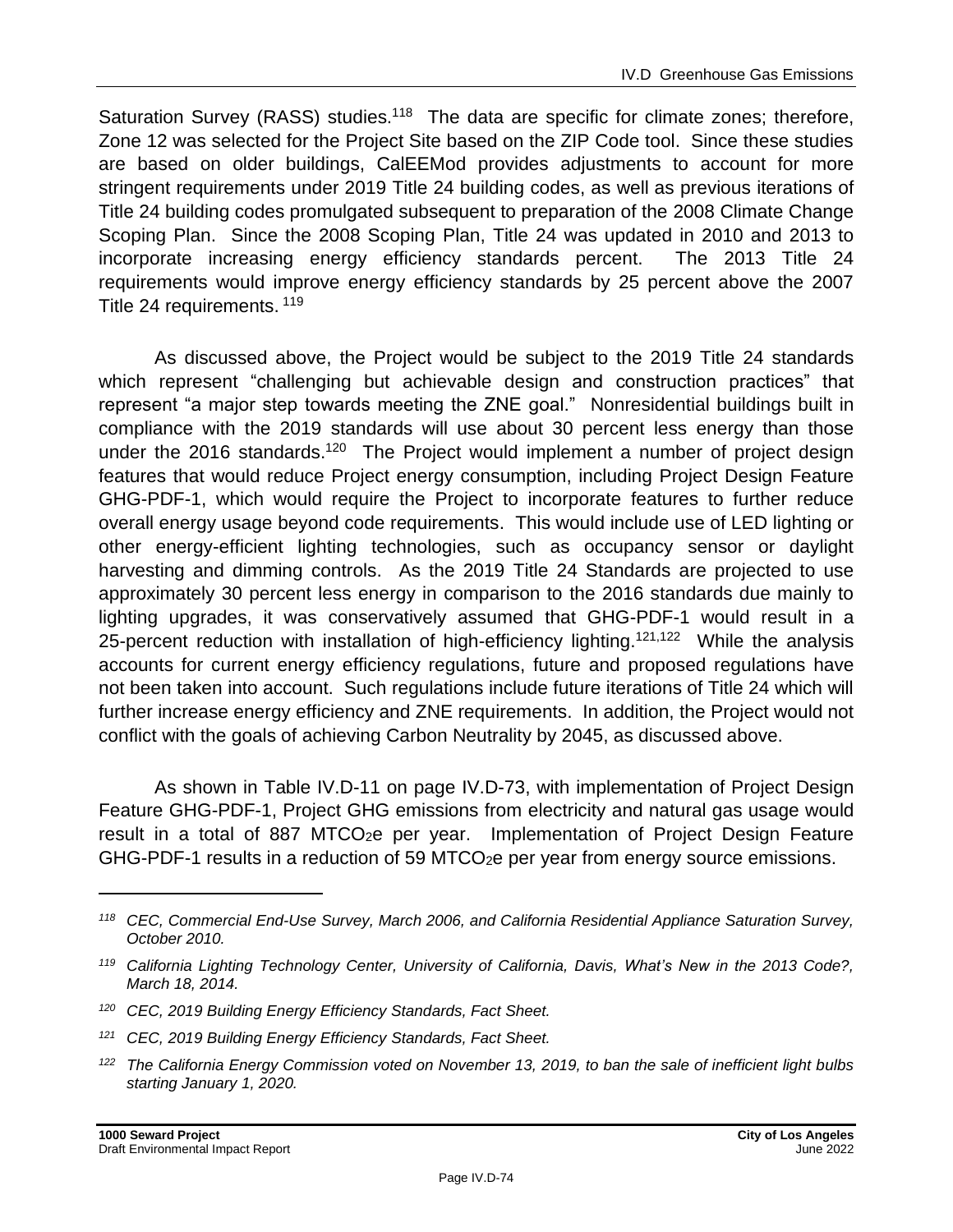#### Mobile Source Emissions

Mobile-source emissions were calculated using the SCAQMD-recommended CalEEMod emissions inventory model. CalEEMod calculates the emissions associated with on-road mobile sources associated with employees, visitors, and delivery vehicles visiting the Project Site based on the number of daily trips generated and VMT.

Mobile source operational GHG emissions were calculated using CalEEMod based on the Project trip-generation estimates provided in the Transportation Assessment prepared for the Project and included as Appendix J of this Draft EIR.<sup>123</sup> As discussed in Section IV.H, Transportation, of this Draft EIR, the LADOT VMT Calculator was used to calculate Project VMT and trip estimates based on the amount of building area for the commercial retail, restaurant, and office uses.

As discussed above, the Project design also includes characteristics that would reduce trips and VMT as compared to a project without VMT reducing measures within the Air Basin. The Project represents an infill development within an existing urbanized area that would introduce new retail, restaurant, and office uses in an area well served by public transportation, with multiple local bus lines provided by Metro and LADOT. Specifically, transit options in the vicinity of the Project Site include the Hollywood/Vine station of the Metro B Line (Red) located approximately one-mile northeast of the Project Site; Metro bus line 4 located approximately 0.2 mile northeast of the Project Site; and DASH Hollywood located approximately 0.4 mile north of the Project Site. In addition, Metro bus lines 210 and 224 also operate within 0.5 mile of the Project Site. As shown in Appendix B, incorporation of USEPA MXD VMT reduction features applicable to the Project results in a 28-percent reduction in overall VMT (40-percent reduction with implementation of the Project's TDM program detailed in TR-PDF-1) and resultant GHG emissions.

As shown in Table IV.D-11 on page [IV.D-73,](#page-72-0) Project GHG emissions from mobile sources would result in 1,075 MTCO<sub>2</sub>e per year which accounts for a 858 MTCO<sub>2</sub>e per year reduction associated with the above discussed USEPA MXD VMT reduction features applicable to the Project (e.g., accessibility to mass transit and proximity to other commercial and entertainment uses). Please refer to Appendix B of this Draft EIR for the supporting calculations that reflect the emission reduction measures.

The Project's GHG emissions inventory does not take into account future regulations to reduce vehicle GHG emissions. As discussed above, the Project would not conflict with GHG reduction measures to achieve the goals of B-55-18 (Carbon Neutrality by 2045).

*<sup>123</sup> Gibson Transportation Consulting, Inc., Transportation Assessment for the 1000 Seward Mixed-Use Development Project, July 2021. Included as Appendix J of this Draft EIR.*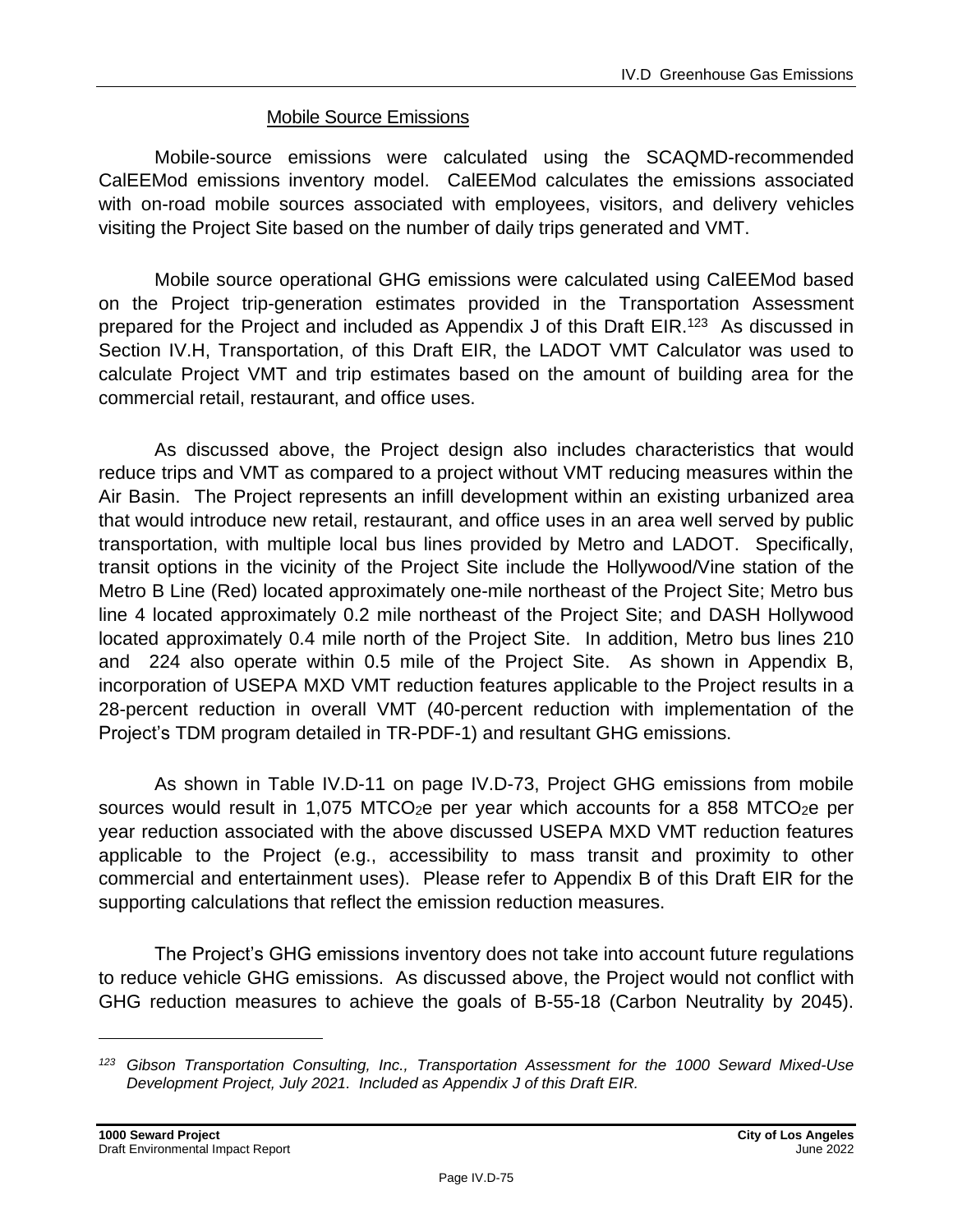GHG reduction measures provided above in Table IV.D-6 and Table IV.D-7 on pages IV.D-51 and IV.D-53, respectively (e.g., increased use of low carbon fuel standards and further electrification of the mobile fleet). Also, Governor Gavin Newsom has issued an executive order to require all new passenger cars and trucks sold to be zero-emission vehicles by  $2035.<sup>124</sup>$  These regulatory compliance measures would further reduce Project-related mobile source emissions and help support, the State's goals of achieving Carbon Neutrality by 2045 as well as AB 32 and SB 32.

#### Stationary Source Emissions

Emissions related to stationary sources were calculated using the CalEEMod emissions inventory model. It is anticipated that the Project would include an emergency generator on-site. As shown in Table IV.D-11 on page [IV.D-73,](#page-72-0) the Project is expected to result in 2 MTCO<sub>2</sub>e per year from stationary sources.

#### Solid Waste Generation Emissions

Emissions related to solid waste were calculated using the CalEEMod emissions inventory model, which multiplies an estimate of the waste generated by applicable emissions factors provided in Section 2.4 of USEPA's AP-42, Compilation of Air Pollutant Emission Factors. CalEEMod solid waste generation rates for each applicable land use were selected for this analysis. The Project without reducing features assumes that all solid waste would be sent to landfills without any diversion or recycling. However, the Project takes into account diversion and recycling activities within the City. As shown in Table IV.D-11, Project GHG emissions from solid waste generation would result in a total of 28 MTCO<sub>2</sub>e per year which accounts for a 76-percent recycling/diversion rate.<sup>125</sup>

The Project's GHG emissions inventory does not take into account solid waste diversion rates and recycling legislation in future years anticipated beyond Project buildout (Year 2025). Such legislation includes AB 1826, which requires commercial uses to recycle a specific amount of organic waste. Waste diversion requirements under AB 1826 are intended to be phased in over time depending on the reduction of organic waste achieved. Based on recycling rates as of September 2020, CalRecycle has reduced the threshold to 2 cubic yards of solid waste generated by covered businesses. As AB 1826 waste diversion rates are based on recycling rates, future diversion rates are not yet known and not accounted for in the Project's GHG emissions inventory. Also as discussed above the Project would not conflict with GHG reduction measures to achieve the goals of B-55-

*<sup>124</sup> State of California, Executive Order N-79-20, September 23, 2020.*

*<sup>125</sup> City of Los Angeles, L.A.'s Green New Deal, Sustainable City Plan, 2019; City of Los Angeles Bureau of Sanitation, Zero Waste Progress Report, 2013.*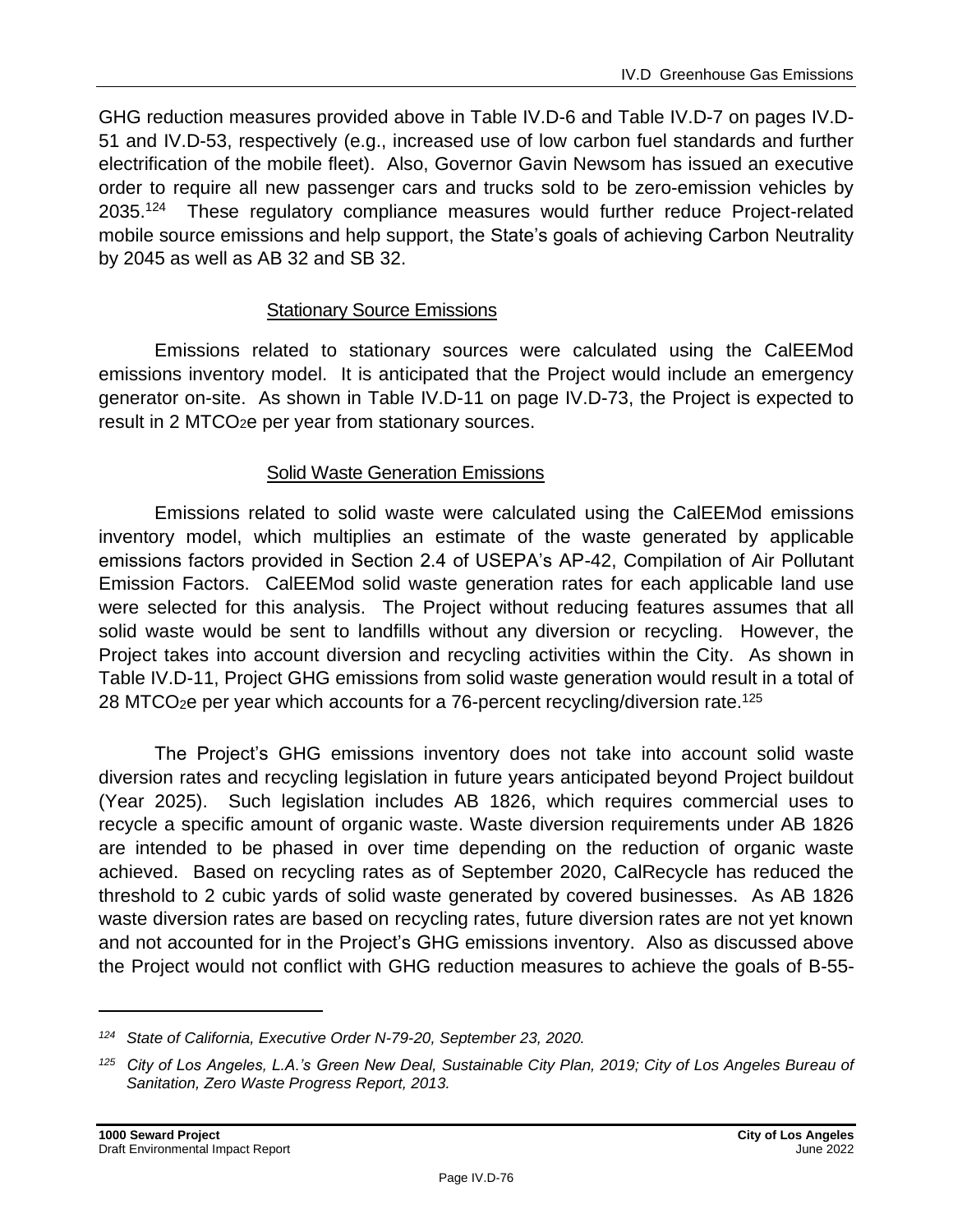18. Such GHG reduction measures pertaining to solid waste include reducing methane from landfills by 23 percent relative to Year 2020. Therefore, the Project would support the State's goals of achieving carbon neutrality by 2045 as well as AB 32 and SB 32.

#### Water Usage and Wastewater Generation Emissions

GHG emissions are related to the energy used to convey, treat, and distribute water and collect, treat, and recycle wastewater. Thus, these emissions are generally indirect emissions from the production of electricity to power these systems. Three processes are necessary to supply potable water; these include: (1) supply and conveyance of the water from the source; (2) treatment of the water to potable standards; and (3) distribution of the water to individual users. After use, energy is used as the wastewater is treated and reused as reclaimed water.

Emissions related to water usage and wastewater generation were calculated using the CalEEMod emissions inventory model, which multiplies an estimate of the water usage by the applicable energy intensity factor<sup>126</sup> to determine the embodied energy necessary to supply potable water. GHG emissions are then calculated based on the amount of electricity consumed, multiplied by the GHG intensity factors for the utility provider. In this case, embodied energy for Southern California supplied water and GHG intensity factors for LADWP were selected in CalEEMod. Water usage rates were calculated consistent with the requirements under City of Los Angeles Ordinance No. 184,248, 2016 California Plumbing Code, 2019 CALGreen Code, 2017 Los Angeles Plumbing Code, and 2020 Los Angeles Green Building Code, and reflect an approximately 20-percent reduction as compared to the base demand requirements.

The Project's GHG emissions inventory does not take into account future water conservation measures. Recently enacted legislation include SB 606 and AB 1668, which serve as a roadmap to establish water conservation targets and reduce water usage beyond what is currently accounted for in the Project's GHG emissions inventory.<sup>127</sup> Also as discussed above the Project would not conflict with GHG reduction measures to achieve the goals of B-55-18. Such GHG reduction measures pertaining to water usage include reducing methane from wastewater facilities by 23 percent relative to Year 2020. Therefore, the Project would support the State's goals of achieving Carbon Neutrality by 2045 as well as AB 32 and SB 32.

As shown in Table IV.D-11 on page [IV.D-73,](#page-72-0) Project GHG emissions from water/ wastewater usage would result in a reduction of 28 MTCO<sub>2</sub>e per year, which accounts for a

*<sup>126</sup> The intensity factor reflects the average pounds of CO2e per megawatt generated by a utility company.*

*<sup>127</sup> California Department of Water Resources, Fast Facts on the Water Conservation Legislation.*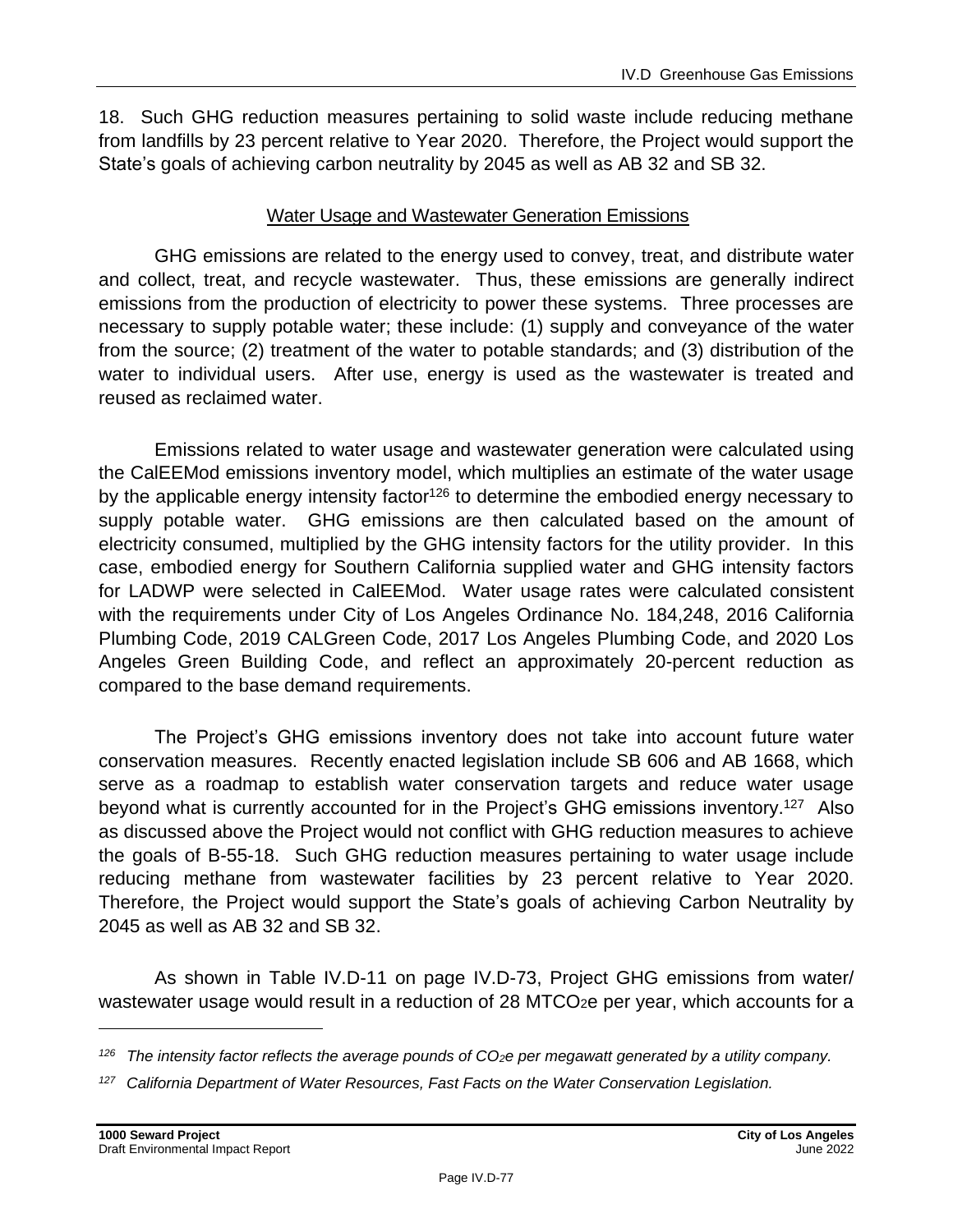20-percent reduction in water/wastewater emissions with implementation of Project Design Feature WAT-PDF-1 provided in Section IV.J.1, Utilities and Service Systems—Water Supply and Infrastructure, of this Draft EIR. Please refer to Appendix B of this Draft EIR for the supporting calculations that reflect the emission reduction measures.

#### *(iii) Combined Construction and Operational Impacts*

As shown in Table IV.D-11, when taking into consideration implementation of relevant project design features, as well as the requirements set forth in the City of Los Angeles Green Building Code, and full implementation of current State mandates, the Project's GHG emissions for the Project in 2025 would equal 124 MTCO<sub>2</sub>e per year (amortized over 30 years) during construction and  $2,095$  MTCO<sub>2</sub>e per year during operation of the Project with a combined total of  $2,219$  MTCO<sub>2</sub>e per year.

As discussed above, the Project's GHG emissions inventory does not take into account future regulations and legislation to reduce GHG emissions to achieve carbon neutrality by 2045. However, for all the reasons described above, the Project would support the State's goals of Executive Order B-55-18 as well as AB 32 and SB 32 to achieve carbon neutrality by 2045.

### *(c) Conclusion*

In summary, the Project's location, land use characteristics, and design render it consistent with statewide and regional climate change mandates, plans, policies, and recommendations. More specifically, the plan consistency analysis provided above demonstrates that the Project complies with or exceeds the plans, policies, regulations and GHG reduction actions/strategies outlined in CARB's 2008 Climate Change Scoping Plan and subsequent updates, SCAG's 2020–2045 RTP/SCS, and the City's Green New Deal. As the Project would not conflict with relevant plans, policies, and regulations adopted for the purpose of reducing the emissions of GHGs, impacts related to regulatory consistency would be less than significant. **Therefore, the Project would not conflict with any applicable plan, policy, or regulation of an agency adopted for the purpose of reducing emissions of GHGs. Furthermore, because the Project is consistent and does not conflict with these plans, policies, and regulations, the Project's incremental increase in GHG emissions as described above would not result in a significant impact on the environment. Therefore, Project-specific impacts with regard to climate change would be less than significant.**

# (2) Mitigation Measures

Project-level impacts related to GHG emissions would be less than significant. Therefore, no mitigation measures are required.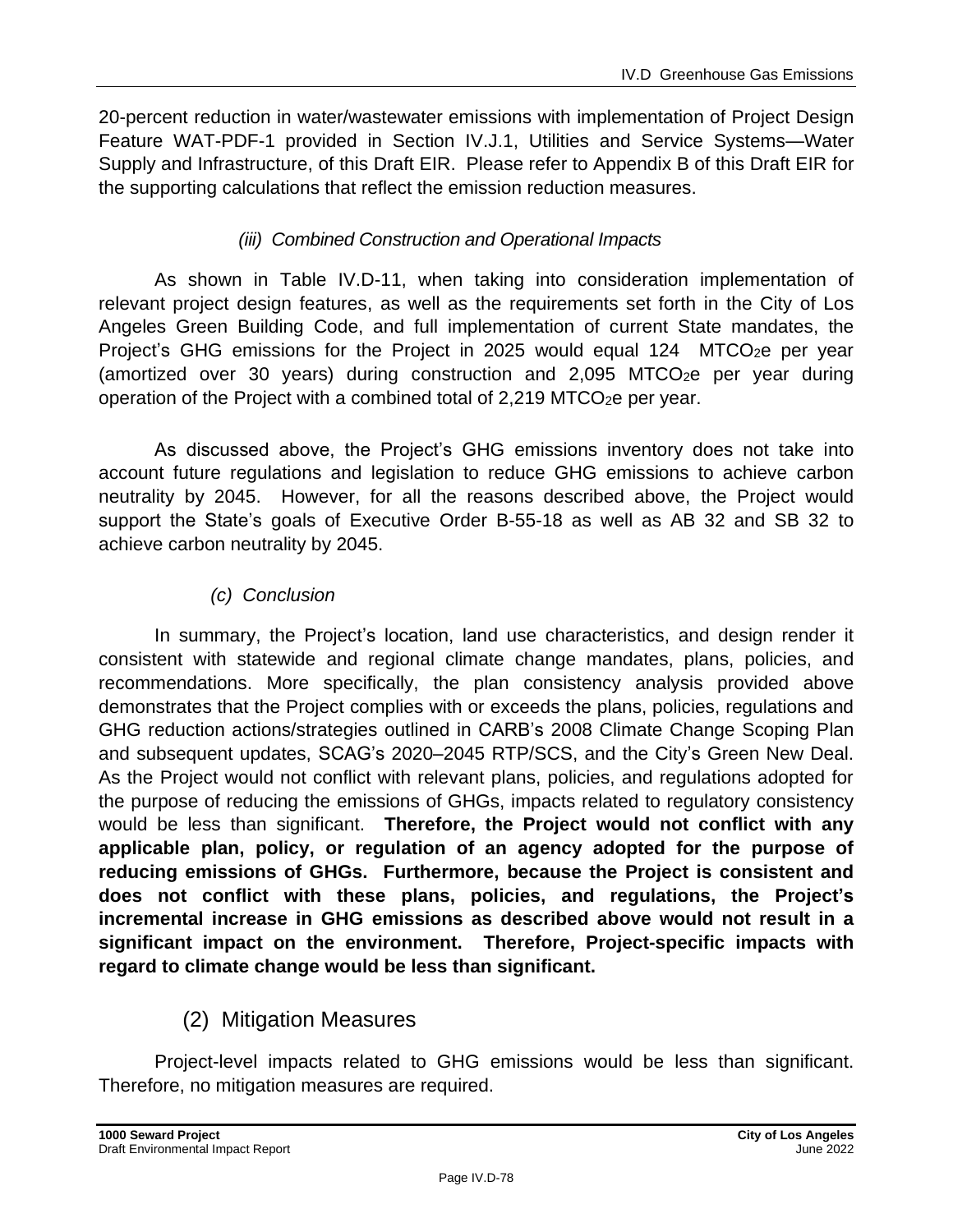# (3) Level of Significance After Mitigation

Project-level impacts related to GHG emissions were determined to be less than significant without mitigation. Therefore, no mitigation measures were required, and the impact level remains less than significant.

# **e. Cumulative Impacts**

### (1) Impact Analysis

As explained above, the analysis of a project's GHG emissions is inherently a cumulative impacts analysis because climate change is a global problem and the emissions from any single project alone would be negligible. Accordingly, the analysis above took into account the potential for the Project to contribute to the cumulative impact of global climate change. Table IV.D-11 on page IV.D-73 illustrates that implementation of the Project's regulatory requirements and project design features, including State mandates, would contribute to GHG reductions. These reductions support State goals for GHG emissions reduction.

The analysis shows that the Project is consistent with CARB's 2008 Climate Change Scoping Plan and subsequent updates, particularly its emphasis on the identification of emission reduction opportunities that promote economic growth while achieving greater energy efficiency and accelerating the transition to a low-carbon economy. The Project is also consistent with SCAG's 2020–2045 RTP/SCS' regulatory requirements to reduce regional GHG emissions from the land use and transportation sectors by 2035. Furthermore, the Project would generally comply with the goals of the City's Green New Deal, which includes specific targets related to housing and development, and mobility and transit.Given the Project's consistency with statewide, regional, and local plans adopted for the reduction of GHG emissions, it is concluded that the Project's incremental contribution to greenhouse gas emissions and their effects on climate change would not be cumulatively considerable. **For these reasons, the Project's cumulative contribution to global climate change would be less than significant.**

# (2) Mitigation Measures

Cumulative impacts related to GHG emissions would be less than significant. Therefore, no mitigation measures are required.